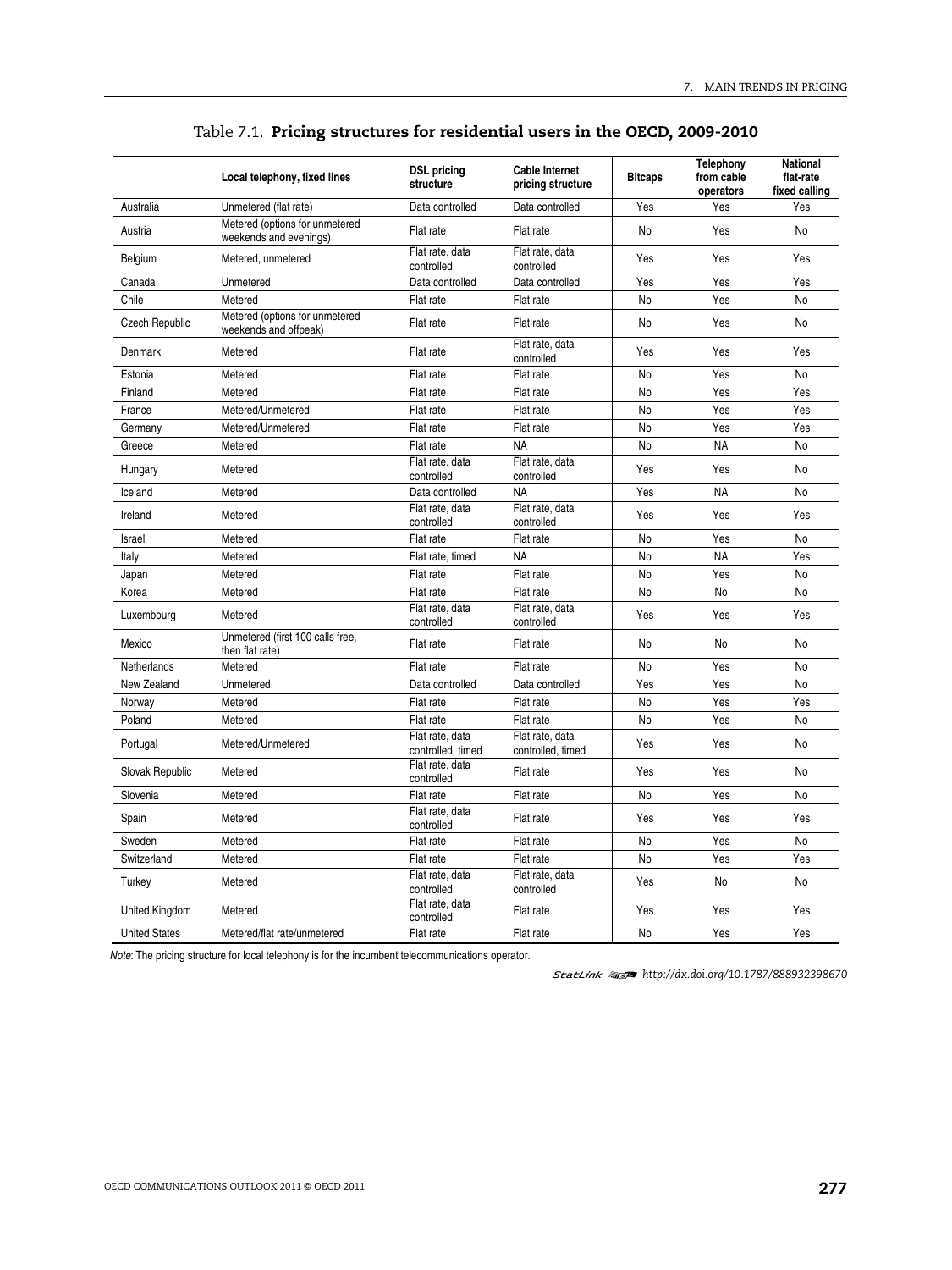| 278      |                                                       |                                                           |
|----------|-------------------------------------------------------|-----------------------------------------------------------|
|          | Residentia<br>Usage<br>Total<br>Fixed                 | <b>Business</b><br>Fixed<br>Usage<br>Total                |
| 1990     | 668                                                   | $888$                                                     |
| 1991     | $\frac{0.2}{0.3}$                                     | $\begin{array}{l} 104.3 \\ 103.7 \\ 103.7 \\ \end{array}$ |
| 1992     | $\begin{array}{c} 112.7 \\ 98.4 \\ 104.1 \end{array}$ | $107.4$<br>$99.0$<br>$99.0$                               |
| 1993     | $\begin{array}{c} 112.8 \\ 96.8 \\ 103.2 \end{array}$ | $\begin{array}{c} 107.6 \\ 94.2 \\ 96.9 \end{array}$      |
| 1994     | $12.8$<br>$94.1$<br>$101.6$                           | $\frac{6}{9}$<br>$\frac{3}{9}$<br>$\frac{3}{9}$           |
| 886<br>ᡪ | $\frac{1224}{98.6}$                                   | $\begin{array}{c} 108.1 \\ 92.5 \\ 95.6 \end{array}$      |
| 1996     | $125.9$<br>$30.1$<br>$104.4$                          | $\begin{array}{c} 1064 \\ 83.3 \\ 87.9 \end{array}$       |
| 1997     | $13.0$<br>$81.3$<br>$94.0$                            | $113.1$<br>$86.5$<br>$91.8$                               |
| 1998     | $\frac{115.5}{78.7}$                                  | $\begin{array}{c} 18.7 \\ 84.3 \\ 91.2 \end{array}$       |
| 1999     | $\frac{119.3}{70.5}$                                  | $123.4$<br>75.2<br>84.8                                   |
| 2000     | $132.6$<br>60.6<br>89.2                               | 118.6<br>55.5<br>68.1                                     |
| 2001     | $729.1$<br>$55.8$<br>$85.1$                           | $26.9$<br>$55.5$<br>$69.8$                                |
| 2002     | $\begin{array}{c} 133.3 \\ 57.5 \\ 87.8 \end{array}$  | $\frac{135.0}{57.7}$                                      |
| 2003     | $1322$<br>53.5<br>85.0                                | $126.5$<br>$54.6$<br>$69.0$                               |
| 2004     | $45.7$<br>$55.7$<br>$91.5$                            | $139.1$<br>$55.2$<br>$72.0$                               |
| 2005     | $145.6$<br>53.2<br>90.1                               | $\frac{137.2}{51.6}$                                      |
| 2006     | $165.0$<br>$39.0$<br>$39.4$                           | $\frac{1718}{39.7}$                                       |
| 2007     | $\frac{70.8}{38.3}$                                   | $\frac{1811}{404}$                                        |
| 2008     | $158.1$<br>$33.9$<br>$33.6$                           | $165.3$<br>$39.3$<br>$64.5$                               |
| 2009     | $\begin{array}{c} 73.8 \\ 35.4 \\ 90.7 \end{array}$   | $\begin{array}{c} 170.2 \\ 43.6 \\ 68.9 \end{array}$      |
| 2010     | $\frac{195.0}{37.3}$                                  | $\frac{186.1}{52.3}$                                      |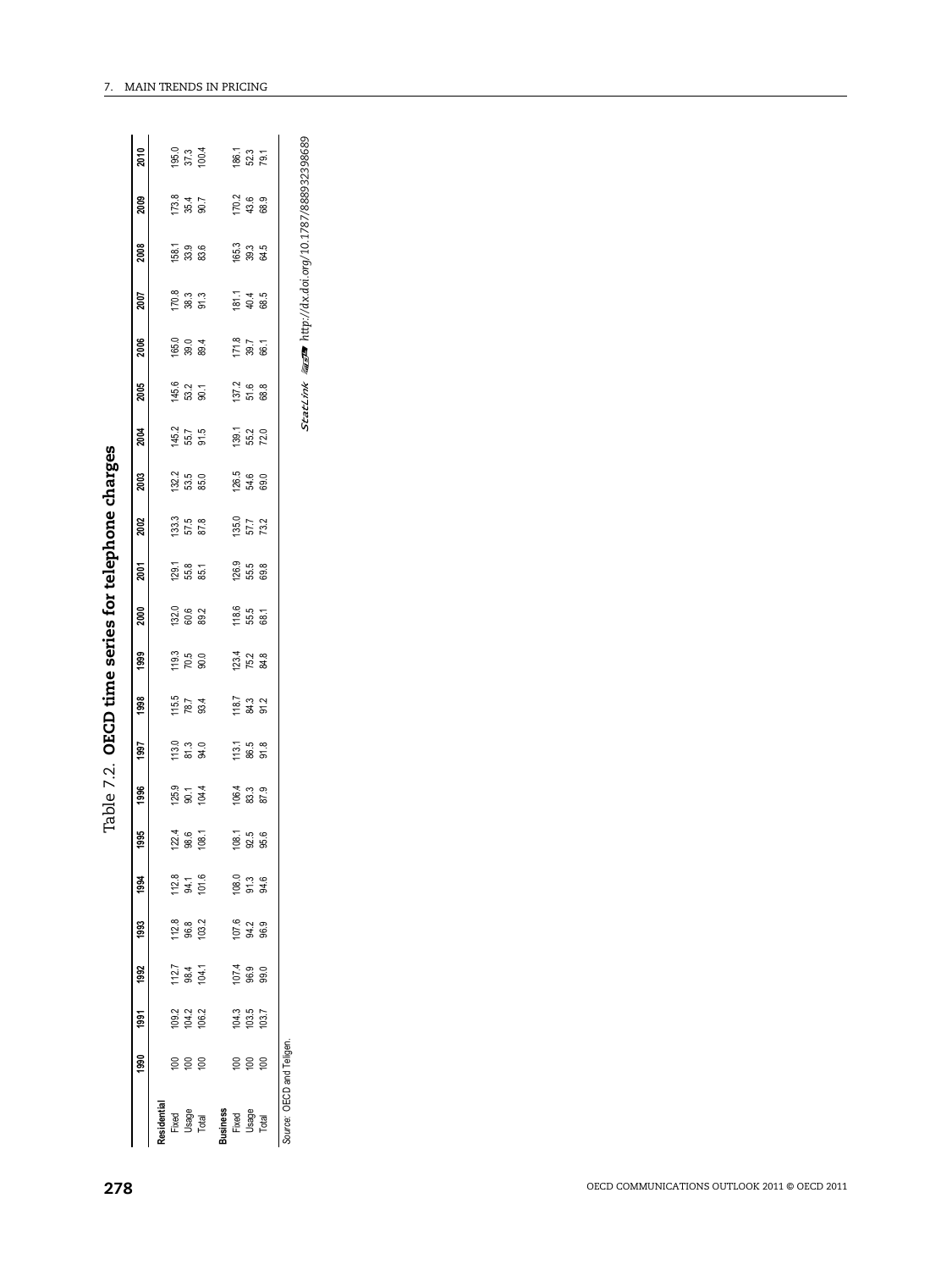|                                                                                                                                                                                                                                  |       |            |                | <b>Usage</b> |                | <b>Total</b> |
|----------------------------------------------------------------------------------------------------------------------------------------------------------------------------------------------------------------------------------|-------|------------|----------------|--------------|----------------|--------------|
| <b>Fixed</b><br><b>USD</b><br><b>USD PPP</b><br>23.46<br>Australia<br>18.19<br>24.50<br>22.89<br>Austria<br>24.34<br>Belgium<br>27.27<br>26.34<br>Canada<br>31.08<br>Chile<br>14.99<br>20.26<br>Czech Republic<br>15.67<br>21.18 |       | <b>USD</b> | <b>USD PPP</b> | <b>USD</b>   | <b>USD PPP</b> |              |
|                                                                                                                                                                                                                                  |       |            | 13.97          | 10.83        | 37.43          | 29.02        |
|                                                                                                                                                                                                                                  |       |            | 4.34           | 4.06         | 28.84          | 26.95        |
|                                                                                                                                                                                                                                  |       |            | 5.61           | 5.00         | 32.87          | 29.35        |
|                                                                                                                                                                                                                                  |       |            | 3.17           | 2.69         | 34.25          | 29.03        |
|                                                                                                                                                                                                                                  |       | 1.89       | 2.55           | 16.88        | 22.81          |              |
|                                                                                                                                                                                                                                  |       |            | 12.59          | 17.01        | 28.26          | 38.19        |
| <b>Denmark</b>                                                                                                                                                                                                                   | 26.22 | 17.72      | 4.28           | 2.89         | 30.50          | 20.61        |
| Estonia                                                                                                                                                                                                                          | 9.41  | 13.64      | 2.83           | 4.11         | 12.25          | 17.75        |
| Finland                                                                                                                                                                                                                          | 12.99 | 10.07      | 7.82           | 6.06         | 20.81          | 16.13        |
| France                                                                                                                                                                                                                           | 26.00 | 23.43      | 1.98           | 1.78         | 27.98          | 25.21        |
| Germany                                                                                                                                                                                                                          | 24.74 | 23.34      | 3.57           | 3.37         | 28.31          | 26.71        |
| Greece                                                                                                                                                                                                                           | 20.70 | 20.91      | 6.01           | 6.07         | 26.71          | 26.98        |
| Hungary                                                                                                                                                                                                                          | 18.82 | 26.88      | 0.66           | 0.94         | 19.48          | 27.82        |
| Iceland                                                                                                                                                                                                                          | 13.35 | 12.24      | 2.89           | 2.65         | 16.23          | 14.89        |
| Ireland                                                                                                                                                                                                                          | 35.94 | 28.52      | 5.71           | 4.53         | 41.65          | 33.06        |
| Israel                                                                                                                                                                                                                           | 15.58 | 15.90      | 5.52           | 5.63         | 21.10          | 21.53        |
| Italy                                                                                                                                                                                                                            | 23.08 | 21.18      | 2.53           | 2.32         | 25.62          | 23.50        |
| Japan                                                                                                                                                                                                                            | 30.38 | 21.54      | 6.43           | 4.56         | 36.80          | 26.10        |
| Korea                                                                                                                                                                                                                            | 5.76  | 7.68       | 3.72           | 4.95         | 9.48           | 12.63        |
| Luxembourg                                                                                                                                                                                                                       | 25.27 | 21.42      | 3.21           | 2.72         | 28.48          | 24.14        |
| Mexico                                                                                                                                                                                                                           | 16.60 | 25.15      | 4.41           | 6.68         | 21.01          | 31.83        |
| Netherlands                                                                                                                                                                                                                      | 14.84 | 13.87      | 12.56          | 11.74        | 27.40          | 25.61        |
| New Zealand                                                                                                                                                                                                                      | 33.16 | 29.35      | 5.04           | 4.46         | 38.20          | 33.81        |
| Norway                                                                                                                                                                                                                           | 17.40 | 11.45      | 1.78           | 1.17         | 19.18          | 12.62        |
| Poland                                                                                                                                                                                                                           | 18.25 | 27.65      | 1.05           | 1.59         | 19.30          | 29.24        |
| Portugal                                                                                                                                                                                                                         | 21.89 | 24.88      | 5.24           | 5.95         | 27.13          | 30.83        |
| Slovak Republic                                                                                                                                                                                                                  | 8.74  | 11.21      | 8.22           | 10.54        | 16.96          | 21.75        |
| Slovenia                                                                                                                                                                                                                         | 21.10 | 25.42      | 2.10           | 2.53         | 23.20          | 27.95        |
| Spain                                                                                                                                                                                                                            | 23.67 | 24.15      | 7.66           | 7.81         | 31.32          | 31.96        |
| Sweden                                                                                                                                                                                                                           | 22.35 | 18.78      | 4.45           | 3.74         | 26.80          | 22.52        |
| Switzerland                                                                                                                                                                                                                      | 24.96 | 16.21      | 6.01           | 3.90         | 30.97          | 20.11        |
| Turkey                                                                                                                                                                                                                           | 13.29 | 15.82      | 0.63           | 0.75         | 13.92          | 16.57        |
| <b>United Kingdom</b>                                                                                                                                                                                                            | 23.42 | 23.66      | 6.79           | 6.85         | 30.21          | 30.51        |
| <b>United States</b>                                                                                                                                                                                                             | 24.42 | 24.42      | 4.03           | 4.03         | 28.45          | 28.45        |
| OECD average                                                                                                                                                                                                                     | 20.86 | 20.28      | 4.96           | 4.90         | 25.82          | 25.18        |

#### Table 7.3. **OECD basket of residential telephone charges, 20 calls, VAT included, August 2010**

Note: The OECD basket of residential telephone charges includes fixed access and 20 calls (broken down according to distance, destination [fixed, mobile and international], and time of day) over a one-month period. USD purchasing power parities (PPP) are used to aid in international comparisons.

*Source:* OECD and Teligen.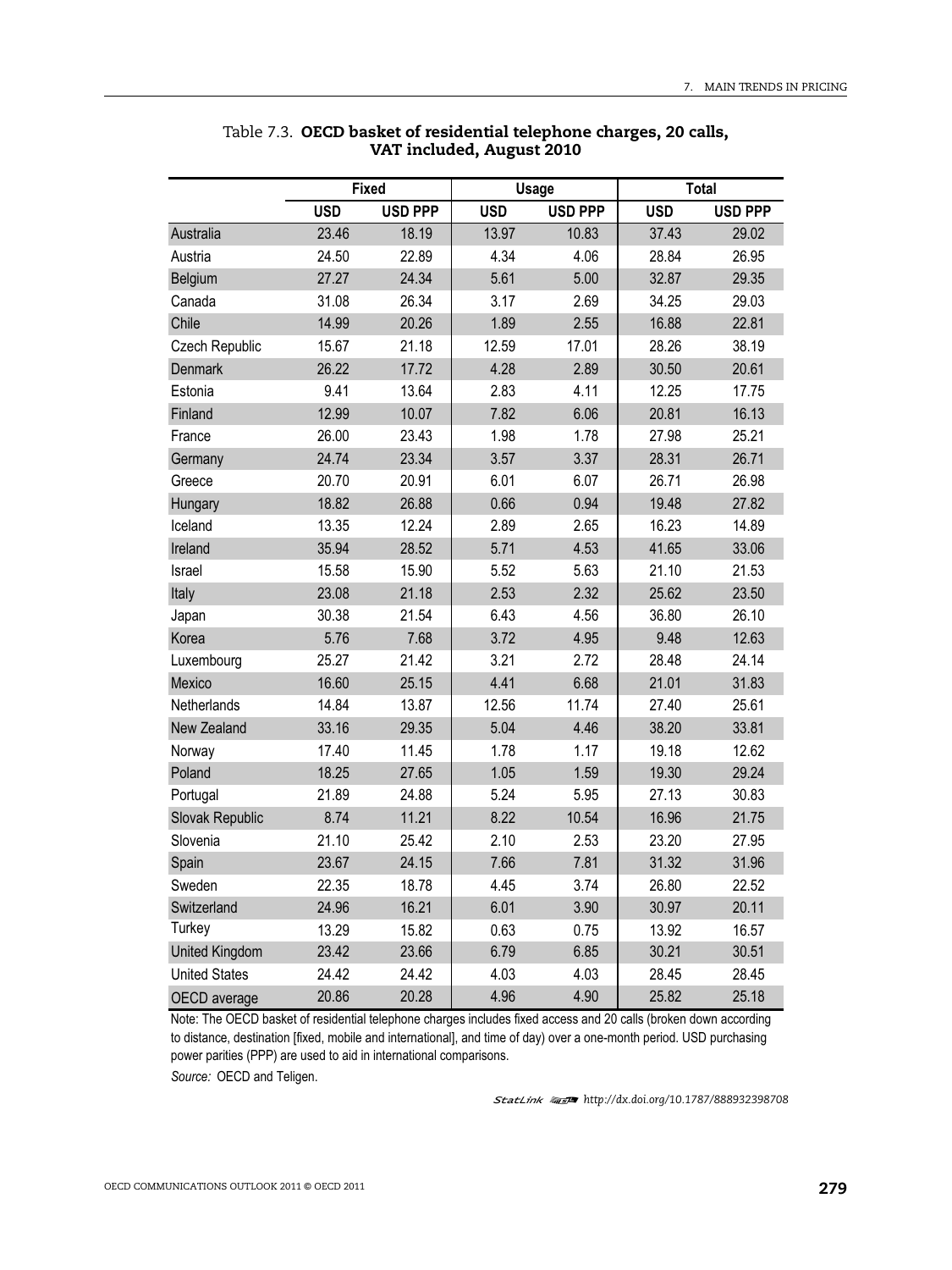| <b>Fixed</b><br><b>USD PPP</b><br><b>USD</b><br>Australia<br>29.79<br>23.10<br>24.50<br>22.89<br>Austria<br>34.71<br>30.99<br>Belgium<br>31.08<br>26.34<br>Canada<br>Chile<br>14.99<br>20.26<br>Czech Republic<br>30.51<br>41.23 |       |            | <b>Usage</b>   |            | <b>Total</b>   |       |
|----------------------------------------------------------------------------------------------------------------------------------------------------------------------------------------------------------------------------------|-------|------------|----------------|------------|----------------|-------|
|                                                                                                                                                                                                                                  |       | <b>USD</b> | <b>USD PPP</b> | <b>USD</b> | <b>USD PPP</b> |       |
| 27.10<br>Denmark                                                                                                                                                                                                                 |       |            | 35.29          | 27.35      | 65.08          | 50.45 |
|                                                                                                                                                                                                                                  |       |            | 16.51          | 15.43      | 41.00          | 38.32 |
|                                                                                                                                                                                                                                  |       |            | 11.19          | 9.99       | 45.90          | 40.98 |
|                                                                                                                                                                                                                                  |       |            | 9.93           | 8.42       | 41.02          | 34.76 |
|                                                                                                                                                                                                                                  |       | 8.74       | 11.81          | 23.73      | 32.07          |       |
|                                                                                                                                                                                                                                  |       | 10.74      | 14.51          | 41.25      | 55.74          |       |
|                                                                                                                                                                                                                                  |       | 18.31      | 14.63          | 9.88       | 41.72          | 28.19 |
| Estonia                                                                                                                                                                                                                          | 9.41  | 13.64      | 12.84          | 18.60      | 22.25          | 32.25 |
| Finland                                                                                                                                                                                                                          | 12.99 | 10.07      | 26.60          | 20.62      | 39.59          | 30.69 |
| France                                                                                                                                                                                                                           | 26.00 | 23.43      | 11.00          | 9.91       | 37.00          | 33.33 |
| Germany                                                                                                                                                                                                                          | 27.35 | 25.80      | 8.05           | 7.60       | 35.40          | 33.40 |
| Greece                                                                                                                                                                                                                           | 24.75 | 25.00      | 16.33          | 16.50      | 41.08          | 41.49 |
| Hungary                                                                                                                                                                                                                          | 18.82 | 26.88      | 9.84           | 14.06      | 28.66          | 40.95 |
| Iceland                                                                                                                                                                                                                          | 14.12 | 12.96      | 8.69           | 7.97       | 22.82          | 20.93 |
| Ireland                                                                                                                                                                                                                          | 48.52 | 38.50      | 2.91           | 2.31       | 51.42          | 40.81 |
| Israel                                                                                                                                                                                                                           | 19.00 | 19.39      | 11.12          | 11.35      | 30.12          | 30.74 |
| Italy                                                                                                                                                                                                                            | 23.08 | 21.18      | 16.88          | 15.48      | 39.96          | 36.66 |
| Japan                                                                                                                                                                                                                            | 30.38 | 21.54      | 27.53          | 19.53      | 57.91          | 41.07 |
| Korea                                                                                                                                                                                                                            | 5.76  | 7.68       | 14.74          | 19.65      | 20.50          | 27.33 |
| Luxembourg                                                                                                                                                                                                                       | 25.27 | 21.42      | 12.61          | 10.69      | 37.89          | 32.11 |
| Mexico                                                                                                                                                                                                                           | 16.60 | 25.15      | 16.30          | 24.70      | 32.90          | 49.85 |
| Netherlands                                                                                                                                                                                                                      | 25.60 | 23.92      | 17.14          | 16.02      | 42.74          | 39.95 |
| New Zealand                                                                                                                                                                                                                      | 33.16 | 29.35      | 18.77          | 16.61      | 51.93          | 45.96 |
| Norway                                                                                                                                                                                                                           | 17.40 | 11.45      | 9.22           | 6.07       | 26.62          | 17.51 |
| Poland                                                                                                                                                                                                                           | 18.25 | 27.65      | 10.09          | 15.29      | 28.34          | 42.94 |
| Portugal                                                                                                                                                                                                                         | 27.02 | 30.71      | 12.90          | 14.66      | 39.93          | 45.37 |
| Slovak Republic                                                                                                                                                                                                                  | 16.98 | 21.77      | 11.65          | 14.94      | 28.63          | 36.71 |
| Slovenia                                                                                                                                                                                                                         | 21.10 | 25.42      | 10.19          | 12.27      | 31.29          | 37.70 |
| Spain                                                                                                                                                                                                                            | 28.29 | 28.87      | 17.26          | 17.61      | 45.55          | 46.48 |
| Sweden                                                                                                                                                                                                                           | 26.51 | 22.28      | 12.09          | 10.16      | 38.60          | 32.44 |
| Switzerland                                                                                                                                                                                                                      | 25.92 | 16.83      | 20.39          | 13.24      | 46.32          | 30.08 |
| Turkey                                                                                                                                                                                                                           | 16.61 | 19.77      | 3.18           | 3.79       | 19.79          | 23.56 |
| <b>United Kingdom</b>                                                                                                                                                                                                            | 31.25 | 31.57      | 10.38          | 10.48      | 41.63          | 42.05 |
| <b>United States</b>                                                                                                                                                                                                             | 27.68 | 27.68      | 8.10           | 8.10       | 35.77          | 35.77 |
| OECD average                                                                                                                                                                                                                     | 23.84 | 23.32      | 13.64          | 13.40      | 37.48          | 36.72 |

Table 7.4. **OECD basket of residential telephone charges, 60 calls, VAT included, August 2010**

*Source:* OECD and Teligen. Note: The OECD basket of residential telephone charges includes fixed access and 60 calls (broken down according to distance, destination [fixed, mobile and international], and time of day) over a one-month period. USD purchasing power parities (PPP) are used to aid in international comparisons.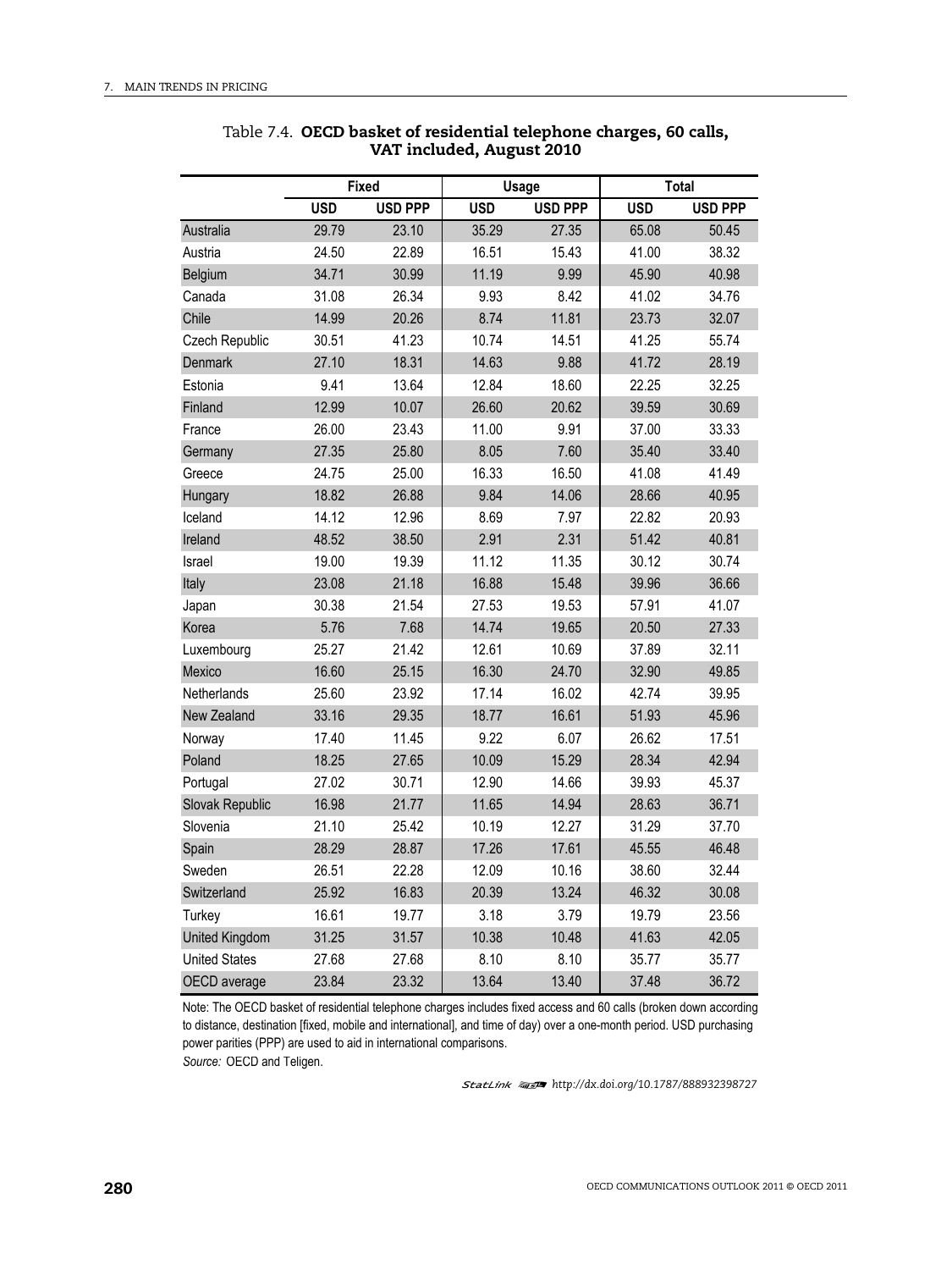| <b>Fixed</b><br><b>USD</b><br><b>USD PPP</b><br>Australia<br>29.79<br>23.10<br>Austria<br>24.50<br>22.89<br>27.27<br>24.34<br>Belgium<br>42.20<br>35.76<br>Canada<br>Chile<br>23.79<br>32.16<br>34.19<br>46.20<br>Czech Republic |       |       | <b>Usage</b> |                | Total      |                |
|----------------------------------------------------------------------------------------------------------------------------------------------------------------------------------------------------------------------------------|-------|-------|--------------|----------------|------------|----------------|
| Denmark<br>37.60                                                                                                                                                                                                                 |       |       | <b>USD</b>   | <b>USD PPP</b> | <b>USD</b> | <b>USD PPP</b> |
|                                                                                                                                                                                                                                  |       |       | 87.76        | 68.03          | 117.55     | 91.13          |
|                                                                                                                                                                                                                                  |       |       | 40.85        | 38.18          | 65.35      | 61.07          |
|                                                                                                                                                                                                                                  |       |       | 44.78        | 39.98          | 72.04      | 64.32          |
|                                                                                                                                                                                                                                  |       |       | 0.15         | 0.12           | 42.35      | 35.89          |
|                                                                                                                                                                                                                                  |       | 21.59 | 29.17        | 45.38          | 61.32      |                |
|                                                                                                                                                                                                                                  |       |       | 26.20        | 35.41          | 60.39      | 81.61          |
|                                                                                                                                                                                                                                  |       | 25.40 | 20.41        | 13.79          | 58.00      | 39.19          |
| Estonia                                                                                                                                                                                                                          | 9.41  | 13.64 | 32.61        | 47.27          | 42.03      | 60.91          |
| Finland                                                                                                                                                                                                                          | 12.99 | 10.07 | 66.84        | 51.82          | 79.84      | 61.89          |
| France                                                                                                                                                                                                                           | 26.00 | 23.43 | 38.91        | 35.06          | 64.91      | 58.48          |
| Germany                                                                                                                                                                                                                          | 27.35 | 25.80 | 28.70        | 27.07          | 56.05      | 52.88          |
| Greece                                                                                                                                                                                                                           | 39.32 | 39.72 | 23.05        | 23.29          | 62.38      | 63.01          |
| Hungary                                                                                                                                                                                                                          | 18.82 | 26.88 | 37.24        | 53.20          | 56.06      | 80.09          |
| Iceland                                                                                                                                                                                                                          | 14.12 | 12.96 | 21.26        | 19.51          | 35.38      | 32.46          |
| Ireland                                                                                                                                                                                                                          | 48.52 | 38.50 | 22.05        | 17.50          | 70.57      | 56.00          |
| Israel                                                                                                                                                                                                                           | 19.00 | 19.39 | 37.92        | 38.70          | 56.92      | 58.08          |
| Italy                                                                                                                                                                                                                            | 23.08 | 21.18 | 45.54        | 41.78          | 68.62      | 62.95          |
| Japan                                                                                                                                                                                                                            | 31.59 | 22.41 | 64.81        | 45.97          | 96.40      | 68.37          |
| Korea                                                                                                                                                                                                                            | 5.76  | 7.68  | 36.14        | 48.18          | 41.90      | 55.86          |
| Luxembourg                                                                                                                                                                                                                       | 25.27 | 21.42 | 31.56        | 26.75          | 56.84      | 48.17          |
| Mexico                                                                                                                                                                                                                           | 29.23 | 44.28 | 29.02        | 43.97          | 56.36      | 85.39          |
| Netherlands                                                                                                                                                                                                                      | 38.31 | 35.81 | 28.49        | 26.63          | 66.81      | 62.44          |
| New Zealand                                                                                                                                                                                                                      | 33.16 | 29.35 | 47.45        | 41.99          | 80.61      | 71.34          |
| Norway                                                                                                                                                                                                                           | 17.40 | 11.45 | 30.43        | 20.02          | 47.83      | 31.47          |
| Poland                                                                                                                                                                                                                           | 28.01 | 42.44 | 12.45        | 18.87          | 40.46      | 61.31          |
| Portugal                                                                                                                                                                                                                         | 27.02 | 30.71 | 32.08        | 36.45          | 59.10      | 67.16          |
| Slovak Republic                                                                                                                                                                                                                  | 25.77 | 33.04 | 21.89        | 28.06          | 47.66      | 61.10          |
| Slovenia                                                                                                                                                                                                                         | 21.10 | 25.42 | 25.00        | 30.12          | 46.10      | 55.54          |
| Spain                                                                                                                                                                                                                            | 28.29 | 28.87 | 42.94        | 43.82          | 71.23      | 72.68          |
| Sweden                                                                                                                                                                                                                           | 31.36 | 26.35 | 23.53        | 19.77          | 54.88      | 46.12          |
| Switzerland                                                                                                                                                                                                                      | 25.92 | 16.83 | 48.74        | 31.65          | 74.66      | 48.48          |
| Turkey                                                                                                                                                                                                                           | 29.21 | 34.78 | 7.74         | 9.22           | 36.96      | 44.00          |
| <b>United Kingdom</b>                                                                                                                                                                                                            | 31.25 | 31.57 | 24.93        | 25.18          | 56.18      | 56.74          |
| <b>United States</b>                                                                                                                                                                                                             | 27.68 | 27.68 | 21.22        | 21.22          | 48.89      | 48.89          |
| OECD average                                                                                                                                                                                                                     | 26.89 | 26.81 | 33.07        | 32.29          | 59.90      | 59.01          |

Table 7.5. **OECD basket of residential telephone charges, 140 calls, VAT included, August 2010**

Note: The OECD basket of residential telephone charges includes fixed access and 140 calls (broken down according to distance, destination [fixed, mobile and international], and time of day) over a one-month period. USD purchasing power parities (PPP) are used to aid in international comparisons.

*Source:* OECD and Teligen.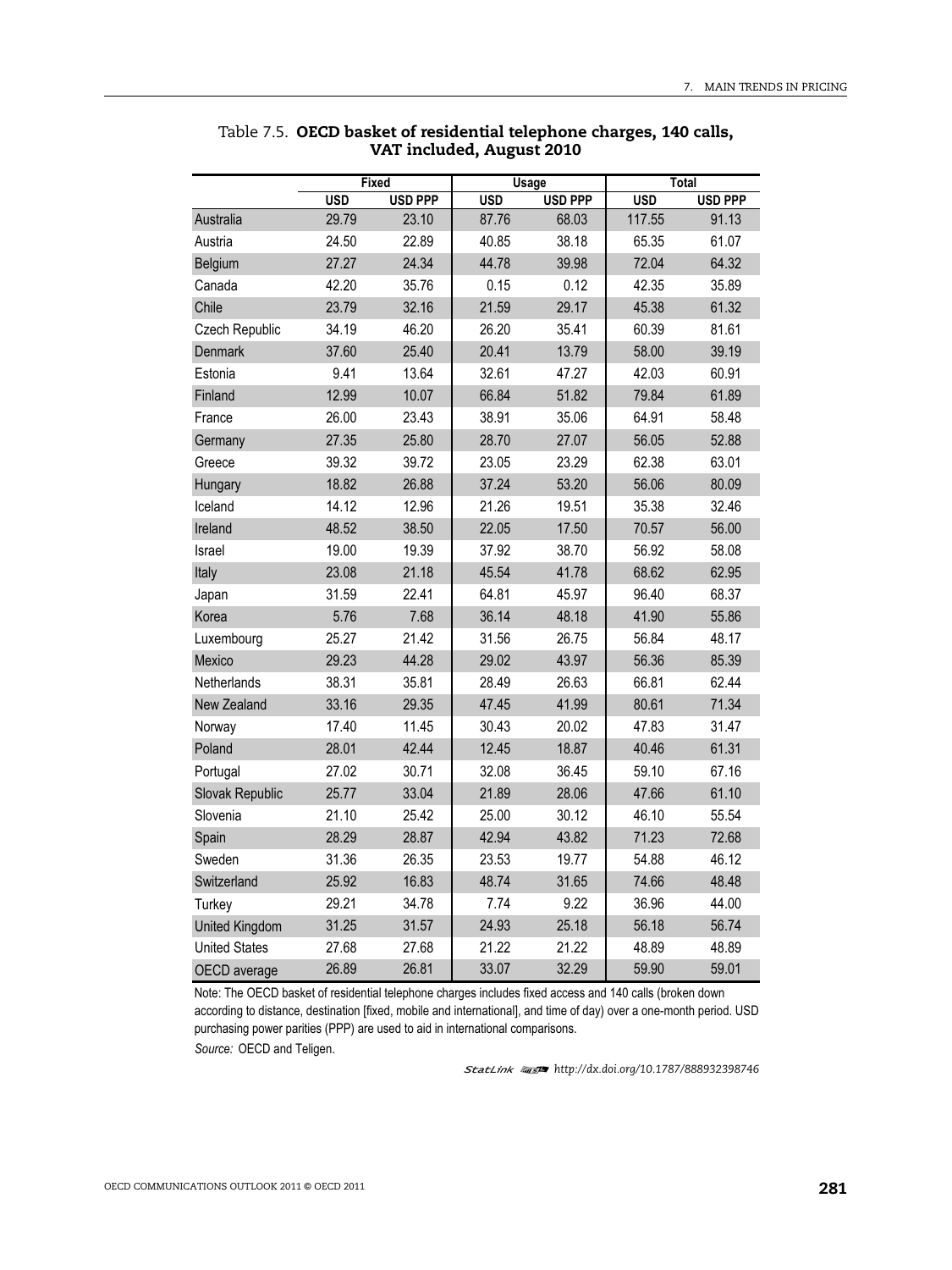| <b>Fixed</b><br><b>USD</b><br><b>USD PPP</b><br><b>USD</b><br>85.84<br>66.54<br>44.70<br>Australia<br>24.50<br>22.89<br>111.73<br>Austria<br>53.31<br>Belgium<br>47.60<br>27.73<br>44.43<br>37.65<br>18.94<br>Canada<br>Chile<br>31.99<br>90.28<br>43.23<br>34.19<br>Czech Republic<br>46.20<br>93.06 |       | <b>Usage</b> |                | <b>Discount</b> |                | <b>Total</b> |                |        |
|-------------------------------------------------------------------------------------------------------------------------------------------------------------------------------------------------------------------------------------------------------------------------------------------------------|-------|--------------|----------------|-----------------|----------------|--------------|----------------|--------|
|                                                                                                                                                                                                                                                                                                       |       |              | <b>USD PPP</b> | <b>USD</b>      | <b>USD PPP</b> | <b>USD</b>   | <b>USD PPP</b> |        |
|                                                                                                                                                                                                                                                                                                       |       |              | 34.65          |                 |                | 130.54       | 101.19         |        |
|                                                                                                                                                                                                                                                                                                       |       |              | 104.42         |                 |                | 136.23       | 127.31         |        |
|                                                                                                                                                                                                                                                                                                       |       |              | 24.76          |                 |                | 81.04        | 72.36          |        |
|                                                                                                                                                                                                                                                                                                       |       |              | 16.05          |                 |                | 63.37        | 53.70          |        |
|                                                                                                                                                                                                                                                                                                       |       |              | 122.00         |                 |                | 122.27       | 165.23         |        |
|                                                                                                                                                                                                                                                                                                       |       |              | 125.76         |                 |                | 127.25       | 171.96         |        |
| Denmark                                                                                                                                                                                                                                                                                               | 37.60 | 25.40        | 27.32          | 18.46           |                |              | 64.91          | 43.86  |
| Estonia                                                                                                                                                                                                                                                                                               | 9.41  | 13.64        | 60.95          | 88.33           |                |              | 70.36          | 101.98 |
| Finland                                                                                                                                                                                                                                                                                               | 12.99 | 10.07        | 181.29         | 140.53          |                |              | 194.28         | 150.60 |
| France                                                                                                                                                                                                                                                                                                | 52.12 | 46.95        | 15.85          | 14.28           |                |              | 67.97          | 61.23  |
| Germany                                                                                                                                                                                                                                                                                               | 40.41 | 38.12        | 19.53          | 18.42           |                |              | 59.94          | 56.54  |
| Greece                                                                                                                                                                                                                                                                                                | 32.84 | 33.17        | 99.99          | 101.00          |                |              | 132.83         | 134.17 |
| Hungary                                                                                                                                                                                                                                                                                               | 21.75 | 31.08        | 101.90         | 145.57          |                |              | 123.65         | 176.65 |
| Iceland                                                                                                                                                                                                                                                                                               | 28.92 | 26.54        | 27.93          | 25.62           |                |              | 56.85          | 52.16  |
| Ireland                                                                                                                                                                                                                                                                                               | 56.35 | 44.72        | 27.76          | 22.03           |                |              | 84.11          | 66.76  |
| Israel                                                                                                                                                                                                                                                                                                | 19.00 | 19.39        | 154.33         | 157.48          |                |              | 173.33         | 176.86 |
| Italy                                                                                                                                                                                                                                                                                                 | 42.67 | 39.14        | 42.22          | 38.74           |                |              | 84.89          | 77.88  |
| Japan                                                                                                                                                                                                                                                                                                 | 31.59 | 22.41        | 144.76         | 102.66          |                |              | 176.35         | 125.07 |
| Korea                                                                                                                                                                                                                                                                                                 | 5.76  | 7.68         | 88.25          | 117.66          |                |              | 94.01          | 125.34 |
| Luxembourg                                                                                                                                                                                                                                                                                            | 38.34 | 32.49        | 24.37          | 20.65           |                |              | 62.70          | 53.14  |
| Mexico                                                                                                                                                                                                                                                                                                | 29.23 | 44.28        | 85.16          | 129.03          | $-8.49$        | $-18.22$     | 105.90         | 155.09 |
| Netherlands                                                                                                                                                                                                                                                                                           | 66.07 | 61.75        | 29.69          | 27.74           |                |              | 95.76          | 89.49  |
| New Zealand                                                                                                                                                                                                                                                                                           | 33.16 | 29.35        | 87.97          | 77.85           |                |              | 121.13         | 107.19 |
| Norway                                                                                                                                                                                                                                                                                                | 43.78 | 28.80        | 13.45          | 8.85            |                |              | 57.23          | 37.65  |
| Poland                                                                                                                                                                                                                                                                                                | 36.79 | 55.74        | 15.06          | 22.82           |                |              | 51.85          | 78.56  |
| Portugal                                                                                                                                                                                                                                                                                              | 27.02 | 30.71        | 55.34          | 62.89           |                |              | 82.37          | 93.60  |
| Slovak Republic                                                                                                                                                                                                                                                                                       | 25.77 | 33.04        | 26.01          | 33.35           |                |              | 51.78          | 66.39  |
| Slovenia                                                                                                                                                                                                                                                                                              | 21.10 | 25.42        | 31.49          | 37.94           |                |              | 52.59          | 63.36  |
| Spain                                                                                                                                                                                                                                                                                                 | 46.78 | 47.73        | 38.86          | 39.65           |                |              | 85.63          | 87.38  |
| Sweden                                                                                                                                                                                                                                                                                                | 31.36 | 26.35        | 53.68          | 45.11           |                |              | 85.04          | 71.46  |
| Switzerland                                                                                                                                                                                                                                                                                           | 25.92 | 16.83        | 124.77         | 81.02           |                |              | 150.69         | 97.85  |
| Turkey                                                                                                                                                                                                                                                                                                | 41.23 | 49.08        | 10.20          | 12.14           |                |              | 51.42          | 61.22  |
| <b>United Kingdom</b>                                                                                                                                                                                                                                                                                 | 31.25 | 31.57        | 33.15          | 33.49           |                |              | 64.40          | 65.06  |
| <b>United States</b>                                                                                                                                                                                                                                                                                  | 73.70 | 73.70        | 0.00           | 0.00            |                |              | 73.70          | 73.70  |
| OECD average                                                                                                                                                                                                                                                                                          | 36.39 | 35.57        | 59.05          | 60.32           |                |              | 95.19          | 95.35  |

### Table 7.6. **OECD basket of residential telephone charges, 420 calls, VAT included, August 2010**

Note: The OECD basket of residential telephone charges includes fixed access and 420 calls (broken down according to distance, destination [fixed, mobile and international], and time of day) over a one-month period. USD purchasing power parities (PPP) are used to aid in international comparisons.

*Source:* OECD and Teligen.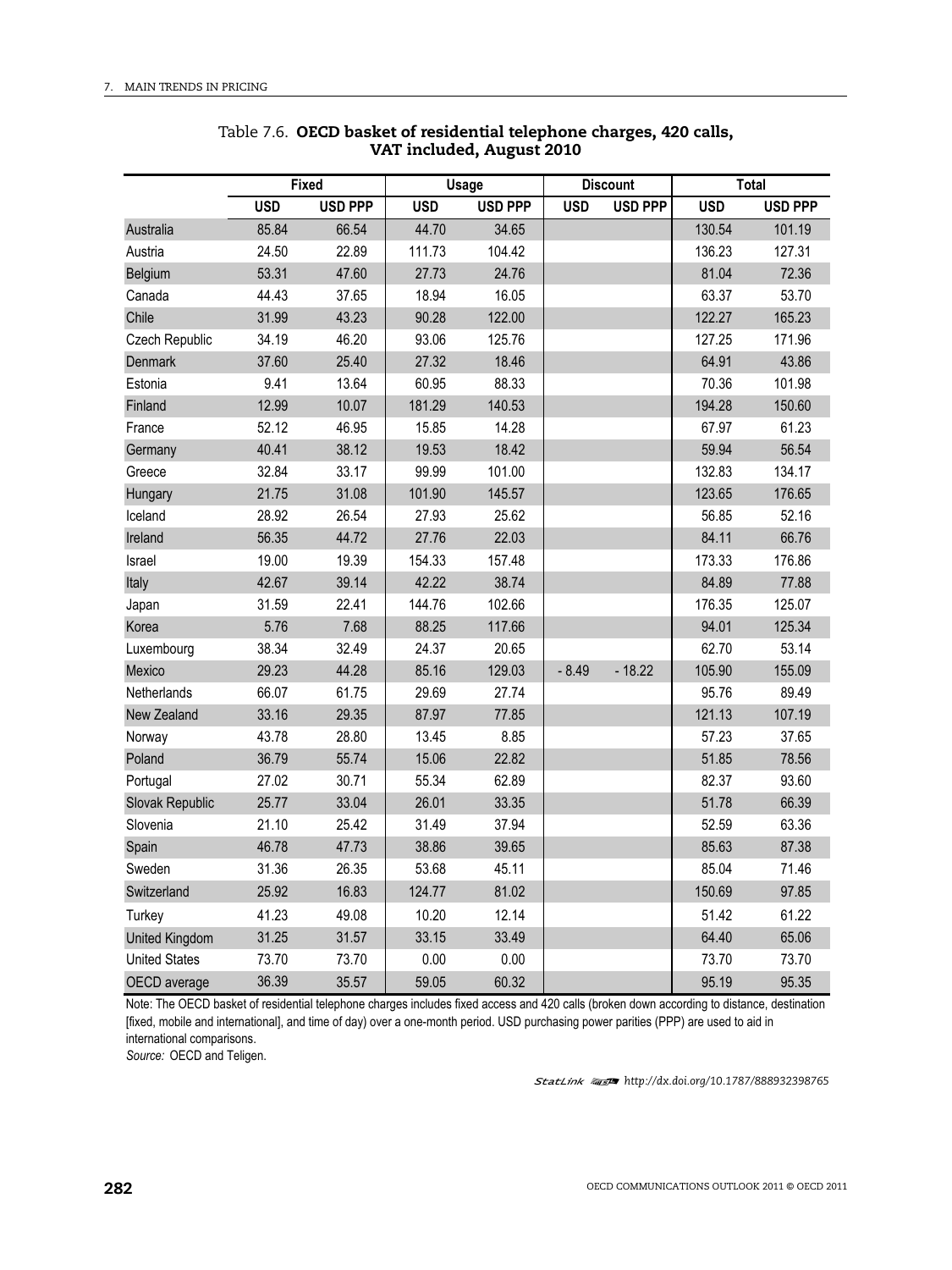| <b>Fixed</b><br><b>USD</b><br><b>USD PPP</b><br><b>USD</b><br>36.96<br>28.65<br>52.73<br>Australia<br>Austria<br>29.22<br>27.31<br>8.00<br>13.94<br>28.68<br>25.61<br>Belgium<br>37.16<br>31.49<br>4.21<br>Canada<br>Chile<br>28.67<br>38.74<br>24.41<br>Czech Rep. |       | <b>Usage</b> |                | <b>Discount</b> |                | <b>Total</b> |                |       |
|---------------------------------------------------------------------------------------------------------------------------------------------------------------------------------------------------------------------------------------------------------------------|-------|--------------|----------------|-----------------|----------------|--------------|----------------|-------|
|                                                                                                                                                                                                                                                                     |       |              | <b>USD PPP</b> | <b>USD</b>      | <b>USD PPP</b> | <b>USD</b>   | <b>USD PPP</b> |       |
|                                                                                                                                                                                                                                                                     |       |              | 40.87          |                 |                | 89.68        | 69.52          |       |
|                                                                                                                                                                                                                                                                     |       |              | 7.48           |                 |                | 37.22        | 34.79          |       |
|                                                                                                                                                                                                                                                                     |       |              | 12.45          |                 |                | 42.62        | 38.06          |       |
|                                                                                                                                                                                                                                                                     |       |              | 3.57           |                 |                | 41.38        | 35.07          |       |
|                                                                                                                                                                                                                                                                     |       |              |                |                 |                |              |                |       |
|                                                                                                                                                                                                                                                                     |       | 32.98        |                |                 | 53.07          | 71.72        |                |       |
| Denmark                                                                                                                                                                                                                                                             | 26.23 | 17.72        | 18.93          | 12.79           |                |              | 45.16          | 30.51 |
| Estonia                                                                                                                                                                                                                                                             | 9.44  | 13.69        | 22.37          | 32.41           |                |              | 31.81          | 46.10 |
| Finland                                                                                                                                                                                                                                                             | 10.65 | 8.25         | 30.47          | 23.62           |                |              | 41.12          | 31.87 |
| France                                                                                                                                                                                                                                                              | 21.24 | 19.13        | 26.41          | 23.79           |                |              | 47.65          | 42.93 |
| Germany                                                                                                                                                                                                                                                             | 22.98 | 21.68        | 11.47          | 10.82           |                |              | 34.46          | 32.51 |
| Greece                                                                                                                                                                                                                                                              | 16.83 | 17.00        | 21.64          | 21.86           |                |              | 38.47          | 38.85 |
| Hungary                                                                                                                                                                                                                                                             | 19.27 | 27.52        | 11.96          | 17.08           |                |              | 31.22          | 44.61 |
| Iceland                                                                                                                                                                                                                                                             | 13.09 | 12.01        | 13.37          | 12.27           |                |              | 26.47          | 24.28 |
| Ireland                                                                                                                                                                                                                                                             | 37.93 | 30.10        | 12.92          | 10.25           |                |              | 50.84          | 40.35 |
| Israel                                                                                                                                                                                                                                                              | 13.43 | 13.71        | 17.84          | 18.21           |                |              | 31.28          | 31.92 |
| Italy                                                                                                                                                                                                                                                               | 31.12 | 28.55        | 23.54          | 21.60           |                |              | 54.66          | 50.14 |
| Japan                                                                                                                                                                                                                                                               | 39.34 | 27.90        | 32.30          | 22.91           |                |              | 71.65          | 50.81 |
| Korea                                                                                                                                                                                                                                                               | 5.24  | 6.98         | 15.10          | 20.13           |                |              | 20.33          | 27.11 |
| Luxembourg                                                                                                                                                                                                                                                          | 21.98 | 18.63        | 15.76          | 13.35           |                |              | 37.74          | 31.98 |
| Mexico                                                                                                                                                                                                                                                              | 19.64 | 29.76        | 26.74          | 40.52           | $-2.13$        | $-3.23$      | 44.26          | 67.05 |
| Netherlands                                                                                                                                                                                                                                                         | 21.51 | 20.10        | 21.08          | 19.70           |                |              | 42.59          | 39.81 |
| New Zealand                                                                                                                                                                                                                                                         | 38.41 | 33.99        | 18.63          | 16.49           |                |              | 57.04          | 50.48 |
| Norway                                                                                                                                                                                                                                                              | 25.28 | 16.63        | 6.05           | 3.98            |                |              | 31.33          | 20.61 |
| Poland                                                                                                                                                                                                                                                              | 15.94 | 24.15        | 7.24           | 10.97           |                |              | 23.18          | 35.12 |
| Portugal                                                                                                                                                                                                                                                            | 20.82 | 23.66        | 26.39          | 29.99           |                |              | 47.21          | 53.65 |
| Slovak Rep.                                                                                                                                                                                                                                                         | 21.64 | 27.74        | 17.40          | 22.31           |                |              | 39.04          | 50.05 |
| Slovenia                                                                                                                                                                                                                                                            | 17.58 | 21.19        | 14.16          | 17.06           |                |              | 31.74          | 38.24 |
| Spain                                                                                                                                                                                                                                                               | 23.97 | 24.46        | 17.69          | 18.05           |                |              | 41.66          | 42.51 |
| Sweden                                                                                                                                                                                                                                                              | 20.44 | 17.18        | 22.43          | 18.85           |                |              | 42.87          | 36.03 |
| Switzerland                                                                                                                                                                                                                                                         | 23.20 | 15.06        | 29.60          | 19.22           |                |              | 52.80          | 34.29 |
| Turkey                                                                                                                                                                                                                                                              | 14.07 | 16.75        | 4.18           | 4.98            |                |              | 18.25          | 21.73 |
| <b>United Kingdom</b>                                                                                                                                                                                                                                               | 25.27 | 25.52        | 35.35          | 35.71           |                |              | 60.62          | 61.23 |
| <b>United States</b>                                                                                                                                                                                                                                                | 23.57 | 23.57        | 11.29          | 11.29           |                |              | 34.86          | 34.86 |
| OECD average                                                                                                                                                                                                                                                        | 23.05 | 22.26        | 19.26          | 19.02           |                |              | 42.25          | 41.18 |

## Table 7.7. **OECD basket of business telephone charges, 100 calls, VAT excluded, August 2010**

Note: The OECD basket of business telephone charges includes fixed access and 100 calls (broken down according to distance, destination [fixed, mobile and international], and time of day) over a one-month period. USD purchasing power parities (PPP) are used to aid in international comparisons.

*Source:* OECD and Teligen.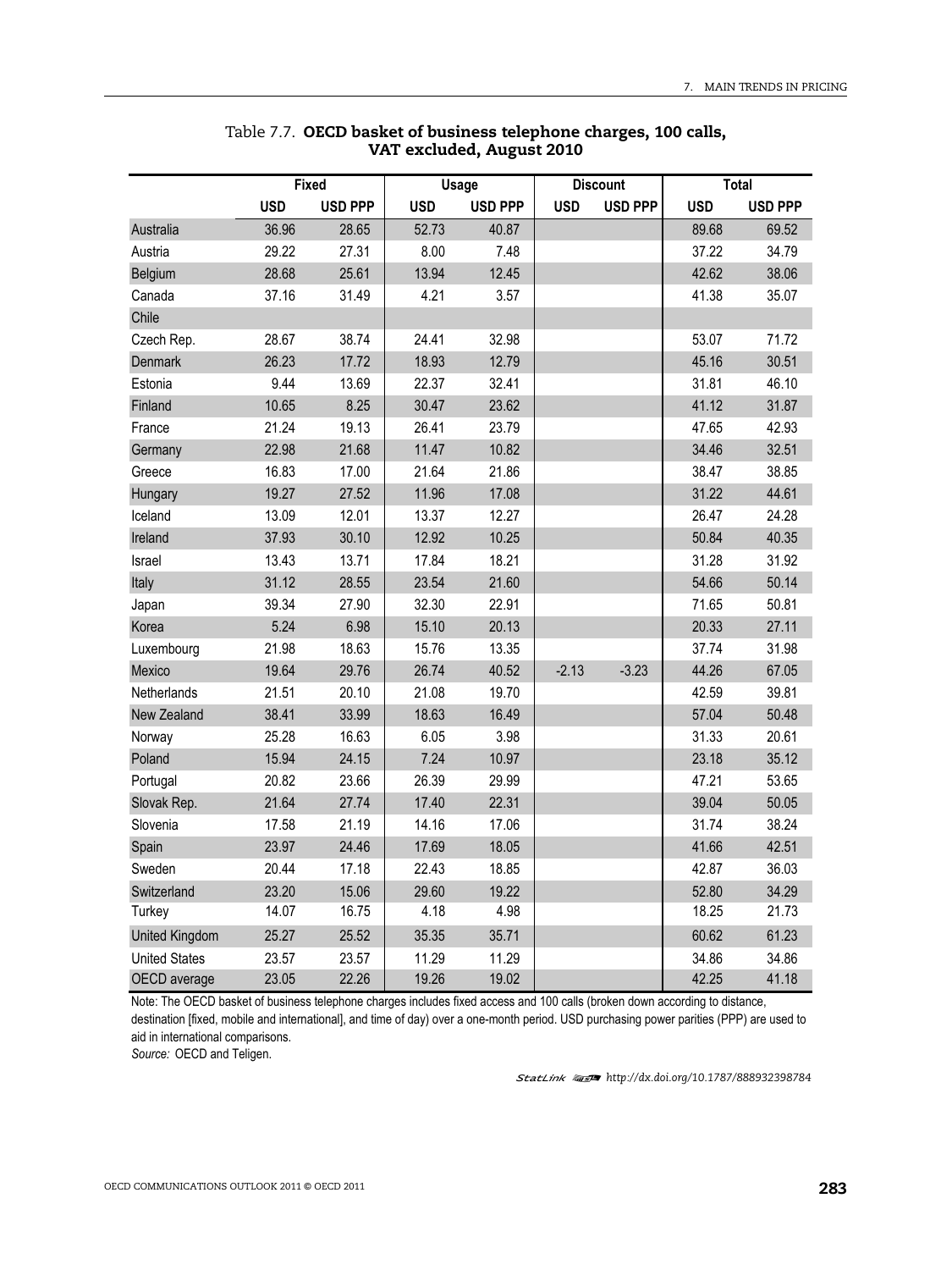|                                                                                                                                                                                                                              |            |                |            |                |            | <b>Discount</b> |            | <b>Total</b>   |
|------------------------------------------------------------------------------------------------------------------------------------------------------------------------------------------------------------------------------|------------|----------------|------------|----------------|------------|-----------------|------------|----------------|
|                                                                                                                                                                                                                              | <b>USD</b> | <b>USD PPP</b> | <b>USD</b> | <b>USD PPP</b> | <b>USD</b> | <b>USD PPP</b>  | <b>USD</b> | <b>USD PPP</b> |
| <b>Fixed</b><br>36.96<br>Australia<br>28.65<br>162.80<br>29.22<br>Austria<br>27.31<br>34.11<br>44.06<br>Belgium<br>39.34<br>47.17<br>Canada<br>37.16<br>31.49<br>20.96<br>Chile<br>28.67<br>38.74<br>69.41<br>Czech Republic |            | 126.20         |            |                | 199.76     | 154.85          |            |                |
| <b>Usage</b>                                                                                                                                                                                                                 |            | 31.87          |            |                | 63.32      | 59.18           |            |                |
|                                                                                                                                                                                                                              |            |                |            | 42.11          |            |                 | 91.23      | 81.45          |
|                                                                                                                                                                                                                              |            | 17.76          |            |                | 58.12      | 49.25           |            |                |
|                                                                                                                                                                                                                              |            |                |            |                |            |                 |            |                |
|                                                                                                                                                                                                                              |            |                |            | 93.80          |            |                 | 98.08      | 132.54         |
| <b>Denmark</b>                                                                                                                                                                                                               | 26.23      | 17.72          | 59.67      | 40.32          |            |                 | 85.90      | 58.04          |
| Estonia                                                                                                                                                                                                                      | 9.44       | 13.69          | 66.80      | 96.81          |            |                 | 76.24      | 110.49         |
| Finland                                                                                                                                                                                                                      | 10.65      | 8.25           | 102.00     | 79.07          |            |                 | 112.65     | 87.32          |
| France                                                                                                                                                                                                                       | 21.24      | 19.13          | 75.72      | 68.22          |            |                 | 96.96      | 87.35          |
| Germany                                                                                                                                                                                                                      | 22.98      | 21.68          | 36.22      | 34.17          |            |                 | 59.20      | 55.85          |
| Greece                                                                                                                                                                                                                       | 21.77      | 21.99          | 61.97      | 62.59          |            |                 | 83.73      | 84.58          |
| Hungary                                                                                                                                                                                                                      | 22.94      | 32.76          | 40.65      | 58.07          |            |                 | 63.58      | 90.84          |
| Iceland                                                                                                                                                                                                                      | 13.09      | 12.01          | 42.12      | 38.64          |            |                 | 55.21      | 50.65          |
| Ireland                                                                                                                                                                                                                      | 37.93      | 30.10          | 46.81      | 37.15          |            |                 | 84.74      | 67.25          |
| Israel                                                                                                                                                                                                                       | 13.43      | 13.71          | 62.62      | 63.90          |            |                 | 76.06      | 77.61          |
| Italy                                                                                                                                                                                                                        | 31.12      | 28.55          | 84.62      | 77.63          |            |                 | 115.74     | 106.18         |
| Japan                                                                                                                                                                                                                        | 39.34      | 27.90          | 150.17     | 106.51         |            |                 | 189.52     | 134.41         |
| Korea                                                                                                                                                                                                                        | 5.24       | 6.98           | 69.65      | 92.87          |            |                 | 74.89      | 99.86          |
| Luxembourg                                                                                                                                                                                                                   | 21.98      | 18.63          | 48.81      | 41.36          |            |                 | 70.79      | 59.99          |
| Mexico                                                                                                                                                                                                                       | 35.64      | 54.01          | 54.23      | 82.16          | $-4.01$    | $-6.08$         | 85.86      | 130.09         |
| Netherlands                                                                                                                                                                                                                  | 21.51      | 20.10          | 63.59      | 59.43          |            |                 | 85.10      | 79.54          |
| New Zealand                                                                                                                                                                                                                  | 38.41      | 33.99          | 56.17      | 49.70          |            |                 | 94.58      | 83.70          |
| Norway                                                                                                                                                                                                                       | 25.28      | 16.63          | 22.28      | 14.66          |            |                 | 47.56      | 31.29          |
| Poland                                                                                                                                                                                                                       | 21.14      | 32.04          | 23.83      | 36.10          |            |                 | 44.97      | 68.14          |
| Portugal                                                                                                                                                                                                                     | 20.82      | 23.66          | 89.39      | 101.58         |            |                 | 110.21     | 125.24         |
| Slovak Republic                                                                                                                                                                                                              | 38.98      | 49.97          | 35.71      | 45.78          |            |                 | 74.69      | 95.75          |
| Slovenia                                                                                                                                                                                                                     | 17.58      | 21.19          | 43.71      | 52.67          |            |                 | 61.30      | 73.85          |
| Spain                                                                                                                                                                                                                        | 39.64      | 40.45          | 59.92      | 61.14          |            |                 | 99.56      | 101.59         |
| Sweden                                                                                                                                                                                                                       | 20.44      | 17.18          | 63.69      | 53.52          |            |                 | 84.14      | 70.70          |
| Switzerland                                                                                                                                                                                                                  | 23.20      | 15.06          | 82.61      | 53.64          |            |                 | 105.80     | 68.70          |
| Turkey                                                                                                                                                                                                                       | 24.76      | 29.47          | 14.27      | 16.98          |            |                 | 39.02      | 46.46          |
| <b>United Kingdom</b>                                                                                                                                                                                                        | 25.27      | 25.52          | 91.93      | 92.86          |            |                 | 117.20     | 118.38         |
| <b>United States</b>                                                                                                                                                                                                         | 23.57      | 23.57          | 38.72      | 38.72          |            |                 | 62.29      | 62.29          |
| OECD average                                                                                                                                                                                                                 | 25.75      | 25.50          | 61.28      | 59.64          |            |                 | 86.91      | 84.95          |

### Table 7.8. **OECD basket of business telephone charges, 260 calls, VAT excluded, August 2010**

Note: The OECD basket of business telephone charges includes fixed access and 260 calls (broken down according to distance, destination [fixed, mobile and international], and time of day) over a one-month period. USD purchasing power parities (PPP) are used to aid in international comparisons.

*Source:* OECD and Teligen.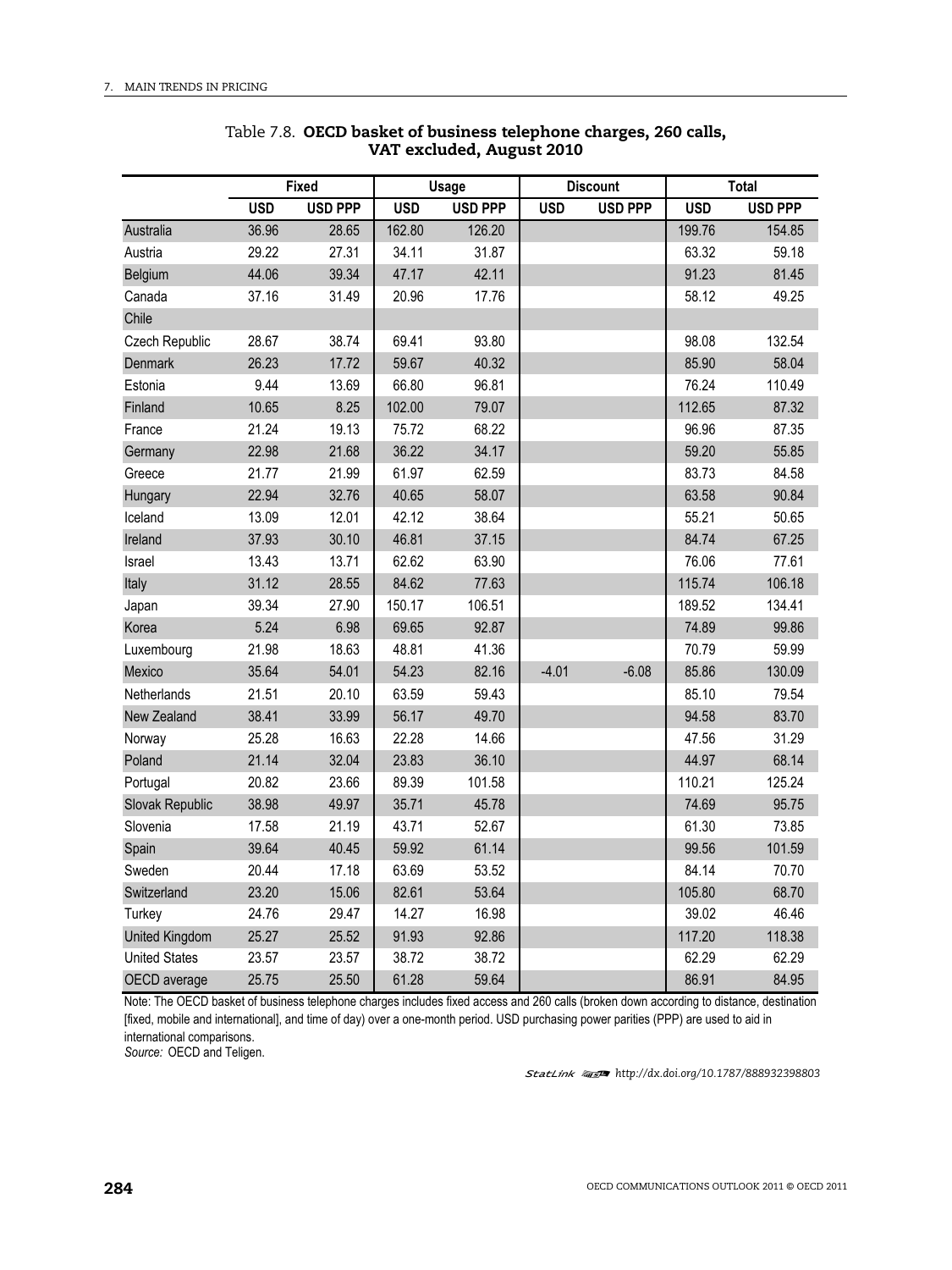| - c-t-t-t-1                                                                           | $\frac{1}{1}$ |
|---------------------------------------------------------------------------------------|---------------|
|                                                                                       |               |
|                                                                                       | ֦֘            |
| . OECD basket of mobile telephone charges, 30 calls, VAT included,<br>ole 7.9. OECD b | .<br>i        |
|                                                                                       |               |

| 3.48<br>5.16<br>$\circ$<br>0.00<br>5.03<br>0.00<br>3.55<br>3.10<br>6.13<br>0.00<br>9.56<br>7.50<br>0.00<br>14.86<br>0.00<br>0.22<br>1.30<br>10.31<br>0.00<br>0.00<br>3.74<br>6.34<br>0.00<br>5.27<br>9.61<br>0.00<br>0.00<br>7.37<br>12.57<br>3.91<br>0.00<br>ŝ<br><b>Hd GSN</b><br>17.05<br>5.72<br>5.73<br>10.79<br>13.73<br>3.46<br>15.05<br>7.39<br>14.15<br>11.55<br>0.00<br>18.79<br>3.90<br>4.66<br>0.00<br>7.07<br>0.00<br>8.38<br>12.08<br>0.00<br>1.70<br>7.39<br>6.32<br>6.20<br>10.84<br>7.37<br>0.94<br>4.37<br>3.47<br>11.37<br>14.27<br>5.16<br>7.71<br>13.46<br>9.13<br>0.00<br>19.09<br>0.00<br>10.68<br>0.00<br>1.32<br>3.28<br>4.09<br>0.00<br>1.92<br>4.88<br>13.24<br>9.44<br>7.52<br>9.55<br>9.71<br>12.79<br>10.56<br>13.91<br>3.94<br>6.07<br>7.97<br>5.27<br>5.77<br>13.87<br>5.77<br>6.01<br>12.58<br><b>GSD</b><br><b>USDPP</b><br>0.00<br>0.03<br>0.42<br>0.18<br>0.50<br>20.72<br>5.40<br>14.00<br>9.63<br>3.86<br>0.00<br>2.80<br>20.00<br>0.34<br>7.08<br>5.52<br>0.00<br>0.00<br>9.64<br>10.90<br>0.00<br>2.98<br>0.00<br>0.52<br>0.00<br>6.94<br>5.93<br>7.34<br>6.34<br>1.31<br>18.77<br>20.09<br>0.00<br>0.36<br>0.18<br>5.30<br>19.74<br>0.00<br>10.68<br>4.98<br>0.00<br>8.66<br>4.69<br>0.04<br>0.29<br>3.62<br>22.20<br>4.95<br>0.54<br>26.11<br>6.02<br>7.22<br>0.00<br>10.31<br>12.32<br>0.00<br>3.01<br>0.44<br>1.28<br>0.00<br>0.00<br>1.97<br>9sp<br>Plan S Simple + Everybody Discount with 24 Month Contract<br>Tango Family (disc calcs for on-net only)<br>Show slim+KT Family discount(50%) 2 year contract<br>na kartice SMS Top-Up €10 / Month<br>Taryfa Twój Profil - on-net allowance + SMS 600<br>Bonus Value 12m SIM-Only<br>Vodafone Prepaid Unlimited (min 10 euro/month)<br>SIM only Scherp 110 + Scherp SMS 100 - 2 year<br>Raimundo Plan + Número favorito + SMS 140<br>Amigo Fidelidad \$300 - Unitd SMS to 3 nos<br>Comviq Kontant Poppis SEK 85 Top-up<br>Message Centre Express<br>-18 17 euro/24 months<br>100 30-day SIM Only<br>Prepaid - Stockmann Basic + SMS<br>Frelsi Eitt vero on-net calls & SMS<br>nsajes Gratis + Qtal<br>Domino Aktív + Domino Friends<br>Perus + SMS 100<br>Prima + Variant Extra 30 Days<br>Hesabini Bilen + 500 SMS<br>Flat Basic Without Mobile<br>Pro 49 Business tariff<br>Easy 20 - 12 months<br>BYO Cap Plan \$19 -<br>HIT 300 SMS 100<br>$\in 10$<br>Tempo Music<br>Selvhenter.dk<br>TeleFinland -<br>Smart Zap 11<br>O2 Simplicity<br>djuce SIMply<br>Paket SIMPL<br>A mi Aire Mer<br>So Low 20 +<br>Knock-out +<br>Combi 300<br>Xtra Card<br>VIP SMS<br>TIM <sub>4</sub><br>New Zealand, Vodafone<br>Sweden, Tele 2 Comviq<br>Netherlands, Vodafone<br>Czech Rep., T-Mobile<br>Canada, Bell Mobility<br>Slovak Rep., Orange<br>Switzerland, Sunrise<br>Luxembourg, Tango<br>Germany, T-Mobile<br>Greece, Vodafone<br>Hungary, T-Mobile<br>loeland, Vodafone<br>Belgium, Mobistar<br>Poland, Polkomtel<br>Denmark, Telenor<br>Slovenia, Si.mobil<br>Turkey, Vodafone<br>Chile, Entel Movil<br>Austria, T-Mobile<br>Spain, Vodafone<br>Norway, Telenor<br>Australia, Optus<br>France, Orange<br>Japan, KDDI au<br>Finland, Sonera<br>Israel, Cellcom<br>Portugal, TMN<br>Estonia, Tele2<br>Mexico, Telcel<br>Korea, KTF<br>Ireland, O <sub>2</sub><br>Italy, TIM | 20.09<br>15.25<br>31.01<br><b>GSU</b><br><b>USD</b> PPP<br>2.35<br>0.00<br>0.00<br>8.10<br>6.80<br>0.00 | <b>USDPPP</b>  |  |
|-----------------------------------------------------------------------------------------------------------------------------------------------------------------------------------------------------------------------------------------------------------------------------------------------------------------------------------------------------------------------------------------------------------------------------------------------------------------------------------------------------------------------------------------------------------------------------------------------------------------------------------------------------------------------------------------------------------------------------------------------------------------------------------------------------------------------------------------------------------------------------------------------------------------------------------------------------------------------------------------------------------------------------------------------------------------------------------------------------------------------------------------------------------------------------------------------------------------------------------------------------------------------------------------------------------------------------------------------------------------------------------------------------------------------------------------------------------------------------------------------------------------------------------------------------------------------------------------------------------------------------------------------------------------------------------------------------------------------------------------------------------------------------------------------------------------------------------------------------------------------------------------------------------------------------------------------------------------------------------------------------------------------------------------------------------------------------------------------------------------------------------------------------------------------------------------------------------------------------------------------------------------------------------------------------------------------------------------------------------------------------------------------------------------------------------------------------------------------------------------------------------------------------------------------------------------------------------------------------------------------------------------------------------------------------------------------------------------------------------------------------------------------------------------------------------------------------------------------------------------------------------------------------------------------------------------------------------------------------------------------------------------------------------------------------------------------------------------------------------------------------------------------------------------------------------------------------------------------------------------------------------------------|---------------------------------------------------------------------------------------------------------|----------------|--|
|                                                                                                                                                                                                                                                                                                                                                                                                                                                                                                                                                                                                                                                                                                                                                                                                                                                                                                                                                                                                                                                                                                                                                                                                                                                                                                                                                                                                                                                                                                                                                                                                                                                                                                                                                                                                                                                                                                                                                                                                                                                                                                                                                                                                                                                                                                                                                                                                                                                                                                                                                                                                                                                                                                                                                                                                                                                                                                                                                                                                                                                                                                                                                                                                                                                                       |                                                                                                         |                |  |
|                                                                                                                                                                                                                                                                                                                                                                                                                                                                                                                                                                                                                                                                                                                                                                                                                                                                                                                                                                                                                                                                                                                                                                                                                                                                                                                                                                                                                                                                                                                                                                                                                                                                                                                                                                                                                                                                                                                                                                                                                                                                                                                                                                                                                                                                                                                                                                                                                                                                                                                                                                                                                                                                                                                                                                                                                                                                                                                                                                                                                                                                                                                                                                                                                                                                       |                                                                                                         |                |  |
|                                                                                                                                                                                                                                                                                                                                                                                                                                                                                                                                                                                                                                                                                                                                                                                                                                                                                                                                                                                                                                                                                                                                                                                                                                                                                                                                                                                                                                                                                                                                                                                                                                                                                                                                                                                                                                                                                                                                                                                                                                                                                                                                                                                                                                                                                                                                                                                                                                                                                                                                                                                                                                                                                                                                                                                                                                                                                                                                                                                                                                                                                                                                                                                                                                                                       |                                                                                                         | 18.77          |  |
|                                                                                                                                                                                                                                                                                                                                                                                                                                                                                                                                                                                                                                                                                                                                                                                                                                                                                                                                                                                                                                                                                                                                                                                                                                                                                                                                                                                                                                                                                                                                                                                                                                                                                                                                                                                                                                                                                                                                                                                                                                                                                                                                                                                                                                                                                                                                                                                                                                                                                                                                                                                                                                                                                                                                                                                                                                                                                                                                                                                                                                                                                                                                                                                                                                                                       |                                                                                                         | 17.05<br>19.09 |  |
|                                                                                                                                                                                                                                                                                                                                                                                                                                                                                                                                                                                                                                                                                                                                                                                                                                                                                                                                                                                                                                                                                                                                                                                                                                                                                                                                                                                                                                                                                                                                                                                                                                                                                                                                                                                                                                                                                                                                                                                                                                                                                                                                                                                                                                                                                                                                                                                                                                                                                                                                                                                                                                                                                                                                                                                                                                                                                                                                                                                                                                                                                                                                                                                                                                                                       |                                                                                                         | 26.28          |  |
|                                                                                                                                                                                                                                                                                                                                                                                                                                                                                                                                                                                                                                                                                                                                                                                                                                                                                                                                                                                                                                                                                                                                                                                                                                                                                                                                                                                                                                                                                                                                                                                                                                                                                                                                                                                                                                                                                                                                                                                                                                                                                                                                                                                                                                                                                                                                                                                                                                                                                                                                                                                                                                                                                                                                                                                                                                                                                                                                                                                                                                                                                                                                                                                                                                                                       |                                                                                                         | 20.61          |  |
|                                                                                                                                                                                                                                                                                                                                                                                                                                                                                                                                                                                                                                                                                                                                                                                                                                                                                                                                                                                                                                                                                                                                                                                                                                                                                                                                                                                                                                                                                                                                                                                                                                                                                                                                                                                                                                                                                                                                                                                                                                                                                                                                                                                                                                                                                                                                                                                                                                                                                                                                                                                                                                                                                                                                                                                                                                                                                                                                                                                                                                                                                                                                                                                                                                                                       |                                                                                                         | 25.59<br>18.94 |  |
|                                                                                                                                                                                                                                                                                                                                                                                                                                                                                                                                                                                                                                                                                                                                                                                                                                                                                                                                                                                                                                                                                                                                                                                                                                                                                                                                                                                                                                                                                                                                                                                                                                                                                                                                                                                                                                                                                                                                                                                                                                                                                                                                                                                                                                                                                                                                                                                                                                                                                                                                                                                                                                                                                                                                                                                                                                                                                                                                                                                                                                                                                                                                                                                                                                                                       |                                                                                                         | 6.28<br>9.30   |  |
|                                                                                                                                                                                                                                                                                                                                                                                                                                                                                                                                                                                                                                                                                                                                                                                                                                                                                                                                                                                                                                                                                                                                                                                                                                                                                                                                                                                                                                                                                                                                                                                                                                                                                                                                                                                                                                                                                                                                                                                                                                                                                                                                                                                                                                                                                                                                                                                                                                                                                                                                                                                                                                                                                                                                                                                                                                                                                                                                                                                                                                                                                                                                                                                                                                                                       | 11.73<br>10.87                                                                                          | 17.01          |  |
|                                                                                                                                                                                                                                                                                                                                                                                                                                                                                                                                                                                                                                                                                                                                                                                                                                                                                                                                                                                                                                                                                                                                                                                                                                                                                                                                                                                                                                                                                                                                                                                                                                                                                                                                                                                                                                                                                                                                                                                                                                                                                                                                                                                                                                                                                                                                                                                                                                                                                                                                                                                                                                                                                                                                                                                                                                                                                                                                                                                                                                                                                                                                                                                                                                                                       | 0.00                                                                                                    | 7.46<br>9.63   |  |
|                                                                                                                                                                                                                                                                                                                                                                                                                                                                                                                                                                                                                                                                                                                                                                                                                                                                                                                                                                                                                                                                                                                                                                                                                                                                                                                                                                                                                                                                                                                                                                                                                                                                                                                                                                                                                                                                                                                                                                                                                                                                                                                                                                                                                                                                                                                                                                                                                                                                                                                                                                                                                                                                                                                                                                                                                                                                                                                                                                                                                                                                                                                                                                                                                                                                       | 22.20<br>0.00                                                                                           | 20.00          |  |
|                                                                                                                                                                                                                                                                                                                                                                                                                                                                                                                                                                                                                                                                                                                                                                                                                                                                                                                                                                                                                                                                                                                                                                                                                                                                                                                                                                                                                                                                                                                                                                                                                                                                                                                                                                                                                                                                                                                                                                                                                                                                                                                                                                                                                                                                                                                                                                                                                                                                                                                                                                                                                                                                                                                                                                                                                                                                                                                                                                                                                                                                                                                                                                                                                                                                       | 21.30<br>14.02                                                                                          | 20.09          |  |
|                                                                                                                                                                                                                                                                                                                                                                                                                                                                                                                                                                                                                                                                                                                                                                                                                                                                                                                                                                                                                                                                                                                                                                                                                                                                                                                                                                                                                                                                                                                                                                                                                                                                                                                                                                                                                                                                                                                                                                                                                                                                                                                                                                                                                                                                                                                                                                                                                                                                                                                                                                                                                                                                                                                                                                                                                                                                                                                                                                                                                                                                                                                                                                                                                                                                       | 7.44                                                                                                    | 18.42<br>18.23 |  |
|                                                                                                                                                                                                                                                                                                                                                                                                                                                                                                                                                                                                                                                                                                                                                                                                                                                                                                                                                                                                                                                                                                                                                                                                                                                                                                                                                                                                                                                                                                                                                                                                                                                                                                                                                                                                                                                                                                                                                                                                                                                                                                                                                                                                                                                                                                                                                                                                                                                                                                                                                                                                                                                                                                                                                                                                                                                                                                                                                                                                                                                                                                                                                                                                                                                                       | 22.68<br>17.96                                                                                          | 32.40          |  |
|                                                                                                                                                                                                                                                                                                                                                                                                                                                                                                                                                                                                                                                                                                                                                                                                                                                                                                                                                                                                                                                                                                                                                                                                                                                                                                                                                                                                                                                                                                                                                                                                                                                                                                                                                                                                                                                                                                                                                                                                                                                                                                                                                                                                                                                                                                                                                                                                                                                                                                                                                                                                                                                                                                                                                                                                                                                                                                                                                                                                                                                                                                                                                                                                                                                                       | 0.00                                                                                                    | 7.57<br>8.25   |  |
|                                                                                                                                                                                                                                                                                                                                                                                                                                                                                                                                                                                                                                                                                                                                                                                                                                                                                                                                                                                                                                                                                                                                                                                                                                                                                                                                                                                                                                                                                                                                                                                                                                                                                                                                                                                                                                                                                                                                                                                                                                                                                                                                                                                                                                                                                                                                                                                                                                                                                                                                                                                                                                                                                                                                                                                                                                                                                                                                                                                                                                                                                                                                                                                                                                                                       | 26.11<br>0.00                                                                                           | 20.72          |  |
|                                                                                                                                                                                                                                                                                                                                                                                                                                                                                                                                                                                                                                                                                                                                                                                                                                                                                                                                                                                                                                                                                                                                                                                                                                                                                                                                                                                                                                                                                                                                                                                                                                                                                                                                                                                                                                                                                                                                                                                                                                                                                                                                                                                                                                                                                                                                                                                                                                                                                                                                                                                                                                                                                                                                                                                                                                                                                                                                                                                                                                                                                                                                                                                                                                                                       | 22.30<br>3.62                                                                                           | 22.76          |  |
|                                                                                                                                                                                                                                                                                                                                                                                                                                                                                                                                                                                                                                                                                                                                                                                                                                                                                                                                                                                                                                                                                                                                                                                                                                                                                                                                                                                                                                                                                                                                                                                                                                                                                                                                                                                                                                                                                                                                                                                                                                                                                                                                                                                                                                                                                                                                                                                                                                                                                                                                                                                                                                                                                                                                                                                                                                                                                                                                                                                                                                                                                                                                                                                                                                                                       | 20.31<br>4.73                                                                                           | 18.63          |  |
|                                                                                                                                                                                                                                                                                                                                                                                                                                                                                                                                                                                                                                                                                                                                                                                                                                                                                                                                                                                                                                                                                                                                                                                                                                                                                                                                                                                                                                                                                                                                                                                                                                                                                                                                                                                                                                                                                                                                                                                                                                                                                                                                                                                                                                                                                                                                                                                                                                                                                                                                                                                                                                                                                                                                                                                                                                                                                                                                                                                                                                                                                                                                                                                                                                                                       | 21.28<br>0.15                                                                                           | 15.09          |  |
|                                                                                                                                                                                                                                                                                                                                                                                                                                                                                                                                                                                                                                                                                                                                                                                                                                                                                                                                                                                                                                                                                                                                                                                                                                                                                                                                                                                                                                                                                                                                                                                                                                                                                                                                                                                                                                                                                                                                                                                                                                                                                                                                                                                                                                                                                                                                                                                                                                                                                                                                                                                                                                                                                                                                                                                                                                                                                                                                                                                                                                                                                                                                                                                                                                                                       | 11.80<br>1.73                                                                                           | 15.74          |  |
|                                                                                                                                                                                                                                                                                                                                                                                                                                                                                                                                                                                                                                                                                                                                                                                                                                                                                                                                                                                                                                                                                                                                                                                                                                                                                                                                                                                                                                                                                                                                                                                                                                                                                                                                                                                                                                                                                                                                                                                                                                                                                                                                                                                                                                                                                                                                                                                                                                                                                                                                                                                                                                                                                                                                                                                                                                                                                                                                                                                                                                                                                                                                                                                                                                                                       | 14.41<br>8.74                                                                                           | 12.21          |  |
|                                                                                                                                                                                                                                                                                                                                                                                                                                                                                                                                                                                                                                                                                                                                                                                                                                                                                                                                                                                                                                                                                                                                                                                                                                                                                                                                                                                                                                                                                                                                                                                                                                                                                                                                                                                                                                                                                                                                                                                                                                                                                                                                                                                                                                                                                                                                                                                                                                                                                                                                                                                                                                                                                                                                                                                                                                                                                                                                                                                                                                                                                                                                                                                                                                                                       | 11.88<br>5.93                                                                                           | 18.00          |  |
|                                                                                                                                                                                                                                                                                                                                                                                                                                                                                                                                                                                                                                                                                                                                                                                                                                                                                                                                                                                                                                                                                                                                                                                                                                                                                                                                                                                                                                                                                                                                                                                                                                                                                                                                                                                                                                                                                                                                                                                                                                                                                                                                                                                                                                                                                                                                                                                                                                                                                                                                                                                                                                                                                                                                                                                                                                                                                                                                                                                                                                                                                                                                                                                                                                                                       | 10.31<br>0.00                                                                                           | 9.64           |  |
|                                                                                                                                                                                                                                                                                                                                                                                                                                                                                                                                                                                                                                                                                                                                                                                                                                                                                                                                                                                                                                                                                                                                                                                                                                                                                                                                                                                                                                                                                                                                                                                                                                                                                                                                                                                                                                                                                                                                                                                                                                                                                                                                                                                                                                                                                                                                                                                                                                                                                                                                                                                                                                                                                                                                                                                                                                                                                                                                                                                                                                                                                                                                                                                                                                                                       | 14.23<br>0.00                                                                                           | 12.60          |  |
|                                                                                                                                                                                                                                                                                                                                                                                                                                                                                                                                                                                                                                                                                                                                                                                                                                                                                                                                                                                                                                                                                                                                                                                                                                                                                                                                                                                                                                                                                                                                                                                                                                                                                                                                                                                                                                                                                                                                                                                                                                                                                                                                                                                                                                                                                                                                                                                                                                                                                                                                                                                                                                                                                                                                                                                                                                                                                                                                                                                                                                                                                                                                                                                                                                                                       | 2.04                                                                                                    | 5.50<br>8.37   |  |
|                                                                                                                                                                                                                                                                                                                                                                                                                                                                                                                                                                                                                                                                                                                                                                                                                                                                                                                                                                                                                                                                                                                                                                                                                                                                                                                                                                                                                                                                                                                                                                                                                                                                                                                                                                                                                                                                                                                                                                                                                                                                                                                                                                                                                                                                                                                                                                                                                                                                                                                                                                                                                                                                                                                                                                                                                                                                                                                                                                                                                                                                                                                                                                                                                                                                       | 0.00                                                                                                    | 10.37<br>6.84  |  |
|                                                                                                                                                                                                                                                                                                                                                                                                                                                                                                                                                                                                                                                                                                                                                                                                                                                                                                                                                                                                                                                                                                                                                                                                                                                                                                                                                                                                                                                                                                                                                                                                                                                                                                                                                                                                                                                                                                                                                                                                                                                                                                                                                                                                                                                                                                                                                                                                                                                                                                                                                                                                                                                                                                                                                                                                                                                                                                                                                                                                                                                                                                                                                                                                                                                                       | 4.25                                                                                                    | 19.30<br>16.99 |  |
|                                                                                                                                                                                                                                                                                                                                                                                                                                                                                                                                                                                                                                                                                                                                                                                                                                                                                                                                                                                                                                                                                                                                                                                                                                                                                                                                                                                                                                                                                                                                                                                                                                                                                                                                                                                                                                                                                                                                                                                                                                                                                                                                                                                                                                                                                                                                                                                                                                                                                                                                                                                                                                                                                                                                                                                                                                                                                                                                                                                                                                                                                                                                                                                                                                                                       | 15.11<br>8.13                                                                                           | 19.37          |  |
|                                                                                                                                                                                                                                                                                                                                                                                                                                                                                                                                                                                                                                                                                                                                                                                                                                                                                                                                                                                                                                                                                                                                                                                                                                                                                                                                                                                                                                                                                                                                                                                                                                                                                                                                                                                                                                                                                                                                                                                                                                                                                                                                                                                                                                                                                                                                                                                                                                                                                                                                                                                                                                                                                                                                                                                                                                                                                                                                                                                                                                                                                                                                                                                                                                                                       | 7.39                                                                                                    | 19.28<br>16.00 |  |
|                                                                                                                                                                                                                                                                                                                                                                                                                                                                                                                                                                                                                                                                                                                                                                                                                                                                                                                                                                                                                                                                                                                                                                                                                                                                                                                                                                                                                                                                                                                                                                                                                                                                                                                                                                                                                                                                                                                                                                                                                                                                                                                                                                                                                                                                                                                                                                                                                                                                                                                                                                                                                                                                                                                                                                                                                                                                                                                                                                                                                                                                                                                                                                                                                                                                       | 0.00                                                                                                    | 15.46<br>15.15 |  |
|                                                                                                                                                                                                                                                                                                                                                                                                                                                                                                                                                                                                                                                                                                                                                                                                                                                                                                                                                                                                                                                                                                                                                                                                                                                                                                                                                                                                                                                                                                                                                                                                                                                                                                                                                                                                                                                                                                                                                                                                                                                                                                                                                                                                                                                                                                                                                                                                                                                                                                                                                                                                                                                                                                                                                                                                                                                                                                                                                                                                                                                                                                                                                                                                                                                                       | 4.43                                                                                                    | 10.74<br>12.78 |  |
|                                                                                                                                                                                                                                                                                                                                                                                                                                                                                                                                                                                                                                                                                                                                                                                                                                                                                                                                                                                                                                                                                                                                                                                                                                                                                                                                                                                                                                                                                                                                                                                                                                                                                                                                                                                                                                                                                                                                                                                                                                                                                                                                                                                                                                                                                                                                                                                                                                                                                                                                                                                                                                                                                                                                                                                                                                                                                                                                                                                                                                                                                                                                                                                                                                                                       | 29.85<br>6.24                                                                                           | 19.38          |  |
|                                                                                                                                                                                                                                                                                                                                                                                                                                                                                                                                                                                                                                                                                                                                                                                                                                                                                                                                                                                                                                                                                                                                                                                                                                                                                                                                                                                                                                                                                                                                                                                                                                                                                                                                                                                                                                                                                                                                                                                                                                                                                                                                                                                                                                                                                                                                                                                                                                                                                                                                                                                                                                                                                                                                                                                                                                                                                                                                                                                                                                                                                                                                                                                                                                                                       | $\circ$                                                                                                 | 17.48<br>14.68 |  |
| $\circ$ $\circ$<br>0.00<br>0.00<br>15.85<br>15.69<br>50 - 24 month<br>Pay Monthly<br><b>UK, O2</b>                                                                                                                                                                                                                                                                                                                                                                                                                                                                                                                                                                                                                                                                                                                                                                                                                                                                                                                                                                                                                                                                                                                                                                                                                                                                                                                                                                                                                                                                                                                                                                                                                                                                                                                                                                                                                                                                                                                                                                                                                                                                                                                                                                                                                                                                                                                                                                                                                                                                                                                                                                                                                                                                                                                                                                                                                                                                                                                                                                                                                                                                                                                                                                    | 15.69<br>$\circ$                                                                                        | 15.85          |  |
| 17.76<br>17.76<br>5.49<br>5.49<br>Pay As You Go Simple Rate Plan + 200 txt<br>USA, AT&T                                                                                                                                                                                                                                                                                                                                                                                                                                                                                                                                                                                                                                                                                                                                                                                                                                                                                                                                                                                                                                                                                                                                                                                                                                                                                                                                                                                                                                                                                                                                                                                                                                                                                                                                                                                                                                                                                                                                                                                                                                                                                                                                                                                                                                                                                                                                                                                                                                                                                                                                                                                                                                                                                                                                                                                                                                                                                                                                                                                                                                                                                                                                                                               | 23.25<br>$\circ$                                                                                        | 23.25          |  |
| 3.64<br>7.68<br>7.42<br>5.37<br>OECD average                                                                                                                                                                                                                                                                                                                                                                                                                                                                                                                                                                                                                                                                                                                                                                                                                                                                                                                                                                                                                                                                                                                                                                                                                                                                                                                                                                                                                                                                                                                                                                                                                                                                                                                                                                                                                                                                                                                                                                                                                                                                                                                                                                                                                                                                                                                                                                                                                                                                                                                                                                                                                                                                                                                                                                                                                                                                                                                                                                                                                                                                                                                                                                                                                          |                                                                                                         | 16.83<br>16.83 |  |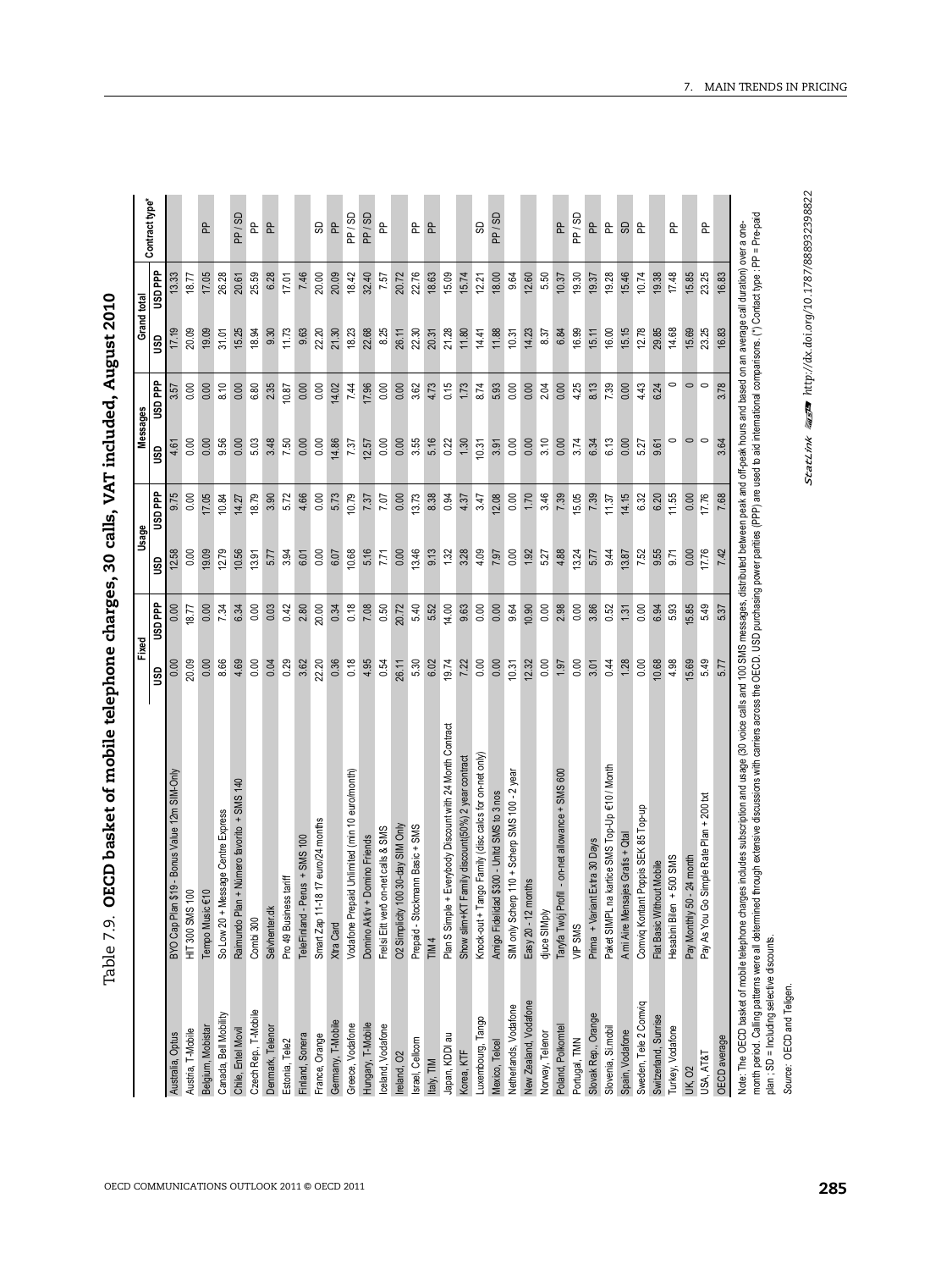| į                                   |
|-------------------------------------|
| ו<br>ו                              |
|                                     |
| :                                   |
|                                     |
|                                     |
|                                     |
|                                     |
|                                     |
|                                     |
| <br> <br>                           |
| $\mathbf{I}$                        |
|                                     |
|                                     |
|                                     |
| i - 15.3 ) 2 ) - 1 .<br>והה כל<br>י |
|                                     |
|                                     |
|                                     |
|                                     |
|                                     |
|                                     |
|                                     |
|                                     |
|                                     |
|                                     |
|                                     |
|                                     |
|                                     |
|                                     |
|                                     |
|                                     |
|                                     |
| $\vdots$                            |
| í                                   |
|                                     |
|                                     |
|                                     |
| ĺ                                   |
|                                     |
|                                     |
|                                     |
|                                     |
|                                     |
|                                     |
|                                     |
|                                     |
|                                     |
| $\frac{1}{2}$                       |
|                                     |
|                                     |
|                                     |
|                                     |
| しんしょく                               |
|                                     |
| י<br>:<br>י                         |
|                                     |
|                                     |
|                                     |
| 7 مام<br>į                          |

| MyFriends My2<br>BYO Cap Plan<br>A1 Xoite Zero<br>Pratele 700<br>Czech Rep., T-Mobile<br>Canada, Bell Mobility<br>Austria, Mobilkom<br>Belgium, Mobistar<br>Chile, Entel Movil<br>Australia, Optus |                                                       | Fixed  |                |       |           |       |         | Grand tota |                |
|----------------------------------------------------------------------------------------------------------------------------------------------------------------------------------------------------|-------------------------------------------------------|--------|----------------|-------|-----------|-------|---------|------------|----------------|
|                                                                                                                                                                                                    |                                                       | g      | <b>USD</b> PPP | ន្ធ   | uso<br>PP | នី    | ddd GSN | g          | <b>Had GSN</b> |
|                                                                                                                                                                                                    | \$29 - Bonus Value 12m SIM-Only                       |        | 0.00           | 22.98 |           |       |         | 26.24      | 20.34          |
|                                                                                                                                                                                                    |                                                       | 1.81   | 1.69           | 19.58 | 18.30     | 0.00  | 0.00    | 21.39      | 19.99          |
|                                                                                                                                                                                                    | زي                                                    | 32.64  | 29.14          | 6.69  | 5.98      |       | 5.55    | 45.55      | 40.67          |
|                                                                                                                                                                                                    | Solo Unlimited Talk + Message Centre Express          | 6.42   | 5.44           | 7.06  | 5.98      | 32.05 | 27.16   | 45.53      | 38.59          |
|                                                                                                                                                                                                    | Pablo Plan Top-up \$10000 + Número favorito + SMS 140 | 4.69   | 6.34           | 30.82 | 11.65     | 0.00  | 0.00    | 35.52      | 48.00          |
|                                                                                                                                                                                                    |                                                       | 36.82  | 49.76          | 5.52  | 7.46      | 1.18  | 1.59    | 43.52      | 58.81          |
| Denmark, Telenor                                                                                                                                                                                   | Selvhenter.dk + Mine 10 Naermeste                     | 3.37   | 2.28           | 10.05 | 6.79      |       | 3.30    | 18.30      | 12.37          |
| Pro 200 Busine<br>Estonia, Tele2                                                                                                                                                                   | ss tariff                                             | 0.29   | 0.42           | 12.14 | 17.59     | 10.50 | 15.22   | 22.93      | 33.23          |
| Finland, Elisa                                                                                                                                                                                     | Saunalahti Tikka + 12 months                          | 5.23   | 4.06           | 7.76  | 6.01      | 12.61 | 9.78    | 25.60      | 19.85          |
| Forfait Click 3h<br>France, Orange                                                                                                                                                                 | -SIM-Only 24 months                                   | 40.34  | 36.35          | 2.43  | 2.19      | 0.00  | 0.00    | 42.77      | 38.54          |
| Xtra Card<br>Germany, T-Mobile                                                                                                                                                                     |                                                       | 0.36   | 0.34           | 23.32 | 22.00     | 21.50 | 20.29   | 45.19      | 42.63          |
| Greece, Vodafone                                                                                                                                                                                   | Vodafone Prepaid + Super Voice 150                    | 15.85  | 16.01          | 0.00  | 0.00      | 22.01 | 22.23   | 37.86      | 38.24          |
| MobilKvartett 150<br>Hungary, Telenor                                                                                                                                                              |                                                       | 22.89  | 32.70          | 6.36  | 9.09      | 8.65  | 12.35   | 37.90      | 54.14          |
| Frelsi Eitt verð<br>Iceland, Vodafone                                                                                                                                                              | on-net calls & SMS                                    | 0.54   | 0.50           | 15.33 | 14.07     | 0.00  | 0.00    | 15.87      | 14.56          |
| Simply 100 30<br>Ireland, Vodafone                                                                                                                                                                 | day SIM only                                          | 26.11  | 20.72          | 0.00  | 0.00      | 2.81  | 2.23    | 28.93      | 22.96          |
| Israel, Cellcom                                                                                                                                                                                    | It Pays to Choose - 320 Mins                          | 2.65   | 2.70           | 23.99 | 24.48     | 21.13 | 21.56   | 47.77      | 48.75          |
| TIM <sub>4</sub><br>Italy, TIM                                                                                                                                                                     |                                                       | $6.02$ | 5.52           | 31.82 | 29.19     | 7.28  | 6.68    | 45.11      | 41.39          |
| Plan M Simple<br>Japan, KDDI au                                                                                                                                                                    | + Everybody Discount with 24 Month Contract + C       | 35.80  | 25.39          | 1.27  | 0.90      | 0.00  | 0.00    | 37.07      | 26.29          |
| Show slim+KT<br>Korea, KTF                                                                                                                                                                         | Family discount(50%) 2 year contract                  | 7.22   | 9.63           | 12.44 | 16.58     | 2.04  | 2.73    | 21.70      | 28.94          |
| Luxembourg, Tango                                                                                                                                                                                  | Knock-out + Tango Family (disc calcs for on-net only) | 0.00   | 0.00           | 16.77 | 14.21     | 14.77 | 12.52   | 31.54      | 26.73          |
| Mexico, Telcel                                                                                                                                                                                     | Amigo Fidelidad \$500 - Unitd Calls to 3 nos          | 0.00   | 0.00           | 19.24 | 29.15     | 5.42  | 8.21    | 24.66      | 37.37          |
| Netherlands, Vodafone                                                                                                                                                                              | SIM only Scherp 225 + Scherp SMS 100 - 2 year         | 11.62  | 10.86          | 0.00  | 0.00      | 15.67 | 14.64   | 27.29      | 25.50          |
| New Zealand, Vodafone                                                                                                                                                                              | TXTer 90 + Your Time 100 - 12 months SIM-Only         | 39.89  | 35.30          | 0.44  | 0.39      | 0.00  | 0.00    | 40.33      | 35.69          |
| FriHet + FriFamilie<br>Norway, Telenor                                                                                                                                                             |                                                       | 0.92   | 0.60           | 13.90 | 9.14      | 8.31  | 5.47    | 23.12      | 15.21          |
| Go 25 (Charge<br>Poland, Orange                                                                                                                                                                    | $up$ Z 25)                                            | 0.00   | 0.00           | 9.78  | 14.82     | 6.34  | 9.61    | 16.12      | 24.42          |
| UZO Minimum<br>Portugal, TMN                                                                                                                                                                       | usage                                                 | 0.00   | 0.00           | 31.11 | 35.35     | 11.52 | 13.09   | 42.63      | 48.44          |
| Paušál Volaj za<br>Slovak Rep., Orange                                                                                                                                                             | 6 centov + SMS 15 Month SIM-Only                      | 13.32  | 17.08          | 14.48 | 18.57     | 0.00  | 0.00    | 27.81      | 35.65          |
| <b>U ORTO NULC</b><br>Slovenia, Si.mobil                                                                                                                                                           |                                                       | 13.49  | 16.25          | 11.24 | 13.54     | 0.00  | 0.00    | 24.73      | 29.80          |
| A mi Aire Supe<br>Spain, Vodafone                                                                                                                                                                  | r 90 x 1 24h + Bono 50 SMS                            | 27.73  | 28.30          | 0.00  | 0.00      | 16.64 | 16.98   | 44.37      | 45.28          |
| Sweden, Tele 2 Comviq                                                                                                                                                                              | Comviq Kontant Poppis SEK 185 Top-up                  | 0.00   | 0.00           | 25.64 | 21.55     | 0.00  | 0.00    | 25.64      | 21.55          |
| Flat Basic Without Mobile<br>Switzerland, Sunrise                                                                                                                                                  |                                                       | 10.68  | 6.94           | 36.41 | 23.64     | 13.46 | 8.74    | 60.55      | 39.32          |
| Turkey, Vodafone                                                                                                                                                                                   | Cep Avantaj Mini Heryöne + 500 SMS                    | 18.25  | 21.73          | 0.00  | 0.00      | 0.00  | 0.00    | 18.25      | 21.73          |
| <b>UK, O2</b>                                                                                                                                                                                      | Pay Monthly 300 - 12 Month SIM Only                   | 15.69  | 15.85          | 0.00  | 0.00      | 0.00  | 0.00    | 15.69      | 15.85          |
| Nation 450 Messaging 200<br>USA, AT&T                                                                                                                                                              |                                                       | 51.13  | 51.13          | 0.00  | 0.00      | 0.00  | 0.00    | 51.13      | 51.13          |
| OECD average                                                                                                                                                                                       |                                                       | 13.29  |                |       | 12.54     |       |         | 32.90      | 33.00          |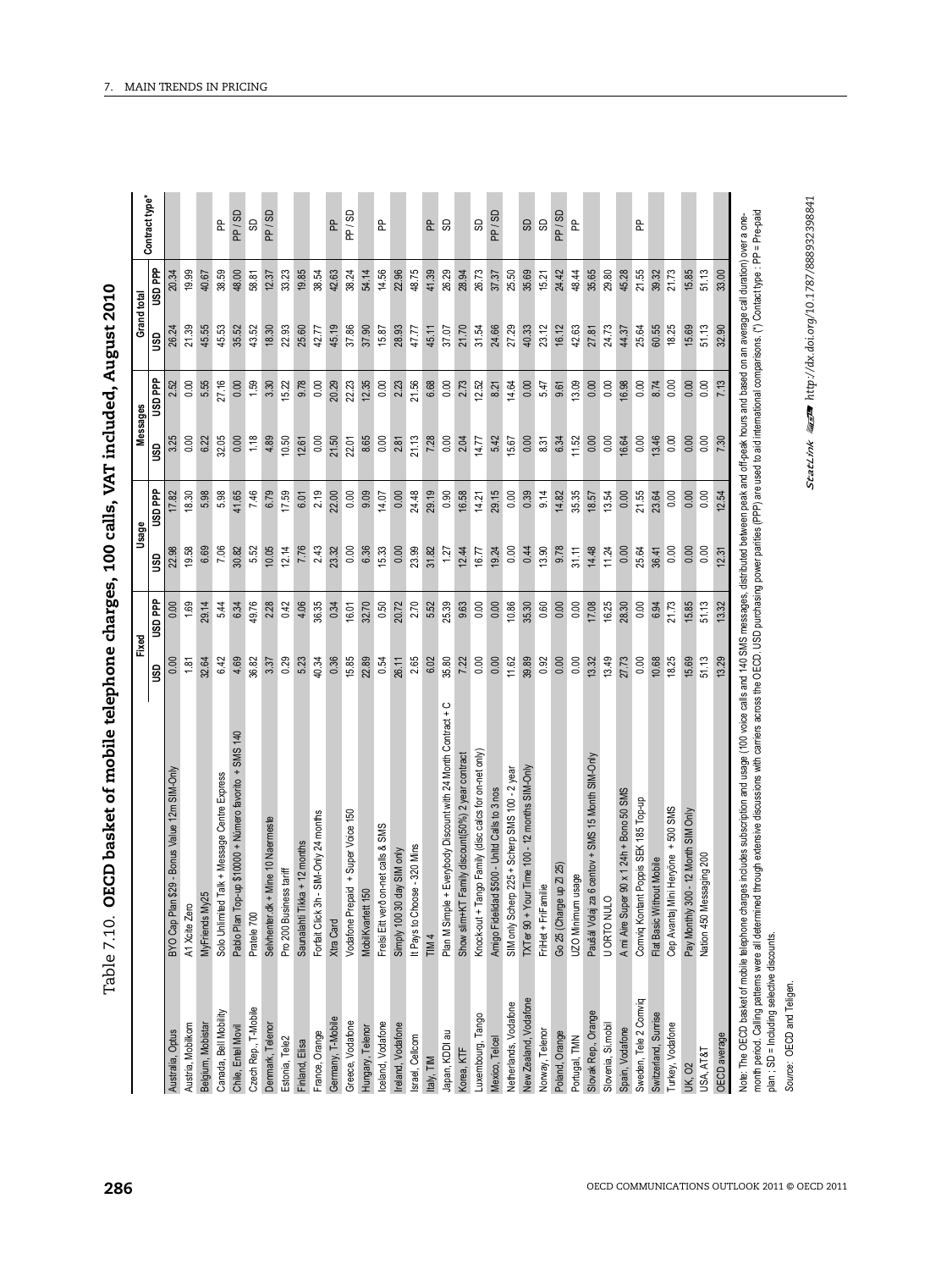| I                           |
|-----------------------------|
|                             |
|                             |
|                             |
| <br> <br>                   |
| <br> <br>                   |
| $\mathbf{I}$                |
| ו<br>ו                      |
|                             |
|                             |
|                             |
| $\vdots$                    |
|                             |
|                             |
|                             |
|                             |
|                             |
|                             |
| .<br>יי החה ה<br> <br> <br> |
| י<br>:<br>:                 |
| l                           |
| ;<br>}<br>;                 |

| ຮິ<br>ddd asn<br>0.00<br>3.65<br>0.00<br>8.16<br>0.00<br>45.76<br>0.00<br>0.00<br>5.25<br>6.66<br>11.39<br>0.00<br>0.00<br>0.00<br>0.00<br>34.65<br>3.59<br>0.00<br>0.00<br>0.00<br>0.00<br>0.00<br>0.00<br>0.00<br>26.11<br>0.00<br>0.00<br>18.56<br>14.04<br>0.00<br>9.86<br>5.57<br>13.34<br>33.01<br>0.00<br>2.70<br>7.76<br>0.00<br>0.00<br>0.00<br>4.18<br>0.00<br>48.96<br>0.00<br>30.81<br>0.00<br>4.60<br>14.69<br>0.00<br>0.00<br>0.00<br>10.28<br>33.96<br>3.92<br>12.25<br>0.00<br>0.00<br>0.00<br>0.00<br>0.00<br>32.35<br>21.63<br>0.00<br>0.00<br>0.00<br>0.00<br>8.81<br>12.71<br>ິ<br>uso PP<br>17.16<br>8.85<br>27.02<br>21.16<br>31.72<br>1.16<br>0.00<br>7.03<br>9.48<br>47.69<br>0.00<br>1.72<br>0.00<br>0.00<br>1.74<br>0.00<br>5.90<br>0.00<br>38.07<br>0.00<br>49.61<br>0.00<br>24.35<br>0.00<br>0.00<br>14.54<br>14.87<br>0.00<br>35.94<br>0.00<br>0.00<br>17.61<br>6.27<br>24.51<br>2.45<br>8.29<br>9.82<br>0.00<br>1.70<br>0.00<br>29.46<br>0.00<br>0.00<br>59.03<br>0.00<br>20.46<br>0.00<br>7.02<br>12.70<br>8.08<br>0.00<br>14.25<br>16.20<br>0.00<br>33.94<br>8.96<br>29.69<br>0.00<br>0.00<br>0.00<br>0.00<br>23.72<br>26.07<br>32.91<br>13.97<br>1.31<br>31.62<br>g<br><b>USD</b> PPP<br>58.69<br>4.00<br>58.38<br>33.19<br>31.08<br>26.72<br>0.00<br>5.93<br>5.44<br>88.79<br>119.42<br>0.33<br>20.25<br>99.33<br>61.34<br>98.29<br>51.59<br>53.50<br>57.60<br>74.56<br>29.83<br>0.00<br>33.92<br>59.99<br>15.85<br>0.00<br>24.87<br>81.60<br>14.91<br>46.91<br>108.31<br>28.30<br>51.61<br>47.71<br>4.36<br>51.13<br>0.00<br>4.98<br>15.69<br>6.42<br>0.48<br>10.29<br>26.12<br>65.15<br>105.29<br>60.72<br>52.43<br>82.32<br>43.20<br>28.59<br>84.25<br>45.35<br>26.46<br>92.39<br>26.62<br>91.39<br>65.70<br>88.37<br>39.17<br>20.52<br>0.00<br>39.60<br>27.73<br>68.81<br>65.01<br>95.31<br>51.61<br>GSU<br>Plan LL Simple + Everybody Discount with 24 Month Contract<br>Podľa seba 3 Anynet + On-net e&wknd + SMS + Redu Chrg<br>Mas X Menos Por Segundo 1 - Unitd Calls & SMS to 4 nos<br>Online 300 - Unlimited On-Net Calls - 12 Month SIM Only<br>Cap \$49 - Bonus Value 12m SIM-Only<br>rp 500 + Scherp SMS 100 - 2 year<br>BestMates - 12 months SIM-Only<br>5 numbers + on-net calls & SMS<br>Solo Unlimited Talk + Message Centre Express<br>A mi Aire Super 90 x 1 24h + Bono 50 SMS<br>Vodafone Cebine Göre Tarife + 500 SMS<br>Comviq Kontant Poppis SEK 285 Top-up<br>Clear 350 - Free on-net calls 18 month<br>Podnikatel 1400 - 24 Month SIM-Only<br>Paket PODJETNI M Business tariff<br>Forfait Origami First 3h 24 months<br>Tutto Compreso 500 + 200 SMS<br>MobilTid - Top-up Kr 150 per mt<br>nes+Tango+SMS<br>Saunalahti Joutsen 12 months<br>Todo Destino 500 + SMS 250<br>2 year contract<br>200 SIM only<br>Perepakett 450 + SMS 200<br>Go 100 (Charge up Z1100)<br>Flat Relax Without Mobile<br>Cosmote Unlimited 45<br>Talk 450 + 250 texts<br>POL<br>1000<br>MobilKvartett 3000<br>Orange Special<br><b>BYO Business</b><br>MyComfort My<br>Combi Relax 1<br>Frelsi Eitt verð<br>Voice Free 65<br>SIM only Sche<br>TXTer $375 + 3$<br>djuce Combi N<br>Relax +Landlin<br>Plano Best 91<br>HIT 300 SMS<br>New Zealand, Vodafone<br>Sweden, Tele 2 Comviq<br>Netherlands, Vodafone<br>Luxembourg, LuxGSM<br>Slovak Rep., T-Mobile<br>Czech Rep., T-Mobile<br>Canada, Bell Mobility<br>Denmark, TDC Mobi<br>Switzerland, Sunrise<br>Israel, Orange Israel<br>Portugal, Vodafone<br>Korea, SK Telecom<br>Gemany, T-Mobile<br>Iceland, Vodafone<br>Belgium, Mobistan<br>Slovenia, Si.mobil<br>Turkey, Vodafone<br>Chile, Entel Movil<br>Greece, Cosmote<br>Austria, T-Mobile<br>Hungary, Telenor<br>Spain, Vodafone<br>Norway, Telenor<br>France, Orange<br>Poland, Orange<br>Australia, Optus<br>Japan, KDDI au<br>Mexico, Telcel<br>Estonia, Tele2<br>Finland, Elisa<br>USA, Verizon<br>Ireland, O <sub>2</sub><br>Italy, TIM<br><b>UK, 02</b> |  | Fixed |       | Usage |       | Messages |      | Grand total |                |
|--------------------------------------------------------------------------------------------------------------------------------------------------------------------------------------------------------------------------------------------------------------------------------------------------------------------------------------------------------------------------------------------------------------------------------------------------------------------------------------------------------------------------------------------------------------------------------------------------------------------------------------------------------------------------------------------------------------------------------------------------------------------------------------------------------------------------------------------------------------------------------------------------------------------------------------------------------------------------------------------------------------------------------------------------------------------------------------------------------------------------------------------------------------------------------------------------------------------------------------------------------------------------------------------------------------------------------------------------------------------------------------------------------------------------------------------------------------------------------------------------------------------------------------------------------------------------------------------------------------------------------------------------------------------------------------------------------------------------------------------------------------------------------------------------------------------------------------------------------------------------------------------------------------------------------------------------------------------------------------------------------------------------------------------------------------------------------------------------------------------------------------------------------------------------------------------------------------------------------------------------------------------------------------------------------------------------------------------------------------------------------------------------------------------------------------------------------------------------------------------------------------------------------------------------------------------------------------------------------------------------------------------------------------------------------------------------------------------------------------------------------------------------------------------------------------------------------------------------------------------------------------------------------------------------------------------------------------------------------------------------------------------------------------------------------------------------------------------------------------------------------------------------------------------------------------------------------------------------------------------------------------------------------------------------------------------------------------------------------------------------------------------------------------------------------------------------------------------------------------------------------------------------------------------------------------------------------------------------------------------------------------------------------------------------------------------------------------------------------------------------------------------------------------------------------------------------------------------------------------------------------------------------------------|--|-------|-------|-------|-------|----------|------|-------------|----------------|
|                                                                                                                                                                                                                                                                                                                                                                                                                                                                                                                                                                                                                                                                                                                                                                                                                                                                                                                                                                                                                                                                                                                                                                                                                                                                                                                                                                                                                                                                                                                                                                                                                                                                                                                                                                                                                                                                                                                                                                                                                                                                                                                                                                                                                                                                                                                                                                                                                                                                                                                                                                                                                                                                                                                                                                                                                                                                                                                                                                                                                                                                                                                                                                                                                                                                                                                                                                                                                                                                                                                                                                                                                                                                                                                                                                                                                                                                                                              |  |       |       |       |       |          |      |             | <b>ddd GSN</b> |
|                                                                                                                                                                                                                                                                                                                                                                                                                                                                                                                                                                                                                                                                                                                                                                                                                                                                                                                                                                                                                                                                                                                                                                                                                                                                                                                                                                                                                                                                                                                                                                                                                                                                                                                                                                                                                                                                                                                                                                                                                                                                                                                                                                                                                                                                                                                                                                                                                                                                                                                                                                                                                                                                                                                                                                                                                                                                                                                                                                                                                                                                                                                                                                                                                                                                                                                                                                                                                                                                                                                                                                                                                                                                                                                                                                                                                                                                                                              |  |       |       |       |       |          |      | 44.33       |                |
|                                                                                                                                                                                                                                                                                                                                                                                                                                                                                                                                                                                                                                                                                                                                                                                                                                                                                                                                                                                                                                                                                                                                                                                                                                                                                                                                                                                                                                                                                                                                                                                                                                                                                                                                                                                                                                                                                                                                                                                                                                                                                                                                                                                                                                                                                                                                                                                                                                                                                                                                                                                                                                                                                                                                                                                                                                                                                                                                                                                                                                                                                                                                                                                                                                                                                                                                                                                                                                                                                                                                                                                                                                                                                                                                                                                                                                                                                                              |  |       |       |       |       |          |      | 26.62       | 24.87          |
|                                                                                                                                                                                                                                                                                                                                                                                                                                                                                                                                                                                                                                                                                                                                                                                                                                                                                                                                                                                                                                                                                                                                                                                                                                                                                                                                                                                                                                                                                                                                                                                                                                                                                                                                                                                                                                                                                                                                                                                                                                                                                                                                                                                                                                                                                                                                                                                                                                                                                                                                                                                                                                                                                                                                                                                                                                                                                                                                                                                                                                                                                                                                                                                                                                                                                                                                                                                                                                                                                                                                                                                                                                                                                                                                                                                                                                                                                                              |  |       |       |       |       |          |      | 91.39       | 81.60          |
|                                                                                                                                                                                                                                                                                                                                                                                                                                                                                                                                                                                                                                                                                                                                                                                                                                                                                                                                                                                                                                                                                                                                                                                                                                                                                                                                                                                                                                                                                                                                                                                                                                                                                                                                                                                                                                                                                                                                                                                                                                                                                                                                                                                                                                                                                                                                                                                                                                                                                                                                                                                                                                                                                                                                                                                                                                                                                                                                                                                                                                                                                                                                                                                                                                                                                                                                                                                                                                                                                                                                                                                                                                                                                                                                                                                                                                                                                                              |  |       |       |       |       |          |      | 45.53       | 38.59          |
|                                                                                                                                                                                                                                                                                                                                                                                                                                                                                                                                                                                                                                                                                                                                                                                                                                                                                                                                                                                                                                                                                                                                                                                                                                                                                                                                                                                                                                                                                                                                                                                                                                                                                                                                                                                                                                                                                                                                                                                                                                                                                                                                                                                                                                                                                                                                                                                                                                                                                                                                                                                                                                                                                                                                                                                                                                                                                                                                                                                                                                                                                                                                                                                                                                                                                                                                                                                                                                                                                                                                                                                                                                                                                                                                                                                                                                                                                                              |  |       |       |       |       |          |      | 72.72       | 98.27          |
|                                                                                                                                                                                                                                                                                                                                                                                                                                                                                                                                                                                                                                                                                                                                                                                                                                                                                                                                                                                                                                                                                                                                                                                                                                                                                                                                                                                                                                                                                                                                                                                                                                                                                                                                                                                                                                                                                                                                                                                                                                                                                                                                                                                                                                                                                                                                                                                                                                                                                                                                                                                                                                                                                                                                                                                                                                                                                                                                                                                                                                                                                                                                                                                                                                                                                                                                                                                                                                                                                                                                                                                                                                                                                                                                                                                                                                                                                                              |  |       |       |       |       |          |      | 103.77      | 140.23         |
|                                                                                                                                                                                                                                                                                                                                                                                                                                                                                                                                                                                                                                                                                                                                                                                                                                                                                                                                                                                                                                                                                                                                                                                                                                                                                                                                                                                                                                                                                                                                                                                                                                                                                                                                                                                                                                                                                                                                                                                                                                                                                                                                                                                                                                                                                                                                                                                                                                                                                                                                                                                                                                                                                                                                                                                                                                                                                                                                                                                                                                                                                                                                                                                                                                                                                                                                                                                                                                                                                                                                                                                                                                                                                                                                                                                                                                                                                                              |  |       |       |       |       |          |      | 34.31       | 23.18          |
|                                                                                                                                                                                                                                                                                                                                                                                                                                                                                                                                                                                                                                                                                                                                                                                                                                                                                                                                                                                                                                                                                                                                                                                                                                                                                                                                                                                                                                                                                                                                                                                                                                                                                                                                                                                                                                                                                                                                                                                                                                                                                                                                                                                                                                                                                                                                                                                                                                                                                                                                                                                                                                                                                                                                                                                                                                                                                                                                                                                                                                                                                                                                                                                                                                                                                                                                                                                                                                                                                                                                                                                                                                                                                                                                                                                                                                                                                                              |  |       |       |       |       |          |      | 47.79       | 69.27          |
|                                                                                                                                                                                                                                                                                                                                                                                                                                                                                                                                                                                                                                                                                                                                                                                                                                                                                                                                                                                                                                                                                                                                                                                                                                                                                                                                                                                                                                                                                                                                                                                                                                                                                                                                                                                                                                                                                                                                                                                                                                                                                                                                                                                                                                                                                                                                                                                                                                                                                                                                                                                                                                                                                                                                                                                                                                                                                                                                                                                                                                                                                                                                                                                                                                                                                                                                                                                                                                                                                                                                                                                                                                                                                                                                                                                                                                                                                                              |  |       |       |       |       |          |      | 48.90       | 37.90          |
|                                                                                                                                                                                                                                                                                                                                                                                                                                                                                                                                                                                                                                                                                                                                                                                                                                                                                                                                                                                                                                                                                                                                                                                                                                                                                                                                                                                                                                                                                                                                                                                                                                                                                                                                                                                                                                                                                                                                                                                                                                                                                                                                                                                                                                                                                                                                                                                                                                                                                                                                                                                                                                                                                                                                                                                                                                                                                                                                                                                                                                                                                                                                                                                                                                                                                                                                                                                                                                                                                                                                                                                                                                                                                                                                                                                                                                                                                                              |  |       |       |       |       |          |      | 74.97       | 67.54          |
|                                                                                                                                                                                                                                                                                                                                                                                                                                                                                                                                                                                                                                                                                                                                                                                                                                                                                                                                                                                                                                                                                                                                                                                                                                                                                                                                                                                                                                                                                                                                                                                                                                                                                                                                                                                                                                                                                                                                                                                                                                                                                                                                                                                                                                                                                                                                                                                                                                                                                                                                                                                                                                                                                                                                                                                                                                                                                                                                                                                                                                                                                                                                                                                                                                                                                                                                                                                                                                                                                                                                                                                                                                                                                                                                                                                                                                                                                                              |  |       |       |       |       |          |      | 105.29      | 99.33          |
|                                                                                                                                                                                                                                                                                                                                                                                                                                                                                                                                                                                                                                                                                                                                                                                                                                                                                                                                                                                                                                                                                                                                                                                                                                                                                                                                                                                                                                                                                                                                                                                                                                                                                                                                                                                                                                                                                                                                                                                                                                                                                                                                                                                                                                                                                                                                                                                                                                                                                                                                                                                                                                                                                                                                                                                                                                                                                                                                                                                                                                                                                                                                                                                                                                                                                                                                                                                                                                                                                                                                                                                                                                                                                                                                                                                                                                                                                                              |  |       |       |       |       |          |      | 62.42       | 63.05          |
|                                                                                                                                                                                                                                                                                                                                                                                                                                                                                                                                                                                                                                                                                                                                                                                                                                                                                                                                                                                                                                                                                                                                                                                                                                                                                                                                                                                                                                                                                                                                                                                                                                                                                                                                                                                                                                                                                                                                                                                                                                                                                                                                                                                                                                                                                                                                                                                                                                                                                                                                                                                                                                                                                                                                                                                                                                                                                                                                                                                                                                                                                                                                                                                                                                                                                                                                                                                                                                                                                                                                                                                                                                                                                                                                                                                                                                                                                                              |  |       |       |       |       |          |      | 68.81       | 98.29          |
|                                                                                                                                                                                                                                                                                                                                                                                                                                                                                                                                                                                                                                                                                                                                                                                                                                                                                                                                                                                                                                                                                                                                                                                                                                                                                                                                                                                                                                                                                                                                                                                                                                                                                                                                                                                                                                                                                                                                                                                                                                                                                                                                                                                                                                                                                                                                                                                                                                                                                                                                                                                                                                                                                                                                                                                                                                                                                                                                                                                                                                                                                                                                                                                                                                                                                                                                                                                                                                                                                                                                                                                                                                                                                                                                                                                                                                                                                                              |  |       |       |       |       |          |      | 33.81       | 31.02          |
|                                                                                                                                                                                                                                                                                                                                                                                                                                                                                                                                                                                                                                                                                                                                                                                                                                                                                                                                                                                                                                                                                                                                                                                                                                                                                                                                                                                                                                                                                                                                                                                                                                                                                                                                                                                                                                                                                                                                                                                                                                                                                                                                                                                                                                                                                                                                                                                                                                                                                                                                                                                                                                                                                                                                                                                                                                                                                                                                                                                                                                                                                                                                                                                                                                                                                                                                                                                                                                                                                                                                                                                                                                                                                                                                                                                                                                                                                                              |  |       |       |       |       |          |      | 75.29       | 59.75          |
|                                                                                                                                                                                                                                                                                                                                                                                                                                                                                                                                                                                                                                                                                                                                                                                                                                                                                                                                                                                                                                                                                                                                                                                                                                                                                                                                                                                                                                                                                                                                                                                                                                                                                                                                                                                                                                                                                                                                                                                                                                                                                                                                                                                                                                                                                                                                                                                                                                                                                                                                                                                                                                                                                                                                                                                                                                                                                                                                                                                                                                                                                                                                                                                                                                                                                                                                                                                                                                                                                                                                                                                                                                                                                                                                                                                                                                                                                                              |  |       |       |       |       |          |      | 100.64      | 102.69         |
|                                                                                                                                                                                                                                                                                                                                                                                                                                                                                                                                                                                                                                                                                                                                                                                                                                                                                                                                                                                                                                                                                                                                                                                                                                                                                                                                                                                                                                                                                                                                                                                                                                                                                                                                                                                                                                                                                                                                                                                                                                                                                                                                                                                                                                                                                                                                                                                                                                                                                                                                                                                                                                                                                                                                                                                                                                                                                                                                                                                                                                                                                                                                                                                                                                                                                                                                                                                                                                                                                                                                                                                                                                                                                                                                                                                                                                                                                                              |  |       |       |       |       |          |      | 71.25       | 65.37          |
|                                                                                                                                                                                                                                                                                                                                                                                                                                                                                                                                                                                                                                                                                                                                                                                                                                                                                                                                                                                                                                                                                                                                                                                                                                                                                                                                                                                                                                                                                                                                                                                                                                                                                                                                                                                                                                                                                                                                                                                                                                                                                                                                                                                                                                                                                                                                                                                                                                                                                                                                                                                                                                                                                                                                                                                                                                                                                                                                                                                                                                                                                                                                                                                                                                                                                                                                                                                                                                                                                                                                                                                                                                                                                                                                                                                                                                                                                                              |  |       |       |       |       |          |      | 84.77       | 60.12          |
|                                                                                                                                                                                                                                                                                                                                                                                                                                                                                                                                                                                                                                                                                                                                                                                                                                                                                                                                                                                                                                                                                                                                                                                                                                                                                                                                                                                                                                                                                                                                                                                                                                                                                                                                                                                                                                                                                                                                                                                                                                                                                                                                                                                                                                                                                                                                                                                                                                                                                                                                                                                                                                                                                                                                                                                                                                                                                                                                                                                                                                                                                                                                                                                                                                                                                                                                                                                                                                                                                                                                                                                                                                                                                                                                                                                                                                                                                                              |  |       |       |       |       |          |      | 47.38       | 63.18          |
|                                                                                                                                                                                                                                                                                                                                                                                                                                                                                                                                                                                                                                                                                                                                                                                                                                                                                                                                                                                                                                                                                                                                                                                                                                                                                                                                                                                                                                                                                                                                                                                                                                                                                                                                                                                                                                                                                                                                                                                                                                                                                                                                                                                                                                                                                                                                                                                                                                                                                                                                                                                                                                                                                                                                                                                                                                                                                                                                                                                                                                                                                                                                                                                                                                                                                                                                                                                                                                                                                                                                                                                                                                                                                                                                                                                                                                                                                                              |  |       |       |       |       |          |      | 39.17       | 33.19          |
|                                                                                                                                                                                                                                                                                                                                                                                                                                                                                                                                                                                                                                                                                                                                                                                                                                                                                                                                                                                                                                                                                                                                                                                                                                                                                                                                                                                                                                                                                                                                                                                                                                                                                                                                                                                                                                                                                                                                                                                                                                                                                                                                                                                                                                                                                                                                                                                                                                                                                                                                                                                                                                                                                                                                                                                                                                                                                                                                                                                                                                                                                                                                                                                                                                                                                                                                                                                                                                                                                                                                                                                                                                                                                                                                                                                                                                                                                                              |  |       |       |       |       |          |      | 46.73       | 70.80          |
|                                                                                                                                                                                                                                                                                                                                                                                                                                                                                                                                                                                                                                                                                                                                                                                                                                                                                                                                                                                                                                                                                                                                                                                                                                                                                                                                                                                                                                                                                                                                                                                                                                                                                                                                                                                                                                                                                                                                                                                                                                                                                                                                                                                                                                                                                                                                                                                                                                                                                                                                                                                                                                                                                                                                                                                                                                                                                                                                                                                                                                                                                                                                                                                                                                                                                                                                                                                                                                                                                                                                                                                                                                                                                                                                                                                                                                                                                                              |  |       |       |       |       |          |      | 111.49      | 104.19         |
|                                                                                                                                                                                                                                                                                                                                                                                                                                                                                                                                                                                                                                                                                                                                                                                                                                                                                                                                                                                                                                                                                                                                                                                                                                                                                                                                                                                                                                                                                                                                                                                                                                                                                                                                                                                                                                                                                                                                                                                                                                                                                                                                                                                                                                                                                                                                                                                                                                                                                                                                                                                                                                                                                                                                                                                                                                                                                                                                                                                                                                                                                                                                                                                                                                                                                                                                                                                                                                                                                                                                                                                                                                                                                                                                                                                                                                                                                                              |  |       |       |       |       |          |      | 85.56       | 75.71          |
|                                                                                                                                                                                                                                                                                                                                                                                                                                                                                                                                                                                                                                                                                                                                                                                                                                                                                                                                                                                                                                                                                                                                                                                                                                                                                                                                                                                                                                                                                                                                                                                                                                                                                                                                                                                                                                                                                                                                                                                                                                                                                                                                                                                                                                                                                                                                                                                                                                                                                                                                                                                                                                                                                                                                                                                                                                                                                                                                                                                                                                                                                                                                                                                                                                                                                                                                                                                                                                                                                                                                                                                                                                                                                                                                                                                                                                                                                                              |  |       |       |       |       |          |      | 54.31       | 35.73          |
|                                                                                                                                                                                                                                                                                                                                                                                                                                                                                                                                                                                                                                                                                                                                                                                                                                                                                                                                                                                                                                                                                                                                                                                                                                                                                                                                                                                                                                                                                                                                                                                                                                                                                                                                                                                                                                                                                                                                                                                                                                                                                                                                                                                                                                                                                                                                                                                                                                                                                                                                                                                                                                                                                                                                                                                                                                                                                                                                                                                                                                                                                                                                                                                                                                                                                                                                                                                                                                                                                                                                                                                                                                                                                                                                                                                                                                                                                                              |  |       |       |       |       |          |      | 32.53       | 49.29          |
|                                                                                                                                                                                                                                                                                                                                                                                                                                                                                                                                                                                                                                                                                                                                                                                                                                                                                                                                                                                                                                                                                                                                                                                                                                                                                                                                                                                                                                                                                                                                                                                                                                                                                                                                                                                                                                                                                                                                                                                                                                                                                                                                                                                                                                                                                                                                                                                                                                                                                                                                                                                                                                                                                                                                                                                                                                                                                                                                                                                                                                                                                                                                                                                                                                                                                                                                                                                                                                                                                                                                                                                                                                                                                                                                                                                                                                                                                                              |  |       |       |       |       |          |      | 95.31       | 108.31         |
|                                                                                                                                                                                                                                                                                                                                                                                                                                                                                                                                                                                                                                                                                                                                                                                                                                                                                                                                                                                                                                                                                                                                                                                                                                                                                                                                                                                                                                                                                                                                                                                                                                                                                                                                                                                                                                                                                                                                                                                                                                                                                                                                                                                                                                                                                                                                                                                                                                                                                                                                                                                                                                                                                                                                                                                                                                                                                                                                                                                                                                                                                                                                                                                                                                                                                                                                                                                                                                                                                                                                                                                                                                                                                                                                                                                                                                                                                                              |  |       |       |       |       |          |      | 56.15       | 71.99          |
|                                                                                                                                                                                                                                                                                                                                                                                                                                                                                                                                                                                                                                                                                                                                                                                                                                                                                                                                                                                                                                                                                                                                                                                                                                                                                                                                                                                                                                                                                                                                                                                                                                                                                                                                                                                                                                                                                                                                                                                                                                                                                                                                                                                                                                                                                                                                                                                                                                                                                                                                                                                                                                                                                                                                                                                                                                                                                                                                                                                                                                                                                                                                                                                                                                                                                                                                                                                                                                                                                                                                                                                                                                                                                                                                                                                                                                                                                                              |  |       |       |       |       |          |      | 39.60       | 47.71          |
|                                                                                                                                                                                                                                                                                                                                                                                                                                                                                                                                                                                                                                                                                                                                                                                                                                                                                                                                                                                                                                                                                                                                                                                                                                                                                                                                                                                                                                                                                                                                                                                                                                                                                                                                                                                                                                                                                                                                                                                                                                                                                                                                                                                                                                                                                                                                                                                                                                                                                                                                                                                                                                                                                                                                                                                                                                                                                                                                                                                                                                                                                                                                                                                                                                                                                                                                                                                                                                                                                                                                                                                                                                                                                                                                                                                                                                                                                                              |  |       |       |       |       |          |      | 60.08       | 61.31          |
|                                                                                                                                                                                                                                                                                                                                                                                                                                                                                                                                                                                                                                                                                                                                                                                                                                                                                                                                                                                                                                                                                                                                                                                                                                                                                                                                                                                                                                                                                                                                                                                                                                                                                                                                                                                                                                                                                                                                                                                                                                                                                                                                                                                                                                                                                                                                                                                                                                                                                                                                                                                                                                                                                                                                                                                                                                                                                                                                                                                                                                                                                                                                                                                                                                                                                                                                                                                                                                                                                                                                                                                                                                                                                                                                                                                                                                                                                                              |  |       |       |       |       |          |      | 59.03       | 49.61          |
|                                                                                                                                                                                                                                                                                                                                                                                                                                                                                                                                                                                                                                                                                                                                                                                                                                                                                                                                                                                                                                                                                                                                                                                                                                                                                                                                                                                                                                                                                                                                                                                                                                                                                                                                                                                                                                                                                                                                                                                                                                                                                                                                                                                                                                                                                                                                                                                                                                                                                                                                                                                                                                                                                                                                                                                                                                                                                                                                                                                                                                                                                                                                                                                                                                                                                                                                                                                                                                                                                                                                                                                                                                                                                                                                                                                                                                                                                                              |  |       |       |       |       |          |      | 114.02      | 74.04          |
|                                                                                                                                                                                                                                                                                                                                                                                                                                                                                                                                                                                                                                                                                                                                                                                                                                                                                                                                                                                                                                                                                                                                                                                                                                                                                                                                                                                                                                                                                                                                                                                                                                                                                                                                                                                                                                                                                                                                                                                                                                                                                                                                                                                                                                                                                                                                                                                                                                                                                                                                                                                                                                                                                                                                                                                                                                                                                                                                                                                                                                                                                                                                                                                                                                                                                                                                                                                                                                                                                                                                                                                                                                                                                                                                                                                                                                                                                                              |  |       |       |       |       |          |      | 25.43       | 30.28          |
|                                                                                                                                                                                                                                                                                                                                                                                                                                                                                                                                                                                                                                                                                                                                                                                                                                                                                                                                                                                                                                                                                                                                                                                                                                                                                                                                                                                                                                                                                                                                                                                                                                                                                                                                                                                                                                                                                                                                                                                                                                                                                                                                                                                                                                                                                                                                                                                                                                                                                                                                                                                                                                                                                                                                                                                                                                                                                                                                                                                                                                                                                                                                                                                                                                                                                                                                                                                                                                                                                                                                                                                                                                                                                                                                                                                                                                                                                                              |  |       |       |       |       |          |      | 15.69       | 15.85          |
|                                                                                                                                                                                                                                                                                                                                                                                                                                                                                                                                                                                                                                                                                                                                                                                                                                                                                                                                                                                                                                                                                                                                                                                                                                                                                                                                                                                                                                                                                                                                                                                                                                                                                                                                                                                                                                                                                                                                                                                                                                                                                                                                                                                                                                                                                                                                                                                                                                                                                                                                                                                                                                                                                                                                                                                                                                                                                                                                                                                                                                                                                                                                                                                                                                                                                                                                                                                                                                                                                                                                                                                                                                                                                                                                                                                                                                                                                                              |  |       |       |       |       |          |      | 51.61       | 51.61          |
| OECD average                                                                                                                                                                                                                                                                                                                                                                                                                                                                                                                                                                                                                                                                                                                                                                                                                                                                                                                                                                                                                                                                                                                                                                                                                                                                                                                                                                                                                                                                                                                                                                                                                                                                                                                                                                                                                                                                                                                                                                                                                                                                                                                                                                                                                                                                                                                                                                                                                                                                                                                                                                                                                                                                                                                                                                                                                                                                                                                                                                                                                                                                                                                                                                                                                                                                                                                                                                                                                                                                                                                                                                                                                                                                                                                                                                                                                                                                                                 |  | 43.69 | 43.89 | 11.52 | 11.95 | 7.34     | 7.05 | 62.55       | 62.89          |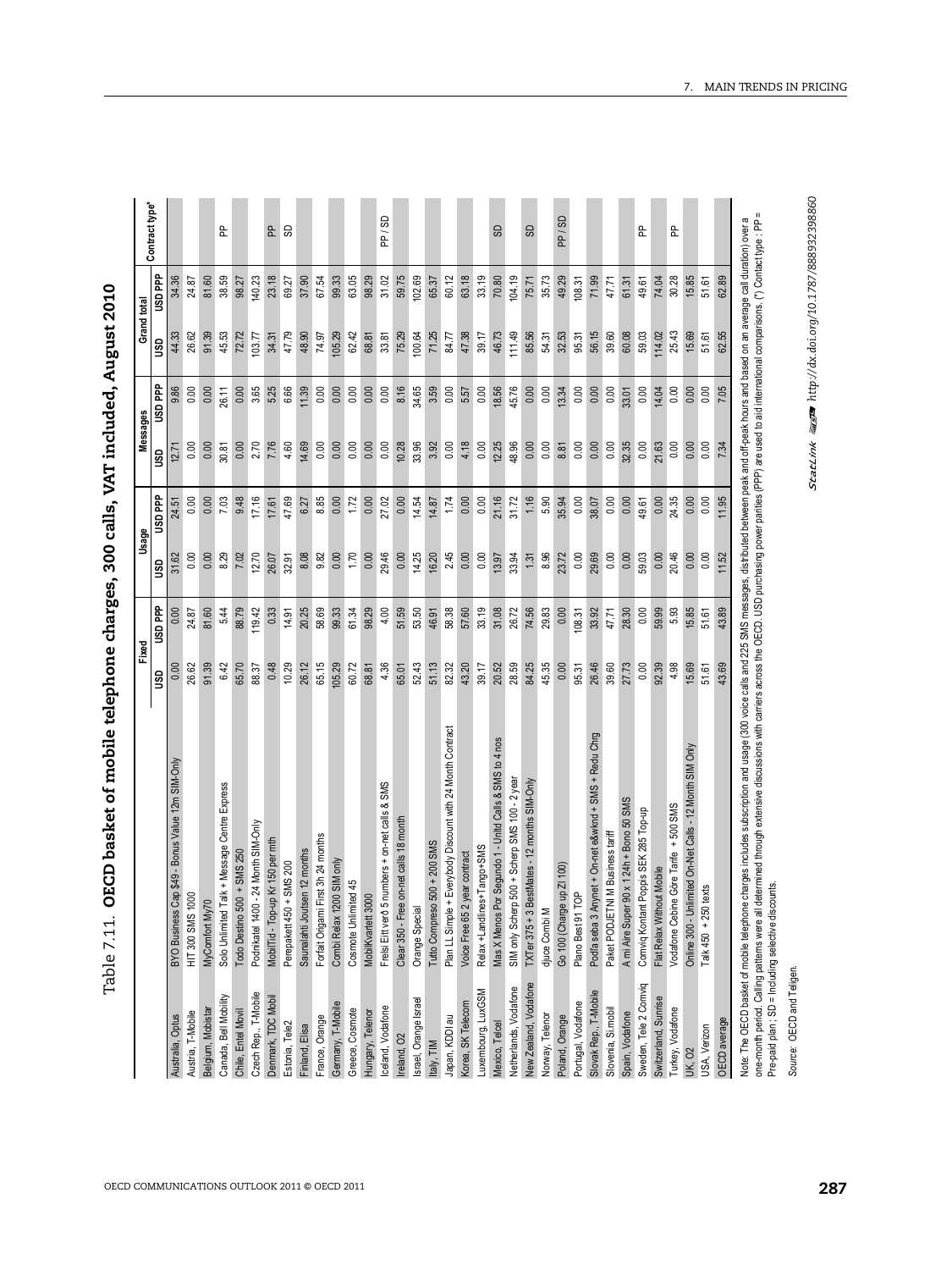| J                                 |
|-----------------------------------|
| $\sim$ 000 calls VAT includes     |
| ノントリーク                            |
| らりいし りょう<br><b>GOIRTH A</b><br>I  |
|                                   |
|                                   |
| <b>CASE 2018</b><br>,             |
| ים בים ב<br>.<br>3<br>3<br>3<br>3 |
| $\frac{1}{1}$<br>י<br>ו           |

| ddd GSN<br>123.15<br>241.35<br>49.28<br>189.49<br>161.85<br>194.35<br>136.28<br>304.30<br>144.00<br>33.19<br>281.24<br>50.68<br>148.36<br>165.58<br>58.44<br>75.25<br>51.31<br>31.70<br>62.42<br>112.84<br>46.69<br>238.33<br>46.52<br>115.36<br>194.69<br>160.04<br>72.47<br>100.50<br>56.63<br>39.57<br>100.57<br>109.07<br>130.51<br>145.97<br>126.38<br>125.75<br>190.79<br>156.96<br>225.66<br>54.35<br>300.93<br>272.73<br>77.03<br>86.14<br>130.56<br>113.86<br>69.54<br>115.89<br>43.10<br>31.39<br>52.73<br>55.10<br>140.22<br>68.85<br>51.05<br>215.73<br>144.46<br>99.56<br>137.42<br>39.17<br>81.28<br>83.41<br>56.63<br>80.52<br>111.67<br>213.01<br>162.27<br>176.37<br>ຮິ<br><b>Hel</b> OSN<br>0.00<br>54.75<br>31.85<br>0.00<br>18.73<br>0.00<br>0.00<br>0.00<br>0.00<br>0.00<br>10.35<br>34.06<br>0.00<br>0.00<br>0.00<br>0.00<br>45.59<br>2.99<br>0.00<br>0.00<br>29.84<br>0.00<br>16.39<br>0.00<br>0.00<br>0.00<br>70.92<br>0.00<br>45.99<br>50.82<br>17.64<br>28.41<br>39.81<br>53.91<br>0.00<br>0.00<br>0.00<br>0.00<br>29.46<br>15.31<br>23.50<br>0.00<br>60.78<br>0.00<br>0.00<br>28.90<br>0.00<br>52.83<br>49.69<br>4.22<br>0.00<br>0.00<br>19.69<br>54.38<br>0.00<br>26.81<br>10.82<br>0.00<br>0.00<br>0.00<br>69.50<br>0.00<br>28.84<br>0.00<br>0.00<br>33.52<br>34.03<br>0.00<br>ន្ធ<br>ddd asn<br>114.12<br>0.00<br>0.00<br>7.33<br>0.00<br>0.00<br>44.44<br>0.00<br>5.15<br>121.48<br>3.39<br>87.28<br>0.00<br>0.00<br>0.00<br>62.22<br>0.00<br>0.00<br>52.78<br>74.48<br>0.00<br>56.18<br>1.94<br>0.00<br>62.42<br>0.00<br>12.84<br>132.34<br>112.87<br>111.37<br>95.47<br>218.52<br>3.47<br>0.00<br>1.63<br>15.15<br>49.33<br>85.03<br>121.39<br>4.28<br>85.53<br>0.00<br>75.32<br>0.00<br>0.00<br>0.00<br>0.00<br>97.93<br>5.43<br>0.00<br>77.88<br>0.00<br>0.00<br>5.10<br>0.00<br>134.61<br>0.00<br>233.81<br>3.92<br>0.00<br>0.00<br>43.81<br>72.99<br>0.00<br>86.52<br>80.52<br>41.07<br>0.00<br>g<br><b>ddd GSN</b><br>33.19<br>31.08<br>148.36<br>0.35<br>49.38<br>31.70<br>142.35<br>95.16<br>136.28<br>150.98<br>4.00<br>61.58<br>72.47<br>11.90<br>237.88<br>33.04<br>0.00<br>58.44<br>0.00<br>49.28<br>12.84<br>5.44<br>60.00<br>36.17<br>14.91<br>39.57<br>95.41<br>105.67<br>53.50<br>98.41<br>47.71<br>20.17<br>56.63<br>145.97<br>41.48<br>94.46<br>99.08<br>4.36<br>52.43<br>54.35<br>12.74<br>130.56<br>52.73<br>6.42<br>105.34<br>10.29<br>51.05<br>133.15<br>39.17<br>0.00<br>113.86<br>39.60<br>69.54<br>0.53<br>31.39<br>56.63<br>126.38<br>44.40<br>53.54<br>105.62<br>144.46<br>86.83<br>20.52<br>50.22<br>19.77<br>0.00<br>107.27<br>268.81<br>ຮິ<br>Plan LL Simple + Everybody Discount with 24 Month Contract + Call Designation<br>Essentiel Pro 8H inc Calls to 3 SFR nos 24 months + Double Eve+Wknd<br>& SMS + Landline add-on<br>undle 2 year contract<br>s & SMS to 4 nos<br>Month SIM Only<br>SMS<br>press<br><b>1S 60</b><br>Solo Unlimited Talk + Message Centre Ex<br>Frelsi Eitt verð 5 numbers + on-net calls 8<br>Perfect Choice 600 Unlimited on-net calls<br>Number one (Double-Discount) + SMS Bu<br>Mas X Menos Por Segundo 1 - Unitd Call<br>Bizniz 1000 + Nonstop 15 Month SIM-On<br>Comunidad - Ilimitado Movistar 150 + SN<br>Online 900 - Unlimited On-Net Calls - 12<br>Cep Avantaj Her Yöne + 500 SMS<br>Paket PODJETNI M Business tariff<br>TXTer 1650 - 12 months SIM-Only<br>A mi Aire Super 90 x 1 24h + Qtal<br>Relax +Landlines+Tango+SMS<br>Tutto Compreso 1500 + TIMx2<br>Neon XL - 24 Month SIM-Only<br>Nation 450 Messaging 1000<br>Business Flexibel SIM-Only<br>Perepakett 950 + SMS 200<br>Go 100 (Charge up Zl 100)<br>TeleFinland - Koko paketti<br>Pannon 1200 + SMS 80<br>Timeless Extreme \$89<br>Cosmote Unlimited 70<br>Combi Flat L SIM only<br>Bizz Mobile No Limit<br>TMN Unlimited 100<br>FriPrat + FriFamilie<br>A1 Smart 2000+<br><b>Orange Special</b><br>Easy BeFree<br>Tale XL<br>Maxi<br>New Zealand, Vodafone<br>Sweden, Tele 2 Comviq<br>Switzerland, Swisscom<br>Luxembourg, LuxGSM<br>Canada, Bell Mobility<br>Slovak Rep., Orange<br>Israel, Orange Israel<br>Korea, SK Telecom<br>Germany, T-Mobile<br>Belgium, Proximus<br>celand, Vodafone<br>Netherlands, KPN<br>Ireland, Vodafone<br>Slovenia, Si.mobil<br>Austria, Mobilkom<br>Greece, Cosmote<br>Turkey, Vodafone<br>Denmark, Telenor<br>Hungary, Telenor<br>Spain, Vodafone<br>Japan, KDDI au<br>Norway, Telenor<br>Australia, Optus<br>Poland, Orange<br>Czech Rep., O2<br>Finland, Sonera<br>Chile, Movistar<br>Portugal, TMN<br>Estonia, Tele2<br>Mexico, Telcel<br>France, SFR<br>USA, AT&T<br>Italy, TIM<br><b>UK, 02</b> |              | Fixed |       | Usage |       | Messages |       | Grand total |        |                |
|------------------------------------------------------------------------------------------------------------------------------------------------------------------------------------------------------------------------------------------------------------------------------------------------------------------------------------------------------------------------------------------------------------------------------------------------------------------------------------------------------------------------------------------------------------------------------------------------------------------------------------------------------------------------------------------------------------------------------------------------------------------------------------------------------------------------------------------------------------------------------------------------------------------------------------------------------------------------------------------------------------------------------------------------------------------------------------------------------------------------------------------------------------------------------------------------------------------------------------------------------------------------------------------------------------------------------------------------------------------------------------------------------------------------------------------------------------------------------------------------------------------------------------------------------------------------------------------------------------------------------------------------------------------------------------------------------------------------------------------------------------------------------------------------------------------------------------------------------------------------------------------------------------------------------------------------------------------------------------------------------------------------------------------------------------------------------------------------------------------------------------------------------------------------------------------------------------------------------------------------------------------------------------------------------------------------------------------------------------------------------------------------------------------------------------------------------------------------------------------------------------------------------------------------------------------------------------------------------------------------------------------------------------------------------------------------------------------------------------------------------------------------------------------------------------------------------------------------------------------------------------------------------------------------------------------------------------------------------------------------------------------------------------------------------------------------------------------------------------------------------------------------------------------------------------------------------------------------------------------------------------------------------------------------------------------------------------------------------------------------------------------------------------------------------------------------------------------------------------------------------------------------------------------------------------------------------------------------------------------------------------------------------------------------------------------------------------------------------------------------------------------------------------------------------------------------------------------------------------------------------------------------------------------------------------------------------------------------------------------------------------------------------------------------------------------------------------------------------------------------------------------------------------------------------------------------------------------------------------------------------------------------------------------------------------------------------------------------------------------------------------------------------------------------------------------------------------------------------------------------------------------------------------------------------------------------------------------------------------|--------------|-------|-------|-------|-------|----------|-------|-------------|--------|----------------|
|                                                                                                                                                                                                                                                                                                                                                                                                                                                                                                                                                                                                                                                                                                                                                                                                                                                                                                                                                                                                                                                                                                                                                                                                                                                                                                                                                                                                                                                                                                                                                                                                                                                                                                                                                                                                                                                                                                                                                                                                                                                                                                                                                                                                                                                                                                                                                                                                                                                                                                                                                                                                                                                                                                                                                                                                                                                                                                                                                                                                                                                                                                                                                                                                                                                                                                                                                                                                                                                                                                                                                                                                                                                                                                                                                                                                                                                                                                                                                                                                                                                                                                                                                                                                                                                                                                                                                                                                                                                                                                                                                                                                            |              |       |       |       |       |          |       |             |        | Contract type* |
|                                                                                                                                                                                                                                                                                                                                                                                                                                                                                                                                                                                                                                                                                                                                                                                                                                                                                                                                                                                                                                                                                                                                                                                                                                                                                                                                                                                                                                                                                                                                                                                                                                                                                                                                                                                                                                                                                                                                                                                                                                                                                                                                                                                                                                                                                                                                                                                                                                                                                                                                                                                                                                                                                                                                                                                                                                                                                                                                                                                                                                                                                                                                                                                                                                                                                                                                                                                                                                                                                                                                                                                                                                                                                                                                                                                                                                                                                                                                                                                                                                                                                                                                                                                                                                                                                                                                                                                                                                                                                                                                                                                                            |              |       |       |       |       |          |       |             |        | PP / SD        |
|                                                                                                                                                                                                                                                                                                                                                                                                                                                                                                                                                                                                                                                                                                                                                                                                                                                                                                                                                                                                                                                                                                                                                                                                                                                                                                                                                                                                                                                                                                                                                                                                                                                                                                                                                                                                                                                                                                                                                                                                                                                                                                                                                                                                                                                                                                                                                                                                                                                                                                                                                                                                                                                                                                                                                                                                                                                                                                                                                                                                                                                                                                                                                                                                                                                                                                                                                                                                                                                                                                                                                                                                                                                                                                                                                                                                                                                                                                                                                                                                                                                                                                                                                                                                                                                                                                                                                                                                                                                                                                                                                                                                            |              |       |       |       |       |          |       |             |        |                |
|                                                                                                                                                                                                                                                                                                                                                                                                                                                                                                                                                                                                                                                                                                                                                                                                                                                                                                                                                                                                                                                                                                                                                                                                                                                                                                                                                                                                                                                                                                                                                                                                                                                                                                                                                                                                                                                                                                                                                                                                                                                                                                                                                                                                                                                                                                                                                                                                                                                                                                                                                                                                                                                                                                                                                                                                                                                                                                                                                                                                                                                                                                                                                                                                                                                                                                                                                                                                                                                                                                                                                                                                                                                                                                                                                                                                                                                                                                                                                                                                                                                                                                                                                                                                                                                                                                                                                                                                                                                                                                                                                                                                            |              |       |       |       |       |          |       |             |        |                |
|                                                                                                                                                                                                                                                                                                                                                                                                                                                                                                                                                                                                                                                                                                                                                                                                                                                                                                                                                                                                                                                                                                                                                                                                                                                                                                                                                                                                                                                                                                                                                                                                                                                                                                                                                                                                                                                                                                                                                                                                                                                                                                                                                                                                                                                                                                                                                                                                                                                                                                                                                                                                                                                                                                                                                                                                                                                                                                                                                                                                                                                                                                                                                                                                                                                                                                                                                                                                                                                                                                                                                                                                                                                                                                                                                                                                                                                                                                                                                                                                                                                                                                                                                                                                                                                                                                                                                                                                                                                                                                                                                                                                            |              |       |       |       |       |          |       |             |        |                |
|                                                                                                                                                                                                                                                                                                                                                                                                                                                                                                                                                                                                                                                                                                                                                                                                                                                                                                                                                                                                                                                                                                                                                                                                                                                                                                                                                                                                                                                                                                                                                                                                                                                                                                                                                                                                                                                                                                                                                                                                                                                                                                                                                                                                                                                                                                                                                                                                                                                                                                                                                                                                                                                                                                                                                                                                                                                                                                                                                                                                                                                                                                                                                                                                                                                                                                                                                                                                                                                                                                                                                                                                                                                                                                                                                                                                                                                                                                                                                                                                                                                                                                                                                                                                                                                                                                                                                                                                                                                                                                                                                                                                            |              |       |       |       |       |          |       |             |        | $\mathbf{r}$   |
|                                                                                                                                                                                                                                                                                                                                                                                                                                                                                                                                                                                                                                                                                                                                                                                                                                                                                                                                                                                                                                                                                                                                                                                                                                                                                                                                                                                                                                                                                                                                                                                                                                                                                                                                                                                                                                                                                                                                                                                                                                                                                                                                                                                                                                                                                                                                                                                                                                                                                                                                                                                                                                                                                                                                                                                                                                                                                                                                                                                                                                                                                                                                                                                                                                                                                                                                                                                                                                                                                                                                                                                                                                                                                                                                                                                                                                                                                                                                                                                                                                                                                                                                                                                                                                                                                                                                                                                                                                                                                                                                                                                                            |              |       |       |       |       |          |       |             |        |                |
|                                                                                                                                                                                                                                                                                                                                                                                                                                                                                                                                                                                                                                                                                                                                                                                                                                                                                                                                                                                                                                                                                                                                                                                                                                                                                                                                                                                                                                                                                                                                                                                                                                                                                                                                                                                                                                                                                                                                                                                                                                                                                                                                                                                                                                                                                                                                                                                                                                                                                                                                                                                                                                                                                                                                                                                                                                                                                                                                                                                                                                                                                                                                                                                                                                                                                                                                                                                                                                                                                                                                                                                                                                                                                                                                                                                                                                                                                                                                                                                                                                                                                                                                                                                                                                                                                                                                                                                                                                                                                                                                                                                                            |              |       |       |       |       |          |       |             |        |                |
|                                                                                                                                                                                                                                                                                                                                                                                                                                                                                                                                                                                                                                                                                                                                                                                                                                                                                                                                                                                                                                                                                                                                                                                                                                                                                                                                                                                                                                                                                                                                                                                                                                                                                                                                                                                                                                                                                                                                                                                                                                                                                                                                                                                                                                                                                                                                                                                                                                                                                                                                                                                                                                                                                                                                                                                                                                                                                                                                                                                                                                                                                                                                                                                                                                                                                                                                                                                                                                                                                                                                                                                                                                                                                                                                                                                                                                                                                                                                                                                                                                                                                                                                                                                                                                                                                                                                                                                                                                                                                                                                                                                                            |              |       |       |       |       |          |       |             |        |                |
|                                                                                                                                                                                                                                                                                                                                                                                                                                                                                                                                                                                                                                                                                                                                                                                                                                                                                                                                                                                                                                                                                                                                                                                                                                                                                                                                                                                                                                                                                                                                                                                                                                                                                                                                                                                                                                                                                                                                                                                                                                                                                                                                                                                                                                                                                                                                                                                                                                                                                                                                                                                                                                                                                                                                                                                                                                                                                                                                                                                                                                                                                                                                                                                                                                                                                                                                                                                                                                                                                                                                                                                                                                                                                                                                                                                                                                                                                                                                                                                                                                                                                                                                                                                                                                                                                                                                                                                                                                                                                                                                                                                                            |              |       |       |       |       |          |       |             |        | 8              |
|                                                                                                                                                                                                                                                                                                                                                                                                                                                                                                                                                                                                                                                                                                                                                                                                                                                                                                                                                                                                                                                                                                                                                                                                                                                                                                                                                                                                                                                                                                                                                                                                                                                                                                                                                                                                                                                                                                                                                                                                                                                                                                                                                                                                                                                                                                                                                                                                                                                                                                                                                                                                                                                                                                                                                                                                                                                                                                                                                                                                                                                                                                                                                                                                                                                                                                                                                                                                                                                                                                                                                                                                                                                                                                                                                                                                                                                                                                                                                                                                                                                                                                                                                                                                                                                                                                                                                                                                                                                                                                                                                                                                            |              |       |       |       |       |          |       |             |        |                |
|                                                                                                                                                                                                                                                                                                                                                                                                                                                                                                                                                                                                                                                                                                                                                                                                                                                                                                                                                                                                                                                                                                                                                                                                                                                                                                                                                                                                                                                                                                                                                                                                                                                                                                                                                                                                                                                                                                                                                                                                                                                                                                                                                                                                                                                                                                                                                                                                                                                                                                                                                                                                                                                                                                                                                                                                                                                                                                                                                                                                                                                                                                                                                                                                                                                                                                                                                                                                                                                                                                                                                                                                                                                                                                                                                                                                                                                                                                                                                                                                                                                                                                                                                                                                                                                                                                                                                                                                                                                                                                                                                                                                            |              |       |       |       |       |          |       |             |        | <b>G</b>       |
|                                                                                                                                                                                                                                                                                                                                                                                                                                                                                                                                                                                                                                                                                                                                                                                                                                                                                                                                                                                                                                                                                                                                                                                                                                                                                                                                                                                                                                                                                                                                                                                                                                                                                                                                                                                                                                                                                                                                                                                                                                                                                                                                                                                                                                                                                                                                                                                                                                                                                                                                                                                                                                                                                                                                                                                                                                                                                                                                                                                                                                                                                                                                                                                                                                                                                                                                                                                                                                                                                                                                                                                                                                                                                                                                                                                                                                                                                                                                                                                                                                                                                                                                                                                                                                                                                                                                                                                                                                                                                                                                                                                                            |              |       |       |       |       |          |       |             |        |                |
|                                                                                                                                                                                                                                                                                                                                                                                                                                                                                                                                                                                                                                                                                                                                                                                                                                                                                                                                                                                                                                                                                                                                                                                                                                                                                                                                                                                                                                                                                                                                                                                                                                                                                                                                                                                                                                                                                                                                                                                                                                                                                                                                                                                                                                                                                                                                                                                                                                                                                                                                                                                                                                                                                                                                                                                                                                                                                                                                                                                                                                                                                                                                                                                                                                                                                                                                                                                                                                                                                                                                                                                                                                                                                                                                                                                                                                                                                                                                                                                                                                                                                                                                                                                                                                                                                                                                                                                                                                                                                                                                                                                                            |              |       |       |       |       |          |       |             |        |                |
|                                                                                                                                                                                                                                                                                                                                                                                                                                                                                                                                                                                                                                                                                                                                                                                                                                                                                                                                                                                                                                                                                                                                                                                                                                                                                                                                                                                                                                                                                                                                                                                                                                                                                                                                                                                                                                                                                                                                                                                                                                                                                                                                                                                                                                                                                                                                                                                                                                                                                                                                                                                                                                                                                                                                                                                                                                                                                                                                                                                                                                                                                                                                                                                                                                                                                                                                                                                                                                                                                                                                                                                                                                                                                                                                                                                                                                                                                                                                                                                                                                                                                                                                                                                                                                                                                                                                                                                                                                                                                                                                                                                                            |              |       |       |       |       |          |       |             |        |                |
|                                                                                                                                                                                                                                                                                                                                                                                                                                                                                                                                                                                                                                                                                                                                                                                                                                                                                                                                                                                                                                                                                                                                                                                                                                                                                                                                                                                                                                                                                                                                                                                                                                                                                                                                                                                                                                                                                                                                                                                                                                                                                                                                                                                                                                                                                                                                                                                                                                                                                                                                                                                                                                                                                                                                                                                                                                                                                                                                                                                                                                                                                                                                                                                                                                                                                                                                                                                                                                                                                                                                                                                                                                                                                                                                                                                                                                                                                                                                                                                                                                                                                                                                                                                                                                                                                                                                                                                                                                                                                                                                                                                                            |              |       |       |       |       |          |       |             |        | PP / SD        |
|                                                                                                                                                                                                                                                                                                                                                                                                                                                                                                                                                                                                                                                                                                                                                                                                                                                                                                                                                                                                                                                                                                                                                                                                                                                                                                                                                                                                                                                                                                                                                                                                                                                                                                                                                                                                                                                                                                                                                                                                                                                                                                                                                                                                                                                                                                                                                                                                                                                                                                                                                                                                                                                                                                                                                                                                                                                                                                                                                                                                                                                                                                                                                                                                                                                                                                                                                                                                                                                                                                                                                                                                                                                                                                                                                                                                                                                                                                                                                                                                                                                                                                                                                                                                                                                                                                                                                                                                                                                                                                                                                                                                            |              |       |       |       |       |          |       |             |        |                |
|                                                                                                                                                                                                                                                                                                                                                                                                                                                                                                                                                                                                                                                                                                                                                                                                                                                                                                                                                                                                                                                                                                                                                                                                                                                                                                                                                                                                                                                                                                                                                                                                                                                                                                                                                                                                                                                                                                                                                                                                                                                                                                                                                                                                                                                                                                                                                                                                                                                                                                                                                                                                                                                                                                                                                                                                                                                                                                                                                                                                                                                                                                                                                                                                                                                                                                                                                                                                                                                                                                                                                                                                                                                                                                                                                                                                                                                                                                                                                                                                                                                                                                                                                                                                                                                                                                                                                                                                                                                                                                                                                                                                            |              |       |       |       |       |          |       |             |        |                |
|                                                                                                                                                                                                                                                                                                                                                                                                                                                                                                                                                                                                                                                                                                                                                                                                                                                                                                                                                                                                                                                                                                                                                                                                                                                                                                                                                                                                                                                                                                                                                                                                                                                                                                                                                                                                                                                                                                                                                                                                                                                                                                                                                                                                                                                                                                                                                                                                                                                                                                                                                                                                                                                                                                                                                                                                                                                                                                                                                                                                                                                                                                                                                                                                                                                                                                                                                                                                                                                                                                                                                                                                                                                                                                                                                                                                                                                                                                                                                                                                                                                                                                                                                                                                                                                                                                                                                                                                                                                                                                                                                                                                            |              |       |       |       |       |          |       |             |        | 8              |
|                                                                                                                                                                                                                                                                                                                                                                                                                                                                                                                                                                                                                                                                                                                                                                                                                                                                                                                                                                                                                                                                                                                                                                                                                                                                                                                                                                                                                                                                                                                                                                                                                                                                                                                                                                                                                                                                                                                                                                                                                                                                                                                                                                                                                                                                                                                                                                                                                                                                                                                                                                                                                                                                                                                                                                                                                                                                                                                                                                                                                                                                                                                                                                                                                                                                                                                                                                                                                                                                                                                                                                                                                                                                                                                                                                                                                                                                                                                                                                                                                                                                                                                                                                                                                                                                                                                                                                                                                                                                                                                                                                                                            |              |       |       |       |       |          |       |             |        | S <sub>D</sub> |
|                                                                                                                                                                                                                                                                                                                                                                                                                                                                                                                                                                                                                                                                                                                                                                                                                                                                                                                                                                                                                                                                                                                                                                                                                                                                                                                                                                                                                                                                                                                                                                                                                                                                                                                                                                                                                                                                                                                                                                                                                                                                                                                                                                                                                                                                                                                                                                                                                                                                                                                                                                                                                                                                                                                                                                                                                                                                                                                                                                                                                                                                                                                                                                                                                                                                                                                                                                                                                                                                                                                                                                                                                                                                                                                                                                                                                                                                                                                                                                                                                                                                                                                                                                                                                                                                                                                                                                                                                                                                                                                                                                                                            |              |       |       |       |       |          |       |             |        |                |
|                                                                                                                                                                                                                                                                                                                                                                                                                                                                                                                                                                                                                                                                                                                                                                                                                                                                                                                                                                                                                                                                                                                                                                                                                                                                                                                                                                                                                                                                                                                                                                                                                                                                                                                                                                                                                                                                                                                                                                                                                                                                                                                                                                                                                                                                                                                                                                                                                                                                                                                                                                                                                                                                                                                                                                                                                                                                                                                                                                                                                                                                                                                                                                                                                                                                                                                                                                                                                                                                                                                                                                                                                                                                                                                                                                                                                                                                                                                                                                                                                                                                                                                                                                                                                                                                                                                                                                                                                                                                                                                                                                                                            |              |       |       |       |       |          |       |             |        |                |
|                                                                                                                                                                                                                                                                                                                                                                                                                                                                                                                                                                                                                                                                                                                                                                                                                                                                                                                                                                                                                                                                                                                                                                                                                                                                                                                                                                                                                                                                                                                                                                                                                                                                                                                                                                                                                                                                                                                                                                                                                                                                                                                                                                                                                                                                                                                                                                                                                                                                                                                                                                                                                                                                                                                                                                                                                                                                                                                                                                                                                                                                                                                                                                                                                                                                                                                                                                                                                                                                                                                                                                                                                                                                                                                                                                                                                                                                                                                                                                                                                                                                                                                                                                                                                                                                                                                                                                                                                                                                                                                                                                                                            |              |       |       |       |       |          |       |             |        | S)             |
|                                                                                                                                                                                                                                                                                                                                                                                                                                                                                                                                                                                                                                                                                                                                                                                                                                                                                                                                                                                                                                                                                                                                                                                                                                                                                                                                                                                                                                                                                                                                                                                                                                                                                                                                                                                                                                                                                                                                                                                                                                                                                                                                                                                                                                                                                                                                                                                                                                                                                                                                                                                                                                                                                                                                                                                                                                                                                                                                                                                                                                                                                                                                                                                                                                                                                                                                                                                                                                                                                                                                                                                                                                                                                                                                                                                                                                                                                                                                                                                                                                                                                                                                                                                                                                                                                                                                                                                                                                                                                                                                                                                                            |              |       |       |       |       |          |       |             |        |                |
|                                                                                                                                                                                                                                                                                                                                                                                                                                                                                                                                                                                                                                                                                                                                                                                                                                                                                                                                                                                                                                                                                                                                                                                                                                                                                                                                                                                                                                                                                                                                                                                                                                                                                                                                                                                                                                                                                                                                                                                                                                                                                                                                                                                                                                                                                                                                                                                                                                                                                                                                                                                                                                                                                                                                                                                                                                                                                                                                                                                                                                                                                                                                                                                                                                                                                                                                                                                                                                                                                                                                                                                                                                                                                                                                                                                                                                                                                                                                                                                                                                                                                                                                                                                                                                                                                                                                                                                                                                                                                                                                                                                                            |              |       |       |       |       |          |       |             |        | 9              |
|                                                                                                                                                                                                                                                                                                                                                                                                                                                                                                                                                                                                                                                                                                                                                                                                                                                                                                                                                                                                                                                                                                                                                                                                                                                                                                                                                                                                                                                                                                                                                                                                                                                                                                                                                                                                                                                                                                                                                                                                                                                                                                                                                                                                                                                                                                                                                                                                                                                                                                                                                                                                                                                                                                                                                                                                                                                                                                                                                                                                                                                                                                                                                                                                                                                                                                                                                                                                                                                                                                                                                                                                                                                                                                                                                                                                                                                                                                                                                                                                                                                                                                                                                                                                                                                                                                                                                                                                                                                                                                                                                                                                            |              |       |       |       |       |          |       |             |        | <b>GS</b>      |
|                                                                                                                                                                                                                                                                                                                                                                                                                                                                                                                                                                                                                                                                                                                                                                                                                                                                                                                                                                                                                                                                                                                                                                                                                                                                                                                                                                                                                                                                                                                                                                                                                                                                                                                                                                                                                                                                                                                                                                                                                                                                                                                                                                                                                                                                                                                                                                                                                                                                                                                                                                                                                                                                                                                                                                                                                                                                                                                                                                                                                                                                                                                                                                                                                                                                                                                                                                                                                                                                                                                                                                                                                                                                                                                                                                                                                                                                                                                                                                                                                                                                                                                                                                                                                                                                                                                                                                                                                                                                                                                                                                                                            |              |       |       |       |       |          |       |             |        | PP / SD        |
|                                                                                                                                                                                                                                                                                                                                                                                                                                                                                                                                                                                                                                                                                                                                                                                                                                                                                                                                                                                                                                                                                                                                                                                                                                                                                                                                                                                                                                                                                                                                                                                                                                                                                                                                                                                                                                                                                                                                                                                                                                                                                                                                                                                                                                                                                                                                                                                                                                                                                                                                                                                                                                                                                                                                                                                                                                                                                                                                                                                                                                                                                                                                                                                                                                                                                                                                                                                                                                                                                                                                                                                                                                                                                                                                                                                                                                                                                                                                                                                                                                                                                                                                                                                                                                                                                                                                                                                                                                                                                                                                                                                                            |              |       |       |       |       |          |       |             |        |                |
|                                                                                                                                                                                                                                                                                                                                                                                                                                                                                                                                                                                                                                                                                                                                                                                                                                                                                                                                                                                                                                                                                                                                                                                                                                                                                                                                                                                                                                                                                                                                                                                                                                                                                                                                                                                                                                                                                                                                                                                                                                                                                                                                                                                                                                                                                                                                                                                                                                                                                                                                                                                                                                                                                                                                                                                                                                                                                                                                                                                                                                                                                                                                                                                                                                                                                                                                                                                                                                                                                                                                                                                                                                                                                                                                                                                                                                                                                                                                                                                                                                                                                                                                                                                                                                                                                                                                                                                                                                                                                                                                                                                                            |              |       |       |       |       |          |       |             |        |                |
|                                                                                                                                                                                                                                                                                                                                                                                                                                                                                                                                                                                                                                                                                                                                                                                                                                                                                                                                                                                                                                                                                                                                                                                                                                                                                                                                                                                                                                                                                                                                                                                                                                                                                                                                                                                                                                                                                                                                                                                                                                                                                                                                                                                                                                                                                                                                                                                                                                                                                                                                                                                                                                                                                                                                                                                                                                                                                                                                                                                                                                                                                                                                                                                                                                                                                                                                                                                                                                                                                                                                                                                                                                                                                                                                                                                                                                                                                                                                                                                                                                                                                                                                                                                                                                                                                                                                                                                                                                                                                                                                                                                                            |              |       |       |       |       |          |       |             |        |                |
|                                                                                                                                                                                                                                                                                                                                                                                                                                                                                                                                                                                                                                                                                                                                                                                                                                                                                                                                                                                                                                                                                                                                                                                                                                                                                                                                                                                                                                                                                                                                                                                                                                                                                                                                                                                                                                                                                                                                                                                                                                                                                                                                                                                                                                                                                                                                                                                                                                                                                                                                                                                                                                                                                                                                                                                                                                                                                                                                                                                                                                                                                                                                                                                                                                                                                                                                                                                                                                                                                                                                                                                                                                                                                                                                                                                                                                                                                                                                                                                                                                                                                                                                                                                                                                                                                                                                                                                                                                                                                                                                                                                                            |              |       |       |       |       |          |       |             |        | 8              |
|                                                                                                                                                                                                                                                                                                                                                                                                                                                                                                                                                                                                                                                                                                                                                                                                                                                                                                                                                                                                                                                                                                                                                                                                                                                                                                                                                                                                                                                                                                                                                                                                                                                                                                                                                                                                                                                                                                                                                                                                                                                                                                                                                                                                                                                                                                                                                                                                                                                                                                                                                                                                                                                                                                                                                                                                                                                                                                                                                                                                                                                                                                                                                                                                                                                                                                                                                                                                                                                                                                                                                                                                                                                                                                                                                                                                                                                                                                                                                                                                                                                                                                                                                                                                                                                                                                                                                                                                                                                                                                                                                                                                            |              |       |       |       |       |          |       |             |        |                |
|                                                                                                                                                                                                                                                                                                                                                                                                                                                                                                                                                                                                                                                                                                                                                                                                                                                                                                                                                                                                                                                                                                                                                                                                                                                                                                                                                                                                                                                                                                                                                                                                                                                                                                                                                                                                                                                                                                                                                                                                                                                                                                                                                                                                                                                                                                                                                                                                                                                                                                                                                                                                                                                                                                                                                                                                                                                                                                                                                                                                                                                                                                                                                                                                                                                                                                                                                                                                                                                                                                                                                                                                                                                                                                                                                                                                                                                                                                                                                                                                                                                                                                                                                                                                                                                                                                                                                                                                                                                                                                                                                                                                            |              |       |       |       |       |          |       |             |        | <u>۾</u>       |
|                                                                                                                                                                                                                                                                                                                                                                                                                                                                                                                                                                                                                                                                                                                                                                                                                                                                                                                                                                                                                                                                                                                                                                                                                                                                                                                                                                                                                                                                                                                                                                                                                                                                                                                                                                                                                                                                                                                                                                                                                                                                                                                                                                                                                                                                                                                                                                                                                                                                                                                                                                                                                                                                                                                                                                                                                                                                                                                                                                                                                                                                                                                                                                                                                                                                                                                                                                                                                                                                                                                                                                                                                                                                                                                                                                                                                                                                                                                                                                                                                                                                                                                                                                                                                                                                                                                                                                                                                                                                                                                                                                                                            |              |       |       |       |       |          |       |             |        |                |
|                                                                                                                                                                                                                                                                                                                                                                                                                                                                                                                                                                                                                                                                                                                                                                                                                                                                                                                                                                                                                                                                                                                                                                                                                                                                                                                                                                                                                                                                                                                                                                                                                                                                                                                                                                                                                                                                                                                                                                                                                                                                                                                                                                                                                                                                                                                                                                                                                                                                                                                                                                                                                                                                                                                                                                                                                                                                                                                                                                                                                                                                                                                                                                                                                                                                                                                                                                                                                                                                                                                                                                                                                                                                                                                                                                                                                                                                                                                                                                                                                                                                                                                                                                                                                                                                                                                                                                                                                                                                                                                                                                                                            |              |       |       |       |       |          |       |             |        |                |
|                                                                                                                                                                                                                                                                                                                                                                                                                                                                                                                                                                                                                                                                                                                                                                                                                                                                                                                                                                                                                                                                                                                                                                                                                                                                                                                                                                                                                                                                                                                                                                                                                                                                                                                                                                                                                                                                                                                                                                                                                                                                                                                                                                                                                                                                                                                                                                                                                                                                                                                                                                                                                                                                                                                                                                                                                                                                                                                                                                                                                                                                                                                                                                                                                                                                                                                                                                                                                                                                                                                                                                                                                                                                                                                                                                                                                                                                                                                                                                                                                                                                                                                                                                                                                                                                                                                                                                                                                                                                                                                                                                                                            | OECD average | 65.50 | 65.88 | 38.86 | 40.59 | 15.95    | 16.24 | 120.31      | 122.71 |                |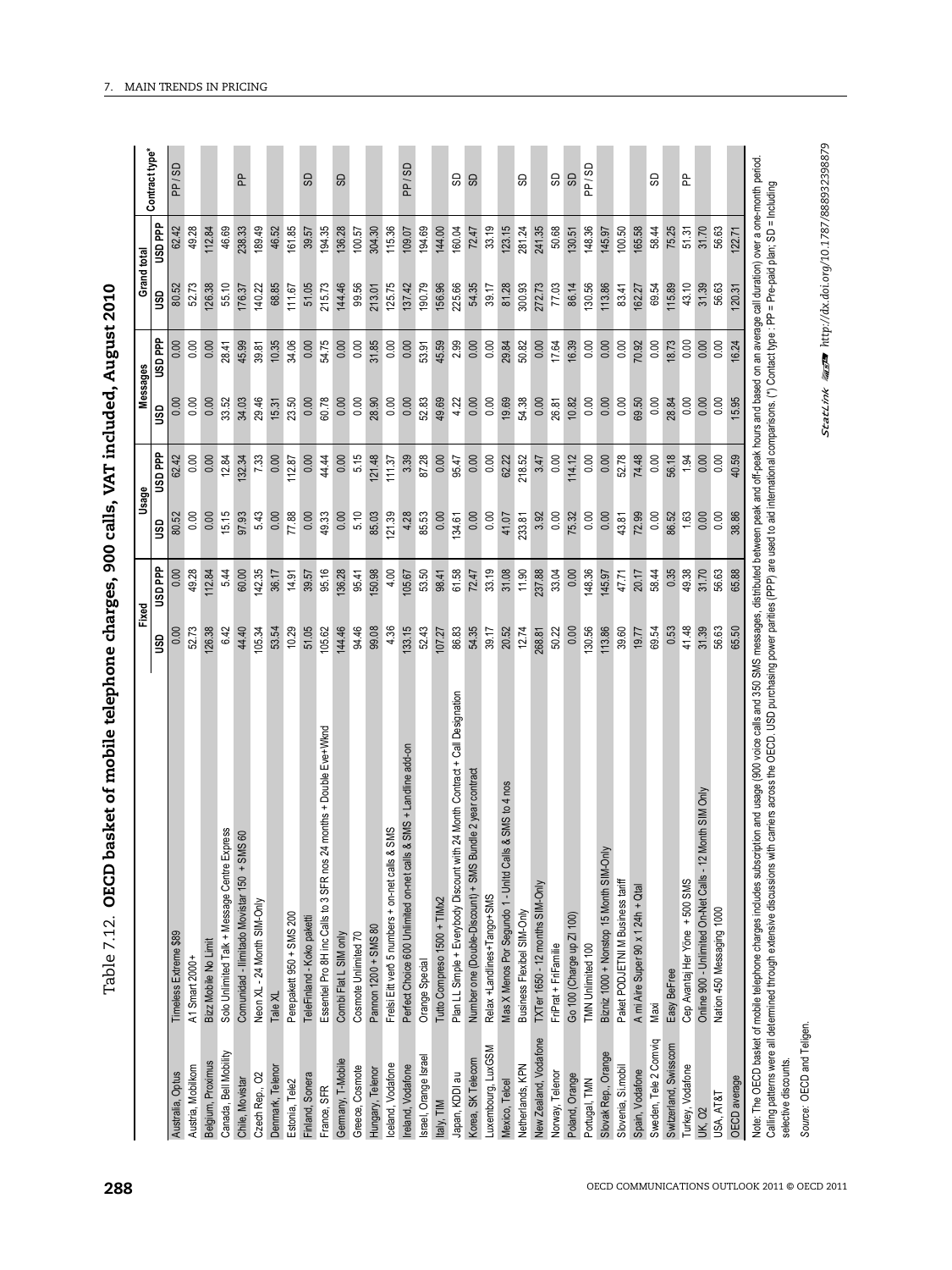| l                |
|------------------|
|                  |
|                  |
|                  |
|                  |
|                  |
|                  |
| ていくらくそう          |
| l                |
| $\vdots$         |
|                  |
|                  |
| .<br>.           |
| $\mathbf{I}$     |
|                  |
|                  |
|                  |
|                  |
|                  |
|                  |
|                  |
|                  |
|                  |
|                  |
|                  |
| I<br>i           |
|                  |
| $\frac{1}{2}$    |
| I<br>J           |
| )<br>)<br>)<br>Ę |

| ddd GSN<br>7.75<br>7.05<br>3.80<br>5.58<br>3.55<br>3.16<br>16.30<br>7.83<br>2.41<br>2.08<br>3.92<br>9.40<br>8.88<br>0.00<br>7.74<br>0.00<br>3.10<br>3.47<br>3.22<br>5.23<br>0.00<br>3.81<br>14.46<br>11.40<br>0.00<br>7.83<br>10.06<br>0.00<br>5.17<br>4.41<br>7.60<br>1.11<br>ຮຶ<br><b>Hdd CST</b><br>8.12<br>2.10<br>22.05<br>7.45<br>7.56<br>7.07<br>61.78<br>7.23<br>29.10<br>8.83<br>9.47<br>19.08<br>22.33<br>4.74<br>14.58<br>11.59<br>15.92<br>11.14<br>16.32<br>13.21<br>19.81<br>12.07<br>10.54<br>20.68<br>25.34<br>17.21<br>8.81<br>15.80<br>18.11<br>12.47<br>22.61<br>10.14<br>16.53<br>11.95<br>32.88<br>8.69<br>14.28<br>10.48<br>18.28<br>14.12<br>9.11<br>21.99<br>8.01<br>7.38<br>7.71<br>12.64<br>87.11<br>19.00<br>8.54<br>23.60<br>12.34<br>14.01<br>34.82<br>21.37<br>3.11<br>6.11<br>18.37<br>20.27<br>8.23<br>4.92<br>8.65<br>13.27<br>GSU<br>ddd GSN<br>0.15<br>0.35<br>5.93<br>1.73<br>0.32<br>4.23<br>2.28<br>0.18<br>7.08<br>0.50<br>5.40<br>0.96<br>0.00<br>0.00<br>0.53<br>0.30<br>2.98<br>0.00<br>3.86<br>0.52<br>0.00<br>0.58<br>0.00<br>0.28<br>0.00<br>0.00<br>5.52<br>0.00<br>0.00<br>0.00<br>0.71<br>0.34<br>1.85<br>0.00<br>0.36<br>0.18<br>4.95<br>0.54<br>5.30<br>1.35<br>0.45<br>0.36<br>0.84<br>3.13<br>0.00<br>0.10<br>0.36<br>0.00<br>6.02<br>0.00<br>0.00<br>0.00<br>0.00<br>0.60<br>0.00<br>3.01<br>0.44<br>0.00<br>0.53<br>4.98<br>3.37<br>1.97<br>0.00<br>GSU<br>€20 Тор-ир<br>na kartice SMS Top-Up €10 / Month<br>Pronto + Tango Family (disc calcs for on-net only)<br>Mobicarte Plan + Bonus Appels EUR 20 Top-Up<br>Profil - on-net allowance + SMS 600<br>Vodafone Prepaid Unlimited (min 10 euro/month)<br>Vodafone Cep1 Tarifesi + 500 SMS (TL 20 Card)<br>Vodafone Meerwaarderen Bonus Minutes with<br>8<br>Amigo Fidelidad \$200 - Unitd Calls to 3 nos<br>an + Número favorito + SMS<br>Pay As You Go 1¢ Evening & Weekend<br>Comviq Kontant Poppis SEK 85 Top-up<br>Is & texts<br>Selvhenter.dk + Mine 10 Naermeste<br>Frelsi Eitt vero on-net calls & SMS<br>Prepaid - Stockmann Basic + SMS<br>+ Domino Friends<br>Pre-Paid - Talk Time \$40 top-up<br>ant Extra 30 Days<br>au Prepaid (NO VOICEMAIL)<br>$\ln s$ + on-net cal<br>Smart kõnekaart Hinnaliider<br>Aire 90 x 1 24<br>(No MMS)<br>iberty Uno<br>UZO Minimum usage<br>repaid<br>Simply Prepaid<br>Simply Prepay<br>Klax Nonstop<br>Domino Aktív<br>Raimundo Pl<br>Saunalahti P<br>Advantage P<br>PPS General<br>Prima + Vari<br>Paket SIMPL<br>Natal Easy Li<br>Tarjeta A mi<br>Taryfa Twój<br>djuce Easy<br>Combi 300<br>Xtra Card<br>TIM 4<br>New Zealand, Vodafone<br>Sweden, Tele 2 Comviq<br>Netherlands, Vodafone<br>Switzerland, Swisscom<br>Czech Rep., T-Mobile<br>Slovak Rep., Orange<br>Luxembourg, Tango<br>Korea, SK Telecom<br>Germany, T-Mobile<br>Hungary, T-Mobile<br>Greece, Vodafone<br>Iceland, Vodafone<br>Ireland, Vodafone<br>Slovenia, Si.mobil<br>Turkey, Vodafone<br>Denmark, Telenor<br>Poland, Polkomtel<br>Belgium, Mobistar<br>Chile, Entel Movil<br>Austria, T-Mobile<br>Spain, Vodafone<br>Canada, Rogers<br>Australia, Telstra<br>Japan, KDDI au<br>Norway, Telenor<br>France, Orange<br>Israel, Cellcom<br>Mexico, Telcel<br>Portugal, TMN<br>Estonia, Tele2<br>Finland, Elisa<br>Italy, TIM |                |                |
|---------------------------------------------------------------------------------------------------------------------------------------------------------------------------------------------------------------------------------------------------------------------------------------------------------------------------------------------------------------------------------------------------------------------------------------------------------------------------------------------------------------------------------------------------------------------------------------------------------------------------------------------------------------------------------------------------------------------------------------------------------------------------------------------------------------------------------------------------------------------------------------------------------------------------------------------------------------------------------------------------------------------------------------------------------------------------------------------------------------------------------------------------------------------------------------------------------------------------------------------------------------------------------------------------------------------------------------------------------------------------------------------------------------------------------------------------------------------------------------------------------------------------------------------------------------------------------------------------------------------------------------------------------------------------------------------------------------------------------------------------------------------------------------------------------------------------------------------------------------------------------------------------------------------------------------------------------------------------------------------------------------------------------------------------------------------------------------------------------------------------------------------------------------------------------------------------------------------------------------------------------------------------------------------------------------------------------------------------------------------------------------------------------------------------------------------------------------------------------------------------------------------------------------------------------------------------------------------------------------------------------------------------------------------------------------------------------------------------------------------------------------------------------------------------------------------------------------------------------------------------------------------------------------------------------------------------------------------------------------------------------------------------------------------------------------------------------------------------------------------------------------------------------------------------------------------------------------------------------------------------------|----------------|----------------|
|                                                                                                                                                                                                                                                                                                                                                                                                                                                                                                                                                                                                                                                                                                                                                                                                                                                                                                                                                                                                                                                                                                                                                                                                                                                                                                                                                                                                                                                                                                                                                                                                                                                                                                                                                                                                                                                                                                                                                                                                                                                                                                                                                                                                                                                                                                                                                                                                                                                                                                                                                                                                                                                                                                                                                                                                                                                                                                                                                                                                                                                                                                                                                                                                                                                         | SO             | <b>ddd GSN</b> |
|                                                                                                                                                                                                                                                                                                                                                                                                                                                                                                                                                                                                                                                                                                                                                                                                                                                                                                                                                                                                                                                                                                                                                                                                                                                                                                                                                                                                                                                                                                                                                                                                                                                                                                                                                                                                                                                                                                                                                                                                                                                                                                                                                                                                                                                                                                                                                                                                                                                                                                                                                                                                                                                                                                                                                                                                                                                                                                                                                                                                                                                                                                                                                                                                                                                         | 18.85<br>2.63  |                |
|                                                                                                                                                                                                                                                                                                                                                                                                                                                                                                                                                                                                                                                                                                                                                                                                                                                                                                                                                                                                                                                                                                                                                                                                                                                                                                                                                                                                                                                                                                                                                                                                                                                                                                                                                                                                                                                                                                                                                                                                                                                                                                                                                                                                                                                                                                                                                                                                                                                                                                                                                                                                                                                                                                                                                                                                                                                                                                                                                                                                                                                                                                                                                                                                                                                         | 19.82<br>7.32  | 18.52          |
|                                                                                                                                                                                                                                                                                                                                                                                                                                                                                                                                                                                                                                                                                                                                                                                                                                                                                                                                                                                                                                                                                                                                                                                                                                                                                                                                                                                                                                                                                                                                                                                                                                                                                                                                                                                                                                                                                                                                                                                                                                                                                                                                                                                                                                                                                                                                                                                                                                                                                                                                                                                                                                                                                                                                                                                                                                                                                                                                                                                                                                                                                                                                                                                                                                                         | 26.47<br>6.99  | 23.64          |
|                                                                                                                                                                                                                                                                                                                                                                                                                                                                                                                                                                                                                                                                                                                                                                                                                                                                                                                                                                                                                                                                                                                                                                                                                                                                                                                                                                                                                                                                                                                                                                                                                                                                                                                                                                                                                                                                                                                                                                                                                                                                                                                                                                                                                                                                                                                                                                                                                                                                                                                                                                                                                                                                                                                                                                                                                                                                                                                                                                                                                                                                                                                                                                                                                                                         | 32.26<br>8.52  | 27.34          |
|                                                                                                                                                                                                                                                                                                                                                                                                                                                                                                                                                                                                                                                                                                                                                                                                                                                                                                                                                                                                                                                                                                                                                                                                                                                                                                                                                                                                                                                                                                                                                                                                                                                                                                                                                                                                                                                                                                                                                                                                                                                                                                                                                                                                                                                                                                                                                                                                                                                                                                                                                                                                                                                                                                                                                                                                                                                                                                                                                                                                                                                                                                                                                                                                                                                         | 17.25<br>0.00  | 23.31          |
|                                                                                                                                                                                                                                                                                                                                                                                                                                                                                                                                                                                                                                                                                                                                                                                                                                                                                                                                                                                                                                                                                                                                                                                                                                                                                                                                                                                                                                                                                                                                                                                                                                                                                                                                                                                                                                                                                                                                                                                                                                                                                                                                                                                                                                                                                                                                                                                                                                                                                                                                                                                                                                                                                                                                                                                                                                                                                                                                                                                                                                                                                                                                                                                                                                                         | 18.94<br>3.26  | 25.59          |
|                                                                                                                                                                                                                                                                                                                                                                                                                                                                                                                                                                                                                                                                                                                                                                                                                                                                                                                                                                                                                                                                                                                                                                                                                                                                                                                                                                                                                                                                                                                                                                                                                                                                                                                                                                                                                                                                                                                                                                                                                                                                                                                                                                                                                                                                                                                                                                                                                                                                                                                                                                                                                                                                                                                                                                                                                                                                                                                                                                                                                                                                                                                                                                                                                                                         | 8.56<br>1.41   | 5.78           |
|                                                                                                                                                                                                                                                                                                                                                                                                                                                                                                                                                                                                                                                                                                                                                                                                                                                                                                                                                                                                                                                                                                                                                                                                                                                                                                                                                                                                                                                                                                                                                                                                                                                                                                                                                                                                                                                                                                                                                                                                                                                                                                                                                                                                                                                                                                                                                                                                                                                                                                                                                                                                                                                                                                                                                                                                                                                                                                                                                                                                                                                                                                                                                                                                                                                         | 13.14<br>5.68  | 19.04          |
|                                                                                                                                                                                                                                                                                                                                                                                                                                                                                                                                                                                                                                                                                                                                                                                                                                                                                                                                                                                                                                                                                                                                                                                                                                                                                                                                                                                                                                                                                                                                                                                                                                                                                                                                                                                                                                                                                                                                                                                                                                                                                                                                                                                                                                                                                                                                                                                                                                                                                                                                                                                                                                                                                                                                                                                                                                                                                                                                                                                                                                                                                                                                                                                                                                                         | 11.64<br>4.01  | 9.03           |
|                                                                                                                                                                                                                                                                                                                                                                                                                                                                                                                                                                                                                                                                                                                                                                                                                                                                                                                                                                                                                                                                                                                                                                                                                                                                                                                                                                                                                                                                                                                                                                                                                                                                                                                                                                                                                                                                                                                                                                                                                                                                                                                                                                                                                                                                                                                                                                                                                                                                                                                                                                                                                                                                                                                                                                                                                                                                                                                                                                                                                                                                                                                                                                                                                                                         | 31.39<br>8.47  | 28.28          |
|                                                                                                                                                                                                                                                                                                                                                                                                                                                                                                                                                                                                                                                                                                                                                                                                                                                                                                                                                                                                                                                                                                                                                                                                                                                                                                                                                                                                                                                                                                                                                                                                                                                                                                                                                                                                                                                                                                                                                                                                                                                                                                                                                                                                                                                                                                                                                                                                                                                                                                                                                                                                                                                                                                                                                                                                                                                                                                                                                                                                                                                                                                                                                                                                                                                         | 17.25<br>8.38  | 16.28          |
|                                                                                                                                                                                                                                                                                                                                                                                                                                                                                                                                                                                                                                                                                                                                                                                                                                                                                                                                                                                                                                                                                                                                                                                                                                                                                                                                                                                                                                                                                                                                                                                                                                                                                                                                                                                                                                                                                                                                                                                                                                                                                                                                                                                                                                                                                                                                                                                                                                                                                                                                                                                                                                                                                                                                                                                                                                                                                                                                                                                                                                                                                                                                                                                                                                                         | 16.54<br>4.46  | 16.71          |
|                                                                                                                                                                                                                                                                                                                                                                                                                                                                                                                                                                                                                                                                                                                                                                                                                                                                                                                                                                                                                                                                                                                                                                                                                                                                                                                                                                                                                                                                                                                                                                                                                                                                                                                                                                                                                                                                                                                                                                                                                                                                                                                                                                                                                                                                                                                                                                                                                                                                                                                                                                                                                                                                                                                                                                                                                                                                                                                                                                                                                                                                                                                                                                                                                                                         | 19.93<br>10.85 | 28.47          |
|                                                                                                                                                                                                                                                                                                                                                                                                                                                                                                                                                                                                                                                                                                                                                                                                                                                                                                                                                                                                                                                                                                                                                                                                                                                                                                                                                                                                                                                                                                                                                                                                                                                                                                                                                                                                                                                                                                                                                                                                                                                                                                                                                                                                                                                                                                                                                                                                                                                                                                                                                                                                                                                                                                                                                                                                                                                                                                                                                                                                                                                                                                                                                                                                                                                         | 8.25<br>0.00   | 7.57           |
|                                                                                                                                                                                                                                                                                                                                                                                                                                                                                                                                                                                                                                                                                                                                                                                                                                                                                                                                                                                                                                                                                                                                                                                                                                                                                                                                                                                                                                                                                                                                                                                                                                                                                                                                                                                                                                                                                                                                                                                                                                                                                                                                                                                                                                                                                                                                                                                                                                                                                                                                                                                                                                                                                                                                                                                                                                                                                                                                                                                                                                                                                                                                                                                                                                                         | 26.11<br>6.14  | 20.72          |
|                                                                                                                                                                                                                                                                                                                                                                                                                                                                                                                                                                                                                                                                                                                                                                                                                                                                                                                                                                                                                                                                                                                                                                                                                                                                                                                                                                                                                                                                                                                                                                                                                                                                                                                                                                                                                                                                                                                                                                                                                                                                                                                                                                                                                                                                                                                                                                                                                                                                                                                                                                                                                                                                                                                                                                                                                                                                                                                                                                                                                                                                                                                                                                                                                                                         | 25.56<br>0.00  | 26.08          |
|                                                                                                                                                                                                                                                                                                                                                                                                                                                                                                                                                                                                                                                                                                                                                                                                                                                                                                                                                                                                                                                                                                                                                                                                                                                                                                                                                                                                                                                                                                                                                                                                                                                                                                                                                                                                                                                                                                                                                                                                                                                                                                                                                                                                                                                                                                                                                                                                                                                                                                                                                                                                                                                                                                                                                                                                                                                                                                                                                                                                                                                                                                                                                                                                                                                         | 21.76<br>2.84  | 19.96          |
|                                                                                                                                                                                                                                                                                                                                                                                                                                                                                                                                                                                                                                                                                                                                                                                                                                                                                                                                                                                                                                                                                                                                                                                                                                                                                                                                                                                                                                                                                                                                                                                                                                                                                                                                                                                                                                                                                                                                                                                                                                                                                                                                                                                                                                                                                                                                                                                                                                                                                                                                                                                                                                                                                                                                                                                                                                                                                                                                                                                                                                                                                                                                                                                                                                                         | 91.94<br>2.46  | 65.20          |
|                                                                                                                                                                                                                                                                                                                                                                                                                                                                                                                                                                                                                                                                                                                                                                                                                                                                                                                                                                                                                                                                                                                                                                                                                                                                                                                                                                                                                                                                                                                                                                                                                                                                                                                                                                                                                                                                                                                                                                                                                                                                                                                                                                                                                                                                                                                                                                                                                                                                                                                                                                                                                                                                                                                                                                                                                                                                                                                                                                                                                                                                                                                                                                                                                                                         | 20.12<br>1.49  | 26.82          |
|                                                                                                                                                                                                                                                                                                                                                                                                                                                                                                                                                                                                                                                                                                                                                                                                                                                                                                                                                                                                                                                                                                                                                                                                                                                                                                                                                                                                                                                                                                                                                                                                                                                                                                                                                                                                                                                                                                                                                                                                                                                                                                                                                                                                                                                                                                                                                                                                                                                                                                                                                                                                                                                                                                                                                                                                                                                                                                                                                                                                                                                                                                                                                                                                                                                         | 16.29<br>6.57  | 13.80          |
|                                                                                                                                                                                                                                                                                                                                                                                                                                                                                                                                                                                                                                                                                                                                                                                                                                                                                                                                                                                                                                                                                                                                                                                                                                                                                                                                                                                                                                                                                                                                                                                                                                                                                                                                                                                                                                                                                                                                                                                                                                                                                                                                                                                                                                                                                                                                                                                                                                                                                                                                                                                                                                                                                                                                                                                                                                                                                                                                                                                                                                                                                                                                                                                                                                                         | 11.45<br>4.87  | 17.35          |
|                                                                                                                                                                                                                                                                                                                                                                                                                                                                                                                                                                                                                                                                                                                                                                                                                                                                                                                                                                                                                                                                                                                                                                                                                                                                                                                                                                                                                                                                                                                                                                                                                                                                                                                                                                                                                                                                                                                                                                                                                                                                                                                                                                                                                                                                                                                                                                                                                                                                                                                                                                                                                                                                                                                                                                                                                                                                                                                                                                                                                                                                                                                                                                                                                                                         | 30.65<br>6.59  | 28.64          |
|                                                                                                                                                                                                                                                                                                                                                                                                                                                                                                                                                                                                                                                                                                                                                                                                                                                                                                                                                                                                                                                                                                                                                                                                                                                                                                                                                                                                                                                                                                                                                                                                                                                                                                                                                                                                                                                                                                                                                                                                                                                                                                                                                                                                                                                                                                                                                                                                                                                                                                                                                                                                                                                                                                                                                                                                                                                                                                                                                                                                                                                                                                                                                                                                                                                         | 38.72<br>4.63  | 34.27          |
|                                                                                                                                                                                                                                                                                                                                                                                                                                                                                                                                                                                                                                                                                                                                                                                                                                                                                                                                                                                                                                                                                                                                                                                                                                                                                                                                                                                                                                                                                                                                                                                                                                                                                                                                                                                                                                                                                                                                                                                                                                                                                                                                                                                                                                                                                                                                                                                                                                                                                                                                                                                                                                                                                                                                                                                                                                                                                                                                                                                                                                                                                                                                                                                                                                                         | 16.60<br>2.50  | 10.92          |
|                                                                                                                                                                                                                                                                                                                                                                                                                                                                                                                                                                                                                                                                                                                                                                                                                                                                                                                                                                                                                                                                                                                                                                                                                                                                                                                                                                                                                                                                                                                                                                                                                                                                                                                                                                                                                                                                                                                                                                                                                                                                                                                                                                                                                                                                                                                                                                                                                                                                                                                                                                                                                                                                                                                                                                                                                                                                                                                                                                                                                                                                                                                                                                                                                                                         | 6.88<br>0.00   | 10.43          |
|                                                                                                                                                                                                                                                                                                                                                                                                                                                                                                                                                                                                                                                                                                                                                                                                                                                                                                                                                                                                                                                                                                                                                                                                                                                                                                                                                                                                                                                                                                                                                                                                                                                                                                                                                                                                                                                                                                                                                                                                                                                                                                                                                                                                                                                                                                                                                                                                                                                                                                                                                                                                                                                                                                                                                                                                                                                                                                                                                                                                                                                                                                                                                                                                                                                         | 19.58<br>6.34  | 22.25          |
|                                                                                                                                                                                                                                                                                                                                                                                                                                                                                                                                                                                                                                                                                                                                                                                                                                                                                                                                                                                                                                                                                                                                                                                                                                                                                                                                                                                                                                                                                                                                                                                                                                                                                                                                                                                                                                                                                                                                                                                                                                                                                                                                                                                                                                                                                                                                                                                                                                                                                                                                                                                                                                                                                                                                                                                                                                                                                                                                                                                                                                                                                                                                                                                                                                                         | 15.50<br>4.88  | 19.87          |
|                                                                                                                                                                                                                                                                                                                                                                                                                                                                                                                                                                                                                                                                                                                                                                                                                                                                                                                                                                                                                                                                                                                                                                                                                                                                                                                                                                                                                                                                                                                                                                                                                                                                                                                                                                                                                                                                                                                                                                                                                                                                                                                                                                                                                                                                                                                                                                                                                                                                                                                                                                                                                                                                                                                                                                                                                                                                                                                                                                                                                                                                                                                                                                                                                                                         | 18.27<br>4.28  | 22.02          |
|                                                                                                                                                                                                                                                                                                                                                                                                                                                                                                                                                                                                                                                                                                                                                                                                                                                                                                                                                                                                                                                                                                                                                                                                                                                                                                                                                                                                                                                                                                                                                                                                                                                                                                                                                                                                                                                                                                                                                                                                                                                                                                                                                                                                                                                                                                                                                                                                                                                                                                                                                                                                                                                                                                                                                                                                                                                                                                                                                                                                                                                                                                                                                                                                                                                         | 23.11<br>14.75 | 23.58          |
|                                                                                                                                                                                                                                                                                                                                                                                                                                                                                                                                                                                                                                                                                                                                                                                                                                                                                                                                                                                                                                                                                                                                                                                                                                                                                                                                                                                                                                                                                                                                                                                                                                                                                                                                                                                                                                                                                                                                                                                                                                                                                                                                                                                                                                                                                                                                                                                                                                                                                                                                                                                                                                                                                                                                                                                                                                                                                                                                                                                                                                                                                                                                                                                                                                                         | 13.64<br>2.66  | 11.46          |
|                                                                                                                                                                                                                                                                                                                                                                                                                                                                                                                                                                                                                                                                                                                                                                                                                                                                                                                                                                                                                                                                                                                                                                                                                                                                                                                                                                                                                                                                                                                                                                                                                                                                                                                                                                                                                                                                                                                                                                                                                                                                                                                                                                                                                                                                                                                                                                                                                                                                                                                                                                                                                                                                                                                                                                                                                                                                                                                                                                                                                                                                                                                                                                                                                                                         | 46.75<br>7.41  | 30.36          |
|                                                                                                                                                                                                                                                                                                                                                                                                                                                                                                                                                                                                                                                                                                                                                                                                                                                                                                                                                                                                                                                                                                                                                                                                                                                                                                                                                                                                                                                                                                                                                                                                                                                                                                                                                                                                                                                                                                                                                                                                                                                                                                                                                                                                                                                                                                                                                                                                                                                                                                                                                                                                                                                                                                                                                                                                                                                                                                                                                                                                                                                                                                                                                                                                                                                         | 18.25<br>0.00  | 21.73          |
| 4.37<br>13.61<br>13.47<br>0.00<br>0.00<br>Pay As You Go Mates Rates Top-Up £10 - Weekend Credit<br>UK, T-Mobile                                                                                                                                                                                                                                                                                                                                                                                                                                                                                                                                                                                                                                                                                                                                                                                                                                                                                                                                                                                                                                                                                                                                                                                                                                                                                                                                                                                                                                                                                                                                                                                                                                                                                                                                                                                                                                                                                                                                                                                                                                                                                                                                                                                                                                                                                                                                                                                                                                                                                                                                                                                                                                                                                                                                                                                                                                                                                                                                                                                                                                                                                                                                         | 17.83<br>4.41  | 18.01          |
| 0.00<br>26.07<br>26.07<br>5.49<br>5.49<br>Pay As You Go Simple Rate Plan + 200 txt<br>USA, AT&T                                                                                                                                                                                                                                                                                                                                                                                                                                                                                                                                                                                                                                                                                                                                                                                                                                                                                                                                                                                                                                                                                                                                                                                                                                                                                                                                                                                                                                                                                                                                                                                                                                                                                                                                                                                                                                                                                                                                                                                                                                                                                                                                                                                                                                                                                                                                                                                                                                                                                                                                                                                                                                                                                                                                                                                                                                                                                                                                                                                                                                                                                                                                                         | 31.56<br>0.00  | 31.56          |
| 5.14<br>15.42<br>16.15<br>1.48<br>1.38<br>OECD average                                                                                                                                                                                                                                                                                                                                                                                                                                                                                                                                                                                                                                                                                                                                                                                                                                                                                                                                                                                                                                                                                                                                                                                                                                                                                                                                                                                                                                                                                                                                                                                                                                                                                                                                                                                                                                                                                                                                                                                                                                                                                                                                                                                                                                                                                                                                                                                                                                                                                                                                                                                                                                                                                                                                                                                                                                                                                                                                                                                                                                                                                                                                                                                                  | 22.67<br>4.85  | 21.74          |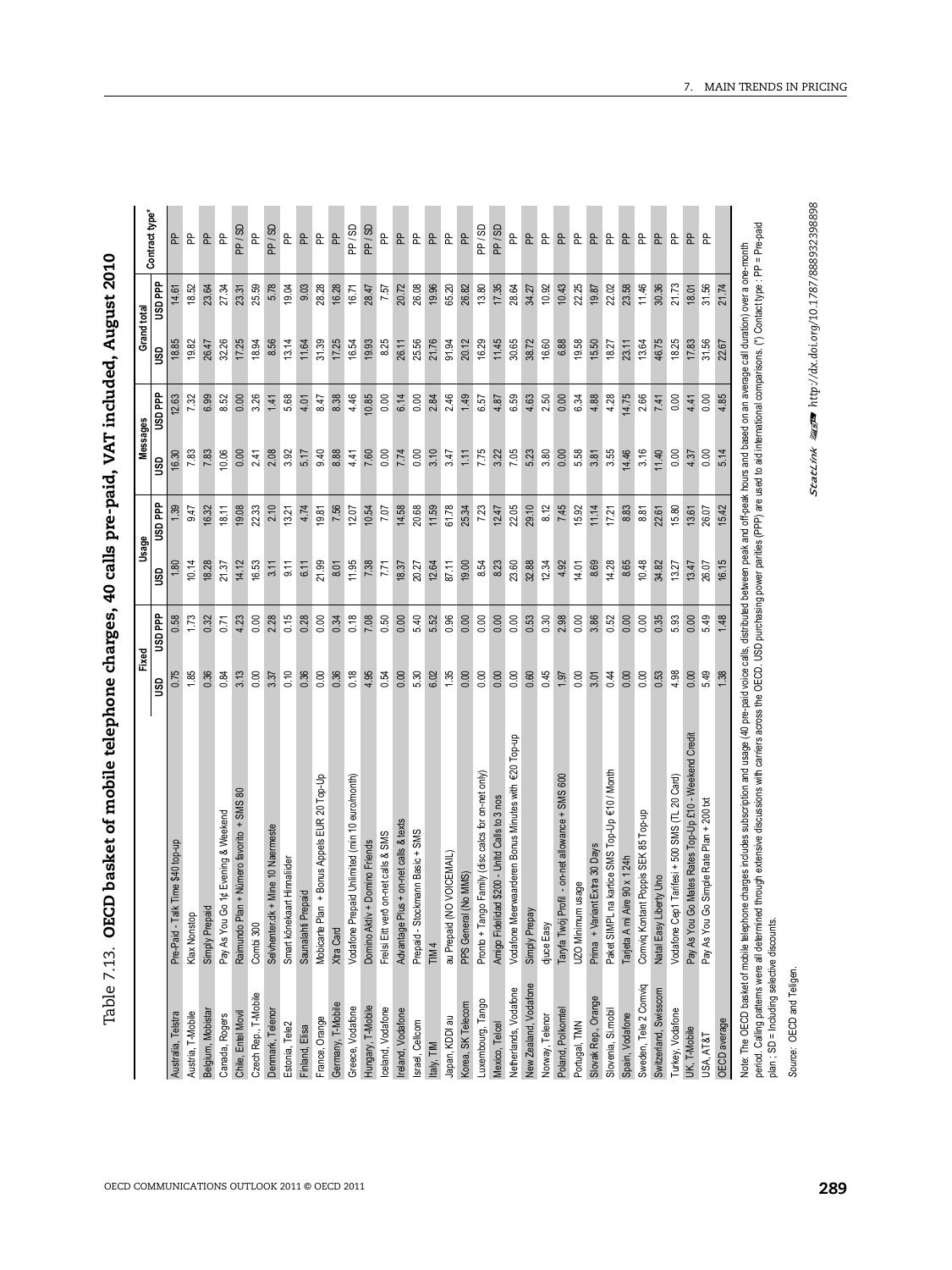| ì                |
|------------------|
| <b>.</b><br>.    |
|                  |
|                  |
|                  |
|                  |
|                  |
| -<br>-<br>-      |
|                  |
| $\frac{1}{2}$    |
| <br> <br> <br>   |
|                  |
| את היה היה היה ה |
|                  |
|                  |
| うりょう             |
| $\frac{1}{2}$    |
|                  |
|                  |
|                  |
|                  |
|                  |
|                  |
|                  |
| )<br> <br>       |
|                  |
|                  |
| ,<br>,<br>,<br>, |
|                  |
|                  |
|                  |
|                  |

| Australia, Optus                    |                                                                               | 1.81<br><b>SD</b> | ddd asn<br>1.69 | 19.58<br>4.54<br>2.80<br>ဒ္အ | usa PP<br>4.05<br>5.83<br>18.30 | 0.00<br>0.00<br>14.39<br>ຮິ | ddd GSN<br>0.00 | 17.19<br>21.39<br>ຮຶ | dd GSN<br>19.99<br>15.71 | Contract type* |
|-------------------------------------|-------------------------------------------------------------------------------|-------------------|-----------------|------------------------------|---------------------------------|-----------------------------|-----------------|----------------------|--------------------------|----------------|
|                                     |                                                                               |                   |                 |                              |                                 |                             |                 |                      |                          |                |
|                                     | t 12m SIM-Only<br>BYO Cap Plan \$19 - Bonus Tex                               |                   |                 |                              |                                 |                             |                 |                      |                          |                |
| A1 Xote Zero<br>Austria, Mobilkom   |                                                                               |                   |                 |                              |                                 |                             |                 |                      |                          |                |
| Belgium, Proximus                   | Generation MTV €10                                                            | 13.06             | 11.66           |                              |                                 |                             |                 | 17.59                |                          |                |
| Canada, Rogers                      | Pay As You Go Socialite 20                                                    | 23.18             | 19.65           | 11.17                        | 9.47                            | 0.00                        | 0.00            | 34.36                | 29.12                    |                |
| Chile, Entel Movil                  | $to +$ SMS 250<br>Raimundo Plan + Número favor                                | 7.04              | 9.52            | 2.80                         | 3.78                            | 14.67                       | 19.82           | 24.51                | 33.12                    |                |
| Combi 300<br>Czech Rep., T-Mobile   |                                                                               | 0.00              | 0.00            | 3.13                         | 4.23                            | 15.81                       | 21.36           | 18.94                | 25.59                    |                |
| Denmark, Teleno                     | Selvhenter.dk + SMS Pakke                                                     | 10.54             | 7.12            | 2.92                         | 1.97                            | 0.00                        | 0.00            | 13.46                | 9.09                     |                |
| Estonia, Tele2                      | Smart kõnekaart Tasuta Pakett                                                 | 0.10              | 0.15            | 1.31                         | 1.89                            | 26.24                       | 38.02           | 27.65                | 40.07                    |                |
| Finland, Sonera                     | TeleFinland - Tekstari                                                        | 10.57             | 8.20            | 2.50                         | 1.94                            | 0.00                        | 0.00            | 13.08                | 10.14                    |                |
| France, Orange                      | months<br>Forfait M6 19.99€/24 months 24                                      | 26.10             | 23.51           | 0.00                         | 0.00                            | 0.00                        | 0.00            | 26.10                | 23.51                    |                |
| Xtra Card<br>Gemany, T-Mobile       |                                                                               | 0.36              | 0.34            | 1.52                         | 1.43                            | 62.31                       | 58.79           | 64.20                | 60.56                    |                |
| Greece, Vodafone                    | Vodafone Prepaid Unlimited (min 10 euro/month)                                | 0.18              | 0.18            | 2.03                         | 2.05                            | 31.58                       | 31.90           | 33.80                | 34.14                    |                |
| Hungary, T-Mobile                   | Domino SMS + Domino Friends                                                   | 2.71              | 3.87            | 3.87                         | 5.53                            | 35.56                       | 50.80           | 42.13                | 60.19                    |                |
| Iceland, Vodafone                   | 6<br>Frelsi Eitt vero on-net calls & SM                                       | 0.54              | 0.50            | 771                          | 7.07                            | 0.00                        | 0.00            | 8.25                 | 7.57                     |                |
| Ireland, Vodafone                   | Advantage Plus + any-net texts                                                | 0.00              | 0.00            | 26.11                        | 20.72                           | 0.00                        | 0.00            | 26.11                | 20.72                    |                |
| Israel, Cellcom                     | It Pays to Choose - 320 Mins                                                  | 2.65              | 2.70            | 1.80                         | 1.84                            | 60.37                       | 61.61           | 64.83                | 66.15                    |                |
| TIM <sub>4</sub><br>Italy, TIM      |                                                                               | 6.02              | 5.52            | 2.53                         | 2.32                            | 20.73                       | 19.02           | 29.28                | 26.86                    |                |
| Japan, KDDI au                      | Plan SS Simple + Everybody Discount with 24 Month Contract + Call Designation | 16.76             | 11.89           | 0.63                         | 0.44                            | 0.00                        | 0.00            | 17.39                | 12.33                    |                |
| Korea, SK Telecom                   | PPS General (No MMS)                                                          | 0.00              | 0.00            | 3.78                         | 5.05                            | 7.43                        | 9.91            | 11.22                | 14.96                    |                |
| Relax Youz<br>Luxembourg, LuxGSM    |                                                                               | 13.06             | 11.06           | 2.47                         | 2.09                            | 0.00                        | 0.00            | 15.52                | 13.15                    |                |
| Mexico, Telcel                      | Amigo Fidelidad \$300 - Unitd SMS to 3 nos                                    | 0.00              | 0.00            | 1.65                         | 2.51                            | 13.69                       | 20.74           | 15.34                | 23.25                    |                |
| Netherlands, KPN                    | Month<br>SIM-only Bellen + SMS 430 12                                         | 32.24             | 30.13           | 0.00                         | 0.00                            | 0.00                        | 0.00            | 32.24                | 30.13                    |                |
| New Zealand, Telecom                | OneRate Prepaid Txt 600                                                       | 9.32              | 8.25            | 8.32                         | 7.37                            | 0.00                        | 0.00            | 17.65                | 15.62                    |                |
| djuce SIMply<br>Norway, Telenor     |                                                                               | 0.00              | 0.00            | 1.51                         | 1.00                            | 13.19                       | 8.68            | 14.71                | 9.68                     |                |
| Easy SMS<br>Poland, Polkomtel       |                                                                               | 1.95              | 2.96            | 4.88                         | 7.39                            | 0.00                        | 0.00            | 6.83                 | 10.35                    |                |
| VIP SMS<br>Portugal, TMN            |                                                                               | 0.00              | 0.00            | 3.26                         | 3.71                            | 15.93                       | 18.10           | 19.19                | 21.81                    |                |
| Slovak Rep., T-Mobile               | Podľa seba 1 (Any net allowance + SMS allowance)                              | 13.40             | 17.18           | 0.00                         | 0.00                            | 0.00                        | 0.00            | 13.40                | 17.18                    |                |
| U ORTO NULO<br>Slovenia, Si.mobil   |                                                                               | 13.49             | 16.25           | 0.55                         | 0.66                            | 0.00                        | 0.00            | 14.04                | 16.92                    |                |
| Spain, Vodafone                     | A mi Aire Mensajes Gratis + Qta                                               | 1.28              | 1.31            | 4.85                         | 4.95                            | 9.02                        | 9.20            | 15.15                | 15.46                    |                |
| Sweden, Tele 2 Comviq               | Snackis - 24 months                                                           | 5.79              | 4.86            | 1.76                         | 1.48                            | 10.53                       | 8.85            | 18.08                | 15.20                    |                |
| Go Day Flat<br>Switzerland, Sunrise |                                                                               | 0.53              | 0.35            | 6.65                         | 4.32                            | 28.84                       | 18.73           | 36.02                | 23.39                    |                |
| Turkey, Vodafone                    | Hesabini Bilen + 500 SMS                                                      | 4.98              | 5.93            | 2.77                         | 3.30                            | 0.00                        | 0.00            | 7.75                 | 9.22                     |                |
| <b>UK, 02</b>                       | Pay Monthly 50 - 24 month                                                     | 15.69             | 15.85           | 0.00                         | 0.00                            | 0.00                        | 0.00            | 15.69                | 15.85                    |                |
| USA, AT&T                           | Pay As You Go Simple Rate Plan + 1000 txt                                     | 10.99             | 10.99           | 5.20                         | 5.20                            | 0.00                        | 0.00            | 16.18                | 16.18                    |                |
| OECD average                        |                                                                               | 7.19              | 6.81            | 4.25                         |                                 | 11.19                       | 11.85           | 22.63                | 22.84                    |                |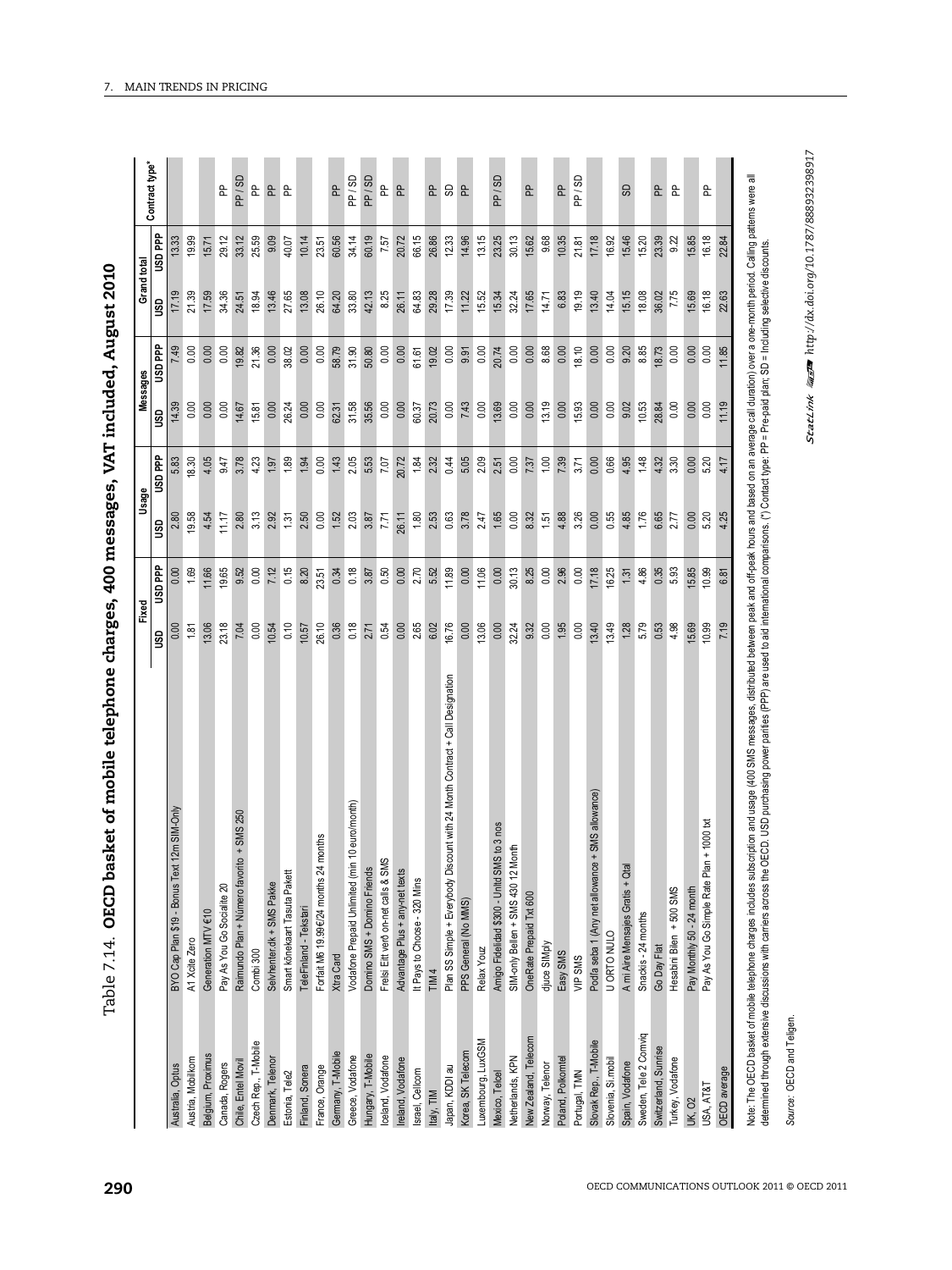|                       |            | 2 Mbit/s       |            | 34 Mbit/s      |
|-----------------------|------------|----------------|------------|----------------|
|                       | <b>USD</b> | <b>USD PPP</b> | <b>USD</b> | <b>USD PPP</b> |
| Australia             | 3675       | 2848           | 6688       | 5 1 8 4        |
| Austria               | 1 172      | 1 0 9 6        | 7950       | 7430           |
| Belgium               | 1514       | 1 3 5 1        | 7849       | 7 0 0 8        |
| Canada                | 3 2 1 8    | 2727           | 17 171     | 14 552         |
| <b>Czech Republic</b> | 4 0 5 9    | 5486           |            |                |
| Denmark               | 376        | 254            | 5940       | 4014           |
| Finland               |            |                |            |                |
| France                | 2 0 6 4    | 1859           | 12 847     | 11 574         |
| Germany               | 1 3 0 8    | 1 2 3 4        | 5 6 6 5    | 5 3 4 5        |
| Greece                | 1 3 3 5    | 1 3 4 8        | 7521       | 7597           |
| Hungary               |            |                |            |                |
| Iceland               | 290        | 266            | 1 0 4 0    | 954            |
| Ireland               | 1860       | 1476           | 21 666     | 17 196         |
| Italy                 | 1828       | 1677           | 11 662     | 10 699         |
| Japan                 | 4 3 8 3    | 3 108          | 15779      | 11 191         |
| Korea                 | 2872       | 3830           | 15613      | 20818          |
| Luxembourg            | 987        | 836            | 4 1 6 7    | 3531           |
| Mexico                | 1955       | 2962           | 15 545     | 23 553         |
| Netherlands           | 1535       | 1 4 3 4        |            |                |
| New Zealand           |            |                |            |                |
| Norway                | 903        | 594            | 3 0 6 4    | 2016           |
| Poland                | 1965       | 2977           |            |                |
| Portugal              | 1413       | 1605           | 11 229     | 12760          |
| Slovak Republic       | 931        | 1 1 9 3        |            |                |
| Spain                 |            |                |            |                |
| Sweden                | 552        | 464            |            |                |
| Switzerland           |            |                |            |                |
| Turkey                | 1058       | 1 2 6 0        | 6662       | 7931           |
| <b>United Kingdom</b> | 2 0 0 5    | 2025           | 13 670     | 13 808         |
| <b>United States</b>  | 1659       | 1659           | 7453       | 7453           |

Table 7.15. **OECD basket of national leased line charges, monthly price, August 2010, VAT excluded**

*Source:* OECD and Teligen.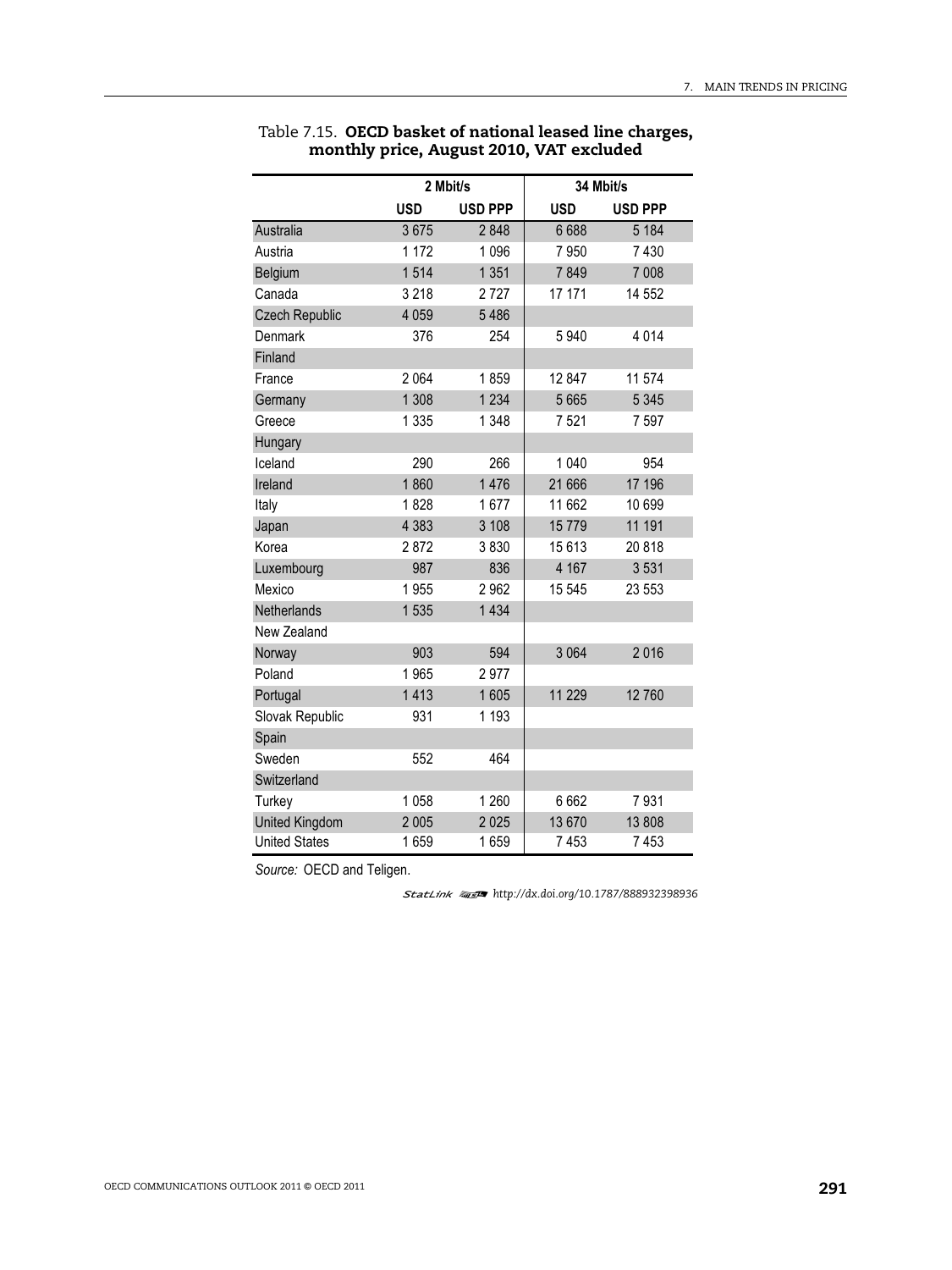| 292                                          |                                            |       |              |                         | Table 7.16.  |                      |                      |      |                      |                           |                                     |                        |                                  |                            | Trends in leased line pricing over different distances, 1992-2010 |                            |                                                    |                            |                                           |                            |
|----------------------------------------------|--------------------------------------------|-------|--------------|-------------------------|--------------|----------------------|----------------------|------|----------------------|---------------------------|-------------------------------------|------------------------|----------------------------------|----------------------------|-------------------------------------------------------------------|----------------------------|----------------------------------------------------|----------------------------|-------------------------------------------|----------------------------|
|                                              | OECD average                               | 1992  | 1993         | 1994                    | 1995         | 1996                 | 1997                 | 1998 | 1999                 | 2000                      | 2001                                | 2002                   | 2003                             | 2004                       | 2005                                                              | 2006                       | 2007                                               | 2008                       | 2009                                      | 2010                       |
|                                              |                                            |       |              |                         |              |                      |                      |      |                      |                           |                                     |                        |                                  |                            |                                                                   |                            |                                                    |                            |                                           |                            |
|                                              |                                            |       | 99.7         |                         | 108.1        |                      |                      |      |                      |                           |                                     |                        |                                  |                            |                                                                   |                            |                                                    |                            |                                           |                            |
|                                              | <b>2 Mbit/s</b><br>2 km<br>50 km<br>200 km | e e e | 98.3<br>98.8 | $106.3$<br>89.3<br>94.6 | 84.5<br>87.9 | $\frac{105.6}{78.2}$ | $\frac{101.5}{72.3}$ |      | 59.3<br>40.7<br>41.7 | 58 32 4<br>58 32 4<br>4 4 | (၆ )<br>(၆ ) တို့ တို့<br>(၁ ) တို့ | 53 x 9<br>57 8<br>55 9 | 50 30 30<br>50 30 30<br>50 30 30 | $47.4$<br>$51.3$<br>$50.7$ | 44.5<br>27.6<br>26.3                                              | $47.7$<br>$34.3$<br>$32.3$ | $488$<br>$249$                                     | 9<br>9<br>3<br>3<br>3<br>3 | $\frac{4}{1}$ $\frac{3}{2}$ $\frac{4}{1}$ | $45.7$<br>$33.9$<br>$30.9$ |
|                                              |                                            |       |              |                         |              |                      |                      |      |                      |                           |                                     |                        |                                  |                            |                                                                   |                            |                                                    |                            |                                           |                            |
|                                              | Source: OECD/Teligen.                      |       |              |                         |              |                      |                      |      |                      |                           |                                     |                        |                                  |                            |                                                                   |                            |                                                    |                            |                                           |                            |
|                                              |                                            |       |              |                         |              |                      |                      |      |                      |                           |                                     |                        |                                  |                            | <b>StatLink</b>                                                   |                            | <b>■ser</b> http://dx.doi.org/10.1787/888932398955 |                            |                                           |                            |
|                                              |                                            |       |              |                         |              |                      |                      |      |                      |                           |                                     |                        |                                  |                            |                                                                   |                            |                                                    |                            |                                           |                            |
|                                              |                                            |       |              |                         |              |                      |                      |      |                      |                           |                                     |                        |                                  |                            |                                                                   |                            |                                                    |                            |                                           |                            |
|                                              |                                            |       |              |                         |              |                      |                      |      |                      |                           |                                     |                        |                                  |                            |                                                                   |                            |                                                    |                            |                                           |                            |
|                                              |                                            |       |              |                         |              |                      |                      |      |                      |                           |                                     |                        |                                  |                            |                                                                   |                            |                                                    |                            |                                           |                            |
|                                              |                                            |       |              |                         |              |                      |                      |      |                      |                           |                                     |                        |                                  |                            |                                                                   |                            |                                                    |                            |                                           |                            |
|                                              |                                            |       |              |                         |              |                      |                      |      |                      |                           |                                     |                        |                                  |                            |                                                                   |                            |                                                    |                            |                                           |                            |
|                                              |                                            |       |              |                         |              |                      |                      |      |                      |                           |                                     |                        |                                  |                            |                                                                   |                            |                                                    |                            |                                           |                            |
|                                              |                                            |       |              |                         |              |                      |                      |      |                      |                           |                                     |                        |                                  |                            |                                                                   |                            |                                                    |                            |                                           |                            |
|                                              |                                            |       |              |                         |              |                      |                      |      |                      |                           |                                     |                        |                                  |                            |                                                                   |                            |                                                    |                            |                                           |                            |
|                                              |                                            |       |              |                         |              |                      |                      |      |                      |                           |                                     |                        |                                  |                            |                                                                   |                            |                                                    |                            |                                           |                            |
|                                              |                                            |       |              |                         |              |                      |                      |      |                      |                           |                                     |                        |                                  |                            |                                                                   |                            |                                                    |                            |                                           |                            |
|                                              |                                            |       |              |                         |              |                      |                      |      |                      |                           |                                     |                        |                                  |                            |                                                                   |                            |                                                    |                            |                                           |                            |
|                                              |                                            |       |              |                         |              |                      |                      |      |                      |                           |                                     |                        |                                  |                            |                                                                   |                            |                                                    |                            |                                           |                            |
| OECD COMMUNICATIONS OUTLOOK 2011 @ OECD 2011 |                                            |       |              |                         |              |                      |                      |      |                      |                           |                                     |                        |                                  |                            |                                                                   |                            |                                                    |                            |                                           |                            |
|                                              |                                            |       |              |                         |              |                      |                      |      |                      |                           |                                     |                        |                                  |                            |                                                                   |                            |                                                    |                            |                                           |                            |
|                                              |                                            |       |              |                         |              |                      |                      |      |                      |                           |                                     |                        |                                  |                            |                                                                   |                            |                                                    |                            |                                           |                            |
|                                              |                                            |       |              |                         |              |                      |                      |      |                      |                           |                                     |                        |                                  |                            |                                                                   |                            |                                                    |                            |                                           |                            |
|                                              |                                            |       |              |                         |              |                      |                      |      |                      |                           |                                     |                        |                                  |                            |                                                                   |                            |                                                    |                            |                                           |                            |
|                                              |                                            |       |              |                         |              |                      |                      |      |                      |                           |                                     |                        |                                  |                            |                                                                   |                            |                                                    |                            |                                           |                            |
|                                              |                                            |       |              |                         |              |                      |                      |      |                      |                           |                                     |                        |                                  |                            |                                                                   |                            |                                                    |                            |                                           |                            |
|                                              |                                            |       |              |                         |              |                      |                      |      |                      |                           |                                     |                        |                                  |                            |                                                                   |                            |                                                    |                            |                                           |                            |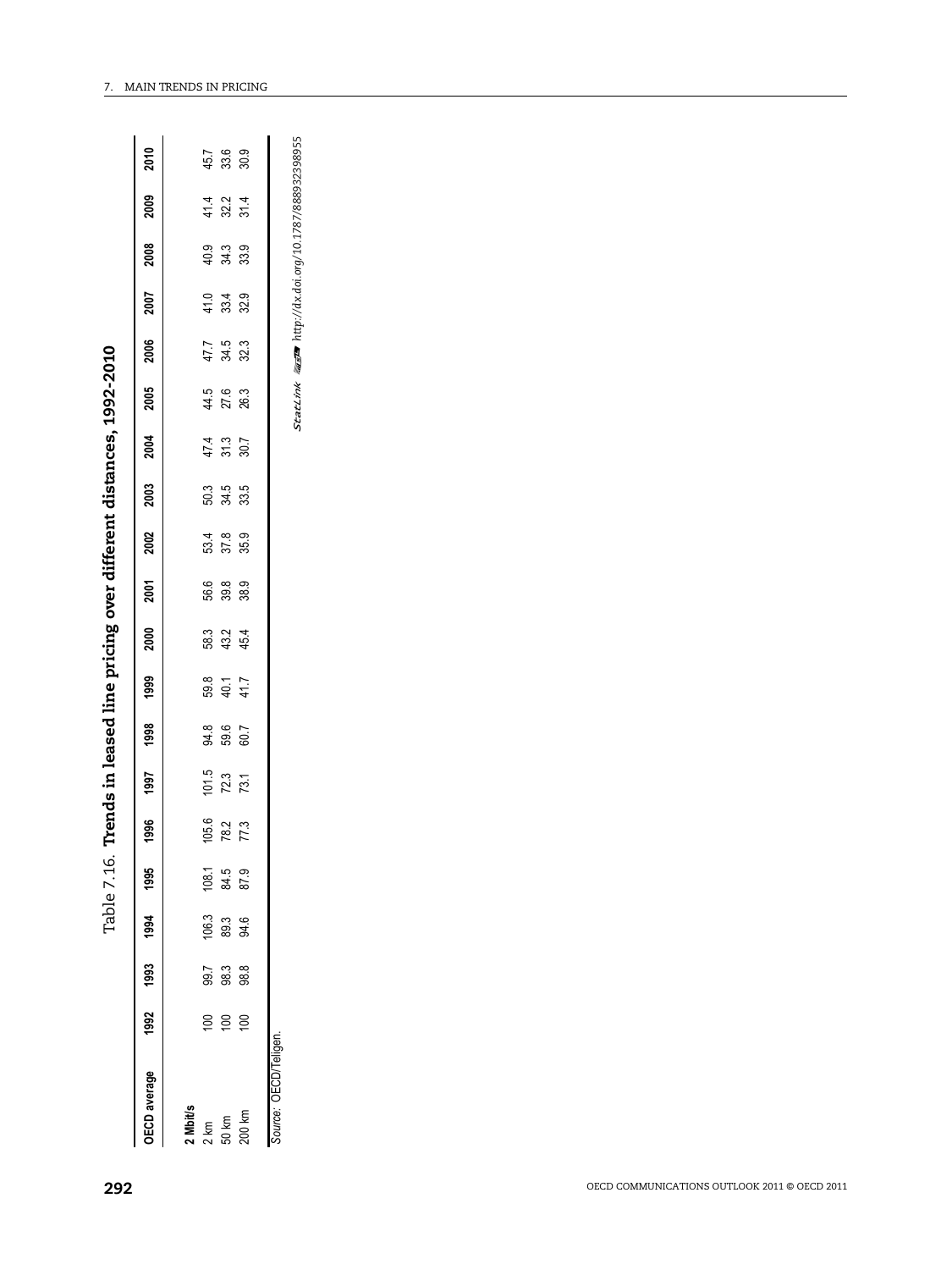| )<br>)<br> <br>Č                |
|---------------------------------|
|                                 |
| ֧֚֚֚֕                           |
|                                 |
| ı                               |
|                                 |
| i<br>$\mathbf{I}$               |
| <b>POT ACT</b><br>i             |
|                                 |
|                                 |
| י<br>היי היי היי היי היי ה<br>J |
| י<br>י<br>I                     |
| able                            |

|                 |                         |         |         | Speed (kbit/s) |                |       |         |              |        | Price (local currency) |                |        |            |                |              | Bitcap (MB) |              |           |          | Compound annual growth rate<br>(2008-2010) |                |
|-----------------|-------------------------|---------|---------|----------------|----------------|-------|---------|--------------|--------|------------------------|----------------|--------|------------|----------------|--------------|-------------|--------------|-----------|----------|--------------------------------------------|----------------|
|                 |                         | 2005    | 2006    | 2007           | 2008           | 2009  | 2010    | 2005         | 2006   | 2007                   | 2008           | 2009   | 2010       | 2005           | 2006         | 2007        | 2008         | 2009      | 2010     | Speed                                      | Price          |
| Australia       | Bigpond                 | 1536    | 1536    | 1536           | 1536           | 1536  | 1536    | 129.40       | 109.95 | 69.95                  |                | 79.95  | 39.95      | 10000          | 10000        | 12000       | $12000$      | 12000     | $2\ 000$ | $0\%$                                      | $-24%$         |
| Austria         | NOK                     | 2048    | 2048    | 2048           | 2048           | 2048  | 6144    | 54.90        | 54.90  | 59.90                  | 69.95          | 39.90  | 19.90      | 12000          | 15000        | 20000       |              |           |          | 73%                                        | $-29%$         |
| Belgium         | Belgacom                | 4096    | 4 096   | 4 096          |                | 4096  | 12288   | 54.95        | 54.95  | 57.05                  |                | 31.55  | 32.50      | 300000         | 30000        | 30000       | 60000        | 4 000     | 50000    | 73%                                        | $-25%$         |
| Canada          | Bell Canada             | 5120    | 5 120   | 7 168          | 4 096<br>7 168 | 12288 | 12288   | 50.00        | 46.95  | 49.95                  | 57.05<br>47.96 | 51.95  | 51.95      |                |              | 60000       | 60000        | $50\ 000$ | 50 000   | 31%                                        | $4\%$          |
| Czech Republic  | $\alpha$                | 1024    | 2048    | 2048           | 8 192          | 8 192 | 8192    | 3568         | $713$  | 475                    | 475            | 500    | 750<br>249 |                | 8000         | 10000       |              |           |          | $0\%$<br>$12\%$                            | $26\%$         |
| Denmark         | $\frac{c}{\sqrt{2}}$    | 4096    | 4 096   | 4 096          | 4096           | 4096  | 5120    | 499          | 474    | 319                    | $\frac{3}{2}$  |        |            | $\cdot$        | 15000        |             | $\cdot$      | $\cdot$   |          |                                            | 13%            |
| Finland         | Sonera                  | 24 000  | 24 000  | 24 576         | 24576          | 24576 | 24576   | 68.9         | $59\,$ | $49$                   | 24.5           | 49     | 39.9       | $\blacksquare$ |              |             |              |           |          |                                            | 28%            |
| France          | France Telecom          | 18432   | 18432   | 18432          | 18432          | 18432 | 20480   | 39.90        | 34.90  | 34.90                  | 34.90          | 29.90  | 29.90      | $\mathbf{r}$   | $\mathbf{r}$ |             | $\mathbf{r}$ |           |          | <b>0%</b><br>5%<br>0%                      | $-7\%$<br>0%   |
| Germany         | T-Com                   | 6144    | 6 144   | 6 144          | 6 144          | 6 144 | 6144    | <b>34.94</b> | 34.98  | 28.58                  | 39.95          | 39.95  | 39.95      |                |              |             |              |           |          |                                            |                |
| Greece          | UΕ                      | 1024    | 1024    | 1024           | 1 024          | 2048  | 2048    | 32.90        | 28.50  | 21.50                  | 16.50          | 16.50  | 17.06      | $\cdot$        |              |             | $\cdot$      |           |          | 41%                                        | $2\%$          |
| Hungary         | T-Com                   | 2048    | 2048    | 4 096          | 8 192          | 15360 | 15360   | 22 188       | 15 600 | 6 900                  | 3990           | 6 150  | 6900       | $\blacksquare$ |              |             |              |           |          | 37%                                        | 32%            |
| Iceland         | Simmin                  | 6144    | 8 192   | 8 192          | 8 192          | 8 192 | 12188   | 5790         | 5 990  | 5990                   | 6190           | 4400   | 3050       |                |              |             | 80 000       |           | 1000     | 22%                                        | 30%            |
| Ireland         | Eircom                  | 2048    | 2048    | 2048           | 3072           | 3072  | 3072    | 54.45        | 29.99  | 39.99                  | 29.99          | 30.11  | 29.99      | 16000          | 20000        | 20000       | 30 000       |           | 30 000   | $0\%$<br>$0\%$                             | $0\%$<br>$0\%$ |
| Mal             | Alice                   | 4000    | 20 480  | 20 480         | 20480          | 20480 | 20480   | 41.9         | 36.95  | 36.95                  | 24.95          | 24.95  | 24.95      |                |              |             |              | $\cdot$   |          |                                            |                |
| Japan           | $\overline{\Xi}$        | 102 400 | 102 400 | 102400         | 102400         | 02400 | 102400  | 4064         | 3612   | 2930                   | 3255           | 3518   | 3115       | ×,             |              |             |              |           |          | $0\%$                                      | $-2%$          |
| Korea           | $\overline{\mathbf{x}}$ | 102 400 | 102 400 | 102400         | 102400         | 02400 | 102400  | 36 000       | 36 000 | 36000                  | 34 200         | 34 200 | 32400      |                |              |             | $\epsilon$   |           |          | $0\%$                                      | $3\%$          |
| Luxembourg      | $\overline{\text{E}}$   | 3072    | 3072    | 15 360         | 15360<br>1024  | 15360 | 20480   | 90.50        | 79.00  | 79.00                  | 79.00          | 79.00  | 79.00      | 25000          |              |             |              |           |          | $15%$<br>$0%$                              | $0\%$          |
| Mexico          | Telmex                  | 1024    | 1024    | 1024           |                | 1024  | 1024    | 599.00       | 401.35 | 399.00                 | 599.00         | 389.00 | 389.00     |                |              |             |              |           |          |                                            | $-19%$         |
| Netherlands     | KPN                     | 8192    | 6 144   | 6 144          | 20480          | 20480 | 40960   | 74.95        | 49.95  | 50.00                  | 50.00          | 50.00  | 50.00      | ł              |              |             |              |           |          | 41%                                        | $0\%$          |
| New Zealand     | TCNZ                    | 2048    | 2048    | 24576          | 24576          | 24576 | 24576   | 69.95        | 39.95  | 69.95                  | 79.95          | 69.95  | 69.95      | 1000           | 1000         | 10000       | 15000        | 20 000    | 20 000   | $0\%$                                      | $6\%$          |
| Norway          | Telenor                 | 4096    | 6 144   | 6 144          | 6 144          | 8 192 | 8 1 9 2 | 549          | 499    | 499                    | 499            | 49     | 449        |                |              |             |              |           |          | 15%                                        | $-5%$          |
| Poland          | $\mathsf{P}$            | 6144    | 6 144   | 6 144          | 6144           | 6144  | 6144    | 291.58       | 156.00 | 156.00                 | 109.00         | 124.00 | 99.90      | 50000          |              | f           | $\cdot$      | $\cdot$   |          | $0\%$                                      | 4%             |
| Portugal        | Portugal Telecom        | 8192    | 8 192   | 8 192          | 16384          | 24576 | 24576   | 59.99        | 49.50  | 35.58                  | 35.28          | 24.99  | 24.99      | 8000           | 30000        | 50000       |              |           |          | 22%                                        | $-16%$         |
| Slovak Republic | Slovak Telecom/T-Com    | 1024    | 1024    | 1536           | 2048           | 2048  | 2048    | 52.74        | 26.52  | 8.26                   | 13.24          | 13.95  | 12.99      |                |              | 1000        | 2000         | $2000$    | $2000\,$ | $0\%$                                      | $-1\%$         |
| Spain           | Telefonica              | 1024    | 1024    | 1024           | 1 024          | 1024  | 1024    | 39.07        | 39.07  | 39.07                  | 29.90          | 29.90  | 29.90      |                |              |             |              |           | 20 000   | $0\%$                                      | $0\%$          |
| Sweden          | TeliaSonera             | 24576   | 24576   | 24576          | 24576          | 24576 | 24576   | 419          | 399    | 379                    | 359            | 359    | र्द्र      | $\cdot$        |              | $\cdot$     | $\cdot$      | $\cdot$   |          | ŏ,                                         | 2%             |
| Switzerland     | Swisscom                | 2400    | 3584    | 3584           | 5 120<br>2 048 | 5120  | 5 1 20  | 99.00        | 69.00  | 49.00                  | 49.00          | 49.00  | 49.00      | $\blacksquare$ |              |             |              |           |          | $0\%$                                      | $0\%$          |
| Turkey          | Turk Telecom            | 2048    | 2048    | 2048           |                | 2048  | 2048    | 238.00       | 166.60 | 69.00                  | 69.00          | 63.81  | 63.81      |                |              |             | $\epsilon$   |           |          | O%                                         | 4%             |
|                 |                         | 2200    | 8 192   | 8 192          | 8 192          | 20480 | 20480   | 24.99        | 26.99  | 24.99                  | 24.99          | 24.46  | 24.99      | 15000          | 40000        |             |              |           |          | 58%                                        | $0\%$          |
| United Kingdom  | $\overline{B}$          |         |         | 3072           | 3072           |       | 3072    | 36.99        | 24.99  | 24.99                  | 30.00          | 30.00  | 35.00      |                |              |             |              |           |          | ఠ                                          | 8%             |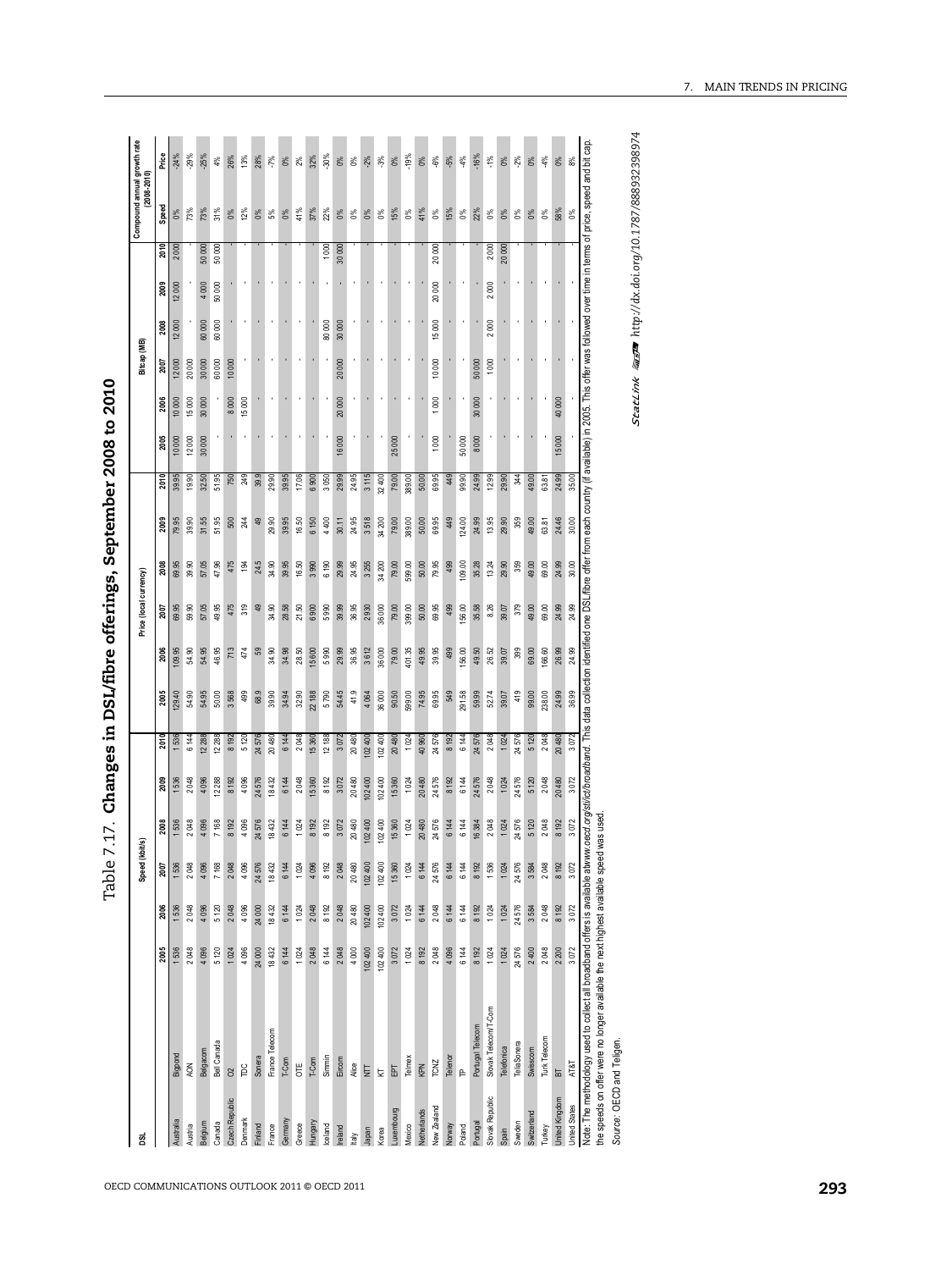| Speed<br>100%<br>41%<br>$0\%$<br>22%<br>$22\%$<br>15%<br>12%<br>22%<br>$0\%$<br>83%<br>$22\%$<br>$-2\%$<br>58%<br>58%<br>22%<br>29%<br>2%<br>$5\%$<br>$0\%$<br>$-1\%$<br><b>8%</b><br>0%<br>$0\%$<br>0%<br>$0\%$<br>29%<br>2010<br>80000<br>125000<br>$\frac{50}{2}$<br>120000<br>40000<br>120000<br>$\cdot$<br>$\bar{1}$<br>$\cdot$<br>$\cdot$<br>40 000<br>30 000<br>60000<br>100 000<br>2009<br>$\epsilon$<br>$\cdot$<br>$\cdot$<br>$\epsilon$<br>$\epsilon$<br>$\epsilon$<br>$\,$<br>$\mathbf{r}$<br>$\mathbf{r}$<br>$\bullet$<br>$\mathbf{r}$<br>$\,$<br>$\cdot$<br>40000<br>٠<br>2008<br>30 000<br>100 000<br>60000<br>$\bar{.}$<br>$\blacksquare$<br>100 000<br>٠<br>40 000<br>30 000<br>30 000<br>30 000<br>30 000<br>35 000<br>40 000<br>2007<br>$\epsilon$<br>$\cdot$<br>$\cdot$<br>30 000<br>25000<br>40 000<br>30 000<br>35 000<br>100 000<br>$50000$<br>2006<br>20 000<br>$\epsilon$<br>$\cdot$<br>$\epsilon$<br>×,<br>$\cdot$<br>20000<br>10000<br>8000<br>60000<br>2005<br>12000<br>30000<br>30000<br>40000<br>2010<br>24.90<br>69.95<br>16.00<br>50.00<br>69.00<br>59.99<br>29.90<br>57.00<br>494<br>171<br>39.90<br>19.90<br>3000<br>32.00<br>5775<br>39.90<br>399<br>25.00<br>599<br>100.00<br>46.25<br>39.90<br>279.00<br>20.00<br>54.95<br>42.91<br>27000<br>5775<br>53.95<br>245<br>159<br>44.90<br>21.90<br>4750<br>32.00<br>39.90<br>25.00<br>109.95<br>00.00<br>35.59<br>16.00<br>49.90<br>49.00<br>54.56<br>20.00<br>2009<br>79.99<br>29.90<br>64.32<br>19.90<br>299<br>699<br>279.00<br>52.95<br>27000<br>5775<br>39.90<br>40.00<br>45.00<br>50.95<br>239<br>$44.90$<br>$21.90$<br>19.90<br>7500<br>30.00<br>299<br>60.00<br>109.95<br>699<br>149.00<br>35.30<br>21.58<br>299.00<br>59.00<br>24.00<br>2008<br>26.90<br>61.32<br>794<br>27 000<br>42.95<br>66'601<br>5775<br>32.90<br>35.00<br>45.00<br>50.95<br>$779\,$<br>339<br>45.00<br>19.90<br>19.90<br>5990<br>29.99<br>299<br>59.95<br>134.90<br>699<br>249.00<br>35.59<br>36.48<br>209.00<br>25.00<br>69.00<br>61.32<br>28 000<br>319.00<br>59.95<br>2007<br>109.99<br>22.30<br>459<br>45.00<br>5775<br>34.90<br>345<br>299.00<br>289.00<br>89.00<br>46.95<br>34.90<br>29.90<br>28790<br>29.99<br>34545<br>59.95<br>131.90<br>49.50<br>47.40<br>35.00<br>299.00<br>25.00<br>57.95<br>2006<br>79.95<br>59.95<br>1457<br>898<br>67.00<br>75.00<br>69.95<br>1996<br>499<br>45.00<br>34.90<br>29.89<br>29990<br>45.00<br>5775<br>139.95<br>299.00<br>42.00<br>50.00<br>2005<br>89.00<br>59.95<br>1093<br>79.95<br>998<br>61.00<br>79.63<br>389.00<br>220.00<br>67.95<br>74.95<br>27100<br>8192<br>10 240<br>102 400<br>6144<br>15 360<br>30720<br>2048<br>15 360<br>6144<br>20 480<br>5125<br>10240<br>2010<br>20 480<br>30720<br>15 360<br>10 240<br>15 360<br>40 960<br>102400<br>25 600<br>51 200<br>20480<br>10 240<br>10 240<br>20480<br>20 000<br>25 600<br>10 240<br>6 144<br>15 360<br>2009<br>20480<br>15 360<br>10 240<br>4 0 96<br>10 240<br>102 400<br>10 240<br>40 960<br>30 720<br>25 600<br>10 240<br>20480<br>10 240<br>6 144<br>2048<br>10 240<br>20 480<br>102400<br>2048<br>26 624<br>30720<br>10 240<br>20 480<br>25 600<br>was used<br>2048<br>10 240<br>24576<br>6 144<br>5 120<br>10 240<br>4 0 96<br>10240<br>10 240<br>10 240<br>30720<br>30720<br>2048<br>10 240<br>26624<br>20480<br>18432<br>10 240<br>10 240<br>12 288<br>2008<br>20 480<br>16384<br>20480<br>6 144<br>30720<br>6 144<br>102 400<br>If the speeds on offer were no longer available the next highest available speed<br>Note: The methodology used to collect all broadband offers is available at www.<br>5120<br>10240<br>3072<br>30720<br>2048<br>2048<br>10240<br>20480<br>10240<br>4096<br>30720<br>6144<br>5120<br>10240<br>20480<br>20480<br>10240<br>20480<br>12288<br>4096<br>4096<br>3584<br>4 096<br>2007<br>16384<br>26624<br>8 192<br>6 144<br>2048<br>20480<br>4096<br>6000<br>20000<br>2200<br>6144<br>3072<br>30720<br>6144<br>20480<br>10240<br>12288<br>8192<br>4096<br>3072<br>4096<br>16384<br>10240<br>4096<br>10240<br>1024<br>26624<br>4096<br>8192<br>6144<br>2006<br>10240<br>6 000<br>2048<br>4 096<br>6 200<br>5 120<br>3072<br>30 720<br>4096<br>20 480<br>10 240<br>12 288<br>3072<br>2048<br>2005<br>2880<br>16384<br>10 240<br>10 240<br>4 0 96<br>10 240<br>5 120<br>1 024<br>26624<br>8 192<br>2048<br>8 192<br>4 096<br>6 144<br>Coditel / Numericable<br>Kabel Deutschland<br>Noos/Numericable<br>ntl / UPC Ireland<br>Topaz / Turksat<br>TelewestVirgin<br>TelstraClear<br>Megacable<br>Telia Stofa<br>Cablecom<br>Com Hem<br>Source: OECD and Teligen.<br>Comcast<br>Telenet<br><b>J:COM</b><br>Welho<br>Optus<br>Shaw<br>9er<br><b>G</b><br>C&M<br>9er<br><b>UPC</b><br>9d<br><b>G</b><br>δm<br>Z <sub>on</sub><br>$\overline{6}$<br>Slovak Republic<br>Czech Republic<br>United Kingdom<br><b>United States</b><br>New Zealand<br>Luxembourg<br>Netherlands<br>Switzerland<br>Denmark<br>Gemany<br>Australia<br>Hungary<br>Portugal<br>Belgium<br>Canada<br>Sweden<br>Finland<br>Mexico<br>Turkey<br>Norway<br>Austria<br>France<br>Poland<br>Ireland<br>Japan<br>Korea<br>Spain |  |  |  |  |  | <b>StatLink 每至 http://dx.doi.org/10.1787/888932398993</b><br>oecd.org/sti/rd/broadband. This data collection identified one cable offer from each country (if available) in 2005. This offer was followed over time in terms of price, speed and bit cap.<br>$-15%$<br>$.26\%$<br>$35\%$<br>$-35\%$<br>$50\%$<br>Price<br>-26%<br>$-21%$<br>37%<br>18%<br>14%<br>$-14%$<br>$-16%$<br>16%<br>$7\%$<br>13%<br>5%<br>$6\%$<br>$0\%$<br>$3\%$<br>$0\%$<br>$0\%$<br>$0\%$<br>$0\%$<br>$-3\%$<br>5%<br>$8\%$<br>$-9%$ |  |  |  |  |  |  |  |  | Bitcap (MB) |  | Compound annual growth rate<br>(2008-2010) |  |
|----------------------------------------------------------------------------------------------------------------------------------------------------------------------------------------------------------------------------------------------------------------------------------------------------------------------------------------------------------------------------------------------------------------------------------------------------------------------------------------------------------------------------------------------------------------------------------------------------------------------------------------------------------------------------------------------------------------------------------------------------------------------------------------------------------------------------------------------------------------------------------------------------------------------------------------------------------------------------------------------------------------------------------------------------------------------------------------------------------------------------------------------------------------------------------------------------------------------------------------------------------------------------------------------------------------------------------------------------------------------------------------------------------------------------------------------------------------------------------------------------------------------------------------------------------------------------------------------------------------------------------------------------------------------------------------------------------------------------------------------------------------------------------------------------------------------------------------------------------------------------------------------------------------------------------------------------------------------------------------------------------------------------------------------------------------------------------------------------------------------------------------------------------------------------------------------------------------------------------------------------------------------------------------------------------------------------------------------------------------------------------------------------------------------------------------------------------------------------------------------------------------------------------------------------------------------------------------------------------------------------------------------------------------------------------------------------------------------------------------------------------------------------------------------------------------------------------------------------------------------------------------------------------------------------------------------------------------------------------------------------------------------------------------------------------------------------------------------------------------------------------------------------------------------------------------------------------------------------------------------------------------------------------------------------------------------------------------------------------------------------------------------------------------------------------------------------------------------------------------------------------------------------------------------------------------------------------------------------------------------------------------------------------------------------------------------------------------------------------------------------------------------------------------------------------------------------------------------------------------------------------------------------------------------------------------------------------------------------------------------------------------------------------------------------------------------------------------------------------------------------------------------------------------------------------------------------------------------------------------------------------------------------------------------------------------------------------------------------------------------------------------------------------------------------------------------------------------------------------------------------------------------------------------------------------------------------------------------------------------------------------------------------------------------------------------------------------------------------------------------------------------------------------------------------------------------------------------------------------------------------------------------------------------------------------------------------------------------------------------------------------------------------------------------------------------------------------------------------|--|--|--|--|--|-----------------------------------------------------------------------------------------------------------------------------------------------------------------------------------------------------------------------------------------------------------------------------------------------------------------------------------------------------------------------------------------------------------------------------------------------------------------------------------------------------------------|--|--|--|--|--|--|--|--|-------------|--|--------------------------------------------|--|
|                                                                                                                                                                                                                                                                                                                                                                                                                                                                                                                                                                                                                                                                                                                                                                                                                                                                                                                                                                                                                                                                                                                                                                                                                                                                                                                                                                                                                                                                                                                                                                                                                                                                                                                                                                                                                                                                                                                                                                                                                                                                                                                                                                                                                                                                                                                                                                                                                                                                                                                                                                                                                                                                                                                                                                                                                                                                                                                                                                                                                                                                                                                                                                                                                                                                                                                                                                                                                                                                                                                                                                                                                                                                                                                                                                                                                                                                                                                                                                                                                                                                                                                                                                                                                                                                                                                                                                                                                                                                                                                                                                                                                                                                                                                                                                                                                                                                                                                                                                                                                                                                                                    |  |  |  |  |  |                                                                                                                                                                                                                                                                                                                                                                                                                                                                                                                 |  |  |  |  |  |  |  |  |             |  |                                            |  |
|                                                                                                                                                                                                                                                                                                                                                                                                                                                                                                                                                                                                                                                                                                                                                                                                                                                                                                                                                                                                                                                                                                                                                                                                                                                                                                                                                                                                                                                                                                                                                                                                                                                                                                                                                                                                                                                                                                                                                                                                                                                                                                                                                                                                                                                                                                                                                                                                                                                                                                                                                                                                                                                                                                                                                                                                                                                                                                                                                                                                                                                                                                                                                                                                                                                                                                                                                                                                                                                                                                                                                                                                                                                                                                                                                                                                                                                                                                                                                                                                                                                                                                                                                                                                                                                                                                                                                                                                                                                                                                                                                                                                                                                                                                                                                                                                                                                                                                                                                                                                                                                                                                    |  |  |  |  |  |                                                                                                                                                                                                                                                                                                                                                                                                                                                                                                                 |  |  |  |  |  |  |  |  |             |  |                                            |  |
|                                                                                                                                                                                                                                                                                                                                                                                                                                                                                                                                                                                                                                                                                                                                                                                                                                                                                                                                                                                                                                                                                                                                                                                                                                                                                                                                                                                                                                                                                                                                                                                                                                                                                                                                                                                                                                                                                                                                                                                                                                                                                                                                                                                                                                                                                                                                                                                                                                                                                                                                                                                                                                                                                                                                                                                                                                                                                                                                                                                                                                                                                                                                                                                                                                                                                                                                                                                                                                                                                                                                                                                                                                                                                                                                                                                                                                                                                                                                                                                                                                                                                                                                                                                                                                                                                                                                                                                                                                                                                                                                                                                                                                                                                                                                                                                                                                                                                                                                                                                                                                                                                                    |  |  |  |  |  |                                                                                                                                                                                                                                                                                                                                                                                                                                                                                                                 |  |  |  |  |  |  |  |  |             |  |                                            |  |
|                                                                                                                                                                                                                                                                                                                                                                                                                                                                                                                                                                                                                                                                                                                                                                                                                                                                                                                                                                                                                                                                                                                                                                                                                                                                                                                                                                                                                                                                                                                                                                                                                                                                                                                                                                                                                                                                                                                                                                                                                                                                                                                                                                                                                                                                                                                                                                                                                                                                                                                                                                                                                                                                                                                                                                                                                                                                                                                                                                                                                                                                                                                                                                                                                                                                                                                                                                                                                                                                                                                                                                                                                                                                                                                                                                                                                                                                                                                                                                                                                                                                                                                                                                                                                                                                                                                                                                                                                                                                                                                                                                                                                                                                                                                                                                                                                                                                                                                                                                                                                                                                                                    |  |  |  |  |  |                                                                                                                                                                                                                                                                                                                                                                                                                                                                                                                 |  |  |  |  |  |  |  |  |             |  |                                            |  |
|                                                                                                                                                                                                                                                                                                                                                                                                                                                                                                                                                                                                                                                                                                                                                                                                                                                                                                                                                                                                                                                                                                                                                                                                                                                                                                                                                                                                                                                                                                                                                                                                                                                                                                                                                                                                                                                                                                                                                                                                                                                                                                                                                                                                                                                                                                                                                                                                                                                                                                                                                                                                                                                                                                                                                                                                                                                                                                                                                                                                                                                                                                                                                                                                                                                                                                                                                                                                                                                                                                                                                                                                                                                                                                                                                                                                                                                                                                                                                                                                                                                                                                                                                                                                                                                                                                                                                                                                                                                                                                                                                                                                                                                                                                                                                                                                                                                                                                                                                                                                                                                                                                    |  |  |  |  |  |                                                                                                                                                                                                                                                                                                                                                                                                                                                                                                                 |  |  |  |  |  |  |  |  |             |  |                                            |  |
|                                                                                                                                                                                                                                                                                                                                                                                                                                                                                                                                                                                                                                                                                                                                                                                                                                                                                                                                                                                                                                                                                                                                                                                                                                                                                                                                                                                                                                                                                                                                                                                                                                                                                                                                                                                                                                                                                                                                                                                                                                                                                                                                                                                                                                                                                                                                                                                                                                                                                                                                                                                                                                                                                                                                                                                                                                                                                                                                                                                                                                                                                                                                                                                                                                                                                                                                                                                                                                                                                                                                                                                                                                                                                                                                                                                                                                                                                                                                                                                                                                                                                                                                                                                                                                                                                                                                                                                                                                                                                                                                                                                                                                                                                                                                                                                                                                                                                                                                                                                                                                                                                                    |  |  |  |  |  |                                                                                                                                                                                                                                                                                                                                                                                                                                                                                                                 |  |  |  |  |  |  |  |  |             |  |                                            |  |
|                                                                                                                                                                                                                                                                                                                                                                                                                                                                                                                                                                                                                                                                                                                                                                                                                                                                                                                                                                                                                                                                                                                                                                                                                                                                                                                                                                                                                                                                                                                                                                                                                                                                                                                                                                                                                                                                                                                                                                                                                                                                                                                                                                                                                                                                                                                                                                                                                                                                                                                                                                                                                                                                                                                                                                                                                                                                                                                                                                                                                                                                                                                                                                                                                                                                                                                                                                                                                                                                                                                                                                                                                                                                                                                                                                                                                                                                                                                                                                                                                                                                                                                                                                                                                                                                                                                                                                                                                                                                                                                                                                                                                                                                                                                                                                                                                                                                                                                                                                                                                                                                                                    |  |  |  |  |  |                                                                                                                                                                                                                                                                                                                                                                                                                                                                                                                 |  |  |  |  |  |  |  |  |             |  |                                            |  |
|                                                                                                                                                                                                                                                                                                                                                                                                                                                                                                                                                                                                                                                                                                                                                                                                                                                                                                                                                                                                                                                                                                                                                                                                                                                                                                                                                                                                                                                                                                                                                                                                                                                                                                                                                                                                                                                                                                                                                                                                                                                                                                                                                                                                                                                                                                                                                                                                                                                                                                                                                                                                                                                                                                                                                                                                                                                                                                                                                                                                                                                                                                                                                                                                                                                                                                                                                                                                                                                                                                                                                                                                                                                                                                                                                                                                                                                                                                                                                                                                                                                                                                                                                                                                                                                                                                                                                                                                                                                                                                                                                                                                                                                                                                                                                                                                                                                                                                                                                                                                                                                                                                    |  |  |  |  |  |                                                                                                                                                                                                                                                                                                                                                                                                                                                                                                                 |  |  |  |  |  |  |  |  |             |  |                                            |  |
|                                                                                                                                                                                                                                                                                                                                                                                                                                                                                                                                                                                                                                                                                                                                                                                                                                                                                                                                                                                                                                                                                                                                                                                                                                                                                                                                                                                                                                                                                                                                                                                                                                                                                                                                                                                                                                                                                                                                                                                                                                                                                                                                                                                                                                                                                                                                                                                                                                                                                                                                                                                                                                                                                                                                                                                                                                                                                                                                                                                                                                                                                                                                                                                                                                                                                                                                                                                                                                                                                                                                                                                                                                                                                                                                                                                                                                                                                                                                                                                                                                                                                                                                                                                                                                                                                                                                                                                                                                                                                                                                                                                                                                                                                                                                                                                                                                                                                                                                                                                                                                                                                                    |  |  |  |  |  |                                                                                                                                                                                                                                                                                                                                                                                                                                                                                                                 |  |  |  |  |  |  |  |  |             |  |                                            |  |
|                                                                                                                                                                                                                                                                                                                                                                                                                                                                                                                                                                                                                                                                                                                                                                                                                                                                                                                                                                                                                                                                                                                                                                                                                                                                                                                                                                                                                                                                                                                                                                                                                                                                                                                                                                                                                                                                                                                                                                                                                                                                                                                                                                                                                                                                                                                                                                                                                                                                                                                                                                                                                                                                                                                                                                                                                                                                                                                                                                                                                                                                                                                                                                                                                                                                                                                                                                                                                                                                                                                                                                                                                                                                                                                                                                                                                                                                                                                                                                                                                                                                                                                                                                                                                                                                                                                                                                                                                                                                                                                                                                                                                                                                                                                                                                                                                                                                                                                                                                                                                                                                                                    |  |  |  |  |  |                                                                                                                                                                                                                                                                                                                                                                                                                                                                                                                 |  |  |  |  |  |  |  |  |             |  |                                            |  |
|                                                                                                                                                                                                                                                                                                                                                                                                                                                                                                                                                                                                                                                                                                                                                                                                                                                                                                                                                                                                                                                                                                                                                                                                                                                                                                                                                                                                                                                                                                                                                                                                                                                                                                                                                                                                                                                                                                                                                                                                                                                                                                                                                                                                                                                                                                                                                                                                                                                                                                                                                                                                                                                                                                                                                                                                                                                                                                                                                                                                                                                                                                                                                                                                                                                                                                                                                                                                                                                                                                                                                                                                                                                                                                                                                                                                                                                                                                                                                                                                                                                                                                                                                                                                                                                                                                                                                                                                                                                                                                                                                                                                                                                                                                                                                                                                                                                                                                                                                                                                                                                                                                    |  |  |  |  |  |                                                                                                                                                                                                                                                                                                                                                                                                                                                                                                                 |  |  |  |  |  |  |  |  |             |  |                                            |  |
|                                                                                                                                                                                                                                                                                                                                                                                                                                                                                                                                                                                                                                                                                                                                                                                                                                                                                                                                                                                                                                                                                                                                                                                                                                                                                                                                                                                                                                                                                                                                                                                                                                                                                                                                                                                                                                                                                                                                                                                                                                                                                                                                                                                                                                                                                                                                                                                                                                                                                                                                                                                                                                                                                                                                                                                                                                                                                                                                                                                                                                                                                                                                                                                                                                                                                                                                                                                                                                                                                                                                                                                                                                                                                                                                                                                                                                                                                                                                                                                                                                                                                                                                                                                                                                                                                                                                                                                                                                                                                                                                                                                                                                                                                                                                                                                                                                                                                                                                                                                                                                                                                                    |  |  |  |  |  |                                                                                                                                                                                                                                                                                                                                                                                                                                                                                                                 |  |  |  |  |  |  |  |  |             |  |                                            |  |
|                                                                                                                                                                                                                                                                                                                                                                                                                                                                                                                                                                                                                                                                                                                                                                                                                                                                                                                                                                                                                                                                                                                                                                                                                                                                                                                                                                                                                                                                                                                                                                                                                                                                                                                                                                                                                                                                                                                                                                                                                                                                                                                                                                                                                                                                                                                                                                                                                                                                                                                                                                                                                                                                                                                                                                                                                                                                                                                                                                                                                                                                                                                                                                                                                                                                                                                                                                                                                                                                                                                                                                                                                                                                                                                                                                                                                                                                                                                                                                                                                                                                                                                                                                                                                                                                                                                                                                                                                                                                                                                                                                                                                                                                                                                                                                                                                                                                                                                                                                                                                                                                                                    |  |  |  |  |  |                                                                                                                                                                                                                                                                                                                                                                                                                                                                                                                 |  |  |  |  |  |  |  |  |             |  |                                            |  |
|                                                                                                                                                                                                                                                                                                                                                                                                                                                                                                                                                                                                                                                                                                                                                                                                                                                                                                                                                                                                                                                                                                                                                                                                                                                                                                                                                                                                                                                                                                                                                                                                                                                                                                                                                                                                                                                                                                                                                                                                                                                                                                                                                                                                                                                                                                                                                                                                                                                                                                                                                                                                                                                                                                                                                                                                                                                                                                                                                                                                                                                                                                                                                                                                                                                                                                                                                                                                                                                                                                                                                                                                                                                                                                                                                                                                                                                                                                                                                                                                                                                                                                                                                                                                                                                                                                                                                                                                                                                                                                                                                                                                                                                                                                                                                                                                                                                                                                                                                                                                                                                                                                    |  |  |  |  |  |                                                                                                                                                                                                                                                                                                                                                                                                                                                                                                                 |  |  |  |  |  |  |  |  |             |  |                                            |  |
|                                                                                                                                                                                                                                                                                                                                                                                                                                                                                                                                                                                                                                                                                                                                                                                                                                                                                                                                                                                                                                                                                                                                                                                                                                                                                                                                                                                                                                                                                                                                                                                                                                                                                                                                                                                                                                                                                                                                                                                                                                                                                                                                                                                                                                                                                                                                                                                                                                                                                                                                                                                                                                                                                                                                                                                                                                                                                                                                                                                                                                                                                                                                                                                                                                                                                                                                                                                                                                                                                                                                                                                                                                                                                                                                                                                                                                                                                                                                                                                                                                                                                                                                                                                                                                                                                                                                                                                                                                                                                                                                                                                                                                                                                                                                                                                                                                                                                                                                                                                                                                                                                                    |  |  |  |  |  |                                                                                                                                                                                                                                                                                                                                                                                                                                                                                                                 |  |  |  |  |  |  |  |  |             |  |                                            |  |
|                                                                                                                                                                                                                                                                                                                                                                                                                                                                                                                                                                                                                                                                                                                                                                                                                                                                                                                                                                                                                                                                                                                                                                                                                                                                                                                                                                                                                                                                                                                                                                                                                                                                                                                                                                                                                                                                                                                                                                                                                                                                                                                                                                                                                                                                                                                                                                                                                                                                                                                                                                                                                                                                                                                                                                                                                                                                                                                                                                                                                                                                                                                                                                                                                                                                                                                                                                                                                                                                                                                                                                                                                                                                                                                                                                                                                                                                                                                                                                                                                                                                                                                                                                                                                                                                                                                                                                                                                                                                                                                                                                                                                                                                                                                                                                                                                                                                                                                                                                                                                                                                                                    |  |  |  |  |  |                                                                                                                                                                                                                                                                                                                                                                                                                                                                                                                 |  |  |  |  |  |  |  |  |             |  |                                            |  |
|                                                                                                                                                                                                                                                                                                                                                                                                                                                                                                                                                                                                                                                                                                                                                                                                                                                                                                                                                                                                                                                                                                                                                                                                                                                                                                                                                                                                                                                                                                                                                                                                                                                                                                                                                                                                                                                                                                                                                                                                                                                                                                                                                                                                                                                                                                                                                                                                                                                                                                                                                                                                                                                                                                                                                                                                                                                                                                                                                                                                                                                                                                                                                                                                                                                                                                                                                                                                                                                                                                                                                                                                                                                                                                                                                                                                                                                                                                                                                                                                                                                                                                                                                                                                                                                                                                                                                                                                                                                                                                                                                                                                                                                                                                                                                                                                                                                                                                                                                                                                                                                                                                    |  |  |  |  |  |                                                                                                                                                                                                                                                                                                                                                                                                                                                                                                                 |  |  |  |  |  |  |  |  |             |  |                                            |  |
|                                                                                                                                                                                                                                                                                                                                                                                                                                                                                                                                                                                                                                                                                                                                                                                                                                                                                                                                                                                                                                                                                                                                                                                                                                                                                                                                                                                                                                                                                                                                                                                                                                                                                                                                                                                                                                                                                                                                                                                                                                                                                                                                                                                                                                                                                                                                                                                                                                                                                                                                                                                                                                                                                                                                                                                                                                                                                                                                                                                                                                                                                                                                                                                                                                                                                                                                                                                                                                                                                                                                                                                                                                                                                                                                                                                                                                                                                                                                                                                                                                                                                                                                                                                                                                                                                                                                                                                                                                                                                                                                                                                                                                                                                                                                                                                                                                                                                                                                                                                                                                                                                                    |  |  |  |  |  |                                                                                                                                                                                                                                                                                                                                                                                                                                                                                                                 |  |  |  |  |  |  |  |  |             |  |                                            |  |
|                                                                                                                                                                                                                                                                                                                                                                                                                                                                                                                                                                                                                                                                                                                                                                                                                                                                                                                                                                                                                                                                                                                                                                                                                                                                                                                                                                                                                                                                                                                                                                                                                                                                                                                                                                                                                                                                                                                                                                                                                                                                                                                                                                                                                                                                                                                                                                                                                                                                                                                                                                                                                                                                                                                                                                                                                                                                                                                                                                                                                                                                                                                                                                                                                                                                                                                                                                                                                                                                                                                                                                                                                                                                                                                                                                                                                                                                                                                                                                                                                                                                                                                                                                                                                                                                                                                                                                                                                                                                                                                                                                                                                                                                                                                                                                                                                                                                                                                                                                                                                                                                                                    |  |  |  |  |  |                                                                                                                                                                                                                                                                                                                                                                                                                                                                                                                 |  |  |  |  |  |  |  |  |             |  |                                            |  |
|                                                                                                                                                                                                                                                                                                                                                                                                                                                                                                                                                                                                                                                                                                                                                                                                                                                                                                                                                                                                                                                                                                                                                                                                                                                                                                                                                                                                                                                                                                                                                                                                                                                                                                                                                                                                                                                                                                                                                                                                                                                                                                                                                                                                                                                                                                                                                                                                                                                                                                                                                                                                                                                                                                                                                                                                                                                                                                                                                                                                                                                                                                                                                                                                                                                                                                                                                                                                                                                                                                                                                                                                                                                                                                                                                                                                                                                                                                                                                                                                                                                                                                                                                                                                                                                                                                                                                                                                                                                                                                                                                                                                                                                                                                                                                                                                                                                                                                                                                                                                                                                                                                    |  |  |  |  |  |                                                                                                                                                                                                                                                                                                                                                                                                                                                                                                                 |  |  |  |  |  |  |  |  |             |  |                                            |  |
|                                                                                                                                                                                                                                                                                                                                                                                                                                                                                                                                                                                                                                                                                                                                                                                                                                                                                                                                                                                                                                                                                                                                                                                                                                                                                                                                                                                                                                                                                                                                                                                                                                                                                                                                                                                                                                                                                                                                                                                                                                                                                                                                                                                                                                                                                                                                                                                                                                                                                                                                                                                                                                                                                                                                                                                                                                                                                                                                                                                                                                                                                                                                                                                                                                                                                                                                                                                                                                                                                                                                                                                                                                                                                                                                                                                                                                                                                                                                                                                                                                                                                                                                                                                                                                                                                                                                                                                                                                                                                                                                                                                                                                                                                                                                                                                                                                                                                                                                                                                                                                                                                                    |  |  |  |  |  |                                                                                                                                                                                                                                                                                                                                                                                                                                                                                                                 |  |  |  |  |  |  |  |  |             |  |                                            |  |
|                                                                                                                                                                                                                                                                                                                                                                                                                                                                                                                                                                                                                                                                                                                                                                                                                                                                                                                                                                                                                                                                                                                                                                                                                                                                                                                                                                                                                                                                                                                                                                                                                                                                                                                                                                                                                                                                                                                                                                                                                                                                                                                                                                                                                                                                                                                                                                                                                                                                                                                                                                                                                                                                                                                                                                                                                                                                                                                                                                                                                                                                                                                                                                                                                                                                                                                                                                                                                                                                                                                                                                                                                                                                                                                                                                                                                                                                                                                                                                                                                                                                                                                                                                                                                                                                                                                                                                                                                                                                                                                                                                                                                                                                                                                                                                                                                                                                                                                                                                                                                                                                                                    |  |  |  |  |  |                                                                                                                                                                                                                                                                                                                                                                                                                                                                                                                 |  |  |  |  |  |  |  |  |             |  |                                            |  |
|                                                                                                                                                                                                                                                                                                                                                                                                                                                                                                                                                                                                                                                                                                                                                                                                                                                                                                                                                                                                                                                                                                                                                                                                                                                                                                                                                                                                                                                                                                                                                                                                                                                                                                                                                                                                                                                                                                                                                                                                                                                                                                                                                                                                                                                                                                                                                                                                                                                                                                                                                                                                                                                                                                                                                                                                                                                                                                                                                                                                                                                                                                                                                                                                                                                                                                                                                                                                                                                                                                                                                                                                                                                                                                                                                                                                                                                                                                                                                                                                                                                                                                                                                                                                                                                                                                                                                                                                                                                                                                                                                                                                                                                                                                                                                                                                                                                                                                                                                                                                                                                                                                    |  |  |  |  |  |                                                                                                                                                                                                                                                                                                                                                                                                                                                                                                                 |  |  |  |  |  |  |  |  |             |  |                                            |  |
|                                                                                                                                                                                                                                                                                                                                                                                                                                                                                                                                                                                                                                                                                                                                                                                                                                                                                                                                                                                                                                                                                                                                                                                                                                                                                                                                                                                                                                                                                                                                                                                                                                                                                                                                                                                                                                                                                                                                                                                                                                                                                                                                                                                                                                                                                                                                                                                                                                                                                                                                                                                                                                                                                                                                                                                                                                                                                                                                                                                                                                                                                                                                                                                                                                                                                                                                                                                                                                                                                                                                                                                                                                                                                                                                                                                                                                                                                                                                                                                                                                                                                                                                                                                                                                                                                                                                                                                                                                                                                                                                                                                                                                                                                                                                                                                                                                                                                                                                                                                                                                                                                                    |  |  |  |  |  |                                                                                                                                                                                                                                                                                                                                                                                                                                                                                                                 |  |  |  |  |  |  |  |  |             |  |                                            |  |
|                                                                                                                                                                                                                                                                                                                                                                                                                                                                                                                                                                                                                                                                                                                                                                                                                                                                                                                                                                                                                                                                                                                                                                                                                                                                                                                                                                                                                                                                                                                                                                                                                                                                                                                                                                                                                                                                                                                                                                                                                                                                                                                                                                                                                                                                                                                                                                                                                                                                                                                                                                                                                                                                                                                                                                                                                                                                                                                                                                                                                                                                                                                                                                                                                                                                                                                                                                                                                                                                                                                                                                                                                                                                                                                                                                                                                                                                                                                                                                                                                                                                                                                                                                                                                                                                                                                                                                                                                                                                                                                                                                                                                                                                                                                                                                                                                                                                                                                                                                                                                                                                                                    |  |  |  |  |  |                                                                                                                                                                                                                                                                                                                                                                                                                                                                                                                 |  |  |  |  |  |  |  |  |             |  |                                            |  |
|                                                                                                                                                                                                                                                                                                                                                                                                                                                                                                                                                                                                                                                                                                                                                                                                                                                                                                                                                                                                                                                                                                                                                                                                                                                                                                                                                                                                                                                                                                                                                                                                                                                                                                                                                                                                                                                                                                                                                                                                                                                                                                                                                                                                                                                                                                                                                                                                                                                                                                                                                                                                                                                                                                                                                                                                                                                                                                                                                                                                                                                                                                                                                                                                                                                                                                                                                                                                                                                                                                                                                                                                                                                                                                                                                                                                                                                                                                                                                                                                                                                                                                                                                                                                                                                                                                                                                                                                                                                                                                                                                                                                                                                                                                                                                                                                                                                                                                                                                                                                                                                                                                    |  |  |  |  |  |                                                                                                                                                                                                                                                                                                                                                                                                                                                                                                                 |  |  |  |  |  |  |  |  |             |  |                                            |  |
|                                                                                                                                                                                                                                                                                                                                                                                                                                                                                                                                                                                                                                                                                                                                                                                                                                                                                                                                                                                                                                                                                                                                                                                                                                                                                                                                                                                                                                                                                                                                                                                                                                                                                                                                                                                                                                                                                                                                                                                                                                                                                                                                                                                                                                                                                                                                                                                                                                                                                                                                                                                                                                                                                                                                                                                                                                                                                                                                                                                                                                                                                                                                                                                                                                                                                                                                                                                                                                                                                                                                                                                                                                                                                                                                                                                                                                                                                                                                                                                                                                                                                                                                                                                                                                                                                                                                                                                                                                                                                                                                                                                                                                                                                                                                                                                                                                                                                                                                                                                                                                                                                                    |  |  |  |  |  |                                                                                                                                                                                                                                                                                                                                                                                                                                                                                                                 |  |  |  |  |  |  |  |  |             |  |                                            |  |
|                                                                                                                                                                                                                                                                                                                                                                                                                                                                                                                                                                                                                                                                                                                                                                                                                                                                                                                                                                                                                                                                                                                                                                                                                                                                                                                                                                                                                                                                                                                                                                                                                                                                                                                                                                                                                                                                                                                                                                                                                                                                                                                                                                                                                                                                                                                                                                                                                                                                                                                                                                                                                                                                                                                                                                                                                                                                                                                                                                                                                                                                                                                                                                                                                                                                                                                                                                                                                                                                                                                                                                                                                                                                                                                                                                                                                                                                                                                                                                                                                                                                                                                                                                                                                                                                                                                                                                                                                                                                                                                                                                                                                                                                                                                                                                                                                                                                                                                                                                                                                                                                                                    |  |  |  |  |  |                                                                                                                                                                                                                                                                                                                                                                                                                                                                                                                 |  |  |  |  |  |  |  |  |             |  |                                            |  |
|                                                                                                                                                                                                                                                                                                                                                                                                                                                                                                                                                                                                                                                                                                                                                                                                                                                                                                                                                                                                                                                                                                                                                                                                                                                                                                                                                                                                                                                                                                                                                                                                                                                                                                                                                                                                                                                                                                                                                                                                                                                                                                                                                                                                                                                                                                                                                                                                                                                                                                                                                                                                                                                                                                                                                                                                                                                                                                                                                                                                                                                                                                                                                                                                                                                                                                                                                                                                                                                                                                                                                                                                                                                                                                                                                                                                                                                                                                                                                                                                                                                                                                                                                                                                                                                                                                                                                                                                                                                                                                                                                                                                                                                                                                                                                                                                                                                                                                                                                                                                                                                                                                    |  |  |  |  |  |                                                                                                                                                                                                                                                                                                                                                                                                                                                                                                                 |  |  |  |  |  |  |  |  |             |  |                                            |  |
|                                                                                                                                                                                                                                                                                                                                                                                                                                                                                                                                                                                                                                                                                                                                                                                                                                                                                                                                                                                                                                                                                                                                                                                                                                                                                                                                                                                                                                                                                                                                                                                                                                                                                                                                                                                                                                                                                                                                                                                                                                                                                                                                                                                                                                                                                                                                                                                                                                                                                                                                                                                                                                                                                                                                                                                                                                                                                                                                                                                                                                                                                                                                                                                                                                                                                                                                                                                                                                                                                                                                                                                                                                                                                                                                                                                                                                                                                                                                                                                                                                                                                                                                                                                                                                                                                                                                                                                                                                                                                                                                                                                                                                                                                                                                                                                                                                                                                                                                                                                                                                                                                                    |  |  |  |  |  |                                                                                                                                                                                                                                                                                                                                                                                                                                                                                                                 |  |  |  |  |  |  |  |  |             |  |                                            |  |
|                                                                                                                                                                                                                                                                                                                                                                                                                                                                                                                                                                                                                                                                                                                                                                                                                                                                                                                                                                                                                                                                                                                                                                                                                                                                                                                                                                                                                                                                                                                                                                                                                                                                                                                                                                                                                                                                                                                                                                                                                                                                                                                                                                                                                                                                                                                                                                                                                                                                                                                                                                                                                                                                                                                                                                                                                                                                                                                                                                                                                                                                                                                                                                                                                                                                                                                                                                                                                                                                                                                                                                                                                                                                                                                                                                                                                                                                                                                                                                                                                                                                                                                                                                                                                                                                                                                                                                                                                                                                                                                                                                                                                                                                                                                                                                                                                                                                                                                                                                                                                                                                                                    |  |  |  |  |  |                                                                                                                                                                                                                                                                                                                                                                                                                                                                                                                 |  |  |  |  |  |  |  |  |             |  |                                            |  |
|                                                                                                                                                                                                                                                                                                                                                                                                                                                                                                                                                                                                                                                                                                                                                                                                                                                                                                                                                                                                                                                                                                                                                                                                                                                                                                                                                                                                                                                                                                                                                                                                                                                                                                                                                                                                                                                                                                                                                                                                                                                                                                                                                                                                                                                                                                                                                                                                                                                                                                                                                                                                                                                                                                                                                                                                                                                                                                                                                                                                                                                                                                                                                                                                                                                                                                                                                                                                                                                                                                                                                                                                                                                                                                                                                                                                                                                                                                                                                                                                                                                                                                                                                                                                                                                                                                                                                                                                                                                                                                                                                                                                                                                                                                                                                                                                                                                                                                                                                                                                                                                                                                    |  |  |  |  |  |                                                                                                                                                                                                                                                                                                                                                                                                                                                                                                                 |  |  |  |  |  |  |  |  |             |  |                                            |  |
|                                                                                                                                                                                                                                                                                                                                                                                                                                                                                                                                                                                                                                                                                                                                                                                                                                                                                                                                                                                                                                                                                                                                                                                                                                                                                                                                                                                                                                                                                                                                                                                                                                                                                                                                                                                                                                                                                                                                                                                                                                                                                                                                                                                                                                                                                                                                                                                                                                                                                                                                                                                                                                                                                                                                                                                                                                                                                                                                                                                                                                                                                                                                                                                                                                                                                                                                                                                                                                                                                                                                                                                                                                                                                                                                                                                                                                                                                                                                                                                                                                                                                                                                                                                                                                                                                                                                                                                                                                                                                                                                                                                                                                                                                                                                                                                                                                                                                                                                                                                                                                                                                                    |  |  |  |  |  |                                                                                                                                                                                                                                                                                                                                                                                                                                                                                                                 |  |  |  |  |  |  |  |  |             |  |                                            |  |
|                                                                                                                                                                                                                                                                                                                                                                                                                                                                                                                                                                                                                                                                                                                                                                                                                                                                                                                                                                                                                                                                                                                                                                                                                                                                                                                                                                                                                                                                                                                                                                                                                                                                                                                                                                                                                                                                                                                                                                                                                                                                                                                                                                                                                                                                                                                                                                                                                                                                                                                                                                                                                                                                                                                                                                                                                                                                                                                                                                                                                                                                                                                                                                                                                                                                                                                                                                                                                                                                                                                                                                                                                                                                                                                                                                                                                                                                                                                                                                                                                                                                                                                                                                                                                                                                                                                                                                                                                                                                                                                                                                                                                                                                                                                                                                                                                                                                                                                                                                                                                                                                                                    |  |  |  |  |  |                                                                                                                                                                                                                                                                                                                                                                                                                                                                                                                 |  |  |  |  |  |  |  |  |             |  |                                            |  |
|                                                                                                                                                                                                                                                                                                                                                                                                                                                                                                                                                                                                                                                                                                                                                                                                                                                                                                                                                                                                                                                                                                                                                                                                                                                                                                                                                                                                                                                                                                                                                                                                                                                                                                                                                                                                                                                                                                                                                                                                                                                                                                                                                                                                                                                                                                                                                                                                                                                                                                                                                                                                                                                                                                                                                                                                                                                                                                                                                                                                                                                                                                                                                                                                                                                                                                                                                                                                                                                                                                                                                                                                                                                                                                                                                                                                                                                                                                                                                                                                                                                                                                                                                                                                                                                                                                                                                                                                                                                                                                                                                                                                                                                                                                                                                                                                                                                                                                                                                                                                                                                                                                    |  |  |  |  |  |                                                                                                                                                                                                                                                                                                                                                                                                                                                                                                                 |  |  |  |  |  |  |  |  |             |  |                                            |  |
|                                                                                                                                                                                                                                                                                                                                                                                                                                                                                                                                                                                                                                                                                                                                                                                                                                                                                                                                                                                                                                                                                                                                                                                                                                                                                                                                                                                                                                                                                                                                                                                                                                                                                                                                                                                                                                                                                                                                                                                                                                                                                                                                                                                                                                                                                                                                                                                                                                                                                                                                                                                                                                                                                                                                                                                                                                                                                                                                                                                                                                                                                                                                                                                                                                                                                                                                                                                                                                                                                                                                                                                                                                                                                                                                                                                                                                                                                                                                                                                                                                                                                                                                                                                                                                                                                                                                                                                                                                                                                                                                                                                                                                                                                                                                                                                                                                                                                                                                                                                                                                                                                                    |  |  |  |  |  |                                                                                                                                                                                                                                                                                                                                                                                                                                                                                                                 |  |  |  |  |  |  |  |  |             |  |                                            |  |
|                                                                                                                                                                                                                                                                                                                                                                                                                                                                                                                                                                                                                                                                                                                                                                                                                                                                                                                                                                                                                                                                                                                                                                                                                                                                                                                                                                                                                                                                                                                                                                                                                                                                                                                                                                                                                                                                                                                                                                                                                                                                                                                                                                                                                                                                                                                                                                                                                                                                                                                                                                                                                                                                                                                                                                                                                                                                                                                                                                                                                                                                                                                                                                                                                                                                                                                                                                                                                                                                                                                                                                                                                                                                                                                                                                                                                                                                                                                                                                                                                                                                                                                                                                                                                                                                                                                                                                                                                                                                                                                                                                                                                                                                                                                                                                                                                                                                                                                                                                                                                                                                                                    |  |  |  |  |  |                                                                                                                                                                                                                                                                                                                                                                                                                                                                                                                 |  |  |  |  |  |  |  |  |             |  |                                            |  |
|                                                                                                                                                                                                                                                                                                                                                                                                                                                                                                                                                                                                                                                                                                                                                                                                                                                                                                                                                                                                                                                                                                                                                                                                                                                                                                                                                                                                                                                                                                                                                                                                                                                                                                                                                                                                                                                                                                                                                                                                                                                                                                                                                                                                                                                                                                                                                                                                                                                                                                                                                                                                                                                                                                                                                                                                                                                                                                                                                                                                                                                                                                                                                                                                                                                                                                                                                                                                                                                                                                                                                                                                                                                                                                                                                                                                                                                                                                                                                                                                                                                                                                                                                                                                                                                                                                                                                                                                                                                                                                                                                                                                                                                                                                                                                                                                                                                                                                                                                                                                                                                                                                    |  |  |  |  |  |                                                                                                                                                                                                                                                                                                                                                                                                                                                                                                                 |  |  |  |  |  |  |  |  |             |  |                                            |  |
|                                                                                                                                                                                                                                                                                                                                                                                                                                                                                                                                                                                                                                                                                                                                                                                                                                                                                                                                                                                                                                                                                                                                                                                                                                                                                                                                                                                                                                                                                                                                                                                                                                                                                                                                                                                                                                                                                                                                                                                                                                                                                                                                                                                                                                                                                                                                                                                                                                                                                                                                                                                                                                                                                                                                                                                                                                                                                                                                                                                                                                                                                                                                                                                                                                                                                                                                                                                                                                                                                                                                                                                                                                                                                                                                                                                                                                                                                                                                                                                                                                                                                                                                                                                                                                                                                                                                                                                                                                                                                                                                                                                                                                                                                                                                                                                                                                                                                                                                                                                                                                                                                                    |  |  |  |  |  |                                                                                                                                                                                                                                                                                                                                                                                                                                                                                                                 |  |  |  |  |  |  |  |  |             |  |                                            |  |
|                                                                                                                                                                                                                                                                                                                                                                                                                                                                                                                                                                                                                                                                                                                                                                                                                                                                                                                                                                                                                                                                                                                                                                                                                                                                                                                                                                                                                                                                                                                                                                                                                                                                                                                                                                                                                                                                                                                                                                                                                                                                                                                                                                                                                                                                                                                                                                                                                                                                                                                                                                                                                                                                                                                                                                                                                                                                                                                                                                                                                                                                                                                                                                                                                                                                                                                                                                                                                                                                                                                                                                                                                                                                                                                                                                                                                                                                                                                                                                                                                                                                                                                                                                                                                                                                                                                                                                                                                                                                                                                                                                                                                                                                                                                                                                                                                                                                                                                                                                                                                                                                                                    |  |  |  |  |  |                                                                                                                                                                                                                                                                                                                                                                                                                                                                                                                 |  |  |  |  |  |  |  |  |             |  |                                            |  |
|                                                                                                                                                                                                                                                                                                                                                                                                                                                                                                                                                                                                                                                                                                                                                                                                                                                                                                                                                                                                                                                                                                                                                                                                                                                                                                                                                                                                                                                                                                                                                                                                                                                                                                                                                                                                                                                                                                                                                                                                                                                                                                                                                                                                                                                                                                                                                                                                                                                                                                                                                                                                                                                                                                                                                                                                                                                                                                                                                                                                                                                                                                                                                                                                                                                                                                                                                                                                                                                                                                                                                                                                                                                                                                                                                                                                                                                                                                                                                                                                                                                                                                                                                                                                                                                                                                                                                                                                                                                                                                                                                                                                                                                                                                                                                                                                                                                                                                                                                                                                                                                                                                    |  |  |  |  |  |                                                                                                                                                                                                                                                                                                                                                                                                                                                                                                                 |  |  |  |  |  |  |  |  |             |  |                                            |  |
|                                                                                                                                                                                                                                                                                                                                                                                                                                                                                                                                                                                                                                                                                                                                                                                                                                                                                                                                                                                                                                                                                                                                                                                                                                                                                                                                                                                                                                                                                                                                                                                                                                                                                                                                                                                                                                                                                                                                                                                                                                                                                                                                                                                                                                                                                                                                                                                                                                                                                                                                                                                                                                                                                                                                                                                                                                                                                                                                                                                                                                                                                                                                                                                                                                                                                                                                                                                                                                                                                                                                                                                                                                                                                                                                                                                                                                                                                                                                                                                                                                                                                                                                                                                                                                                                                                                                                                                                                                                                                                                                                                                                                                                                                                                                                                                                                                                                                                                                                                                                                                                                                                    |  |  |  |  |  |                                                                                                                                                                                                                                                                                                                                                                                                                                                                                                                 |  |  |  |  |  |  |  |  |             |  |                                            |  |
|                                                                                                                                                                                                                                                                                                                                                                                                                                                                                                                                                                                                                                                                                                                                                                                                                                                                                                                                                                                                                                                                                                                                                                                                                                                                                                                                                                                                                                                                                                                                                                                                                                                                                                                                                                                                                                                                                                                                                                                                                                                                                                                                                                                                                                                                                                                                                                                                                                                                                                                                                                                                                                                                                                                                                                                                                                                                                                                                                                                                                                                                                                                                                                                                                                                                                                                                                                                                                                                                                                                                                                                                                                                                                                                                                                                                                                                                                                                                                                                                                                                                                                                                                                                                                                                                                                                                                                                                                                                                                                                                                                                                                                                                                                                                                                                                                                                                                                                                                                                                                                                                                                    |  |  |  |  |  |                                                                                                                                                                                                                                                                                                                                                                                                                                                                                                                 |  |  |  |  |  |  |  |  |             |  |                                            |  |
|                                                                                                                                                                                                                                                                                                                                                                                                                                                                                                                                                                                                                                                                                                                                                                                                                                                                                                                                                                                                                                                                                                                                                                                                                                                                                                                                                                                                                                                                                                                                                                                                                                                                                                                                                                                                                                                                                                                                                                                                                                                                                                                                                                                                                                                                                                                                                                                                                                                                                                                                                                                                                                                                                                                                                                                                                                                                                                                                                                                                                                                                                                                                                                                                                                                                                                                                                                                                                                                                                                                                                                                                                                                                                                                                                                                                                                                                                                                                                                                                                                                                                                                                                                                                                                                                                                                                                                                                                                                                                                                                                                                                                                                                                                                                                                                                                                                                                                                                                                                                                                                                                                    |  |  |  |  |  |                                                                                                                                                                                                                                                                                                                                                                                                                                                                                                                 |  |  |  |  |  |  |  |  |             |  |                                            |  |
|                                                                                                                                                                                                                                                                                                                                                                                                                                                                                                                                                                                                                                                                                                                                                                                                                                                                                                                                                                                                                                                                                                                                                                                                                                                                                                                                                                                                                                                                                                                                                                                                                                                                                                                                                                                                                                                                                                                                                                                                                                                                                                                                                                                                                                                                                                                                                                                                                                                                                                                                                                                                                                                                                                                                                                                                                                                                                                                                                                                                                                                                                                                                                                                                                                                                                                                                                                                                                                                                                                                                                                                                                                                                                                                                                                                                                                                                                                                                                                                                                                                                                                                                                                                                                                                                                                                                                                                                                                                                                                                                                                                                                                                                                                                                                                                                                                                                                                                                                                                                                                                                                                    |  |  |  |  |  |                                                                                                                                                                                                                                                                                                                                                                                                                                                                                                                 |  |  |  |  |  |  |  |  |             |  |                                            |  |
|                                                                                                                                                                                                                                                                                                                                                                                                                                                                                                                                                                                                                                                                                                                                                                                                                                                                                                                                                                                                                                                                                                                                                                                                                                                                                                                                                                                                                                                                                                                                                                                                                                                                                                                                                                                                                                                                                                                                                                                                                                                                                                                                                                                                                                                                                                                                                                                                                                                                                                                                                                                                                                                                                                                                                                                                                                                                                                                                                                                                                                                                                                                                                                                                                                                                                                                                                                                                                                                                                                                                                                                                                                                                                                                                                                                                                                                                                                                                                                                                                                                                                                                                                                                                                                                                                                                                                                                                                                                                                                                                                                                                                                                                                                                                                                                                                                                                                                                                                                                                                                                                                                    |  |  |  |  |  |                                                                                                                                                                                                                                                                                                                                                                                                                                                                                                                 |  |  |  |  |  |  |  |  |             |  |                                            |  |
|                                                                                                                                                                                                                                                                                                                                                                                                                                                                                                                                                                                                                                                                                                                                                                                                                                                                                                                                                                                                                                                                                                                                                                                                                                                                                                                                                                                                                                                                                                                                                                                                                                                                                                                                                                                                                                                                                                                                                                                                                                                                                                                                                                                                                                                                                                                                                                                                                                                                                                                                                                                                                                                                                                                                                                                                                                                                                                                                                                                                                                                                                                                                                                                                                                                                                                                                                                                                                                                                                                                                                                                                                                                                                                                                                                                                                                                                                                                                                                                                                                                                                                                                                                                                                                                                                                                                                                                                                                                                                                                                                                                                                                                                                                                                                                                                                                                                                                                                                                                                                                                                                                    |  |  |  |  |  |                                                                                                                                                                                                                                                                                                                                                                                                                                                                                                                 |  |  |  |  |  |  |  |  |             |  |                                            |  |
|                                                                                                                                                                                                                                                                                                                                                                                                                                                                                                                                                                                                                                                                                                                                                                                                                                                                                                                                                                                                                                                                                                                                                                                                                                                                                                                                                                                                                                                                                                                                                                                                                                                                                                                                                                                                                                                                                                                                                                                                                                                                                                                                                                                                                                                                                                                                                                                                                                                                                                                                                                                                                                                                                                                                                                                                                                                                                                                                                                                                                                                                                                                                                                                                                                                                                                                                                                                                                                                                                                                                                                                                                                                                                                                                                                                                                                                                                                                                                                                                                                                                                                                                                                                                                                                                                                                                                                                                                                                                                                                                                                                                                                                                                                                                                                                                                                                                                                                                                                                                                                                                                                    |  |  |  |  |  |                                                                                                                                                                                                                                                                                                                                                                                                                                                                                                                 |  |  |  |  |  |  |  |  |             |  |                                            |  |
|                                                                                                                                                                                                                                                                                                                                                                                                                                                                                                                                                                                                                                                                                                                                                                                                                                                                                                                                                                                                                                                                                                                                                                                                                                                                                                                                                                                                                                                                                                                                                                                                                                                                                                                                                                                                                                                                                                                                                                                                                                                                                                                                                                                                                                                                                                                                                                                                                                                                                                                                                                                                                                                                                                                                                                                                                                                                                                                                                                                                                                                                                                                                                                                                                                                                                                                                                                                                                                                                                                                                                                                                                                                                                                                                                                                                                                                                                                                                                                                                                                                                                                                                                                                                                                                                                                                                                                                                                                                                                                                                                                                                                                                                                                                                                                                                                                                                                                                                                                                                                                                                                                    |  |  |  |  |  |                                                                                                                                                                                                                                                                                                                                                                                                                                                                                                                 |  |  |  |  |  |  |  |  |             |  |                                            |  |
|                                                                                                                                                                                                                                                                                                                                                                                                                                                                                                                                                                                                                                                                                                                                                                                                                                                                                                                                                                                                                                                                                                                                                                                                                                                                                                                                                                                                                                                                                                                                                                                                                                                                                                                                                                                                                                                                                                                                                                                                                                                                                                                                                                                                                                                                                                                                                                                                                                                                                                                                                                                                                                                                                                                                                                                                                                                                                                                                                                                                                                                                                                                                                                                                                                                                                                                                                                                                                                                                                                                                                                                                                                                                                                                                                                                                                                                                                                                                                                                                                                                                                                                                                                                                                                                                                                                                                                                                                                                                                                                                                                                                                                                                                                                                                                                                                                                                                                                                                                                                                                                                                                    |  |  |  |  |  |                                                                                                                                                                                                                                                                                                                                                                                                                                                                                                                 |  |  |  |  |  |  |  |  |             |  |                                            |  |
|                                                                                                                                                                                                                                                                                                                                                                                                                                                                                                                                                                                                                                                                                                                                                                                                                                                                                                                                                                                                                                                                                                                                                                                                                                                                                                                                                                                                                                                                                                                                                                                                                                                                                                                                                                                                                                                                                                                                                                                                                                                                                                                                                                                                                                                                                                                                                                                                                                                                                                                                                                                                                                                                                                                                                                                                                                                                                                                                                                                                                                                                                                                                                                                                                                                                                                                                                                                                                                                                                                                                                                                                                                                                                                                                                                                                                                                                                                                                                                                                                                                                                                                                                                                                                                                                                                                                                                                                                                                                                                                                                                                                                                                                                                                                                                                                                                                                                                                                                                                                                                                                                                    |  |  |  |  |  |                                                                                                                                                                                                                                                                                                                                                                                                                                                                                                                 |  |  |  |  |  |  |  |  |             |  |                                            |  |
|                                                                                                                                                                                                                                                                                                                                                                                                                                                                                                                                                                                                                                                                                                                                                                                                                                                                                                                                                                                                                                                                                                                                                                                                                                                                                                                                                                                                                                                                                                                                                                                                                                                                                                                                                                                                                                                                                                                                                                                                                                                                                                                                                                                                                                                                                                                                                                                                                                                                                                                                                                                                                                                                                                                                                                                                                                                                                                                                                                                                                                                                                                                                                                                                                                                                                                                                                                                                                                                                                                                                                                                                                                                                                                                                                                                                                                                                                                                                                                                                                                                                                                                                                                                                                                                                                                                                                                                                                                                                                                                                                                                                                                                                                                                                                                                                                                                                                                                                                                                                                                                                                                    |  |  |  |  |  |                                                                                                                                                                                                                                                                                                                                                                                                                                                                                                                 |  |  |  |  |  |  |  |  |             |  |                                            |  |
|                                                                                                                                                                                                                                                                                                                                                                                                                                                                                                                                                                                                                                                                                                                                                                                                                                                                                                                                                                                                                                                                                                                                                                                                                                                                                                                                                                                                                                                                                                                                                                                                                                                                                                                                                                                                                                                                                                                                                                                                                                                                                                                                                                                                                                                                                                                                                                                                                                                                                                                                                                                                                                                                                                                                                                                                                                                                                                                                                                                                                                                                                                                                                                                                                                                                                                                                                                                                                                                                                                                                                                                                                                                                                                                                                                                                                                                                                                                                                                                                                                                                                                                                                                                                                                                                                                                                                                                                                                                                                                                                                                                                                                                                                                                                                                                                                                                                                                                                                                                                                                                                                                    |  |  |  |  |  |                                                                                                                                                                                                                                                                                                                                                                                                                                                                                                                 |  |  |  |  |  |  |  |  |             |  |                                            |  |
|                                                                                                                                                                                                                                                                                                                                                                                                                                                                                                                                                                                                                                                                                                                                                                                                                                                                                                                                                                                                                                                                                                                                                                                                                                                                                                                                                                                                                                                                                                                                                                                                                                                                                                                                                                                                                                                                                                                                                                                                                                                                                                                                                                                                                                                                                                                                                                                                                                                                                                                                                                                                                                                                                                                                                                                                                                                                                                                                                                                                                                                                                                                                                                                                                                                                                                                                                                                                                                                                                                                                                                                                                                                                                                                                                                                                                                                                                                                                                                                                                                                                                                                                                                                                                                                                                                                                                                                                                                                                                                                                                                                                                                                                                                                                                                                                                                                                                                                                                                                                                                                                                                    |  |  |  |  |  |                                                                                                                                                                                                                                                                                                                                                                                                                                                                                                                 |  |  |  |  |  |  |  |  |             |  |                                            |  |
|                                                                                                                                                                                                                                                                                                                                                                                                                                                                                                                                                                                                                                                                                                                                                                                                                                                                                                                                                                                                                                                                                                                                                                                                                                                                                                                                                                                                                                                                                                                                                                                                                                                                                                                                                                                                                                                                                                                                                                                                                                                                                                                                                                                                                                                                                                                                                                                                                                                                                                                                                                                                                                                                                                                                                                                                                                                                                                                                                                                                                                                                                                                                                                                                                                                                                                                                                                                                                                                                                                                                                                                                                                                                                                                                                                                                                                                                                                                                                                                                                                                                                                                                                                                                                                                                                                                                                                                                                                                                                                                                                                                                                                                                                                                                                                                                                                                                                                                                                                                                                                                                                                    |  |  |  |  |  |                                                                                                                                                                                                                                                                                                                                                                                                                                                                                                                 |  |  |  |  |  |  |  |  |             |  |                                            |  |
|                                                                                                                                                                                                                                                                                                                                                                                                                                                                                                                                                                                                                                                                                                                                                                                                                                                                                                                                                                                                                                                                                                                                                                                                                                                                                                                                                                                                                                                                                                                                                                                                                                                                                                                                                                                                                                                                                                                                                                                                                                                                                                                                                                                                                                                                                                                                                                                                                                                                                                                                                                                                                                                                                                                                                                                                                                                                                                                                                                                                                                                                                                                                                                                                                                                                                                                                                                                                                                                                                                                                                                                                                                                                                                                                                                                                                                                                                                                                                                                                                                                                                                                                                                                                                                                                                                                                                                                                                                                                                                                                                                                                                                                                                                                                                                                                                                                                                                                                                                                                                                                                                                    |  |  |  |  |  |                                                                                                                                                                                                                                                                                                                                                                                                                                                                                                                 |  |  |  |  |  |  |  |  |             |  |                                            |  |
|                                                                                                                                                                                                                                                                                                                                                                                                                                                                                                                                                                                                                                                                                                                                                                                                                                                                                                                                                                                                                                                                                                                                                                                                                                                                                                                                                                                                                                                                                                                                                                                                                                                                                                                                                                                                                                                                                                                                                                                                                                                                                                                                                                                                                                                                                                                                                                                                                                                                                                                                                                                                                                                                                                                                                                                                                                                                                                                                                                                                                                                                                                                                                                                                                                                                                                                                                                                                                                                                                                                                                                                                                                                                                                                                                                                                                                                                                                                                                                                                                                                                                                                                                                                                                                                                                                                                                                                                                                                                                                                                                                                                                                                                                                                                                                                                                                                                                                                                                                                                                                                                                                    |  |  |  |  |  |                                                                                                                                                                                                                                                                                                                                                                                                                                                                                                                 |  |  |  |  |  |  |  |  |             |  |                                            |  |
|                                                                                                                                                                                                                                                                                                                                                                                                                                                                                                                                                                                                                                                                                                                                                                                                                                                                                                                                                                                                                                                                                                                                                                                                                                                                                                                                                                                                                                                                                                                                                                                                                                                                                                                                                                                                                                                                                                                                                                                                                                                                                                                                                                                                                                                                                                                                                                                                                                                                                                                                                                                                                                                                                                                                                                                                                                                                                                                                                                                                                                                                                                                                                                                                                                                                                                                                                                                                                                                                                                                                                                                                                                                                                                                                                                                                                                                                                                                                                                                                                                                                                                                                                                                                                                                                                                                                                                                                                                                                                                                                                                                                                                                                                                                                                                                                                                                                                                                                                                                                                                                                                                    |  |  |  |  |  |                                                                                                                                                                                                                                                                                                                                                                                                                                                                                                                 |  |  |  |  |  |  |  |  |             |  |                                            |  |
|                                                                                                                                                                                                                                                                                                                                                                                                                                                                                                                                                                                                                                                                                                                                                                                                                                                                                                                                                                                                                                                                                                                                                                                                                                                                                                                                                                                                                                                                                                                                                                                                                                                                                                                                                                                                                                                                                                                                                                                                                                                                                                                                                                                                                                                                                                                                                                                                                                                                                                                                                                                                                                                                                                                                                                                                                                                                                                                                                                                                                                                                                                                                                                                                                                                                                                                                                                                                                                                                                                                                                                                                                                                                                                                                                                                                                                                                                                                                                                                                                                                                                                                                                                                                                                                                                                                                                                                                                                                                                                                                                                                                                                                                                                                                                                                                                                                                                                                                                                                                                                                                                                    |  |  |  |  |  |                                                                                                                                                                                                                                                                                                                                                                                                                                                                                                                 |  |  |  |  |  |  |  |  |             |  |                                            |  |
|                                                                                                                                                                                                                                                                                                                                                                                                                                                                                                                                                                                                                                                                                                                                                                                                                                                                                                                                                                                                                                                                                                                                                                                                                                                                                                                                                                                                                                                                                                                                                                                                                                                                                                                                                                                                                                                                                                                                                                                                                                                                                                                                                                                                                                                                                                                                                                                                                                                                                                                                                                                                                                                                                                                                                                                                                                                                                                                                                                                                                                                                                                                                                                                                                                                                                                                                                                                                                                                                                                                                                                                                                                                                                                                                                                                                                                                                                                                                                                                                                                                                                                                                                                                                                                                                                                                                                                                                                                                                                                                                                                                                                                                                                                                                                                                                                                                                                                                                                                                                                                                                                                    |  |  |  |  |  |                                                                                                                                                                                                                                                                                                                                                                                                                                                                                                                 |  |  |  |  |  |  |  |  |             |  |                                            |  |
|                                                                                                                                                                                                                                                                                                                                                                                                                                                                                                                                                                                                                                                                                                                                                                                                                                                                                                                                                                                                                                                                                                                                                                                                                                                                                                                                                                                                                                                                                                                                                                                                                                                                                                                                                                                                                                                                                                                                                                                                                                                                                                                                                                                                                                                                                                                                                                                                                                                                                                                                                                                                                                                                                                                                                                                                                                                                                                                                                                                                                                                                                                                                                                                                                                                                                                                                                                                                                                                                                                                                                                                                                                                                                                                                                                                                                                                                                                                                                                                                                                                                                                                                                                                                                                                                                                                                                                                                                                                                                                                                                                                                                                                                                                                                                                                                                                                                                                                                                                                                                                                                                                    |  |  |  |  |  |                                                                                                                                                                                                                                                                                                                                                                                                                                                                                                                 |  |  |  |  |  |  |  |  |             |  |                                            |  |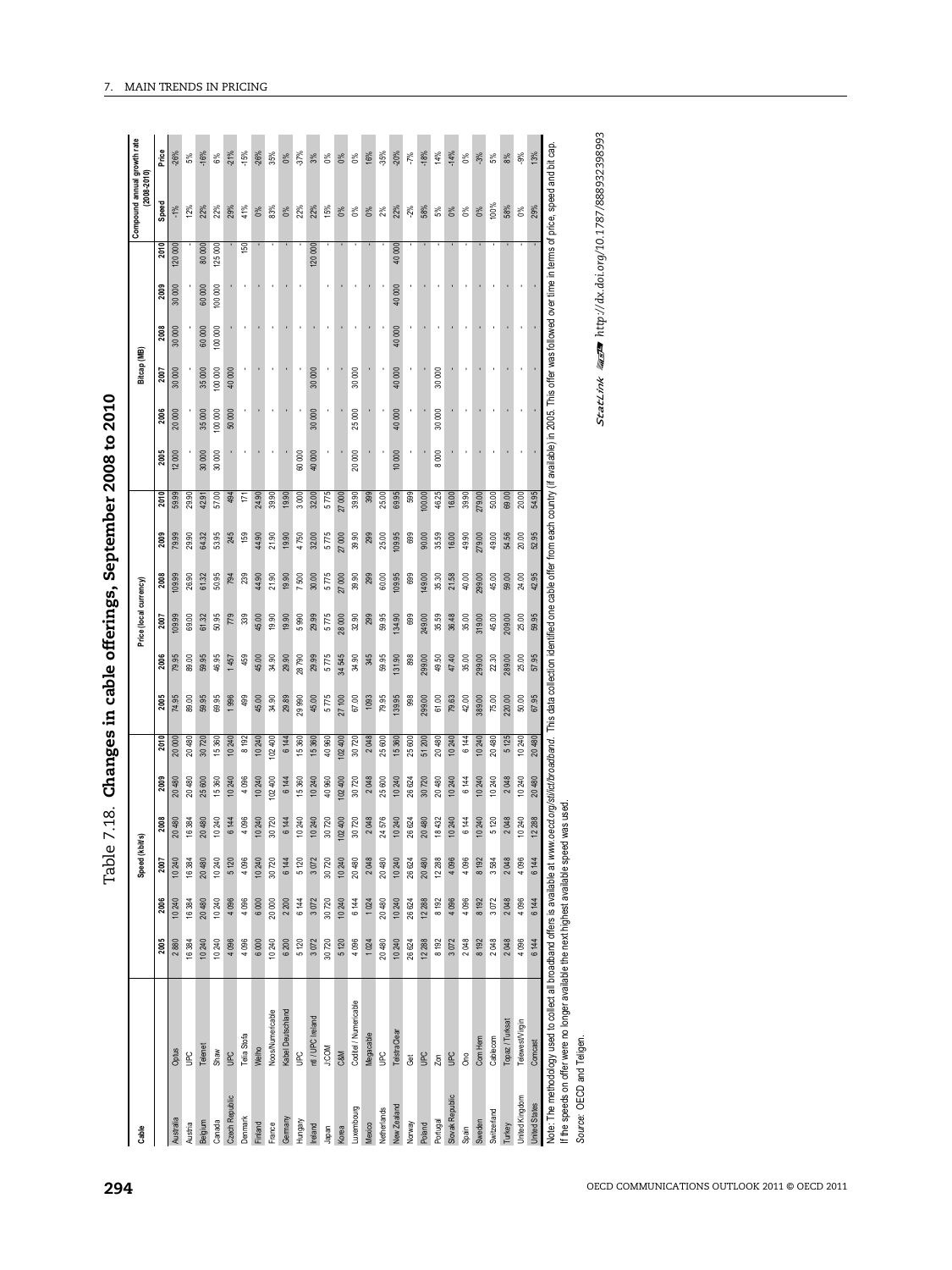| 56.12<br>46.73<br>74.79<br>93.50<br>46.73<br>74.79<br>93.50<br>74.83<br>65.39<br>37.37<br>65.47<br>37.37<br>26.15<br>32.69<br>26.15<br>32.69<br>39.26<br>52.35<br>45.75<br>52.32<br>65.41<br>52.32<br>65.41<br>45.80<br>2000<br>2000<br>50000<br>2000<br>200 000<br>2000<br>50000<br>200 000<br>120000<br>150000<br>170000<br>30000<br>256<br>128<br>$\rm 80$<br>000<br>800<br>1000<br>80<br>$_{000}$<br>000<br>8000<br>1500<br>20000<br>20000<br>30000<br>30000<br>30000<br>20000<br>20000<br>20000<br>20000<br>24000<br>20000<br>30 GB Broadband + Home Phone<br>BigPond Elite 200 GB<br>Naked (Standalone) Broadband<br>14 GB<br>Naked (Standalone) Broadband<br>Naked (Standalone) Broadband<br>60 GB<br>BigPond Turbo 50 GB<br>BigPond Turbo 50 GB<br>BigPond Elite 200 GB<br>d Turbo 2 GB<br>BigPond Turbo 2 GB<br>BigPond Elite 2 GB<br>d Elite 2 GB<br>BigPond<br>BigPono<br>Cable<br>Cable<br>Cable<br>Cable<br>Cable<br>Cable<br>Cable<br>Gable<br>gl<br><b>Bd</b><br><b>BSL</b><br>g<br>Bigpond/Telstra<br>Bigpond/Telstra<br>Bigpond/Telstra<br>Bigpond/Telstra<br>Bigpond/Telstra<br>Bigpond/Telstra<br>Bigpond/Telstra<br>Bigpond/Telstra<br>Optus<br>Optus<br>Optus<br>Optus<br>Australia<br>Australia<br>Australia<br>Australia<br>Australia<br>Australia<br>Australia<br>Australia<br>Australia<br>Australia<br>Australia<br>Australia | 2.49<br>3.12<br>1.95<br>2.73<br>2.34<br>3.74<br>4.67<br>4.67<br>1.56<br>3.74<br>24.91<br>2.81<br>3.27<br>3.27<br>17.43<br>2.18<br>1.63<br>2.62<br>1.09<br>1.74<br>1.96<br>2.29<br>2.62<br>2.29<br>1.36<br>3.27<br>3.27<br>1.91<br>46.73 | 26.15<br>32.69<br>26.15<br>52.32<br>32.69<br>52.32<br>39.26<br>65.41<br>65.41 |
|---------------------------------------------------------------------------------------------------------------------------------------------------------------------------------------------------------------------------------------------------------------------------------------------------------------------------------------------------------------------------------------------------------------------------------------------------------------------------------------------------------------------------------------------------------------------------------------------------------------------------------------------------------------------------------------------------------------------------------------------------------------------------------------------------------------------------------------------------------------------------------------------------------------------------------------------------------------------------------------------------------------------------------------------------------------------------------------------------------------------------------------------------------------------------------------------------------------------------------------------------------------------------------------------------------------------------------------------------------|-----------------------------------------------------------------------------------------------------------------------------------------------------------------------------------------------------------------------------------------|-------------------------------------------------------------------------------|
|                                                                                                                                                                                                                                                                                                                                                                                                                                                                                                                                                                                                                                                                                                                                                                                                                                                                                                                                                                                                                                                                                                                                                                                                                                                                                                                                                         |                                                                                                                                                                                                                                         |                                                                               |
|                                                                                                                                                                                                                                                                                                                                                                                                                                                                                                                                                                                                                                                                                                                                                                                                                                                                                                                                                                                                                                                                                                                                                                                                                                                                                                                                                         |                                                                                                                                                                                                                                         |                                                                               |
|                                                                                                                                                                                                                                                                                                                                                                                                                                                                                                                                                                                                                                                                                                                                                                                                                                                                                                                                                                                                                                                                                                                                                                                                                                                                                                                                                         |                                                                                                                                                                                                                                         |                                                                               |
|                                                                                                                                                                                                                                                                                                                                                                                                                                                                                                                                                                                                                                                                                                                                                                                                                                                                                                                                                                                                                                                                                                                                                                                                                                                                                                                                                         |                                                                                                                                                                                                                                         |                                                                               |
|                                                                                                                                                                                                                                                                                                                                                                                                                                                                                                                                                                                                                                                                                                                                                                                                                                                                                                                                                                                                                                                                                                                                                                                                                                                                                                                                                         |                                                                                                                                                                                                                                         |                                                                               |
|                                                                                                                                                                                                                                                                                                                                                                                                                                                                                                                                                                                                                                                                                                                                                                                                                                                                                                                                                                                                                                                                                                                                                                                                                                                                                                                                                         |                                                                                                                                                                                                                                         |                                                                               |
|                                                                                                                                                                                                                                                                                                                                                                                                                                                                                                                                                                                                                                                                                                                                                                                                                                                                                                                                                                                                                                                                                                                                                                                                                                                                                                                                                         |                                                                                                                                                                                                                                         |                                                                               |
|                                                                                                                                                                                                                                                                                                                                                                                                                                                                                                                                                                                                                                                                                                                                                                                                                                                                                                                                                                                                                                                                                                                                                                                                                                                                                                                                                         |                                                                                                                                                                                                                                         |                                                                               |
|                                                                                                                                                                                                                                                                                                                                                                                                                                                                                                                                                                                                                                                                                                                                                                                                                                                                                                                                                                                                                                                                                                                                                                                                                                                                                                                                                         |                                                                                                                                                                                                                                         |                                                                               |
|                                                                                                                                                                                                                                                                                                                                                                                                                                                                                                                                                                                                                                                                                                                                                                                                                                                                                                                                                                                                                                                                                                                                                                                                                                                                                                                                                         |                                                                                                                                                                                                                                         | 45.80                                                                         |
|                                                                                                                                                                                                                                                                                                                                                                                                                                                                                                                                                                                                                                                                                                                                                                                                                                                                                                                                                                                                                                                                                                                                                                                                                                                                                                                                                         |                                                                                                                                                                                                                                         | 52.35                                                                         |
|                                                                                                                                                                                                                                                                                                                                                                                                                                                                                                                                                                                                                                                                                                                                                                                                                                                                                                                                                                                                                                                                                                                                                                                                                                                                                                                                                         |                                                                                                                                                                                                                                         | 26.15                                                                         |
| 32.69<br>10000<br>Home-NakedExtreme-10<br><b>DSL</b><br>Internode<br>Australia                                                                                                                                                                                                                                                                                                                                                                                                                                                                                                                                                                                                                                                                                                                                                                                                                                                                                                                                                                                                                                                                                                                                                                                                                                                                          |                                                                                                                                                                                                                                         | 32.69                                                                         |
| 65.43<br>45.78<br>60000<br>000<br>24000<br>Home-NakedExtreme-60<br>DSL<br>Internode<br>Australia                                                                                                                                                                                                                                                                                                                                                                                                                                                                                                                                                                                                                                                                                                                                                                                                                                                                                                                                                                                                                                                                                                                                                                                                                                                        |                                                                                                                                                                                                                                         | 45.78                                                                         |
| 84.14<br>58.87<br>100000<br>$\rm 8$<br>24000<br>Home-NakedExtreme-100<br><b>DSL</b><br>Internode<br>Australia                                                                                                                                                                                                                                                                                                                                                                                                                                                                                                                                                                                                                                                                                                                                                                                                                                                                                                                                                                                                                                                                                                                                                                                                                                           | 3.51<br>2.45                                                                                                                                                                                                                            | 58.87                                                                         |
| 102.85<br>71.96<br>240000<br>1000<br>24000<br>Home-NakedExtreme-240<br><b>DSL</b><br>Internode<br>Australia                                                                                                                                                                                                                                                                                                                                                                                                                                                                                                                                                                                                                                                                                                                                                                                                                                                                                                                                                                                                                                                                                                                                                                                                                                             | 4.29<br>3.00                                                                                                                                                                                                                            | 71.96                                                                         |
| 37.37<br>26.15<br>5000<br>128<br>512<br>Home-512-Starter<br><b>BSL</b><br>Internode<br>Australia                                                                                                                                                                                                                                                                                                                                                                                                                                                                                                                                                                                                                                                                                                                                                                                                                                                                                                                                                                                                                                                                                                                                                                                                                                                        | 74.74<br>52.29                                                                                                                                                                                                                          | 26.15                                                                         |
| 74.74<br>52.29<br>25000<br>256<br>1500<br>Home-Standard-25<br>g<br>Internode<br>Australia                                                                                                                                                                                                                                                                                                                                                                                                                                                                                                                                                                                                                                                                                                                                                                                                                                                                                                                                                                                                                                                                                                                                                                                                                                                               | 49.83<br>34.86                                                                                                                                                                                                                          | 32.69                                                                         |
| 84.10<br>58.84<br>50000<br>256<br>1500<br>Home-Standard-50<br>g<br>Internode<br>Australia                                                                                                                                                                                                                                                                                                                                                                                                                                                                                                                                                                                                                                                                                                                                                                                                                                                                                                                                                                                                                                                                                                                                                                                                                                                               | 56.06<br>39.22                                                                                                                                                                                                                          | 39.23                                                                         |
| 21.52<br>85.01<br>100 000<br>256<br>1500<br>Home-Standard-100<br>g<br>Internode<br>Australia                                                                                                                                                                                                                                                                                                                                                                                                                                                                                                                                                                                                                                                                                                                                                                                                                                                                                                                                                                                                                                                                                                                                                                                                                                                            | 81.01<br>56.68                                                                                                                                                                                                                          | 65.41                                                                         |
| 56.03<br>39.20<br>10000<br>820<br>20000<br>Home-UltraBundle-10<br>g<br>Internode<br>Australia                                                                                                                                                                                                                                                                                                                                                                                                                                                                                                                                                                                                                                                                                                                                                                                                                                                                                                                                                                                                                                                                                                                                                                                                                                                           | 2.80<br>1.96                                                                                                                                                                                                                            | 39.20                                                                         |
| 74.74<br>52.29<br>60000<br>820<br>20000<br>Home-UltraBundle-60<br>g<br>Internode<br>Australia                                                                                                                                                                                                                                                                                                                                                                                                                                                                                                                                                                                                                                                                                                                                                                                                                                                                                                                                                                                                                                                                                                                                                                                                                                                           | 3.74<br>2.61                                                                                                                                                                                                                            | 52.29                                                                         |
| 93.45<br>65.38<br>100 000<br>820<br>20000<br>Home-UltraBundle-60<br>g<br>Internode<br>Australia                                                                                                                                                                                                                                                                                                                                                                                                                                                                                                                                                                                                                                                                                                                                                                                                                                                                                                                                                                                                                                                                                                                                                                                                                                                         | 4.67<br>3.27                                                                                                                                                                                                                            | 65.38                                                                         |
| 46.73<br>32.69<br>10000<br>820<br>20000<br>Home-NakedUltra-10<br>g<br>Internode<br>Australia                                                                                                                                                                                                                                                                                                                                                                                                                                                                                                                                                                                                                                                                                                                                                                                                                                                                                                                                                                                                                                                                                                                                                                                                                                                            | 2.34<br>1.63                                                                                                                                                                                                                            | 32.69                                                                         |
| 65.43<br>45.78<br>60000<br>820<br>20000<br>Home-NakedUltra-60<br>g<br>Internode<br>Australia                                                                                                                                                                                                                                                                                                                                                                                                                                                                                                                                                                                                                                                                                                                                                                                                                                                                                                                                                                                                                                                                                                                                                                                                                                                            | 3.27<br>2.29                                                                                                                                                                                                                            | 45.78                                                                         |
| 84.14<br>58.87<br>100 000<br>820<br>20000<br>Home-NakedUltra-100<br>g<br>Internode<br>Australia                                                                                                                                                                                                                                                                                                                                                                                                                                                                                                                                                                                                                                                                                                                                                                                                                                                                                                                                                                                                                                                                                                                                                                                                                                                         | 4.21<br>2.94                                                                                                                                                                                                                            | 58.87                                                                         |
| 74.74<br>52.29<br>50000<br>1000<br>24000<br>Easy Broadband<br>g<br>Internode<br>Australia                                                                                                                                                                                                                                                                                                                                                                                                                                                                                                                                                                                                                                                                                                                                                                                                                                                                                                                                                                                                                                                                                                                                                                                                                                                               | 3.11<br>2.18                                                                                                                                                                                                                            |                                                                               |
| ႙<br>ෂ<br>45.75<br>30000<br>1000<br>24000<br>Home-Extreme-30<br>密<br>Internode<br>Australia                                                                                                                                                                                                                                                                                                                                                                                                                                                                                                                                                                                                                                                                                                                                                                                                                                                                                                                                                                                                                                                                                                                                                                                                                                                             |                                                                                                                                                                                                                                         | 32.69                                                                         |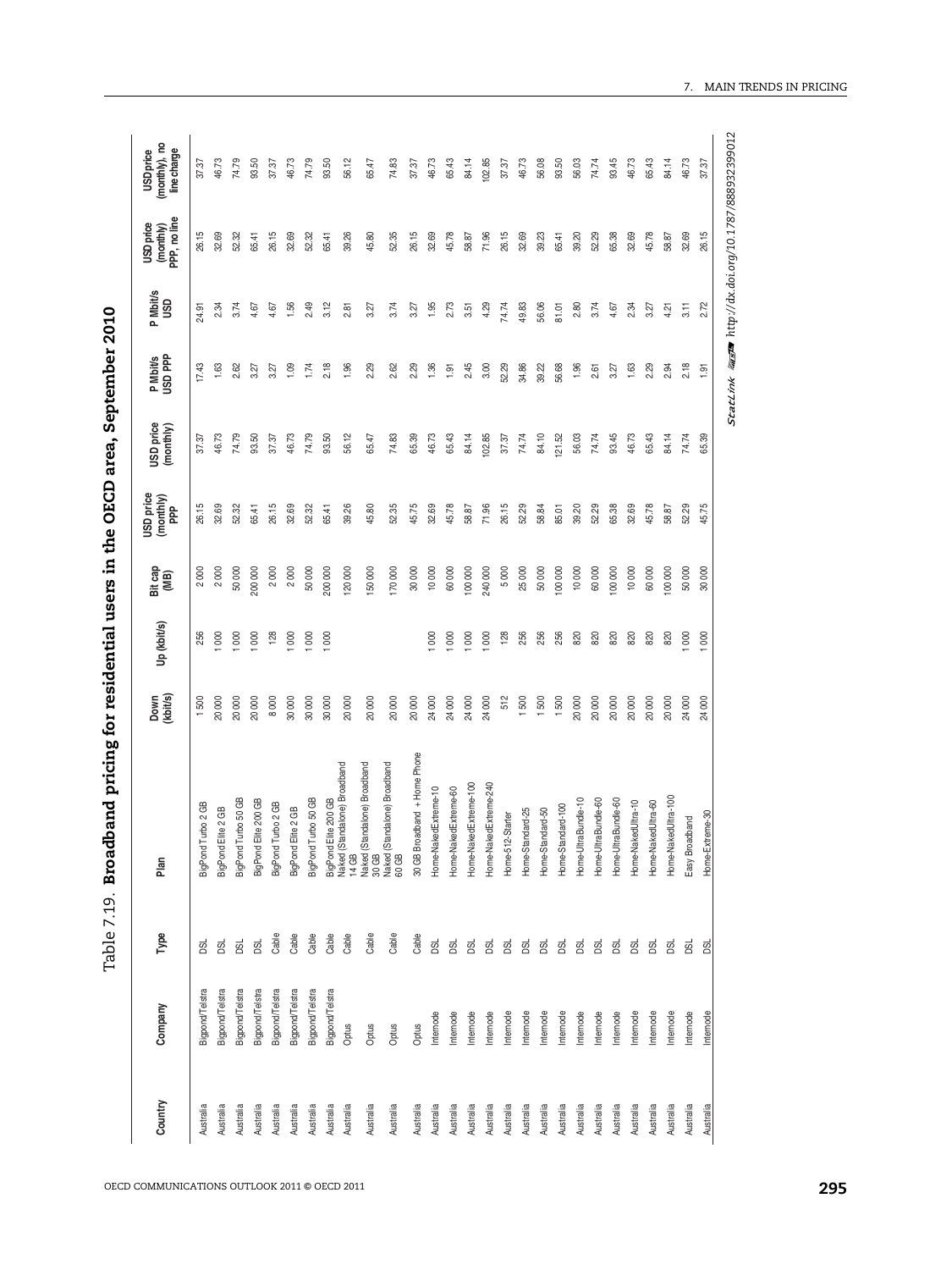| $\sim$ $\sim$ $\sim$ $\sim$                                                           |
|---------------------------------------------------------------------------------------|
|                                                                                       |
|                                                                                       |
|                                                                                       |
|                                                                                       |
|                                                                                       |
|                                                                                       |
|                                                                                       |
|                                                                                       |
| י ברוח הייה ה                                                                         |
|                                                                                       |
| )<br>)<br>!<br>!                                                                      |
|                                                                                       |
| - <<br>-<br>-<br>-<br>-<br>-<br>-<br>-<br>-<br>-<br><br>-<br><br><br><br><br><br><br> |
| י<br>פוסכ                                                                             |
|                                                                                       |
|                                                                                       |
|                                                                                       |
|                                                                                       |
|                                                                                       |
|                                                                                       |
|                                                                                       |
|                                                                                       |
| てこくそ そうも しらこ                                                                          |
|                                                                                       |
|                                                                                       |
|                                                                                       |
|                                                                                       |
|                                                                                       |
|                                                                                       |
|                                                                                       |
|                                                                                       |
|                                                                                       |
|                                                                                       |
| י<br>י<br>ココココ<br>1                                                                   |
|                                                                                       |

| Type<br>Company<br>Country              | Plan                                  | Down<br>(kbit/s) | Up (kbit/s)         | Bit cap<br>(MB) | USD price<br>(monthly)<br>PPP | USD price<br>(monthly) | P Mbit/s<br>USD PPP | P Mbit/s<br>USD | (monthly)<br>PPP, no line<br>USD price | (monthly), no<br>line charge<br><b>USD</b> price |
|-----------------------------------------|---------------------------------------|------------------|---------------------|-----------------|-------------------------------|------------------------|---------------------|-----------------|----------------------------------------|--------------------------------------------------|
| g<br>Internode<br>Australia             | Home-Fast-25                          | 24000            | 1000                | 25000           | 65.38                         | 93.45                  | 2.72                | 3.89            | 45.78                                  | 65.43                                            |
| g<br>Internode<br>Australia             | Home-Fast-50                          | 24000            | $\infty$            | 50000           | 85.01                         | 121.52                 | 3.54                | 5.06            | 65.41                                  | 93.50                                            |
| g<br>Internode<br>Australia             | Home-Fast-100                         | 24000            | 000                 | 00000           | 11.19                         | 58.93                  | 4.63                | 6.62            | 91.59                                  | 30.92                                            |
| Ě<br>Internode<br>Australia             | Home-FibreEntry-15 (standard plan)    | 25000            | 2000                | 15000           | 32.69                         | 46.73                  | 1.31                | 1.87            | 32.69                                  | 46.73                                            |
| Ě<br>Internode<br>Australia             | Home-FibreEntry-30                    | 25000            | 2000                | 30000           | 39.23                         | 56.08                  | 1.57                | 2.24            | 39.23                                  | 56.08                                            |
| Ĕ<br>Internode<br>Australia             | Home-FibreEntry-60                    | 25000            | 2000                | 60000           | 45.78                         | 65.43                  | 1.83                | 2.62            | 45.78                                  | 65.43                                            |
| Ĕ<br>Internode<br>Australia             | Home-FibreEntry-100                   | 25000            | $\rm 000$<br>$\sim$ | 100 000         | 58.87                         | 84.14                  | 2.35                | 3.37            | 58.87                                  | 84.14                                            |
| Ĕ<br>Internode<br>Australia             | Home-FibreEntry-200                   | 25000            | 800<br>$\sim$       | 200 000         | 85.05                         | 121.56                 | 3.40                | 4.86            | 85.05                                  | 21.56                                            |
| FĨ<br>Internode<br>Australia            | Home-FibreMid-15                      | 50000            | 4 000               | 15000           | 39.23                         | 56.08                  | 0.78                | 1.12            | 39.23                                  | 56.08                                            |
| FT<br>Internode<br>Australia            | Home-FibreMid-30                      | 50000            | 4 000               | 30000           | 45.78                         | 65.43                  | 0.92                | 1.31            | 45.78                                  | 65.43                                            |
| Internode<br>Australia                  | Home-FibreMid-60                      | 50000            | 4 000               | 60000           | 52.32                         | 74.79                  | 1.05                | 1.50            | 52.32                                  | 74.79                                            |
| ĔĚ<br>Internode<br>Australia            | Home-FibreMid-100                     | 50000            | 4 000               | 100 000         | 65.41                         | 93.50                  | 1.31                | 1.87            | 65.41                                  | 93.50                                            |
| Ĕ<br>Internode<br>Australia             | Home-FibreMid-200                     | 50000            | 4 000               | 200 000         | 87.01                         | 124.37                 | 1.74                | 2.49            | 87.01                                  | 124.37                                           |
| Ě<br>Internode<br>Australia             | High-15<br>Home-Fibre                 | 100 000          | 8000                | 15000           | 52.32                         | 74.79                  | 0.52                | 0.75            | 52.32                                  | 74.79                                            |
| Ě<br>Internode<br>Australia             | Home-FibreHigh-30                     | 100 000          | 8000                | 30000           | 58.87                         | 84.14                  | 0.59                | 0.84            | 58.87                                  | 84.14                                            |
| Ě<br>Internode<br>Australia             | Home-FibreHigh-60                     | 100 000          | 8000                | 60000           | 65.41                         | 93.50                  | 0.65                | 0.93            | 65.41                                  | 93.50                                            |
| Ĕ<br>Internode<br>Australia             | Home-FibreHigh-100                    | 100 000          | 8000                | 100 000         | 78.50                         | 112.21                 | 0.79                | 1.12            | 78.50                                  | 112.21                                           |
| Ě<br>Internode<br>Australia             | Home-Fibrehigh-200                    | 100 000          | 8000                | 200000          | 104.68                        | 149.63                 | 1.05                | 1.50            | 104.68                                 | 149.63                                           |
| Australia                               |                                       | 31642            | 2171                | 73435           | 55.06                         | 78.70                  | 6.17                | 8.82            | 51.23                                  | 73.22                                            |
| <b>BL</b><br>Telekom Austria<br>Austria | aonBreitband-Duo                      | 6000             | 768                 |                 | 23.22                         | 26.01                  | 3.87                | 4.34            | 23.22                                  | 26.01                                            |
| g<br>Telekom Austria<br>Austria         | aonBreitband-Duo                      | 16000            | 1000                |                 | 28.94                         | 32.42                  | 1.81                | 2.03            | 28.94                                  | 32.42                                            |
| g<br>Telekom Austria<br>Austria         | aonBreitband-Duo                      | 30000            | 3000                |                 | 40.61                         | 45.49                  | 1.35                | 1.52            | 40.61                                  | 45.49                                            |
| g<br>$\tilde{e}$<br>Austria             | Take it Max                           | 20000            | 1024                |                 | 29.05                         | 32.55                  | 1.45                | 1.63            | 29.05                                  | 32.55                                            |
| <b>DSL</b><br><b>UPC</b><br>Austria     | Take it Easy                          | 8192             | 768                 |                 | 29.05                         | 32.55                  | 3.63                | 4.07            | 29.05                                  | 32.55                                            |
| g<br>Den<br>Austria                     | $\underline{\texttt{o}}$<br>aDSL Simp | 8192             | 768                 |                 | 28.40                         | 31.82                  | 3.55                | 3.98            | 8.05                                   | 9.02                                             |
| g<br>$\tilde{e}$<br>Austria             | aDSL Simple + Speed Up                | 30720            | 86                  |                 | 45.79                         | 51.29                  | 1.53                | 1.71            | 25.44                                  | 28.50                                            |
| g<br>$\tilde{e}$<br>Austria             | aDSL Strong                           | 16384            | 1024                |                 | 35.40                         | 39.66                  | 2.21                | 2.48            | 15.05                                  | 16.86                                            |
| g<br>ΘG<br>Austria                      | aDSL Solo                             | 8 192            | 768                 |                 | 30.22                         | 33.86                  | 3.78                | 4.23            | 30.22                                  | 33.86                                            |
| ශි<br><b>DeD</b><br>Austria             | Plus<br>aDSL Solo                     | 16384            | 024                 |                 | 34.89                         | ප<br>ஜ                 | 2.18                | 2.44            | 34.89                                  | 39.08                                            |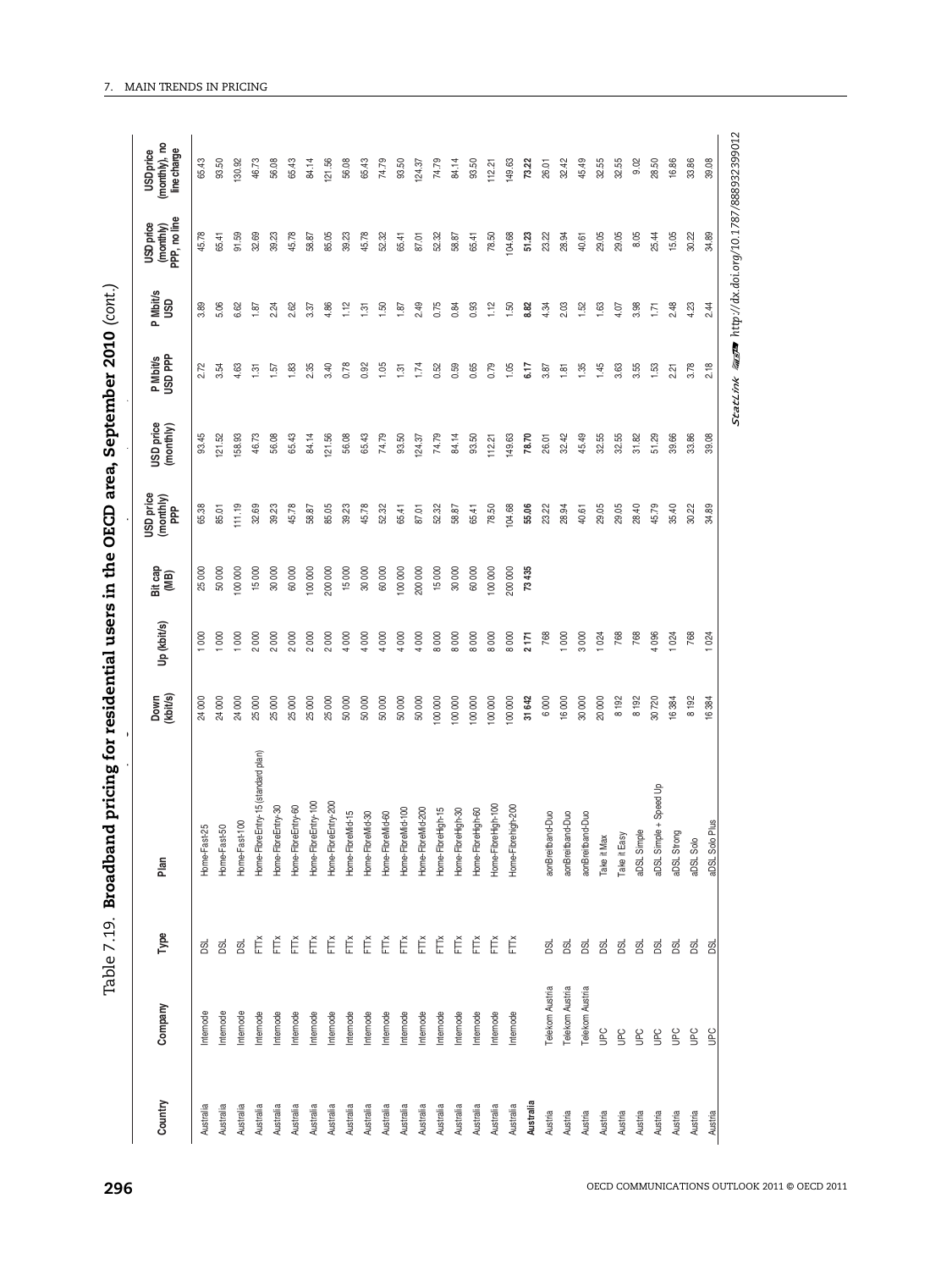| התוח ו<br>$\frac{1}{2}$                                           |
|-------------------------------------------------------------------|
|                                                                   |
| i<br>I<br>I                                                       |
| יברדה הייםה                                                       |
|                                                                   |
|                                                                   |
| ;<br>;<br>;<br>$\frac{1}{2}$ . The second $\frac{1}{2}$<br>į<br>: |
| しょうしつていろう そうし リミット                                                |
|                                                                   |
|                                                                   |
| i<br>Ticholo                                                      |
|                                                                   |
| コカ・コリ                                                             |
| י<br>י                                                            |

| 57.18<br>26.72<br>86.35<br>34.89<br>46.56<br>69.89<br>20.03<br>31.95<br>20.93<br>23.22<br>37.53<br>41.07<br>53.71<br>23.22<br>80.51<br>6.18<br>3.14<br>2.56<br>1.80<br>0.97<br>2.60<br>1.30<br>1.04<br>0.78<br>2.86<br>13.81<br>1.94<br>2.11<br>13.01<br>1.87<br>0.86<br>1.16<br>0.93<br>1.79<br>2.29<br>2.32<br>0.70<br>2.55<br>11.70<br>2.66<br>1.64<br>5.23<br>1.67<br>1.61<br>11.61<br>52.16<br>63.40<br>29.93<br>64.05<br>90.20<br>96.73<br>39.08<br>41.42<br>37.72<br>48.48<br>26.01<br>26.01<br>78.30<br>45.64<br>24.71<br>57.18<br>86.35<br>34.89<br>46.56<br>35.09<br>23.22<br>26.72<br>23.22<br>69.89<br>31.95<br>41.07<br>20.93<br>80.51<br>40.74<br>53.71<br>15000<br>50000<br>15000<br>100000<br>256<br>1536<br>10240<br>10 240<br>400<br>1500<br>256<br>5 120<br>30720<br>51 200<br>102 400<br>11946<br>3500<br>4500<br>1024<br>2048<br>12000<br>4000<br>25600<br>51200<br>102400<br>10000<br>30000<br>50000<br>100 000<br>28826<br>3000<br>25000<br>30000<br>16384<br>Fiber Power Classic<br>Fiber Power Ultra<br>Blizz:flat_M<br>Fiber Power Easy<br>Fiber Power Plus<br>Fiber Power Fun<br>Blizz:flat_Xtreme<br>Internet Comfort<br>Internet Favorite<br>Internet Intense<br>Internet Start<br>Blizz:flat_XL<br>$B\ zz:flat_L$<br><b>BasicNet</b><br>Cable<br>Cable<br>Cable<br>Cable<br>Cable<br>Cable<br>FT<br>FTTX<br>FTŇ<br>Ĕ<br><b>DSL</b><br>DSL<br>g<br>g<br>Belgacom<br>Belgacom<br>Belgacom<br>Belgacom<br>Blizznet<br>Telenet<br>Blizznet<br>Blizznet<br>Blizznet<br>уe<br><b>UPC</b><br><b>G</b><br>Θg<br><b>UPC</b><br>Belgium<br>Belgium<br>Belgium<br>Belgium<br>Belgium<br>Austria<br>Austria<br>Austria<br>Austria<br>Austria<br>Austria<br>Austria<br>Austria<br>Austria<br>Austria |
|-----------------------------------------------------------------------------------------------------------------------------------------------------------------------------------------------------------------------------------------------------------------------------------------------------------------------------------------------------------------------------------------------------------------------------------------------------------------------------------------------------------------------------------------------------------------------------------------------------------------------------------------------------------------------------------------------------------------------------------------------------------------------------------------------------------------------------------------------------------------------------------------------------------------------------------------------------------------------------------------------------------------------------------------------------------------------------------------------------------------------------------------------------------------------------------------------------------------------------------------------------------------------------------------------------------------------------------------------------------------------------------------------------------------------------------------------------------------------------------------------------------------------------------------------------------------------------------------------------------------------------------------------------------------------------------------------------------------------|
|                                                                                                                                                                                                                                                                                                                                                                                                                                                                                                                                                                                                                                                                                                                                                                                                                                                                                                                                                                                                                                                                                                                                                                                                                                                                                                                                                                                                                                                                                                                                                                                                                                                                                                                       |
|                                                                                                                                                                                                                                                                                                                                                                                                                                                                                                                                                                                                                                                                                                                                                                                                                                                                                                                                                                                                                                                                                                                                                                                                                                                                                                                                                                                                                                                                                                                                                                                                                                                                                                                       |
|                                                                                                                                                                                                                                                                                                                                                                                                                                                                                                                                                                                                                                                                                                                                                                                                                                                                                                                                                                                                                                                                                                                                                                                                                                                                                                                                                                                                                                                                                                                                                                                                                                                                                                                       |
|                                                                                                                                                                                                                                                                                                                                                                                                                                                                                                                                                                                                                                                                                                                                                                                                                                                                                                                                                                                                                                                                                                                                                                                                                                                                                                                                                                                                                                                                                                                                                                                                                                                                                                                       |
|                                                                                                                                                                                                                                                                                                                                                                                                                                                                                                                                                                                                                                                                                                                                                                                                                                                                                                                                                                                                                                                                                                                                                                                                                                                                                                                                                                                                                                                                                                                                                                                                                                                                                                                       |
|                                                                                                                                                                                                                                                                                                                                                                                                                                                                                                                                                                                                                                                                                                                                                                                                                                                                                                                                                                                                                                                                                                                                                                                                                                                                                                                                                                                                                                                                                                                                                                                                                                                                                                                       |
|                                                                                                                                                                                                                                                                                                                                                                                                                                                                                                                                                                                                                                                                                                                                                                                                                                                                                                                                                                                                                                                                                                                                                                                                                                                                                                                                                                                                                                                                                                                                                                                                                                                                                                                       |
|                                                                                                                                                                                                                                                                                                                                                                                                                                                                                                                                                                                                                                                                                                                                                                                                                                                                                                                                                                                                                                                                                                                                                                                                                                                                                                                                                                                                                                                                                                                                                                                                                                                                                                                       |
|                                                                                                                                                                                                                                                                                                                                                                                                                                                                                                                                                                                                                                                                                                                                                                                                                                                                                                                                                                                                                                                                                                                                                                                                                                                                                                                                                                                                                                                                                                                                                                                                                                                                                                                       |
|                                                                                                                                                                                                                                                                                                                                                                                                                                                                                                                                                                                                                                                                                                                                                                                                                                                                                                                                                                                                                                                                                                                                                                                                                                                                                                                                                                                                                                                                                                                                                                                                                                                                                                                       |
|                                                                                                                                                                                                                                                                                                                                                                                                                                                                                                                                                                                                                                                                                                                                                                                                                                                                                                                                                                                                                                                                                                                                                                                                                                                                                                                                                                                                                                                                                                                                                                                                                                                                                                                       |
|                                                                                                                                                                                                                                                                                                                                                                                                                                                                                                                                                                                                                                                                                                                                                                                                                                                                                                                                                                                                                                                                                                                                                                                                                                                                                                                                                                                                                                                                                                                                                                                                                                                                                                                       |
|                                                                                                                                                                                                                                                                                                                                                                                                                                                                                                                                                                                                                                                                                                                                                                                                                                                                                                                                                                                                                                                                                                                                                                                                                                                                                                                                                                                                                                                                                                                                                                                                                                                                                                                       |
|                                                                                                                                                                                                                                                                                                                                                                                                                                                                                                                                                                                                                                                                                                                                                                                                                                                                                                                                                                                                                                                                                                                                                                                                                                                                                                                                                                                                                                                                                                                                                                                                                                                                                                                       |
|                                                                                                                                                                                                                                                                                                                                                                                                                                                                                                                                                                                                                                                                                                                                                                                                                                                                                                                                                                                                                                                                                                                                                                                                                                                                                                                                                                                                                                                                                                                                                                                                                                                                                                                       |
| 33.93<br>2.67<br>2.26<br>40.05<br>33.93<br>50000<br>1000<br>15000<br>Cable<br>Telenet<br>Belgium                                                                                                                                                                                                                                                                                                                                                                                                                                                                                                                                                                                                                                                                                                                                                                                                                                                                                                                                                                                                                                                                                                                                                                                                                                                                                                                                                                                                                                                                                                                                                                                                                      |
| 47.52<br>1.87<br>1.58<br>56.09<br>47.52<br>80000<br>1250<br>30000<br>ComfortNet<br>ExpressNet<br>Cable<br>Telenet<br>Belgium                                                                                                                                                                                                                                                                                                                                                                                                                                                                                                                                                                                                                                                                                                                                                                                                                                                                                                                                                                                                                                                                                                                                                                                                                                                                                                                                                                                                                                                                                                                                                                                          |
| 67.91<br>2.67<br>2.26<br>80.16<br>67.91<br>1250<br>30000<br>TurboNet<br>Cable<br>Telenet<br>Belgium                                                                                                                                                                                                                                                                                                                                                                                                                                                                                                                                                                                                                                                                                                                                                                                                                                                                                                                                                                                                                                                                                                                                                                                                                                                                                                                                                                                                                                                                                                                                                                                                                   |
| 76.41<br>1.80<br>1.53<br>90.20<br>76.41<br>2500<br>50000<br>FiberNet 50<br>Cable<br>Telenet<br>Belgium                                                                                                                                                                                                                                                                                                                                                                                                                                                                                                                                                                                                                                                                                                                                                                                                                                                                                                                                                                                                                                                                                                                                                                                                                                                                                                                                                                                                                                                                                                                                                                                                                |
| 109.63<br>1.29<br>1.10<br>129.41<br>109.63<br>5000<br>100 000<br>FiberNet 100<br>Cable<br>Telenet<br>Belgium                                                                                                                                                                                                                                                                                                                                                                                                                                                                                                                                                                                                                                                                                                                                                                                                                                                                                                                                                                                                                                                                                                                                                                                                                                                                                                                                                                                                                                                                                                                                                                                                          |
| 27.69<br>32.68<br>27.69<br>32.68<br>27.69<br>1000<br>1000<br>home internet 1<br><b>DSL</b><br>Base<br>Belgium                                                                                                                                                                                                                                                                                                                                                                                                                                                                                                                                                                                                                                                                                                                                                                                                                                                                                                                                                                                                                                                                                                                                                                                                                                                                                                                                                                                                                                                                                                                                                                                                         |
| 33.22<br>9.80<br>8.31<br>39.22<br>33.22<br>4000<br>nome internet 4<br><b>BSL</b><br>Base<br>Belgium                                                                                                                                                                                                                                                                                                                                                                                                                                                                                                                                                                                                                                                                                                                                                                                                                                                                                                                                                                                                                                                                                                                                                                                                                                                                                                                                                                                                                                                                                                                                                                                                                   |
| 44.30<br>4.36<br>3.69<br>52.29<br>44.30<br>12000<br>met 12<br>home inter<br>g<br>Base<br>Belgium                                                                                                                                                                                                                                                                                                                                                                                                                                                                                                                                                                                                                                                                                                                                                                                                                                                                                                                                                                                                                                                                                                                                                                                                                                                                                                                                                                                                                                                                                                                                                                                                                      |
| 46.79<br>6.49<br>5.50<br>56.60<br>47.95<br>44429<br>2116<br>24308<br>Belgium                                                                                                                                                                                                                                                                                                                                                                                                                                                                                                                                                                                                                                                                                                                                                                                                                                                                                                                                                                                                                                                                                                                                                                                                                                                                                                                                                                                                                                                                                                                                                                                                                                          |
| 30.71<br>18.27<br>15.35<br>36.54<br>30.71<br>2000<br>800<br>2000<br>Plus<br>Essential F<br><b>DSL</b><br><b>Bell Canada</b><br>Canada                                                                                                                                                                                                                                                                                                                                                                                                                                                                                                                                                                                                                                                                                                                                                                                                                                                                                                                                                                                                                                                                                                                                                                                                                                                                                                                                                                                                                                                                                                                                                                                 |
| 39.90<br>7.91<br>6.65<br>47.48<br>39.90<br>25000<br>1000<br>6000<br>Performance<br>g<br>Bell Canada<br>Canada                                                                                                                                                                                                                                                                                                                                                                                                                                                                                                                                                                                                                                                                                                                                                                                                                                                                                                                                                                                                                                                                                                                                                                                                                                                                                                                                                                                                                                                                                                                                                                                                         |
| 46.80<br>4.64<br>3.90<br>55.68<br>46.80<br>50000<br>1000<br>12000<br>Fibe12<br>g<br>Bell Canada<br>Canada                                                                                                                                                                                                                                                                                                                                                                                                                                                                                                                                                                                                                                                                                                                                                                                                                                                                                                                                                                                                                                                                                                                                                                                                                                                                                                                                                                                                                                                                                                                                                                                                             |
| 51.40<br>5.10<br>4.28<br>61.15<br>51.40<br>50000<br>7000<br>12000<br>Fibe12 + option 7 Mbps upload<br>g<br><b>Bell Canada</b><br>Canada                                                                                                                                                                                                                                                                                                                                                                                                                                                                                                                                                                                                                                                                                                                                                                                                                                                                                                                                                                                                                                                                                                                                                                                                                                                                                                                                                                                                                                                                                                                                                                               |
| 55.99<br>4.16<br>3.50<br>ଞ୍<br>86<br>55.99<br>75000<br>1000<br>16000<br>Fibe16<br>g<br>Bell Canada<br>Canada                                                                                                                                                                                                                                                                                                                                                                                                                                                                                                                                                                                                                                                                                                                                                                                                                                                                                                                                                                                                                                                                                                                                                                                                                                                                                                                                                                                                                                                                                                                                                                                                          |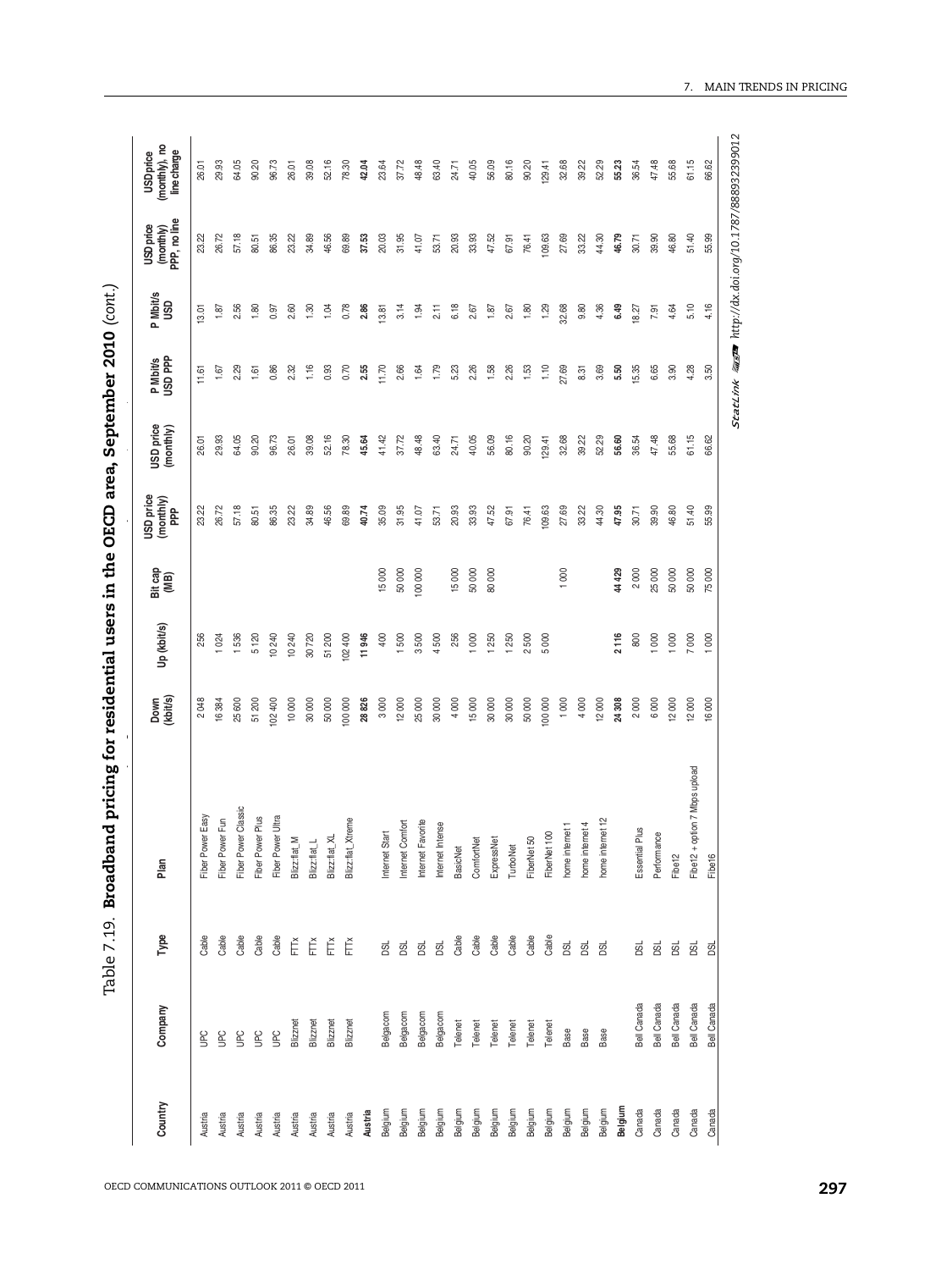| ;<br>)<br>!<br>r<br>cr |
|------------------------|
|                        |
|                        |
|                        |
|                        |
|                        |
|                        |
|                        |
|                        |
|                        |
|                        |
|                        |
|                        |
|                        |
|                        |
|                        |
|                        |
|                        |
|                        |
|                        |
|                        |
| $\frac{1}{2}$          |
|                        |
|                        |
|                        |
|                        |
|                        |
| )<br>)<br>)            |
|                        |
|                        |
|                        |
|                        |
|                        |
| ;<br>;                 |
|                        |
|                        |
|                        |
|                        |
|                        |
|                        |
|                        |
|                        |
|                        |
|                        |
|                        |
|                        |
|                        |
|                        |
|                        |
|                        |
|                        |
|                        |
|                        |
|                        |
|                        |
| I                      |
|                        |
|                        |
|                        |
|                        |
|                        |
|                        |
|                        |
|                        |
|                        |
|                        |
|                        |
|                        |
|                        |
|                        |
|                        |
|                        |
|                        |
|                        |
|                        |
|                        |
|                        |
|                        |
| コンココ<br>י<br>י         |

| Plan<br>Type<br>Company<br>Country                                            |                                | Down<br>(kbit/s) | Up (kbit/s) | Bit cap<br>(MB) | USD price<br>$(\text{month} y)$ | USD price<br>(monthly) | P Mbit/s<br>USD PPP | P Mbit/s<br>USD | (monthly)<br>PPP, no line<br>USD price | (monthly), no<br>line charge<br><b>USD</b> price |
|-------------------------------------------------------------------------------|--------------------------------|------------------|-------------|-----------------|---------------------------------|------------------------|---------------------|-----------------|----------------------------------------|--------------------------------------------------|
| g<br>Bell Canada<br>Canada                                                    | Fibe16 + option 7 Mbps up load | 16000            | 000         | 75000           | 60.59                           | 72.09                  | 3.79                | 4.51            | 60.59                                  | 72.09                                            |
| Fibe25<br>g<br>Bell Canada<br>Canada                                          |                                | 25000            | $\rm 8$     | 75000           | 64.27                           | 76.46                  | 2.57                | 3.06            | 64.27                                  | 76.46                                            |
| Ultra-lite<br>Cable<br>Rogers<br>Canada                                       |                                | 500              | 256         | 2000            | 28.49                           | 33.90                  | 56.99               | 57.80           | 28.49                                  | 33.90                                            |
| Lite<br>Cable<br>Rogers<br>Canada                                             |                                | 3000             | 256         | 15000           | 35.85                           | 42.65                  | 11.95               | 14.22           | 35.85                                  | 42.65                                            |
| Express<br>Cable<br>Rogers<br>Canada                                          |                                | 10000            | 512         | 60000           | 45.96                           | 54.68                  | 4.60                | 5.47            | 45.96                                  | 54.68                                            |
| Extreme<br>Cable<br>Rogers<br>Canada                                          |                                | 15000            | $\infty$    | 80000           | 61.59                           | 73.28                  | 4.11                | 4.89            | 61.59                                  | 73.28                                            |
| Extreme Plus<br>Cable<br>Rogers<br>Canada                                     |                                | 25000            | 1 000       | 125000          | 70.79                           | 84.22                  | 2.83                | 3.37            | 70.79                                  | 84.22                                            |
| Ultimate<br>Cable<br>Rogers<br>Canada                                         |                                | 50000            | 2000        | 175 000         | 98.37                           | 117.04                 | 1.97                | 2.34            | 98.37                                  | 117.04                                           |
| High-speed lite<br>Cable<br>Shaw<br>Canada                                    |                                | 1000             | 256         | 13000           | 28.47                           | 33.87                  | 28.47               | 33.87           | 28.47                                  | 33.87                                            |
| High-speed<br>Cable<br>Shaw<br>Canada                                         |                                | 7500             | 512         | 75000           | 39.75                           | 47.29                  | 5.30                | 6.31            | 39.75                                  | 47.29                                            |
| High-Speed<br>Cable<br>Shaw<br>Canada                                         | Extreme                        | 15000            | 1 000       | 125000          | 48.86                           | 58.13                  | 3.26                | 3.88            | 48.86                                  | 58.13                                            |
| Warp<br>Cable<br>Shaw<br>Canada                                               |                                | 50000            | 3000        | 250 000         | 97.51                           | 116.01                 | 1.95                | 2.32            | 97.51                                  | 116.01                                           |
| Nitro<br>Cable<br>Shaw<br>Canada                                              |                                | 100000           | 5000        | 500 000         | 145.81                          | 173.48                 | 1.46                | 1.73            | 145.81                                 | 173.48                                           |
| Canada                                                                        |                                | 20333            | 2200        | 98444           | 58.40                           | 69.48                  | 9.05                | 10.77           | 58.40                                  | 69.48                                            |
| Plan Banda<br><b>BSL</b><br>Movistar<br>Chile                                 | Ancha 2 Megas                  | 2000             | 550         |                 | 49.26                           | 37.43                  | 24.63               | 18.72           | 49.26                                  | 37.43                                            |
| Plan Banda<br><b>DSL</b><br>Movistar<br>Chile                                 | Ancha 4 Megas                  | 4000             | 550         |                 | 50.59                           | 38.45                  | 12.65               | 9.61            | 50.59                                  | 38.45                                            |
| Plan Banda<br>g<br>Movistar<br>Chile                                          | Ancha 6 Megas                  | 6000             | 550         |                 | 53.25                           | 40.47                  | 8.88                | 6.75            | 53.25                                  | 40.47                                            |
| DSL<br>Movistar<br>Chile                                                      | Plan Banda Ancha 10 Megas      | 10000            | 700         |                 | 61.24                           | 46.55                  | 6.12                | 4.65            | 61.24                                  | 46.55                                            |
| Banda Ancha Mega 6<br>Cable<br><b>VTR</b><br>Chile                            |                                | 6000             | 512         |                 | 53.01                           | 40.29                  | 8.84                | 6.71            | 53.01                                  | 40.29                                            |
| Banda Ancha Mega 15<br>Cable<br><b>VTR</b><br>Chile                           |                                | 15000            | 000         |                 | 63.91                           | 48.57                  | 4.26                | 3.24            | 63.91                                  | 48.57                                            |
| Banda Ancha Mega 30<br>Cable<br><b>VTR</b><br>Chile                           |                                | 30000            | 800         |                 | 79.89                           | 60.72                  | 2.66                | 2.02            | 79.89                                  | 60.72                                            |
| Internet 1 Mega<br>g<br>Telmex<br>Chile                                       |                                | 1000             |             |                 | 34.63                           | 26.32                  | 34.63               | 26.32           | 34.63                                  | 26.32                                            |
| Internet 4 Mega<br>g<br>Telmex<br>Chile                                       |                                | 4000             |             |                 | 53.28                           | 40.49                  | 13.32               | 10.12           | 53.28                                  | 40.49                                            |
| Chile                                                                         |                                | 8667             | 28          |                 | 55.45                           | 42.14                  | 12.89               | 9.79            | 55.45                                  | 42.14                                            |
| O <sub>2</sub> Internet<br>DSL<br>$\delta$<br>Czech Republic                  |                                | 8000             |             |                 | 43.55                           | 35.71                  | 5.44                | 4.46            | 43.55                                  | 35.71                                            |
| O <sub>2</sub> Internet<br>DSL<br>$\rm \stackrel{>}{\circ}$<br>Czech Republic | Plus                           | 16000            |             |                 | 48.65                           | 39.89                  | 3.04                | 2.49            | 48.65                                  | 39.89                                            |
| UPC Fiber Power 10<br>Cable<br><b>UPC</b><br>Czech Republic                   |                                | 10000            | 1000        |                 | 27.89                           | 22.87                  | 2.79                | 2.29            | 27.89                                  | 22.87                                            |
| UPC Fiber Power 25<br>Cable<br><b>UPC</b><br>Czech Republic                   |                                | 25000            | 1500        |                 | 33.82                           | 27.74                  | 1.35                | $\overline{1}$  | 33.82                                  | 27.74                                            |
| UPC Fiber Power 50<br>Cable<br><b>Dell</b><br>Czech Republic                  |                                | 50000            | 80<br>S     |                 | 47.26                           | 38.75                  | 0.95                | 0.78            | 47.26                                  | 38.75                                            |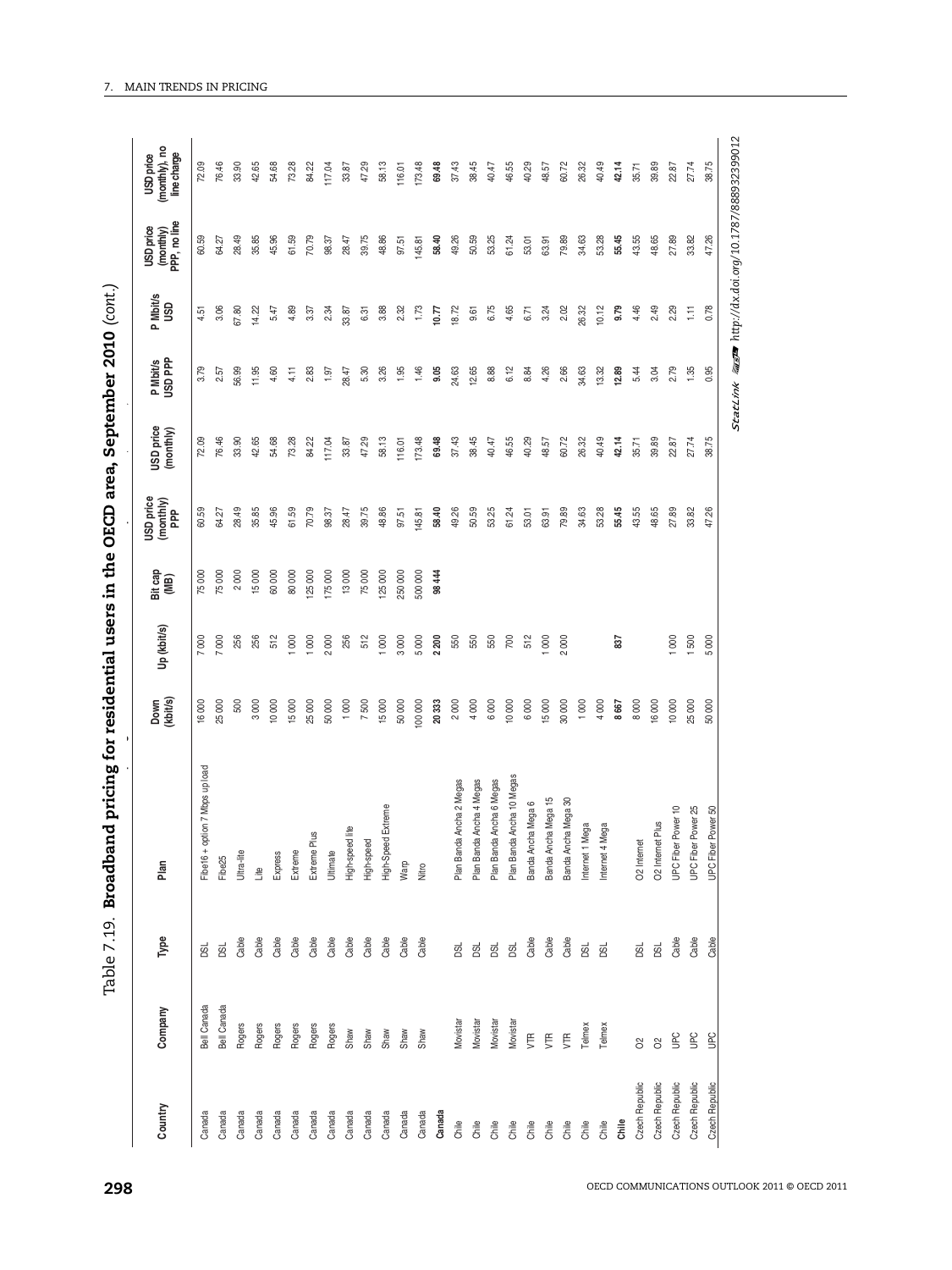| י<br>ו<br>י               |
|---------------------------|
| ׅ֘֒                       |
| - במיה היים ב<br>$\vdots$ |
|                           |
| )<br> }<br> <br>í<br>S    |
| י<br>י                    |
|                           |
|                           |
|                           |
| ı                         |
| i                         |
|                           |
| こっこ<br>I<br>.<br>,        |
|                           |

| Type<br>Company<br>Country               | Plan                                    | Down<br>(kbit/s) | Up (kbit/s) | Bit cap<br>(MB) | (monthly)<br>PPP<br>USD price | USD price<br>(monthly) | P Mbit/s<br>USD PPP | P Mbit/s<br>USD | (monthly)<br>PPP, no line<br>USD price | (monthly), no<br>line charge<br>USD price |
|------------------------------------------|-----------------------------------------|------------------|-------------|-----------------|-------------------------------|------------------------|---------------------|-----------------|----------------------------------------|-------------------------------------------|
| Cable<br><b>UPC</b><br>Czech Republic    | UPC Fiber Power 100                     | 100 000          | 10 000      |                 | 59.09                         | 48.45                  | 0.59                | 0.48            | 59.09                                  | 48.45                                     |
| g<br>T-Mobile<br>Czech Republic          | Internet ADSL                           | 8000             | 512         |                 | 54.04                         | 44.32                  | 6.76                | 모<br>ທ່         | 30.89                                  | 25.33                                     |
| g<br>T-Mobile<br>Czech Republic          | Internet ADSL                           | 8000             | 512         |                 | 45.10                         | 36.98                  | 5.64                | 4.62            | 45.10                                  | 36.98                                     |
| <b>BSL</b><br>T-Mobile<br>Czech Republic | Internet ADSL                           | 16000            | 768         |                 | 69.53                         | 57.01                  | 4.35                | 3.56            | 46.38                                  | 38.03                                     |
| <b>BSL</b><br>T-Mobile<br>Czech Republic | Internet ADSL                           | 16000            | 768         |                 | 54.78                         | 44.92                  | 3.42                | 2.81            | 54.78                                  | 44.92                                     |
| Czech Republic                           |                                         | 25700            | 2508        |                 | 48.37                         | 39.66                  | 3.43                | 2.81            | 43.74                                  | 35.87                                     |
| <b>DSL</b><br>$\beta$<br>Denmark         | HomeDuo Basic                           | 5000             | 512         |                 | 27.29                         | 43.66                  | 5.46                | 8.73            | 27.29                                  | 43.66                                     |
| <b>BSL</b><br>$\beta$<br>Denmark         | HomeDuc                                 | 10000            | 1000        |                 | 32.77                         | 52.43                  | 3.28                | 5.24            | 32.77                                  | 52.43                                     |
| <b>BSL</b><br>$\beta$<br>Denmark         | HomeDuo mere upload                     | 10000            | 2000        |                 | 38.14                         | 61.02                  | 3.81                | 6.10            | 38.14                                  | 61.02                                     |
| <b>DSL</b><br>$\beta$<br>Denmark         | mere download<br>HomeDuo r<br>HomeDuo r | 20000            | 1000        |                 | 38.14                         | 61.02                  | 1.91                | 3.05            | 38.14                                  | 61.02                                     |
| DSL<br>$\overline{p}$<br>Denmark         | mere download og<br>upload              | 20000            | 2000        |                 | 43.51                         | 69.61                  | 2.18                | 3.48            | 43.51                                  | 69.61                                     |
| DSL<br>TDC<br>Denmark                    | HomeDuo det hurtigste valg              | 50000            | 5000        |                 | 54.69                         | 87.50                  | 1.09                | 1.75            | 54.69                                  | 87.50                                     |
| Cable<br>Stofa<br>Denmark                | Mbit.<br>8 Mbit./1 I                    | 8000             | 1000        |                 | 18.74                         | 29.98                  | 2.34                | 3.75            | 18.74                                  | 29.98                                     |
| Cable<br>Stofa<br>Denmark                | Mbit. Ekstra upload 1 M<br>8 Mbit./1    | 8000             | 2000        |                 | 24.22                         | 38.75                  | 3.03                | 4.84            | 24.22                                  | 38.75                                     |
| Cable<br>Stofa<br>Denmark                | Mbit. Ekstra upload 2 M<br>8 Mbit./1    | 8000             | 3000        |                 | 29.70                         | 47.52                  | 3.71                | 5.94            | 29.70                                  | 47.52                                     |
| Cable<br>Stofa<br>Denmark                | Mbit.<br>12 Mbit./1                     | 12000            | 1000        |                 | 24.66                         | 39.45                  | 2.06                | 3.29            | 24.66                                  | 39.45                                     |
| Cable<br>Stofa<br>Denmark                | Mbit. Ekstra upload 1M<br>12 Mbit./1    | 12000            | 2000        |                 | 30.14                         | 48.22                  | 2.51                | 4.02            | 30.14                                  | 48.22                                     |
| Cable<br>Stofa<br>Denmark                | Mbit. Ekstra upload 2 M<br>12 Mbit./1   | 12000            | 3000        |                 | 35.62                         | 56.99                  | 2.97                | 4.75            | 35.62                                  | 56.99                                     |
| Cable<br>Stofa<br>Denmark                | Mbit.<br>25 Mbit./2                     | 25000            | 2000        |                 | 29.59                         | 47.34                  | 1.18                | 1.89            | 29.59                                  | 47.34                                     |
| Cable<br>Stofa<br>Denmark                | Mbit. Ekstra upload 1 M<br>25 Mbit./2   | 25000            | 3000        |                 | 35.07                         | 56.11                  | 1.40                | 2.24            | 35.07                                  | 56.11                                     |
| Cable<br>Stofa<br>Denmark                | Mbit. Ekstra upload 2 M<br>25 Mbit./2   | 25000            | 4 000       |                 | 40.55                         | 64.88                  | 1.62                | 2.60            | 40.55                                  | 64.88                                     |
| Cable<br>Stofa<br>Denmark                | i Mbit.<br>50 Mbit./5                   | 50000            | 5000        |                 | 39.46                         | 63.12                  | 0.79                | 1.26            | 39.46                                  | 63.12                                     |
| Cable<br>Stofa<br>Denmark                | 50 Mbit./5 Mbit. Ekstra upload 1 M      | 50000            | 6 000       |                 | 44.94                         | 71.89                  | 0.90                | 1.44            | 44.94                                  | 71.89                                     |
| Cable<br>Stofa<br>Denmark                | Mbit. Ekstra upload 2 M<br>50 Mbit./5   | 50000            | 7000        |                 | 50.42                         | 80.66                  | $\overline{101}$    | 1.61            | 50.42                                  | 80.66                                     |
| FTŇ<br>Dansk Bredbånd<br>Denmark         | Dansk bredbands fibernet 4/4 M          | 4000             | 4 000       |                 | 21.81                         | 34.89                  | 5.45                | 8.72            | 21.81                                  | 34.89                                     |
| FTŘ<br>Dansk Bredbånd<br>Denmark         | edbands fibernet 10/10 M<br>Dansk bre   | 10000            | 10000       |                 | 32.77                         | 52.43                  | 3.28                | 5.24            | 32.77                                  | 52.43                                     |
| FTŘ<br>Dansk Bredbånd<br>Denmark         | Dansk bredbands fibernet 15/15 M        | 15000            | 15000       |                 | 38.25                         | 61.20                  | 2.55                | 4.08            | 38.25                                  | 61.20                                     |
| Ě<br>Dansk Bredbånd<br>Denmark           | Dansk bredbands fibernet 25/25 M        | 25000            | 25 000      |                 | 43.73                         | 69.96                  | 1.75                | 2.80            | 43.73                                  | 69.96                                     |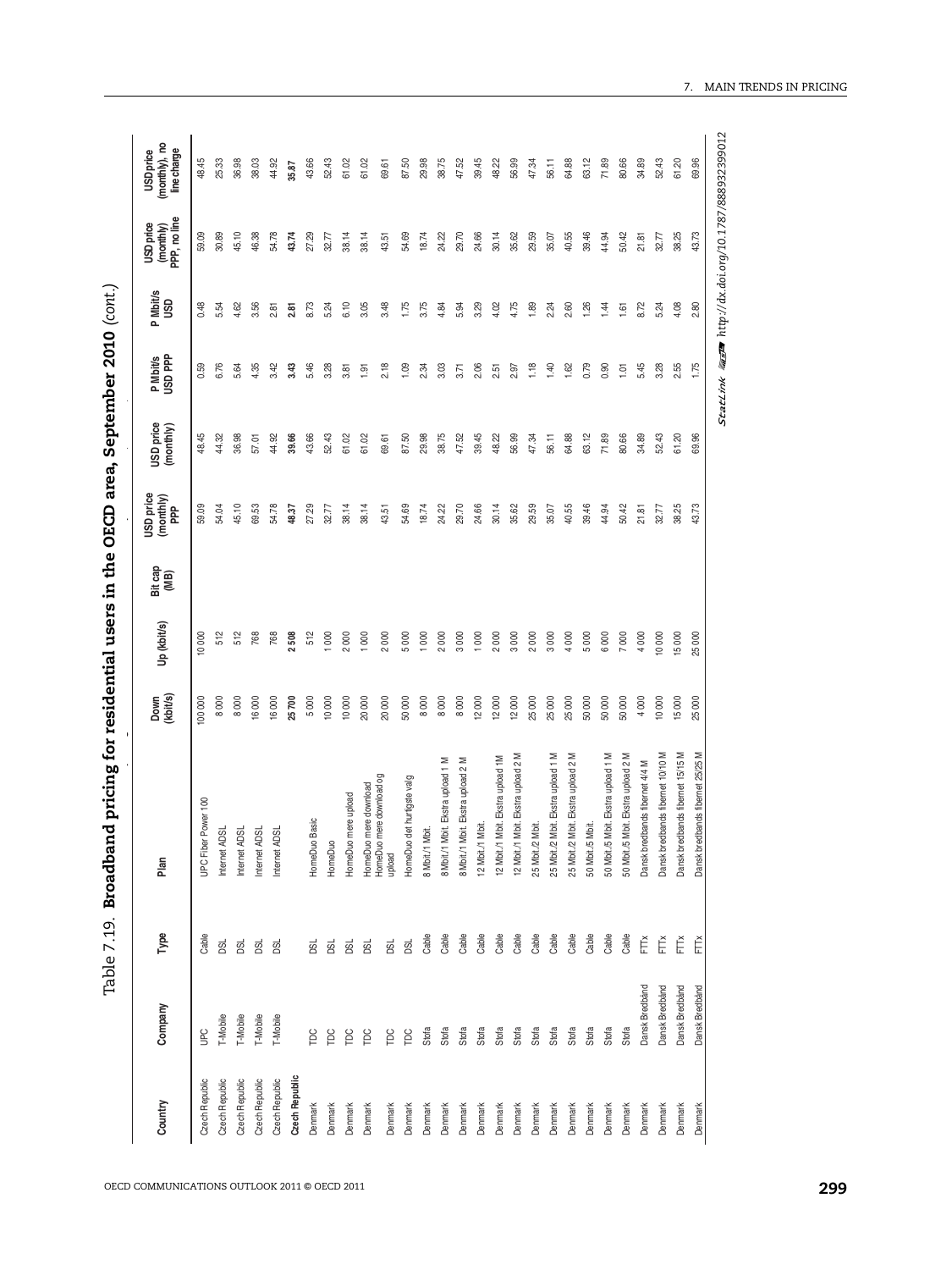| $\ddot{\phantom{a}}$           |
|--------------------------------|
| ֕                              |
|                                |
| $\frac{1}{2}$<br>$\frac{1}{4}$ |
|                                |
|                                |
|                                |
|                                |
| I<br>I                         |
| i<br>I                         |
| l.                             |
| こしこうせい<br>l<br>.<br>T          |
|                                |

| 50000<br>Ibands fibernet 50/50 M<br>Ibands fibernet 100/100<br>Ě<br>Dansk Bredbånd<br>Denmark                                                                                                                                                                                                                                                                                                                                                                                                                                                                                              |             | (monthly)<br>PPP | USD price<br>(monthly) | P Mbit/s<br>USD PPP | P Mbit/s<br>USD | (monthly)<br>PPP, no line<br><b>USD</b> price | USD price<br>(monthly), no<br>line charge |
|--------------------------------------------------------------------------------------------------------------------------------------------------------------------------------------------------------------------------------------------------------------------------------------------------------------------------------------------------------------------------------------------------------------------------------------------------------------------------------------------------------------------------------------------------------------------------------------------|-------------|------------------|------------------------|---------------------|-----------------|-----------------------------------------------|-------------------------------------------|
|                                                                                                                                                                                                                                                                                                                                                                                                                                                                                                                                                                                            | 50 000      | 54.69            | 87.50                  | 1.09                | 1.75            | 54.69                                         | 87.50                                     |
| 100 000<br>100 000<br>Dansk bredt<br>Dansk bredt<br>M<br>FTŘ<br>Dansk Bredbånd<br>Denmark                                                                                                                                                                                                                                                                                                                                                                                                                                                                                                  |             | 109.49           | 175.17                 | 1.09                | 1.75            | 109.49                                        | 175.17                                    |
| 25167<br>Denmark                                                                                                                                                                                                                                                                                                                                                                                                                                                                                                                                                                           | 10 605      | 39.10            | 62.55                  | 2.35                | 3.76            | 39.10                                         | 62.55                                     |
| 1000<br>Stardipakett<br>Cable<br>Elion<br>Estonia                                                                                                                                                                                                                                                                                                                                                                                                                                                                                                                                          | 1000        | 22.81            | 20.99                  | 22.81               | 20.99           | 22.81                                         | 20.99                                     |
| 12000<br>Kodulahendus<br>Cable<br>Elion<br>Estonia                                                                                                                                                                                                                                                                                                                                                                                                                                                                                                                                         | 1000        | 38.93            | 35.81                  | 3.24                | 2.98            | 38.93                                         | 35.81                                     |
| 100 000<br>hüperkiire internet<br>FTTX<br>$\frac{5}{100}$<br>Estonia                                                                                                                                                                                                                                                                                                                                                                                                                                                                                                                       | 20 000      | 50.89            | 46.82                  | 0.51                | 0.47            | 50.89                                         | 46.82                                     |
| 2000<br><b>STV Mini</b><br>Cable<br>$\approx$<br>Estonia                                                                                                                                                                                                                                                                                                                                                                                                                                                                                                                                   | 256         | 31.57            | 29.04                  | 15.78               | 14.52           | 22.59                                         | 20.78                                     |
| 3000<br><b>STV</b> Kodu<br>Cable<br>$\approx$<br>Estonia                                                                                                                                                                                                                                                                                                                                                                                                                                                                                                                                   | 256         | 36.10            | 33.21                  | 12.03               | 11.07           | 27.12                                         | 24.95                                     |
| 4000<br>$\boldsymbol{\times}$<br>STV Kodu<br>Cable<br>$5\overline{N}$<br>Estonia                                                                                                                                                                                                                                                                                                                                                                                                                                                                                                           | 512         | 40.64            | 37.39                  | 10.16               | 9.35            | 31.66                                         | 29.12                                     |
| 5000<br>$\overline{+}$<br>STV Kodu<br>Cable<br><b>NS</b><br>Estonia                                                                                                                                                                                                                                                                                                                                                                                                                                                                                                                        | 512         | 45.17            | 41.56                  | 9.03                | 8.31            | 36.19                                         | 33.30                                     |
| 6000<br>STV Pro<br>Cable<br><b>NS</b><br>Estonia                                                                                                                                                                                                                                                                                                                                                                                                                                                                                                                                           | 512         | 49.71            | 45.73                  | 8.28                | 7.62            | 40.73                                         | 37.47                                     |
| 1000<br>Satum MINI<br>FTTX<br>$\leq$<br>Estonia                                                                                                                                                                                                                                                                                                                                                                                                                                                                                                                                            | 1000        | 13.52            | 12.43                  | 13.52               | 12.43           | 13.52                                         | 12.43                                     |
| 5000<br>Satum Neo<br>FTŘ<br>STV<br>Estonia                                                                                                                                                                                                                                                                                                                                                                                                                                                                                                                                                 | 5000        | 18.05            | 16.61                  | 3.61                | 3.32            | 18.05                                         | 16.61                                     |
| 10000<br>Ξ<br>Satum Kod<br>FTTX<br>STV<br>Estonia                                                                                                                                                                                                                                                                                                                                                                                                                                                                                                                                          | 10 000      | 27.12            | 24.95                  | 2.71                | 2.50            | 27.12                                         | 24.95                                     |
| 1000<br>S pakett<br>Cable<br>Starman<br>Estonia                                                                                                                                                                                                                                                                                                                                                                                                                                                                                                                                            | 256         | 16.24            | 14.94                  | 16.24               | 14.94           | 16.24                                         | 14.94                                     |
| 4000<br>M pakett<br>Cable<br>Starman<br>Estonia                                                                                                                                                                                                                                                                                                                                                                                                                                                                                                                                            | 1000        | 24.40            | 22.45                  | 6.10                | 5.61            | 24.40                                         | 22.45                                     |
| 30000<br>Lpakett<br>Cable<br>Starman<br>Estonia                                                                                                                                                                                                                                                                                                                                                                                                                                                                                                                                            | 4 000       | 31.66            | 29.12                  | 1.06                | 0.97            | 31.66                                         | 29.12                                     |
| 150000<br>XL pakett<br>Cable<br>Starman<br>Estonia                                                                                                                                                                                                                                                                                                                                                                                                                                                                                                                                         | 20 000      | 39.82            | 36.64                  | 0.27                | 0.24            | 39.82                                         | 36.64                                     |
| 22267<br>Estonia                                                                                                                                                                                                                                                                                                                                                                                                                                                                                                                                                                           | 4354        | 32.44            | 29.85                  | 8.36                | 7.69            | 29.45                                         | 27.09                                     |
| 10000<br>Super (Super<br>10 M/10 M<br>Cable<br>Elisa<br>Finland                                                                                                                                                                                                                                                                                                                                                                                                                                                                                                                            | 10 000      | 23.92            | 32.55                  | 2.39                | 3.25            | 23.92                                         | 32.55                                     |
| 50000<br>Super (Super<br>50 M/10 M<br>Cable<br>Elisa<br>Finland                                                                                                                                                                                                                                                                                                                                                                                                                                                                                                                            | 10 000      | 34.49            | 46.93                  | 0.69                | 0.94            | 34.49                                         | 46.93                                     |
| 100 000<br>Super (Super<br>100 M/10 M<br>Cable<br>Elisa<br>Finland                                                                                                                                                                                                                                                                                                                                                                                                                                                                                                                         | 10000       | 41.21            | 56.08                  | 0.41                | 0.56            | 41.21                                         | 56.08                                     |
| 1000<br>i Super (Super<br>) 1 M/1 M<br>Cable<br>Elisa<br>Finland                                                                                                                                                                                                                                                                                                                                                                                                                                                                                                                           | 1000        | 21.21            | 28.86                  | 21.21               | 28.86           | 21.21                                         | 28.86                                     |
| 5000<br>i Super (Super<br>) 5 M/1 M<br>$\begin{tabular}{l} \textit{Laajakais} \\ \textit{broadband} \\ \textit{hroadband} \\ \textit{hroadband} \\ \textit{hroadband} \\ \textit{hroadband} \\ \textit{hroadband} \\ \textit{hroadband} \\ \textit{hroadband} \\ \textit{hroadband} \\ \textit{hroadband} \\ \textit{hroadband} \\ \textit{hagakais} \\ \textit{hagakais} \\ \textit{hagakais} \\ \textit{hagakais} \\ \textit{hagakais} \\ \textit{hagakais} \\ \textit{hagakais} \\ \textit{hagakais} \\ \textit{hagakais} \\ \textit{hagakais} \\ \textit$<br>Cable<br>Elisa<br>Finland | 1 000       | 24.11            | 32.81                  | 4.82                | 6.56            | 24.11                                         | 32.81                                     |
| 10000<br>Super (Super<br>10 M/1 M<br>Cable<br>Elisa<br>Finland                                                                                                                                                                                                                                                                                                                                                                                                                                                                                                                             | 000         | 31.86            | 43.36                  | 3.19                | 4.34            | 31.86                                         | 43.36                                     |
| 1000<br>i Super (Super<br>) 24 M/1 M<br>Cable<br>Elisa<br>Finland                                                                                                                                                                                                                                                                                                                                                                                                                                                                                                                          | $8^{\circ}$ | 36.71            | கு<br>த்               | 36.71               | 49.95           | 36.71                                         | 49.95                                     |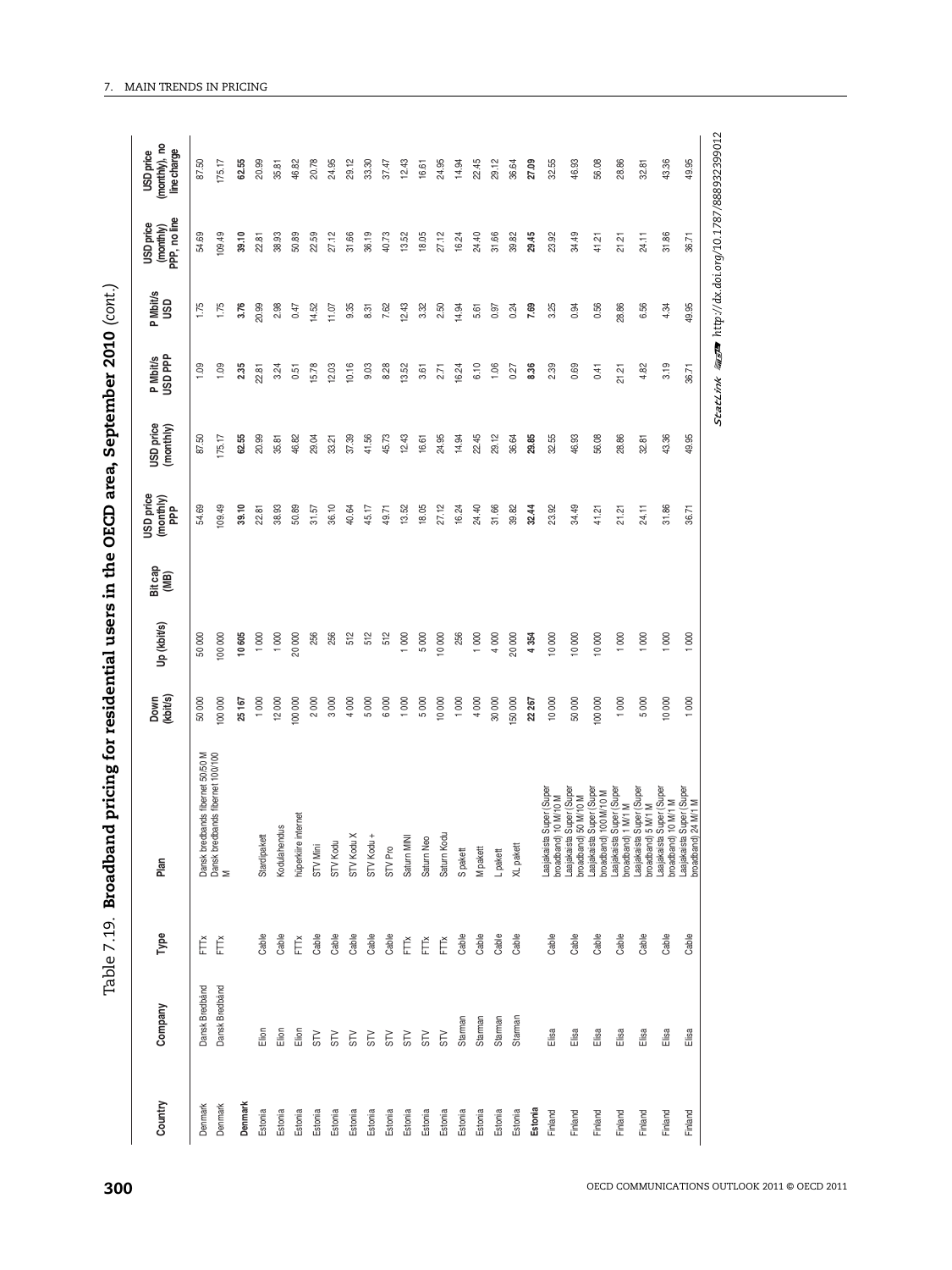|                                                                                                                                                                                                                                                                                                    |                | P Mbit/s<br>USD<br>P Mbit/s<br>USD PPP | (monthly)<br>PPP, no line | line charge |
|----------------------------------------------------------------------------------------------------------------------------------------------------------------------------------------------------------------------------------------------------------------------------------------------------|----------------|----------------------------------------|---------------------------|-------------|
| 25.84<br>512<br>1000<br>ADSL ja<br>broadba<br>g<br>Elisa<br>Finland                                                                                                                                                                                                                                | 25.84<br>35.16 | 35.16                                  | 25.84                     | 35.16       |
| 25.84<br>512<br>2000<br>g<br>Elisa<br>Finland                                                                                                                                                                                                                                                      | 12.92<br>35.16 | 17.58                                  | 25.84                     | 35.16       |
| 25.84<br>000<br>8000<br>ja Kotikaista (ADSL and<br>band) 1 M/512 kbitis<br>ja Kotikaista (ADSL and<br>pand) 2 M/512 kbitis<br>band) 8 M/1 M Full rate<br>pand) 8 M/1 M Full rate<br>ja Kotikaista (ADSL and<br>g<br>Elisa<br>Finland                                                               | 3.23<br>35.16  | 4.40                                   | 25.84                     | 35.16       |
| 32.56<br>$\rm 000$<br>24000<br>g<br>Elisa<br>Finland                                                                                                                                                                                                                                               | 1.36<br>44.31  | 1.85                                   | 32.56                     | 44.31       |
| 17.34<br>600<br>600<br>Cable<br>Elisa<br>Finland                                                                                                                                                                                                                                                   | 28.90<br>23.59 | 39.32                                  | 17.34                     | 23.59       |
| 21.21<br>600<br>1200<br>ADSL ja Kotikaisia (ADSL and<br>Docalista (ADSL and ADSL and ADSL and ADSL and ADSL and<br>Docalista (ADSL and ADSL and ADSL and ADSL and ADSL and<br>ADSL ja Kotikaista (ADSL and<br>Docalista (ADSL and and analysis)<br>Laajakaista Heil (<br>Cable<br>Elisa<br>Finland | 17.68<br>28.86 | 24.05                                  | 21.21                     | 28.86       |
| 27.02<br>600<br>3000<br>Cable<br>Elisa<br>Finland                                                                                                                                                                                                                                                  | 9.01<br>36.77  | 12.26                                  | 27.02                     | 36.77       |
| 33.80<br>1 000<br>10000<br>Cable<br>Elisa<br>Finland                                                                                                                                                                                                                                               | 3.38<br>46.00  | 4.60                                   | 33.80                     | 46.00       |
| 38.65<br>1 000<br>30000<br>Laajakaista Heti (broadband<br>immediately) 30 M/1 M<br>Cable<br>Elisa<br>Finland                                                                                                                                                                                       | 1.29<br>52.59  | 1.75                                   | 38.65                     | 52.59       |
| 44.33<br>10 000<br>200 000<br>Welho XL<br>Cable<br>Welho<br>Finland                                                                                                                                                                                                                                | 0.22<br>60.33  | 0.30                                   | 44.33                     | 60.33       |
| 37.13<br>5000<br>110000<br>Welho L<br>Cable<br>Welho<br>Finland                                                                                                                                                                                                                                    | 0.34<br>50.52  | 0.46                                   | 37.13                     | 50.52       |
| 30.64<br>2000<br>40000<br>Welho M<br>Cable<br>Welho<br>Finland                                                                                                                                                                                                                                     | 0.77<br>41.70  | 1.04                                   | 30.64                     | 41.70       |
| 22.72<br>1 000<br>10000<br>Welho <sub>S</sub><br>Cable<br>Welho<br>Finland                                                                                                                                                                                                                         | 2.27<br>30.92  | 3.09                                   | 22.72                     | 30.92       |
| 34.49<br>1 000<br>24000<br>DSL<br>Welho<br>Finland                                                                                                                                                                                                                                                 | 1.44<br>46.93  | 1.96                                   | 34.49                     | 46.93       |
| 38.33<br>1 000<br>24000<br>g<br>Sonera<br>Finland                                                                                                                                                                                                                                                  | 1.60<br>52.16  | 2.17                                   | 38.33                     | 52.16       |
| 28.72<br>1000<br>8000<br>Welho ADSL<br>Sonera Laajakaista 24 Mbits / 1<br>Mbits<br>Sonera Laajakaista 8 Mbits / 1<br>Mbits<br>g<br>Sonera<br>Finland                                                                                                                                               | 3.59<br>39.08  | 4.89                                   | 28.72                     | 39.08       |
| 28.72<br>512<br>2000<br>a Laajakaista 2 Mbit/s /<br>»it/s<br>Sonera L<br>512 Kbit/<br>g<br>Sonera<br>Finland                                                                                                                                                                                       | 14.36<br>39.08 | 19.54                                  | 28.72                     | 39.08       |
| 38.33<br>10 000<br>100 000<br>Sonera Laajakaista Extra<br><b>NBC</b><br>Sonera<br>Finland                                                                                                                                                                                                          | 0.38<br>52.16  | 0.52                                   | 38.33                     | 52.16       |
| 38.33<br>10000<br>24000<br>Sonera Laajakaista Extra<br>NDSL<br>Sonera<br>Finland                                                                                                                                                                                                                   | 1.60<br>52.16  | 2.17                                   | 38.33                     | 52.16       |
| 24.88<br>10 000<br>10000<br>Sonera Laajakaista Extra<br>yDSL<br>Sonera<br>Finland                                                                                                                                                                                                                  | 2.49<br>33.86  | 3.39                                   | 24.88                     | 33.86       |
| 30.68<br>3420<br>29956<br>Finland                                                                                                                                                                                                                                                                  | 7.48<br>41.74  | 10.18                                  | 30.68                     | 41.74       |
| 42.68<br>800<br>20000<br>sans abonnement ligne<br>Net Plus<br>fixe<br><b>DSL</b><br>Orange<br>France                                                                                                                                                                                               | 2.13<br>49.54  | 2.48                                   | 42.68                     | 49.54       |
| 37.05<br>800<br>20000<br>Surf Musique<br>DSL<br>Orange<br>France                                                                                                                                                                                                                                   | 1.85<br>43.01  | 2.15                                   | 37.05                     | 43.01       |
| 55.07<br>800<br>20000<br>Plus<br>Formule<br>DSL<br>Orange<br>France                                                                                                                                                                                                                                | 2.75<br>63.92  | 3.20                                   | 37.05                     | 43.01       |
| 42.68<br>80<br>$\overline{a}$<br>100 000<br>La Fibre<br>Ě<br>Orange<br>France                                                                                                                                                                                                                      | 0.43<br>49.54  | 0.50                                   | 42.68                     | 49.54       |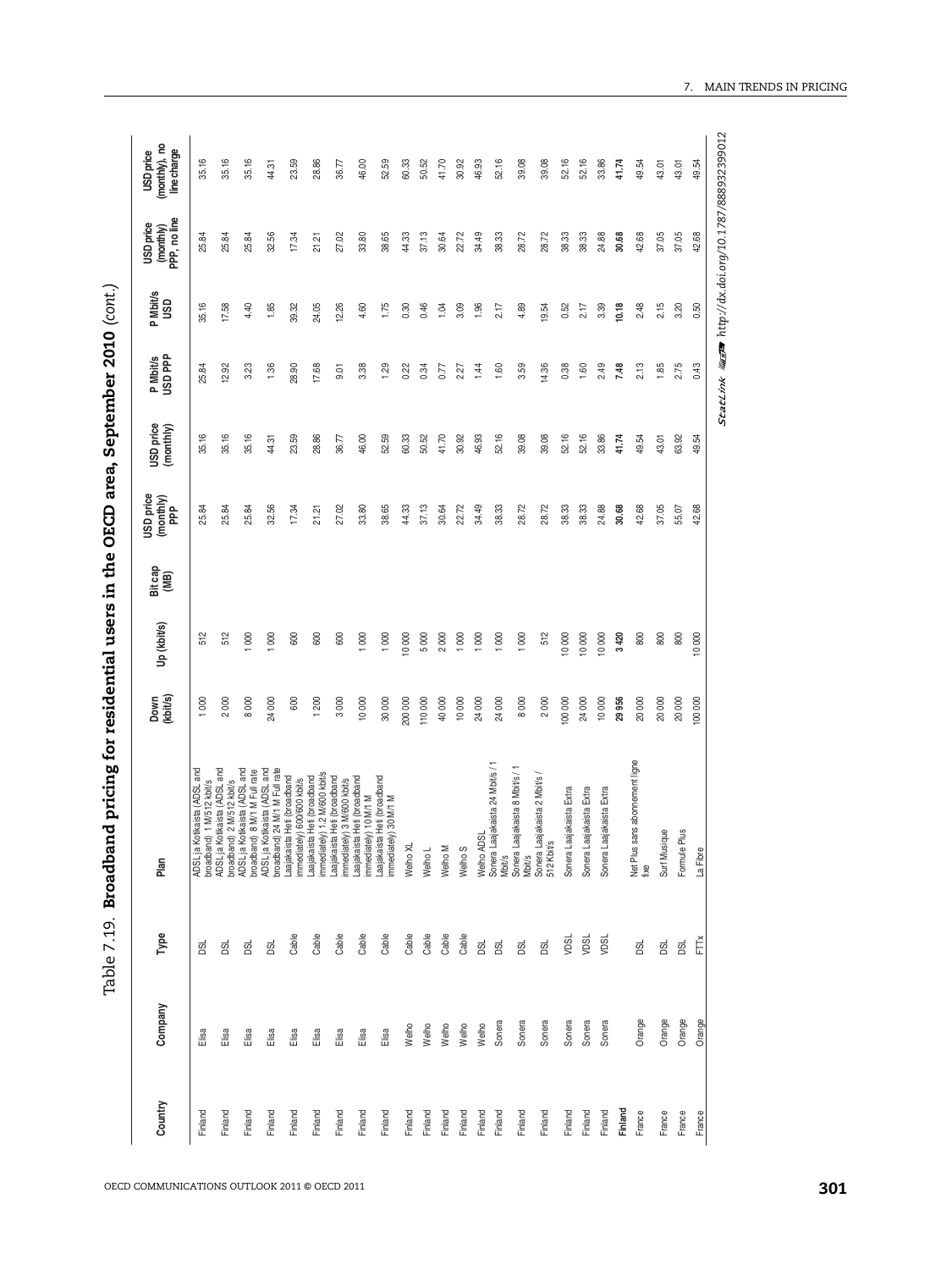| I                     |
|-----------------------|
|                       |
|                       |
|                       |
|                       |
|                       |
| i araa<br> <br> <br>! |
|                       |
|                       |
|                       |
|                       |
| こりりりりり                |
|                       |
|                       |
|                       |
|                       |
|                       |
|                       |
|                       |
|                       |
|                       |
|                       |
|                       |
|                       |
|                       |
|                       |
|                       |
|                       |
|                       |
|                       |
|                       |
|                       |
|                       |
|                       |
|                       |
|                       |
|                       |
|                       |
|                       |
|                       |
|                       |
|                       |
|                       |
|                       |
|                       |
|                       |
| ١                     |
|                       |
|                       |
|                       |
|                       |
|                       |
|                       |
|                       |
|                       |
|                       |
|                       |
|                       |
|                       |
|                       |
|                       |
|                       |
|                       |
|                       |
| l                     |
| :                     |
|                       |
|                       |
|                       |
|                       |
| le 7.19               |

| 29.39<br>29.39<br>29.39<br>65.20<br>70.14<br>43.06<br>44.25<br>35.28<br>47.06<br>52.94<br>58.83<br>52.94<br>23.44<br>29.33<br>23.50<br>37.41<br>47.62<br>33.77<br>33.67<br>33.77<br>0.76<br>0.50<br>0.55<br>0.39<br>1.28<br>19.58<br>2.35<br>4.34<br>1.02<br>2.04<br>1.63<br>0.81<br>1.40<br>1.30<br>8.70<br>1.31<br>3.67<br>32.61<br>2.04<br>7.21<br>0.48<br>0.65<br>0.43<br>$\frac{8}{11}$<br>2.12<br>1.18<br>6.49<br>0.70<br>0.34<br>1.12<br>17.64<br>7.84<br>0.92<br>1.84<br>1.47<br>29.39<br>1.84<br>121<br>3.31<br>3.91<br>55.28<br>75.69<br>81.42<br>49.98<br>53.26<br>39.15<br>58.76<br>65.29<br>58.76<br>32.55<br>26.08<br>41.52<br>39.20<br>39.20<br>39.08<br>52.22<br>32.61<br>32.61<br>26.01<br>32.61<br>70.14<br>35.28<br>47.06<br>58.83<br>29.33<br>29.39<br>23.50<br>29.39<br>47.62<br>65.20<br>43.06<br>45.88<br>52.94<br>23.44<br>29.39<br>37.41<br>33.77<br>33.67<br>52.94<br>33.77<br>100 000<br>100 000<br>1000<br>50000<br>10000<br>460<br>2000<br>800<br>800<br>10000<br>30378<br>5000<br>1024<br>800<br>2611<br>2048<br>6000<br>50000<br>16000<br>16128<br>16128<br>100 000<br>65273<br>25000<br>6000<br>32000<br>1000<br>16000<br>100 000<br>100 000<br>30000<br>100 000<br>16937<br>28000<br>100 000<br>DSL InternetFlat Paket<br><b>DSLTelefonFlat Paket</b><br>La Fibre + option symmetrique<br>La Fibre Plus + option<br>symmetrique<br>Surf-Sofort Classic<br><b>DSL Classic Paket</b><br>Call&surf Basic mit Internet-<br>Flatrate<br>VDSL+option 50<br>Comfort Plus<br>Internetanschluss 32<br>Internetanschluss 6<br>Optique<br>Comfort<br>ncBOXHDpower<br>Call&Surf VDSL<br>La Fibre Plus<br>Free ADSL<br>Free Fibre<br>ncBOXHD<br>Call&Surf (<br>Call&Surf \<br>Call&Surf (<br>Vodafone<br>Vodafone<br>Vodafone<br>Vodafone:<br>Cable<br>Cable<br>Cable<br>VDSL<br>FTX<br>$\check{\mathsf{FT}}$<br>$\check{\mathsf{E}}$<br>NDSL<br>Ě<br>Ě<br>DSL<br>DSL<br>DSL<br>ø<br><b>BSL</b><br><b>DSL</b><br><b>DSL</b><br>DSL<br>Kabel Deutschland<br>Kabel Deutschland<br>Numericable<br>Numericable<br>Vodafone<br>Vodafone<br>Vodafone<br>Vodafone<br>T-Home<br>T-Home<br>T-Home<br>T-Home<br>T-Home<br>Orange<br>Orange<br>Orange<br>Free<br>Free<br>Germany<br>Germany<br>Germany<br>Germany<br>Germany<br>Germany<br>Germany<br>Gemany<br>Germany<br>Germany<br>Germany<br>Germany<br>France<br>France<br>France<br>France<br>France<br>France<br>France<br>France |
|---------------------------------------------------------------------------------------------------------------------------------------------------------------------------------------------------------------------------------------------------------------------------------------------------------------------------------------------------------------------------------------------------------------------------------------------------------------------------------------------------------------------------------------------------------------------------------------------------------------------------------------------------------------------------------------------------------------------------------------------------------------------------------------------------------------------------------------------------------------------------------------------------------------------------------------------------------------------------------------------------------------------------------------------------------------------------------------------------------------------------------------------------------------------------------------------------------------------------------------------------------------------------------------------------------------------------------------------------------------------------------------------------------------------------------------------------------------------------------------------------------------------------------------------------------------------------------------------------------------------------------------------------------------------------------------------------------------------------------------------------------------------------------------------------------------------------------------------------------------------------------------------------------------------------------------------------------------------------------------------------------------------------------------------------------------------------------------------------------------------------------------------------------------------------------------------------------------------------------------------------------------------------------------------------------------------------------------------------------------------------------------------------|
|                                                                                                                                                                                                                                                                                                                                                                                                                                                                                                                                                                                                                                                                                                                                                                                                                                                                                                                                                                                                                                                                                                                                                                                                                                                                                                                                                                                                                                                                                                                                                                                                                                                                                                                                                                                                                                                                                                                                                                                                                                                                                                                                                                                                                                                                                                                                                                                                   |
|                                                                                                                                                                                                                                                                                                                                                                                                                                                                                                                                                                                                                                                                                                                                                                                                                                                                                                                                                                                                                                                                                                                                                                                                                                                                                                                                                                                                                                                                                                                                                                                                                                                                                                                                                                                                                                                                                                                                                                                                                                                                                                                                                                                                                                                                                                                                                                                                   |
|                                                                                                                                                                                                                                                                                                                                                                                                                                                                                                                                                                                                                                                                                                                                                                                                                                                                                                                                                                                                                                                                                                                                                                                                                                                                                                                                                                                                                                                                                                                                                                                                                                                                                                                                                                                                                                                                                                                                                                                                                                                                                                                                                                                                                                                                                                                                                                                                   |
|                                                                                                                                                                                                                                                                                                                                                                                                                                                                                                                                                                                                                                                                                                                                                                                                                                                                                                                                                                                                                                                                                                                                                                                                                                                                                                                                                                                                                                                                                                                                                                                                                                                                                                                                                                                                                                                                                                                                                                                                                                                                                                                                                                                                                                                                                                                                                                                                   |
|                                                                                                                                                                                                                                                                                                                                                                                                                                                                                                                                                                                                                                                                                                                                                                                                                                                                                                                                                                                                                                                                                                                                                                                                                                                                                                                                                                                                                                                                                                                                                                                                                                                                                                                                                                                                                                                                                                                                                                                                                                                                                                                                                                                                                                                                                                                                                                                                   |
|                                                                                                                                                                                                                                                                                                                                                                                                                                                                                                                                                                                                                                                                                                                                                                                                                                                                                                                                                                                                                                                                                                                                                                                                                                                                                                                                                                                                                                                                                                                                                                                                                                                                                                                                                                                                                                                                                                                                                                                                                                                                                                                                                                                                                                                                                                                                                                                                   |
|                                                                                                                                                                                                                                                                                                                                                                                                                                                                                                                                                                                                                                                                                                                                                                                                                                                                                                                                                                                                                                                                                                                                                                                                                                                                                                                                                                                                                                                                                                                                                                                                                                                                                                                                                                                                                                                                                                                                                                                                                                                                                                                                                                                                                                                                                                                                                                                                   |
|                                                                                                                                                                                                                                                                                                                                                                                                                                                                                                                                                                                                                                                                                                                                                                                                                                                                                                                                                                                                                                                                                                                                                                                                                                                                                                                                                                                                                                                                                                                                                                                                                                                                                                                                                                                                                                                                                                                                                                                                                                                                                                                                                                                                                                                                                                                                                                                                   |
|                                                                                                                                                                                                                                                                                                                                                                                                                                                                                                                                                                                                                                                                                                                                                                                                                                                                                                                                                                                                                                                                                                                                                                                                                                                                                                                                                                                                                                                                                                                                                                                                                                                                                                                                                                                                                                                                                                                                                                                                                                                                                                                                                                                                                                                                                                                                                                                                   |
|                                                                                                                                                                                                                                                                                                                                                                                                                                                                                                                                                                                                                                                                                                                                                                                                                                                                                                                                                                                                                                                                                                                                                                                                                                                                                                                                                                                                                                                                                                                                                                                                                                                                                                                                                                                                                                                                                                                                                                                                                                                                                                                                                                                                                                                                                                                                                                                                   |
|                                                                                                                                                                                                                                                                                                                                                                                                                                                                                                                                                                                                                                                                                                                                                                                                                                                                                                                                                                                                                                                                                                                                                                                                                                                                                                                                                                                                                                                                                                                                                                                                                                                                                                                                                                                                                                                                                                                                                                                                                                                                                                                                                                                                                                                                                                                                                                                                   |
|                                                                                                                                                                                                                                                                                                                                                                                                                                                                                                                                                                                                                                                                                                                                                                                                                                                                                                                                                                                                                                                                                                                                                                                                                                                                                                                                                                                                                                                                                                                                                                                                                                                                                                                                                                                                                                                                                                                                                                                                                                                                                                                                                                                                                                                                                                                                                                                                   |
|                                                                                                                                                                                                                                                                                                                                                                                                                                                                                                                                                                                                                                                                                                                                                                                                                                                                                                                                                                                                                                                                                                                                                                                                                                                                                                                                                                                                                                                                                                                                                                                                                                                                                                                                                                                                                                                                                                                                                                                                                                                                                                                                                                                                                                                                                                                                                                                                   |
|                                                                                                                                                                                                                                                                                                                                                                                                                                                                                                                                                                                                                                                                                                                                                                                                                                                                                                                                                                                                                                                                                                                                                                                                                                                                                                                                                                                                                                                                                                                                                                                                                                                                                                                                                                                                                                                                                                                                                                                                                                                                                                                                                                                                                                                                                                                                                                                                   |
|                                                                                                                                                                                                                                                                                                                                                                                                                                                                                                                                                                                                                                                                                                                                                                                                                                                                                                                                                                                                                                                                                                                                                                                                                                                                                                                                                                                                                                                                                                                                                                                                                                                                                                                                                                                                                                                                                                                                                                                                                                                                                                                                                                                                                                                                                                                                                                                                   |
|                                                                                                                                                                                                                                                                                                                                                                                                                                                                                                                                                                                                                                                                                                                                                                                                                                                                                                                                                                                                                                                                                                                                                                                                                                                                                                                                                                                                                                                                                                                                                                                                                                                                                                                                                                                                                                                                                                                                                                                                                                                                                                                                                                                                                                                                                                                                                                                                   |
|                                                                                                                                                                                                                                                                                                                                                                                                                                                                                                                                                                                                                                                                                                                                                                                                                                                                                                                                                                                                                                                                                                                                                                                                                                                                                                                                                                                                                                                                                                                                                                                                                                                                                                                                                                                                                                                                                                                                                                                                                                                                                                                                                                                                                                                                                                                                                                                                   |
|                                                                                                                                                                                                                                                                                                                                                                                                                                                                                                                                                                                                                                                                                                                                                                                                                                                                                                                                                                                                                                                                                                                                                                                                                                                                                                                                                                                                                                                                                                                                                                                                                                                                                                                                                                                                                                                                                                                                                                                                                                                                                                                                                                                                                                                                                                                                                                                                   |
|                                                                                                                                                                                                                                                                                                                                                                                                                                                                                                                                                                                                                                                                                                                                                                                                                                                                                                                                                                                                                                                                                                                                                                                                                                                                                                                                                                                                                                                                                                                                                                                                                                                                                                                                                                                                                                                                                                                                                                                                                                                                                                                                                                                                                                                                                                                                                                                                   |
|                                                                                                                                                                                                                                                                                                                                                                                                                                                                                                                                                                                                                                                                                                                                                                                                                                                                                                                                                                                                                                                                                                                                                                                                                                                                                                                                                                                                                                                                                                                                                                                                                                                                                                                                                                                                                                                                                                                                                                                                                                                                                                                                                                                                                                                                                                                                                                                                   |
| 26.13<br>13.71<br>13.07<br>27.43<br>26.13<br>2000<br>Conn-x 2 Mbps<br><b>DSL</b><br>OTE<br>Greece                                                                                                                                                                                                                                                                                                                                                                                                                                                                                                                                                                                                                                                                                                                                                                                                                                                                                                                                                                                                                                                                                                                                                                                                                                                                                                                                                                                                                                                                                                                                                                                                                                                                                                                                                                                                                                                                                                                                                                                                                                                                                                                                                                                                                                                                                                 |
| 35.63<br>1.56<br>1.48<br>37.40<br>35.63<br>24000<br>Mbps<br>Conn-x 24<br><b>DSL</b><br>OTE<br>Greece                                                                                                                                                                                                                                                                                                                                                                                                                                                                                                                                                                                                                                                                                                                                                                                                                                                                                                                                                                                                                                                                                                                                                                                                                                                                                                                                                                                                                                                                                                                                                                                                                                                                                                                                                                                                                                                                                                                                                                                                                                                                                                                                                                                                                                                                                              |
| 23.34<br>4.08<br>3.89<br>24.50<br>23.34<br>6000<br>INTERNET 6<br>Hol ADSL<br><b>DSL</b><br>로<br>Greece                                                                                                                                                                                                                                                                                                                                                                                                                                                                                                                                                                                                                                                                                                                                                                                                                                                                                                                                                                                                                                                                                                                                                                                                                                                                                                                                                                                                                                                                                                                                                                                                                                                                                                                                                                                                                                                                                                                                                                                                                                                                                                                                                                                                                                                                                            |
| 21.17<br>3.70<br>3.53<br>22.22<br>21.17<br>6000<br>Hol ADSL INTERNET 6<br><b>BSL</b><br>РÓ<br>Greece                                                                                                                                                                                                                                                                                                                                                                                                                                                                                                                                                                                                                                                                                                                                                                                                                                                                                                                                                                                                                                                                                                                                                                                                                                                                                                                                                                                                                                                                                                                                                                                                                                                                                                                                                                                                                                                                                                                                                                                                                                                                                                                                                                                                                                                                                              |
| 26.71<br>1.17<br>$\overline{1}$<br>28.04<br>26.71<br>1000<br>24000<br>INTERNET 24<br>Hol ADSLI<br><b>DSL</b><br>로<br>Greece                                                                                                                                                                                                                                                                                                                                                                                                                                                                                                                                                                                                                                                                                                                                                                                                                                                                                                                                                                                                                                                                                                                                                                                                                                                                                                                                                                                                                                                                                                                                                                                                                                                                                                                                                                                                                                                                                                                                                                                                                                                                                                                                                                                                                                                                       |
| 25.03<br>1.09<br>1.04<br>26.27<br>25.03<br>1000<br>24000<br>INTERNET 24<br>Hol ADSL<br><b>DSL</b><br>РÓ<br>Greece                                                                                                                                                                                                                                                                                                                                                                                                                                                                                                                                                                                                                                                                                                                                                                                                                                                                                                                                                                                                                                                                                                                                                                                                                                                                                                                                                                                                                                                                                                                                                                                                                                                                                                                                                                                                                                                                                                                                                                                                                                                                                                                                                                                                                                                                                 |
| 28.71<br>1.26<br>1.20<br>30.14<br>28.71<br>1000<br>24000<br>DSL economy<br>orthnet AI<br><b>Bd</b><br>forthnet/Nova<br>Greece                                                                                                                                                                                                                                                                                                                                                                                                                                                                                                                                                                                                                                                                                                                                                                                                                                                                                                                                                                                                                                                                                                                                                                                                                                                                                                                                                                                                                                                                                                                                                                                                                                                                                                                                                                                                                                                                                                                                                                                                                                                                                                                                                                                                                                                                     |
| 26.67<br>3.80<br>3.62<br>28.00<br>26.67<br>1000<br>15714<br>Greece                                                                                                                                                                                                                                                                                                                                                                                                                                                                                                                                                                                                                                                                                                                                                                                                                                                                                                                                                                                                                                                                                                                                                                                                                                                                                                                                                                                                                                                                                                                                                                                                                                                                                                                                                                                                                                                                                                                                                                                                                                                                                                                                                                                                                                                                                                                                |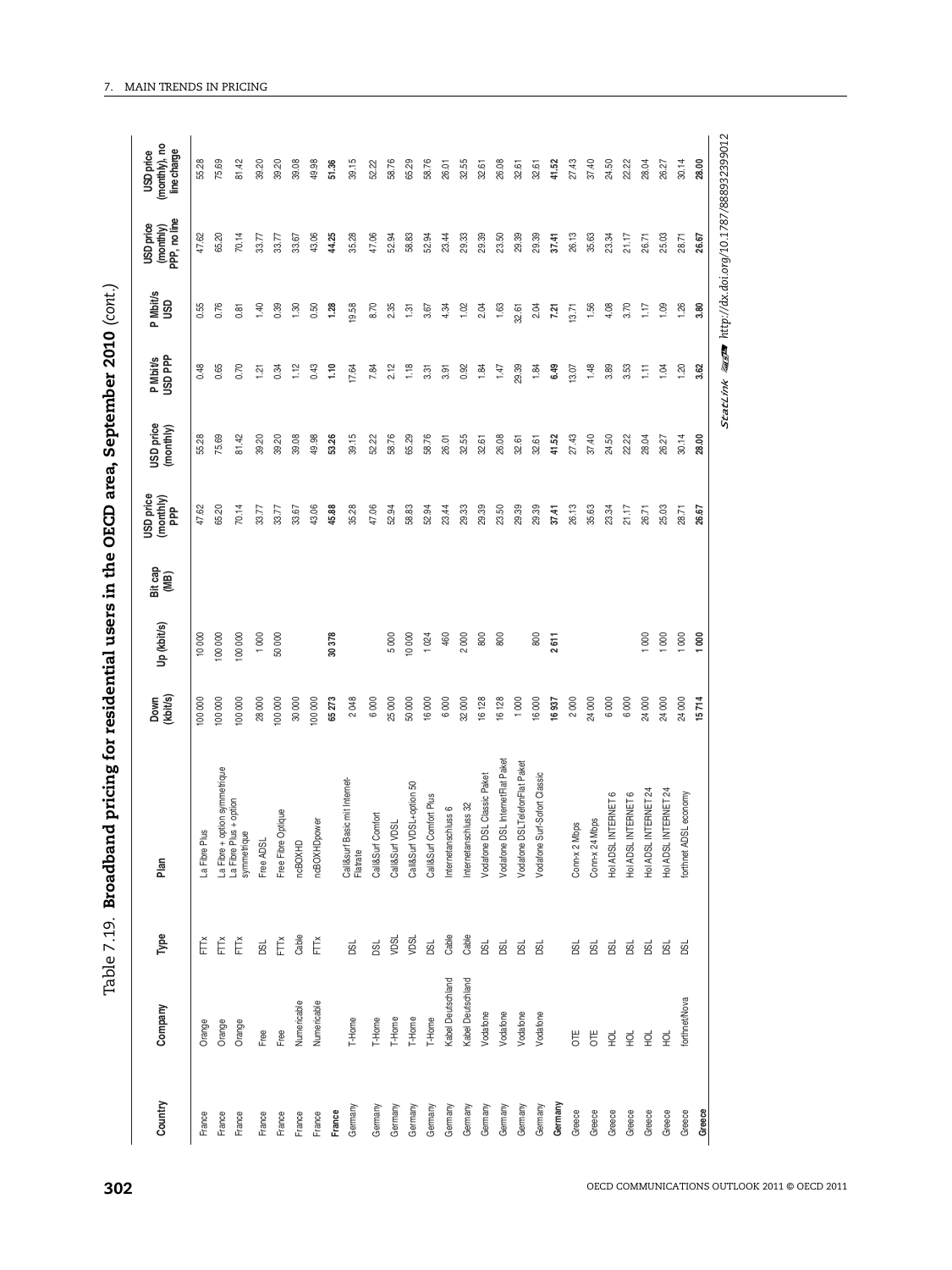| $\ddot{\phantom{a}}$<br>י<br>ו<br>! |
|-------------------------------------|
| l                                   |
| しくらく<br>;<br>;                      |
| f<br>C                              |
|                                     |
|                                     |
|                                     |
|                                     |
|                                     |
|                                     |
|                                     |
| :<br>;<br>;<br>i<br>T<br>ı<br>I     |
|                                     |

| 5.69<br>5.69<br>5.69<br>7.00<br>2.14<br>2.14<br>7.00<br>7.00<br>2.87<br>2.87<br>2.87<br>21.04<br>21.04<br>21.04<br>25.90<br>25.90<br>25.90<br>39.54<br>39.54<br>31.91<br>31.91<br>31.91<br>28.44<br>28.44<br>35.00<br>35.00<br>35.00<br>43.12<br>43.12<br>43.12<br>53.44<br>28.44<br>53.44<br>000<br>350000<br>500<br>500<br>500<br>500<br>2500<br>900<br>1000<br>500<br>7500<br>5000<br>5000<br>5000<br>5000<br>5000<br>15000<br>25 000<br>5000<br>5000<br>5000<br>15000<br>15 000<br>25 000<br>Csaladi (Kabelnet Csaladi)<br>Csaladi (Optinet Csaladi)<br>Kezdo (Kabelnet Kezdo)<br>Kezdo (Optinet Kezdo)<br>Csaladi (DSL Csaladi)<br>Extra (Kabelnet Extra)<br>Alap (Kabelnet Alap)<br>Kezdo (DSL Kezdo)<br>Alap (Optinet Alap)<br>Extra (DSL Extra)<br>Alap (DSL Alap)<br>Cable<br>Cable<br>Cable<br>Cable<br>FTŇ<br>FTX<br>FTŇ<br><b>DSL</b><br>DSL<br>DSL<br>DSL<br>T-Home<br>T-Home<br>T-Home<br>T-Home<br>T-Home<br>T-Home<br>T-Home<br>T-Home<br>T-Home<br>T-Home<br>T-Home<br>Hungary<br>Hungary<br>Hungary<br>Hungary<br>Hungary<br>Hungary<br>Hungary<br>Hungary<br>Hungary<br>Hungary<br>Hungary | 28.44<br>28.44<br>28.44<br>4.21<br>4.21<br>4.21 |       |
|---------------------------------------------------------------------------------------------------------------------------------------------------------------------------------------------------------------------------------------------------------------------------------------------------------------------------------------------------------------------------------------------------------------------------------------------------------------------------------------------------------------------------------------------------------------------------------------------------------------------------------------------------------------------------------------------------------------------------------------------------------------------------------------------------------------------------------------------------------------------------------------------------------------------------------------------------------------------------------------------------------------------------------------------------------------------------------------------------------------|-------------------------------------------------|-------|
|                                                                                                                                                                                                                                                                                                                                                                                                                                                                                                                                                                                                                                                                                                                                                                                                                                                                                                                                                                                                                                                                                                               |                                                 | 21.04 |
|                                                                                                                                                                                                                                                                                                                                                                                                                                                                                                                                                                                                                                                                                                                                                                                                                                                                                                                                                                                                                                                                                                               |                                                 | 21.04 |
|                                                                                                                                                                                                                                                                                                                                                                                                                                                                                                                                                                                                                                                                                                                                                                                                                                                                                                                                                                                                                                                                                                               |                                                 | 21.04 |
|                                                                                                                                                                                                                                                                                                                                                                                                                                                                                                                                                                                                                                                                                                                                                                                                                                                                                                                                                                                                                                                                                                               | 35.00<br>5.18                                   | 25.90 |
|                                                                                                                                                                                                                                                                                                                                                                                                                                                                                                                                                                                                                                                                                                                                                                                                                                                                                                                                                                                                                                                                                                               | 35.00<br>5.18                                   | 25.90 |
|                                                                                                                                                                                                                                                                                                                                                                                                                                                                                                                                                                                                                                                                                                                                                                                                                                                                                                                                                                                                                                                                                                               | 35.00<br>5.18                                   | 25.90 |
|                                                                                                                                                                                                                                                                                                                                                                                                                                                                                                                                                                                                                                                                                                                                                                                                                                                                                                                                                                                                                                                                                                               | 43.12<br>2.13                                   | 31.91 |
|                                                                                                                                                                                                                                                                                                                                                                                                                                                                                                                                                                                                                                                                                                                                                                                                                                                                                                                                                                                                                                                                                                               | 43.12<br>2.13                                   | 31.91 |
|                                                                                                                                                                                                                                                                                                                                                                                                                                                                                                                                                                                                                                                                                                                                                                                                                                                                                                                                                                                                                                                                                                               | 43.12<br>2.13                                   | 31.91 |
|                                                                                                                                                                                                                                                                                                                                                                                                                                                                                                                                                                                                                                                                                                                                                                                                                                                                                                                                                                                                                                                                                                               | 53.44<br>1.58                                   | 39.54 |
|                                                                                                                                                                                                                                                                                                                                                                                                                                                                                                                                                                                                                                                                                                                                                                                                                                                                                                                                                                                                                                                                                                               | 53.44<br>1.58                                   | 39.54 |
| 2.14<br>39.54<br>53.44<br>12500<br>25 000<br>Extra (Optinet Extra)<br>FTTX<br>T-Home<br>Hungary                                                                                                                                                                                                                                                                                                                                                                                                                                                                                                                                                                                                                                                                                                                                                                                                                                                                                                                                                                                                               | 53.44<br>1.58                                   | 39.54 |
| 1.32<br>49.02<br>66.25<br>350000<br>5000<br>50000<br>Super (Kabelnet Super)<br>Cable<br>T-Home<br>Hungary                                                                                                                                                                                                                                                                                                                                                                                                                                                                                                                                                                                                                                                                                                                                                                                                                                                                                                                                                                                                     | 66.25<br>0.98                                   | 49.02 |
| 1.32<br>49.02<br>66.25<br>25000<br>$50\ 000$<br>Super (Optinet Super)<br>FTTX<br>T-Home<br>Hungary                                                                                                                                                                                                                                                                                                                                                                                                                                                                                                                                                                                                                                                                                                                                                                                                                                                                                                                                                                                                            | 66.25<br>0.98                                   | 49.02 |
| 0.91<br>53.65<br>72.50<br>350000<br>5000<br>80 000<br>(Kabelnet Maximum)<br>Maximum (<br>Cable<br>T-Home<br>Hungary                                                                                                                                                                                                                                                                                                                                                                                                                                                                                                                                                                                                                                                                                                                                                                                                                                                                                                                                                                                           | 72.50<br>0.67                                   | 53.65 |
| 0.91<br>53.65<br>72.50<br>5000<br>80 000<br>(Optinet Maximum)<br>Maximum<br>FTTX<br>T-Home<br>Hungary                                                                                                                                                                                                                                                                                                                                                                                                                                                                                                                                                                                                                                                                                                                                                                                                                                                                                                                                                                                                         | 72.50<br>0.67                                   | 53.65 |
| 14.22<br>13.16<br>17.78<br>128<br>1 280<br>easy_C<br>DSL<br>GTS-Datanet<br>Hungary                                                                                                                                                                                                                                                                                                                                                                                                                                                                                                                                                                                                                                                                                                                                                                                                                                                                                                                                                                                                                            | 17.78<br>10.53                                  | 13.16 |
| 15.00<br>13.87<br>18.75<br>128<br>1 280<br>Beginner<br>DSL<br>GTS-Datanet<br>Hungary                                                                                                                                                                                                                                                                                                                                                                                                                                                                                                                                                                                                                                                                                                                                                                                                                                                                                                                                                                                                                          | 18.75<br>11.10                                  | 13.87 |
| 5.86<br>18.99<br>25.66<br>256<br>4 480<br>Fair_C<br>DSL<br>GTS-Datanet<br>Hungary                                                                                                                                                                                                                                                                                                                                                                                                                                                                                                                                                                                                                                                                                                                                                                                                                                                                                                                                                                                                                             | 25.66<br>4.34                                   | 18.99 |
| 6.05<br>19.59<br>26.47<br>256<br>4 480<br>Basic<br><b>DSL</b><br>GTS-Datanet<br>Hungary                                                                                                                                                                                                                                                                                                                                                                                                                                                                                                                                                                                                                                                                                                                                                                                                                                                                                                                                                                                                                       | 26.47<br>4.48                                   | 19.59 |
| 5.15<br>19.05<br>25.75<br>500<br>5000<br>Fair_C<br><b>DSL</b><br>GTS-Datanet<br>Hungary                                                                                                                                                                                                                                                                                                                                                                                                                                                                                                                                                                                                                                                                                                                                                                                                                                                                                                                                                                                                                       | 25.75<br>3.81                                   | 19.05 |
| 5.31<br>19.66<br>26.56<br>500<br>5000<br>Basic<br>DSL<br>GTS-Datanet<br>Hungary                                                                                                                                                                                                                                                                                                                                                                                                                                                                                                                                                                                                                                                                                                                                                                                                                                                                                                                                                                                                                               | 26.56<br>3.93                                   | 19.66 |
| 8.71<br>16.12<br>21.78<br>192<br>2560<br>easy_C2<br>DSL<br>GTS-Datanet<br>Hungary                                                                                                                                                                                                                                                                                                                                                                                                                                                                                                                                                                                                                                                                                                                                                                                                                                                                                                                                                                                                                             | 21.78<br>6.45                                   | 16.12 |
| 4.76<br>27.84<br>37.62<br>512<br>8 0 96<br>Advanced<br><b>DSL</b><br>GTS-Datanet<br>Hungary                                                                                                                                                                                                                                                                                                                                                                                                                                                                                                                                                                                                                                                                                                                                                                                                                                                                                                                                                                                                                   | 37.62<br>3.52                                   | 27.84 |
| 3.84<br>28.42<br>38.41<br>500<br>10 000<br>Advanced<br><b>BSL</b><br>GTS-Datanet<br>Hungary                                                                                                                                                                                                                                                                                                                                                                                                                                                                                                                                                                                                                                                                                                                                                                                                                                                                                                                                                                                                                   | 38.41<br>2.84                                   | 28.42 |
| 11.65<br>14.28<br>19.30<br>256<br>1 696<br>YoDSL1<br><b>DSL</b><br>GTS-Datanet<br>Hungary                                                                                                                                                                                                                                                                                                                                                                                                                                                                                                                                                                                                                                                                                                                                                                                                                                                                                                                                                                                                                     | 19.30<br>8.62                                   | 14.28 |
| 6.67<br>19.75<br>26.69<br>256<br>4 096<br>YoDSL 4<br>DSL<br>GTS-Datanet<br>Hungary                                                                                                                                                                                                                                                                                                                                                                                                                                                                                                                                                                                                                                                                                                                                                                                                                                                                                                                                                                                                                            | 26.69<br>4.94                                   | 19.75 |
| 7.81<br>11.56<br>15.62<br>500<br>2000<br>Internet start<br>Cable<br><b>UPC</b><br>Hungary                                                                                                                                                                                                                                                                                                                                                                                                                                                                                                                                                                                                                                                                                                                                                                                                                                                                                                                                                                                                                     | 15.62<br>5.78                                   | 11.56 |
| 1.25<br>13.87<br>18.75<br>500<br>15000<br>Fiber Power 15<br>Cable<br><b>Dan</b><br>Hungary                                                                                                                                                                                                                                                                                                                                                                                                                                                                                                                                                                                                                                                                                                                                                                                                                                                                                                                                                                                                                    | 18.75<br>0.92                                   | 13.87 |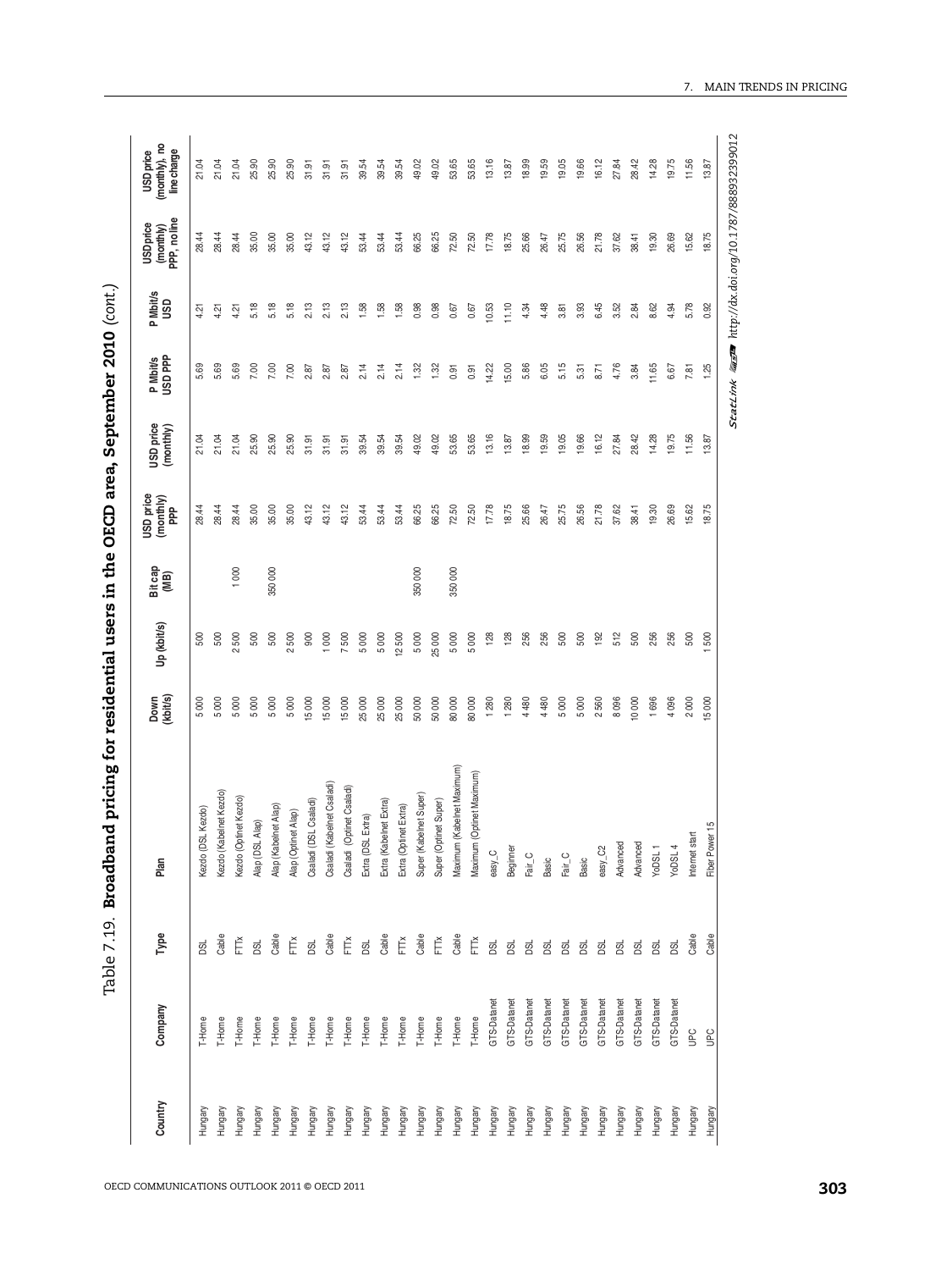| í<br>I)<br>I                                                                                                                                                                                                                   |
|--------------------------------------------------------------------------------------------------------------------------------------------------------------------------------------------------------------------------------|
|                                                                                                                                                                                                                                |
|                                                                                                                                                                                                                                |
|                                                                                                                                                                                                                                |
| is a company of the company of the company of the company of the company of the company of the company of the company of the company of the company of the company of the company of the company of the company of the company |
|                                                                                                                                                                                                                                |
| Jaraa                                                                                                                                                                                                                          |
|                                                                                                                                                                                                                                |
| )<br>}<br>}<br>}                                                                                                                                                                                                               |
| ים<br>ק                                                                                                                                                                                                                        |
|                                                                                                                                                                                                                                |
|                                                                                                                                                                                                                                |
| י<br>י                                                                                                                                                                                                                         |
|                                                                                                                                                                                                                                |
|                                                                                                                                                                                                                                |
| <br> <br> <br> <br> <br>                                                                                                                                                                                                       |
|                                                                                                                                                                                                                                |
|                                                                                                                                                                                                                                |
|                                                                                                                                                                                                                                |
|                                                                                                                                                                                                                                |
|                                                                                                                                                                                                                                |
| I                                                                                                                                                                                                                              |
|                                                                                                                                                                                                                                |
|                                                                                                                                                                                                                                |
|                                                                                                                                                                                                                                |
|                                                                                                                                                                                                                                |
| :<br>:                                                                                                                                                                                                                         |
|                                                                                                                                                                                                                                |
|                                                                                                                                                                                                                                |
| .<br>.<br>i                                                                                                                                                                                                                    |
| I                                                                                                                                                                                                                              |
|                                                                                                                                                                                                                                |

|                                                           | Down<br>(kbit/s) | Up (kbit/s) | Bit cap<br>(MB) | <b>USD</b> price<br>$\frac{\text{(monthly)}}{\text{PPP}}$ | USD price<br>(monthly) | P Mbit/s<br>USD PPP | P Mbit/s<br>USD | (monthly)<br>PPP, no line<br>USD price | (monthly), no<br>line charge<br><b>USD</b> price |
|-----------------------------------------------------------|------------------|-------------|-----------------|-----------------------------------------------------------|------------------------|---------------------|-----------------|----------------------------------------|--------------------------------------------------|
| Fiber Power 30<br>Cable<br>$\frac{1}{2}$<br>Hungary       | 30000            | 3000        |                 | 25.00                                                     | 18.50                  | 0.83                | 0.62            | 25.00                                  | 18.50                                            |
| Fiber Power 60<br>Cable<br>$\frac{1}{2}$<br>Hungary       | 60000            | 6000        |                 | 31.25                                                     | 23.12                  | 0.52                | 0.39            | 31.25                                  | 23.12                                            |
| Fiber Power 120<br>Cable<br>ga<br>Hungary                 | 20000            | 10000       |                 | 37.50                                                     | 27.75                  | 0.31                | 0.23            | 37.50                                  | 27.75                                            |
| ADSL start<br><b>BSL</b><br><b>Dan</b><br>Hungary         | 1024             | 256         |                 | 18.75                                                     | 13.87                  | 18.75               | 13.87           | 18.75                                  | 13.87                                            |
| ADSL bronze<br>g<br>Ρg<br>Hungary                         | 2560             | 512         |                 | 25.00                                                     | 18.50                  | 10.00               | 7.40            | 25.00                                  | 18.50                                            |
| ADSL silver<br>g<br>$\tilde{e}$<br>Hungary                | 8192             | 768         |                 | 38.12                                                     | 28.21                  | 4.77                | 3.53            | 38.12                                  | 28.21                                            |
| ADSL gokl<br>g<br>$\tilde{E}$<br>Hungary                  | 12288            | 536         |                 | 51.87                                                     | 38.39                  | 4.32                | 3.20            | 51.87                                  | 38.39                                            |
| ADSL platinum<br>g<br>$\tilde{E}$<br>Hungary              | 18432            | 536         |                 | 91.25                                                     | 67.52                  | 5.07                | 3.75            | 91.25                                  | 67.52                                            |
| Hungary                                                   | 19661            | 2919        | 262750          | 37.71                                                     | 27.91                  | 5.36                | 3.97            | 37.71                                  | 27.91                                            |
| Grunnáskrift<br><b>BC</b><br>Siminn<br>Iceland            | 12000            | 382         |                 | 36.47                                                     | 43.39                  | 3.04                | 3.62            | 24.49                                  | 29.14                                            |
| Leið 1<br>Ě<br>Siminn<br>Iceland                          | 12000            | 640         |                 | 45.10                                                     | 53.67                  | 3.76                | 4.47            | 33.12                                  | 39.41                                            |
| Leið 2<br>Ě<br>Siminn<br>Iceland                          | 12000            | 820         | 60 000          | 58.05                                                     | 69.08                  | 4.84                | 5.76            | 46.07                                  | 54.82                                            |
| Leið 3<br>Ĕ<br>Siminn<br>Iceland                          | 16000            | 024         | 20 000          | 66.69                                                     | 79.36                  | 4.17                | 4.96            | 54.71                                  | 65.10                                            |
| Huggulega 1GB<br>gd<br>Vodafone<br>lceland                | 12000            |             | 1000            | 28.35                                                     | 33.74                  | 2.36                | 2.81            | 28.35                                  | 33.74                                            |
| Huggulega 10GB<br><b>BSL</b><br>Vodafone<br>lceland       | 12000            |             | 10 000          | 36.70                                                     | 43.67                  | 3.06                | 3.64            | 36.70                                  | 43.67                                            |
| Flotta netið<br>Vodafone<br>Iceland                       | 12000            |             | 30 000          | 43.46                                                     | 51.72                  | 3.62                | 4.31            | 43.46                                  | 51.72                                            |
| Ofurnetið 70GB<br>g g<br>Vodafone<br>Iceland              | 12000            |             | $70\ 000$       | 50.65                                                     | 60.28                  | 4.22                | 5.02            | 50.65                                  | 60.28                                            |
| Enn meira niðurhal<br>ø<br>Vodafone<br>Iceland            | 12000            |             | 120000          | 59.29                                                     | 70.55                  | 4.94                | 5.88            | 59.29                                  | 70.55                                            |
| Huggulega netið - meiri hraði<br>Ě<br>Vodafone<br>Iceland | 50000            |             | 10 000          | 42.09                                                     | 50.09                  | 0.84                | 1,00            | 24.75                                  | 29.45                                            |
| Flotta netið - meiri hraði<br>Ě<br>Vodafone<br>Iceland    | 50000            |             | 30 000          | 49.29                                                     | 58.65                  | 0.99                | 1.17            | 31.95                                  | 38.02                                            |
| meiri hraði<br>Ofurnetið - r<br>Ě<br>Vodafone<br>Iceland  | 50000            |             | 70 000          | 57.13                                                     | 67.98                  | 1.14                | 1.36            | 39.79                                  | 47.35                                            |
| Enn meira niðurhal<br>Ě<br>Vodafone<br>Iceland            | 50000            |             | 120000          | 66.56                                                     | 79.20                  | 1.33                | 1.58            | 49.22                                  | 58.57                                            |
| <b>DSL 1GB</b><br>g<br>TAL<br>Iceland                     | 12000            |             | 1000            | 26.19                                                     | 31.17                  | 2.18                | 2.60            | 26.19                                  | 31.17                                            |
| <b>DSL 10 GB</b><br><b>BL</b><br>TAL<br>Iceland           | 12000            |             | 10000           | 30.51                                                     | 36.30                  | 2.54                | 3.03            | 30.51                                  | 36.30                                            |
| <b>DSL 20 GB</b><br>g<br><b>TAL</b><br>Iceland            | 12000            |             | 20000           | 37.70                                                     | 44.87                  | 3.14                | 3.74            | 37.70                                  | 44.87                                            |
| DSL 60 GB<br>g<br>TAL<br>Iceland                          | 12000            |             | 60000           | 44.90                                                     | 53.43                  | 3.74                | 4.45            | 44.90                                  | 53.43                                            |
| <b>DSL 80 GB</b><br>g<br>TAL<br>Iceland                   | 12000            |             | 80000           | 52.09                                                     | 61.99                  | 4.34                | 5.17            | 52.09                                  | 61.99                                            |
| <b>DSL 120 GB</b><br>g<br>TAL<br>Iceland                  | 12000            |             | 20000           | 55.69                                                     | 66.27                  | 4.64                | 5.52            | 55.69                                  | 66.27                                            |
| FTTH 10 GB net<br>Ê<br><b>TAL</b><br>Iceland              | 50000            |             | 10000           | 21.51                                                     | 25.60                  | 0.43                | 0.51            | 21.51                                  | 25.60                                            |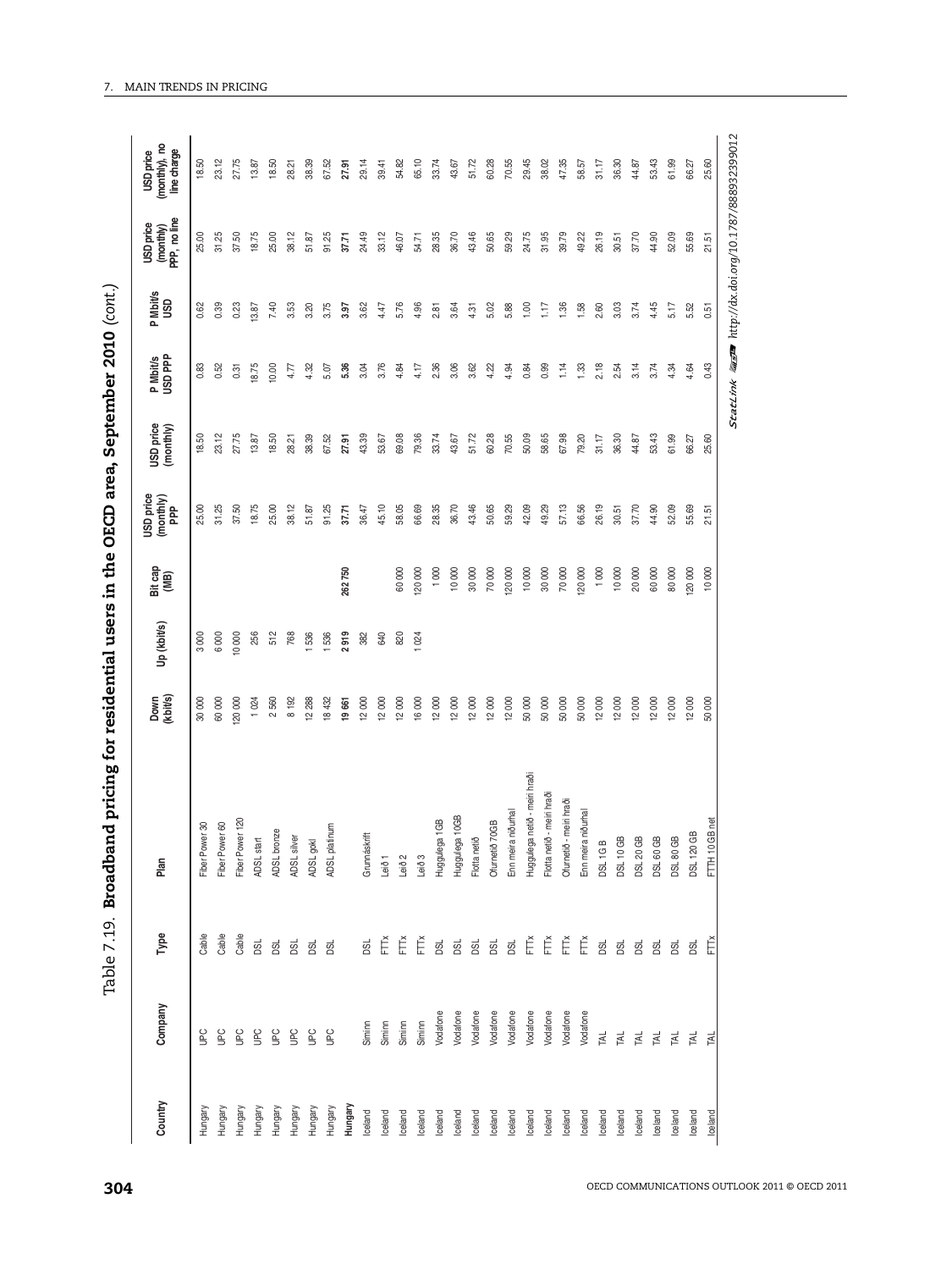| こりりりり                |
|----------------------|
|                      |
|                      |
|                      |
|                      |
| ~TCD area, Septembe. |
|                      |
|                      |
|                      |
|                      |
| ;<br>;               |
| $\vdots$             |
| ・なり アックス・ショー りょうこう   |
|                      |
|                      |
|                      |
|                      |
|                      |
|                      |
| ì<br>こここ             |
| $\frac{1}{2}$<br>i   |

| StatLink ms http://dx.doi.org/10.1787/888932399012<br>22.15<br>30.49<br>33.03<br>40.22<br>45.98<br>39.13<br>41.00<br>31.43<br>41.26<br>14.73<br>24.56<br>34.38<br>30.88<br>17.58<br>20.55<br>25.68<br>29.33<br>33.74<br>31.96<br>38.23<br>58.07<br>72.77<br>23.32<br>32.24<br>24.56<br>21.64<br>18.41<br>53.81<br>28.71<br>3.46<br>10.40<br>5.19<br>3.93<br>3.13<br>0.00<br>0.00<br>0.79<br>0.96<br>1.09<br>3.09<br>57.65<br>21.40<br>3.65<br>5.35<br>52.89<br>21.99<br>17.90<br>18.88<br>14.42<br>10.65<br>7.89<br>13.62<br>7.50<br>0.68<br>12.64<br>7.21<br>10.87<br>2.17<br>8.16<br>13.45<br>6.42<br>0.00<br>11.08<br>6.10<br>0.66<br>0.92<br>2.60<br>16.08<br>2.75<br>4.02<br>2.60<br>1.63<br>39.74<br>16.52<br>14.19<br>10.28<br>8.66<br>5.87<br>4.22<br>3.20<br>2.55<br>0.00<br>0.80<br>43.32<br>7.81<br>11.72<br>0.57<br>34.16<br>39.30<br>64.19<br>65.96<br>79.03<br>64.99<br>25.28<br>26.62<br>31.58<br>41.50<br>39.30<br>71.42<br>89.50<br>47.86<br>52.38<br>57.65<br>76.06<br>87.72<br>51.96<br>65.03<br>52.89<br>21.62<br>36.07<br>47.01<br>37.50<br>54.71<br>42.81<br>71.61<br>27.24<br>57.15<br>33.03<br>45.98<br>48.23<br>65.92<br>32.17<br>39.05<br>39.74<br>59.39<br>17.58<br>20.55<br>21.64<br>25.68<br>29.33<br>33.74<br>31.96<br>38.23<br>22.15<br>30.49<br>40.22<br>43.32<br>49.57<br>48.84<br>58.07<br>28.71<br>48.87<br>53.81<br>72.77<br>44.01<br>80000<br>120000<br>10000<br>30000<br>50000<br>75000<br>120000<br>10000<br>20000<br>30000<br>58500<br>30000<br>60000<br>56000<br>120000<br>120000<br>1085<br>$5000$<br>21838<br>128<br>1500<br>3000<br>128<br>256<br>4 000<br>150<br>200<br>250<br>400<br>500<br>800<br>800<br>800<br>1000<br>1000<br>250<br>50 000<br>50000<br>768<br>1000<br>384<br>500<br>384<br>384<br>9418<br>3000<br>7600<br>4000<br>1500<br>2000<br>2500<br>4000<br>50000<br>50000<br>1000<br>7000<br>24000<br>8000<br>15000<br>30000<br>1000<br>5000<br>8000<br>20000<br>30000<br>2000<br>5000<br>50000<br>50000<br>26417<br>3000<br>10000<br>15000<br>Up to 24 Mb home broadband<br>Up to 7 Mb home broadband<br>Up to 1 Mb home broadband<br>Up to 3 Mb home broadband<br>15 Mb Broadband Express<br>8 Mb Broadband Value<br>30 Mb Broadband Ultra<br>Imagine up to 1 Mb<br>Imagine up to 3 Mb<br>Imagine up to 7 Mb<br>GB net<br>GB net<br>GB net<br>GB net<br>$\geq$<br>$\geq$<br>Σ<br>Σ<br>$\geq$<br>⋝<br>NGN 10M<br><b>NGN 15M</b><br>NGN 20M<br>NGN 30M<br>FTTH 120<br>ADSL 1.5<br><b>ADSL 2.0</b><br>ADSL 2.5<br>ADSL 4.0<br>ADSL 5.0<br>ADSL 8.0<br>FTTH 80<br>FTTH 60<br>FTTH 30<br><b>Breeze</b><br>2.5 M<br>Μ<br>FixedWireless<br>Cable<br>Cable<br>Cable<br>Cable<br>Cable<br>FTTX<br>FTŘ<br>FTTX<br>FTTX<br>Ĕ<br>FT<br>FTX<br>FTTX<br>g<br>g<br>g<br><b>BC</b><br>g<br><b>DSL</b><br>DSL<br><b>BSL</b><br><b>BSL</b><br><b>DSL</b><br><b>DSL</b><br><b>BSL</b><br><b>BSL</b><br>Irish Broadband<br><b>rish Broadband</b><br><b>Irish Broadband</b><br>Irish Broadband<br>UPC Ireland<br>UPC Ireland<br>UPC Ireland<br>Eircom<br>Eircom<br>Eircom<br>Eircom<br>Bezeq<br>Bezeq<br>Bezeq<br>Bezeq<br>Bezeq<br>Bezeq<br>Bezeq<br>Bezeq<br>Bezeq<br>Bezeq<br>$\overline{5}$<br>Ìд<br>TAL<br>TAL<br>TAL<br><b>TAL</b><br>Iceland<br>Ireland<br>Iceland<br>Iceland<br>Iceland<br>Iceland<br>Ireland<br>Ireland<br>Ireland<br>Ireland<br>Ireland<br>Ireland<br>Ireland<br>Ireland<br>Ireland<br>Ireland<br>Ireland<br>Israel<br>Israel<br>Israel<br>Israel<br>Israel<br>Israel<br>Israel<br>Israel<br>Israel<br>Israel<br>Israel<br>Israel | Country | Company | Type | Plan | Down<br>(kbit/s) | Up (kbit/s) | Bit cap<br>(MB) | USD price<br>(monthly)<br>PPP | USD price<br>(monthly) | P Mbit/s<br>USD PPP | P Mbit/s<br>USD | (monthly)<br>PPP, no line<br>USD price | (monthly), no<br>line charge |
|---------------------------------------------------------------------------------------------------------------------------------------------------------------------------------------------------------------------------------------------------------------------------------------------------------------------------------------------------------------------------------------------------------------------------------------------------------------------------------------------------------------------------------------------------------------------------------------------------------------------------------------------------------------------------------------------------------------------------------------------------------------------------------------------------------------------------------------------------------------------------------------------------------------------------------------------------------------------------------------------------------------------------------------------------------------------------------------------------------------------------------------------------------------------------------------------------------------------------------------------------------------------------------------------------------------------------------------------------------------------------------------------------------------------------------------------------------------------------------------------------------------------------------------------------------------------------------------------------------------------------------------------------------------------------------------------------------------------------------------------------------------------------------------------------------------------------------------------------------------------------------------------------------------------------------------------------------------------------------------------------------------------------------------------------------------------------------------------------------------------------------------------------------------------------------------------------------------------------------------------------------------------------------------------------------------------------------------------------------------------------------------------------------------------------------------------------------------------------------------------------------------------------------------------------------------------------------------------------------------------------------------------------------------------------------------------------------------------------------------------------------------------------------------------------------------------------------------------------------------------------------------------------------------------------------------------------------------------------------------------------------------------------------------------------------------------------------------------------------------------------------------------------------------------------------------------------------------------------------------------------------------------------------------------------------------------------------------------------------------------------------------------------------------------------------------------------------------------------------------------------|---------|---------|------|------|------------------|-------------|-----------------|-------------------------------|------------------------|---------------------|-----------------|----------------------------------------|------------------------------|
|                                                                                                                                                                                                                                                                                                                                                                                                                                                                                                                                                                                                                                                                                                                                                                                                                                                                                                                                                                                                                                                                                                                                                                                                                                                                                                                                                                                                                                                                                                                                                                                                                                                                                                                                                                                                                                                                                                                                                                                                                                                                                                                                                                                                                                                                                                                                                                                                                                                                                                                                                                                                                                                                                                                                                                                                                                                                                                                                                                                                                                                                                                                                                                                                                                                                                                                                                                                                                                                                                                   |         |         |      |      |                  |             |                 |                               |                        |                     |                 |                                        | 34.16                        |
|                                                                                                                                                                                                                                                                                                                                                                                                                                                                                                                                                                                                                                                                                                                                                                                                                                                                                                                                                                                                                                                                                                                                                                                                                                                                                                                                                                                                                                                                                                                                                                                                                                                                                                                                                                                                                                                                                                                                                                                                                                                                                                                                                                                                                                                                                                                                                                                                                                                                                                                                                                                                                                                                                                                                                                                                                                                                                                                                                                                                                                                                                                                                                                                                                                                                                                                                                                                                                                                                                                   |         |         |      |      |                  |             |                 |                               |                        |                     |                 |                                        | 39.30                        |
|                                                                                                                                                                                                                                                                                                                                                                                                                                                                                                                                                                                                                                                                                                                                                                                                                                                                                                                                                                                                                                                                                                                                                                                                                                                                                                                                                                                                                                                                                                                                                                                                                                                                                                                                                                                                                                                                                                                                                                                                                                                                                                                                                                                                                                                                                                                                                                                                                                                                                                                                                                                                                                                                                                                                                                                                                                                                                                                                                                                                                                                                                                                                                                                                                                                                                                                                                                                                                                                                                                   |         |         |      |      |                  |             |                 |                               |                        |                     |                 |                                        | 47.86                        |
|                                                                                                                                                                                                                                                                                                                                                                                                                                                                                                                                                                                                                                                                                                                                                                                                                                                                                                                                                                                                                                                                                                                                                                                                                                                                                                                                                                                                                                                                                                                                                                                                                                                                                                                                                                                                                                                                                                                                                                                                                                                                                                                                                                                                                                                                                                                                                                                                                                                                                                                                                                                                                                                                                                                                                                                                                                                                                                                                                                                                                                                                                                                                                                                                                                                                                                                                                                                                                                                                                                   |         |         |      |      |                  |             |                 |                               |                        |                     |                 |                                        | 54.71                        |
|                                                                                                                                                                                                                                                                                                                                                                                                                                                                                                                                                                                                                                                                                                                                                                                                                                                                                                                                                                                                                                                                                                                                                                                                                                                                                                                                                                                                                                                                                                                                                                                                                                                                                                                                                                                                                                                                                                                                                                                                                                                                                                                                                                                                                                                                                                                                                                                                                                                                                                                                                                                                                                                                                                                                                                                                                                                                                                                                                                                                                                                                                                                                                                                                                                                                                                                                                                                                                                                                                                   |         |         |      |      |                  |             |                 |                               |                        |                     |                 |                                        | 46.56                        |
|                                                                                                                                                                                                                                                                                                                                                                                                                                                                                                                                                                                                                                                                                                                                                                                                                                                                                                                                                                                                                                                                                                                                                                                                                                                                                                                                                                                                                                                                                                                                                                                                                                                                                                                                                                                                                                                                                                                                                                                                                                                                                                                                                                                                                                                                                                                                                                                                                                                                                                                                                                                                                                                                                                                                                                                                                                                                                                                                                                                                                                                                                                                                                                                                                                                                                                                                                                                                                                                                                                   |         |         |      |      |                  |             |                 |                               |                        |                     |                 |                                        | 24.50                        |
|                                                                                                                                                                                                                                                                                                                                                                                                                                                                                                                                                                                                                                                                                                                                                                                                                                                                                                                                                                                                                                                                                                                                                                                                                                                                                                                                                                                                                                                                                                                                                                                                                                                                                                                                                                                                                                                                                                                                                                                                                                                                                                                                                                                                                                                                                                                                                                                                                                                                                                                                                                                                                                                                                                                                                                                                                                                                                                                                                                                                                                                                                                                                                                                                                                                                                                                                                                                                                                                                                                   |         |         |      |      |                  |             |                 |                               |                        |                     |                 |                                        | 31.04                        |
|                                                                                                                                                                                                                                                                                                                                                                                                                                                                                                                                                                                                                                                                                                                                                                                                                                                                                                                                                                                                                                                                                                                                                                                                                                                                                                                                                                                                                                                                                                                                                                                                                                                                                                                                                                                                                                                                                                                                                                                                                                                                                                                                                                                                                                                                                                                                                                                                                                                                                                                                                                                                                                                                                                                                                                                                                                                                                                                                                                                                                                                                                                                                                                                                                                                                                                                                                                                                                                                                                                   |         |         |      |      |                  |             |                 |                               |                        |                     |                 |                                        | 42.91                        |
|                                                                                                                                                                                                                                                                                                                                                                                                                                                                                                                                                                                                                                                                                                                                                                                                                                                                                                                                                                                                                                                                                                                                                                                                                                                                                                                                                                                                                                                                                                                                                                                                                                                                                                                                                                                                                                                                                                                                                                                                                                                                                                                                                                                                                                                                                                                                                                                                                                                                                                                                                                                                                                                                                                                                                                                                                                                                                                                                                                                                                                                                                                                                                                                                                                                                                                                                                                                                                                                                                                   |         |         |      |      |                  |             |                 |                               |                        |                     |                 |                                        | 54.57                        |
|                                                                                                                                                                                                                                                                                                                                                                                                                                                                                                                                                                                                                                                                                                                                                                                                                                                                                                                                                                                                                                                                                                                                                                                                                                                                                                                                                                                                                                                                                                                                                                                                                                                                                                                                                                                                                                                                                                                                                                                                                                                                                                                                                                                                                                                                                                                                                                                                                                                                                                                                                                                                                                                                                                                                                                                                                                                                                                                                                                                                                                                                                                                                                                                                                                                                                                                                                                                                                                                                                                   |         |         |      |      |                  |             |                 |                               |                        |                     |                 |                                        | 32.68                        |
|                                                                                                                                                                                                                                                                                                                                                                                                                                                                                                                                                                                                                                                                                                                                                                                                                                                                                                                                                                                                                                                                                                                                                                                                                                                                                                                                                                                                                                                                                                                                                                                                                                                                                                                                                                                                                                                                                                                                                                                                                                                                                                                                                                                                                                                                                                                                                                                                                                                                                                                                                                                                                                                                                                                                                                                                                                                                                                                                                                                                                                                                                                                                                                                                                                                                                                                                                                                                                                                                                                   |         |         |      |      |                  |             |                 |                               |                        |                     |                 |                                        | 41.83                        |
|                                                                                                                                                                                                                                                                                                                                                                                                                                                                                                                                                                                                                                                                                                                                                                                                                                                                                                                                                                                                                                                                                                                                                                                                                                                                                                                                                                                                                                                                                                                                                                                                                                                                                                                                                                                                                                                                                                                                                                                                                                                                                                                                                                                                                                                                                                                                                                                                                                                                                                                                                                                                                                                                                                                                                                                                                                                                                                                                                                                                                                                                                                                                                                                                                                                                                                                                                                                                                                                                                                   |         |         |      |      |                  |             |                 |                               |                        |                     |                 |                                        | 54.90                        |
|                                                                                                                                                                                                                                                                                                                                                                                                                                                                                                                                                                                                                                                                                                                                                                                                                                                                                                                                                                                                                                                                                                                                                                                                                                                                                                                                                                                                                                                                                                                                                                                                                                                                                                                                                                                                                                                                                                                                                                                                                                                                                                                                                                                                                                                                                                                                                                                                                                                                                                                                                                                                                                                                                                                                                                                                                                                                                                                                                                                                                                                                                                                                                                                                                                                                                                                                                                                                                                                                                                   |         |         |      |      |                  |             |                 |                               |                        |                     |                 |                                        | 19.61                        |
|                                                                                                                                                                                                                                                                                                                                                                                                                                                                                                                                                                                                                                                                                                                                                                                                                                                                                                                                                                                                                                                                                                                                                                                                                                                                                                                                                                                                                                                                                                                                                                                                                                                                                                                                                                                                                                                                                                                                                                                                                                                                                                                                                                                                                                                                                                                                                                                                                                                                                                                                                                                                                                                                                                                                                                                                                                                                                                                                                                                                                                                                                                                                                                                                                                                                                                                                                                                                                                                                                                   |         |         |      |      |                  |             |                 |                               |                        |                     |                 |                                        | 32.68                        |
|                                                                                                                                                                                                                                                                                                                                                                                                                                                                                                                                                                                                                                                                                                                                                                                                                                                                                                                                                                                                                                                                                                                                                                                                                                                                                                                                                                                                                                                                                                                                                                                                                                                                                                                                                                                                                                                                                                                                                                                                                                                                                                                                                                                                                                                                                                                                                                                                                                                                                                                                                                                                                                                                                                                                                                                                                                                                                                                                                                                                                                                                                                                                                                                                                                                                                                                                                                                                                                                                                                   |         |         |      |      |                  |             |                 |                               |                        |                     |                 |                                        | 45.75                        |
|                                                                                                                                                                                                                                                                                                                                                                                                                                                                                                                                                                                                                                                                                                                                                                                                                                                                                                                                                                                                                                                                                                                                                                                                                                                                                                                                                                                                                                                                                                                                                                                                                                                                                                                                                                                                                                                                                                                                                                                                                                                                                                                                                                                                                                                                                                                                                                                                                                                                                                                                                                                                                                                                                                                                                                                                                                                                                                                                                                                                                                                                                                                                                                                                                                                                                                                                                                                                                                                                                                   |         |         |      |      |                  |             |                 |                               |                        |                     |                 |                                        | 71.61                        |
|                                                                                                                                                                                                                                                                                                                                                                                                                                                                                                                                                                                                                                                                                                                                                                                                                                                                                                                                                                                                                                                                                                                                                                                                                                                                                                                                                                                                                                                                                                                                                                                                                                                                                                                                                                                                                                                                                                                                                                                                                                                                                                                                                                                                                                                                                                                                                                                                                                                                                                                                                                                                                                                                                                                                                                                                                                                                                                                                                                                                                                                                                                                                                                                                                                                                                                                                                                                                                                                                                                   |         |         |      |      |                  |             |                 |                               |                        |                     |                 |                                        | 41.10                        |
|                                                                                                                                                                                                                                                                                                                                                                                                                                                                                                                                                                                                                                                                                                                                                                                                                                                                                                                                                                                                                                                                                                                                                                                                                                                                                                                                                                                                                                                                                                                                                                                                                                                                                                                                                                                                                                                                                                                                                                                                                                                                                                                                                                                                                                                                                                                                                                                                                                                                                                                                                                                                                                                                                                                                                                                                                                                                                                                                                                                                                                                                                                                                                                                                                                                                                                                                                                                                                                                                                                   |         |         |      |      |                  |             |                 |                               |                        |                     |                 |                                        | 21.62                        |
|                                                                                                                                                                                                                                                                                                                                                                                                                                                                                                                                                                                                                                                                                                                                                                                                                                                                                                                                                                                                                                                                                                                                                                                                                                                                                                                                                                                                                                                                                                                                                                                                                                                                                                                                                                                                                                                                                                                                                                                                                                                                                                                                                                                                                                                                                                                                                                                                                                                                                                                                                                                                                                                                                                                                                                                                                                                                                                                                                                                                                                                                                                                                                                                                                                                                                                                                                                                                                                                                                                   |         |         |      |      |                  |             |                 |                               |                        |                     |                 |                                        | 25.28                        |
|                                                                                                                                                                                                                                                                                                                                                                                                                                                                                                                                                                                                                                                                                                                                                                                                                                                                                                                                                                                                                                                                                                                                                                                                                                                                                                                                                                                                                                                                                                                                                                                                                                                                                                                                                                                                                                                                                                                                                                                                                                                                                                                                                                                                                                                                                                                                                                                                                                                                                                                                                                                                                                                                                                                                                                                                                                                                                                                                                                                                                                                                                                                                                                                                                                                                                                                                                                                                                                                                                                   |         |         |      |      |                  |             |                 |                               |                        |                     |                 |                                        | 26.62                        |
|                                                                                                                                                                                                                                                                                                                                                                                                                                                                                                                                                                                                                                                                                                                                                                                                                                                                                                                                                                                                                                                                                                                                                                                                                                                                                                                                                                                                                                                                                                                                                                                                                                                                                                                                                                                                                                                                                                                                                                                                                                                                                                                                                                                                                                                                                                                                                                                                                                                                                                                                                                                                                                                                                                                                                                                                                                                                                                                                                                                                                                                                                                                                                                                                                                                                                                                                                                                                                                                                                                   |         |         |      |      |                  |             |                 |                               |                        |                     |                 |                                        | 31.58                        |
|                                                                                                                                                                                                                                                                                                                                                                                                                                                                                                                                                                                                                                                                                                                                                                                                                                                                                                                                                                                                                                                                                                                                                                                                                                                                                                                                                                                                                                                                                                                                                                                                                                                                                                                                                                                                                                                                                                                                                                                                                                                                                                                                                                                                                                                                                                                                                                                                                                                                                                                                                                                                                                                                                                                                                                                                                                                                                                                                                                                                                                                                                                                                                                                                                                                                                                                                                                                                                                                                                                   |         |         |      |      |                  |             |                 |                               |                        |                     |                 |                                        | 36.07                        |
|                                                                                                                                                                                                                                                                                                                                                                                                                                                                                                                                                                                                                                                                                                                                                                                                                                                                                                                                                                                                                                                                                                                                                                                                                                                                                                                                                                                                                                                                                                                                                                                                                                                                                                                                                                                                                                                                                                                                                                                                                                                                                                                                                                                                                                                                                                                                                                                                                                                                                                                                                                                                                                                                                                                                                                                                                                                                                                                                                                                                                                                                                                                                                                                                                                                                                                                                                                                                                                                                                                   |         |         |      |      |                  |             |                 |                               |                        |                     |                 |                                        | 41.50                        |
|                                                                                                                                                                                                                                                                                                                                                                                                                                                                                                                                                                                                                                                                                                                                                                                                                                                                                                                                                                                                                                                                                                                                                                                                                                                                                                                                                                                                                                                                                                                                                                                                                                                                                                                                                                                                                                                                                                                                                                                                                                                                                                                                                                                                                                                                                                                                                                                                                                                                                                                                                                                                                                                                                                                                                                                                                                                                                                                                                                                                                                                                                                                                                                                                                                                                                                                                                                                                                                                                                                   |         |         |      |      |                  |             |                 |                               |                        |                     |                 |                                        | 39.30                        |
|                                                                                                                                                                                                                                                                                                                                                                                                                                                                                                                                                                                                                                                                                                                                                                                                                                                                                                                                                                                                                                                                                                                                                                                                                                                                                                                                                                                                                                                                                                                                                                                                                                                                                                                                                                                                                                                                                                                                                                                                                                                                                                                                                                                                                                                                                                                                                                                                                                                                                                                                                                                                                                                                                                                                                                                                                                                                                                                                                                                                                                                                                                                                                                                                                                                                                                                                                                                                                                                                                                   |         |         |      |      |                  |             |                 |                               |                        |                     |                 |                                        | 47.01                        |
|                                                                                                                                                                                                                                                                                                                                                                                                                                                                                                                                                                                                                                                                                                                                                                                                                                                                                                                                                                                                                                                                                                                                                                                                                                                                                                                                                                                                                                                                                                                                                                                                                                                                                                                                                                                                                                                                                                                                                                                                                                                                                                                                                                                                                                                                                                                                                                                                                                                                                                                                                                                                                                                                                                                                                                                                                                                                                                                                                                                                                                                                                                                                                                                                                                                                                                                                                                                                                                                                                                   |         |         |      |      |                  |             |                 |                               |                        |                     |                 |                                        | 71.42                        |
|                                                                                                                                                                                                                                                                                                                                                                                                                                                                                                                                                                                                                                                                                                                                                                                                                                                                                                                                                                                                                                                                                                                                                                                                                                                                                                                                                                                                                                                                                                                                                                                                                                                                                                                                                                                                                                                                                                                                                                                                                                                                                                                                                                                                                                                                                                                                                                                                                                                                                                                                                                                                                                                                                                                                                                                                                                                                                                                                                                                                                                                                                                                                                                                                                                                                                                                                                                                                                                                                                                   |         |         |      |      |                  |             |                 |                               |                        |                     |                 |                                        | 89.50                        |
|                                                                                                                                                                                                                                                                                                                                                                                                                                                                                                                                                                                                                                                                                                                                                                                                                                                                                                                                                                                                                                                                                                                                                                                                                                                                                                                                                                                                                                                                                                                                                                                                                                                                                                                                                                                                                                                                                                                                                                                                                                                                                                                                                                                                                                                                                                                                                                                                                                                                                                                                                                                                                                                                                                                                                                                                                                                                                                                                                                                                                                                                                                                                                                                                                                                                                                                                                                                                                                                                                                   |         |         |      |      |                  |             |                 |                               |                        |                     |                 |                                        | 27.24                        |
|                                                                                                                                                                                                                                                                                                                                                                                                                                                                                                                                                                                                                                                                                                                                                                                                                                                                                                                                                                                                                                                                                                                                                                                                                                                                                                                                                                                                                                                                                                                                                                                                                                                                                                                                                                                                                                                                                                                                                                                                                                                                                                                                                                                                                                                                                                                                                                                                                                                                                                                                                                                                                                                                                                                                                                                                                                                                                                                                                                                                                                                                                                                                                                                                                                                                                                                                                                                                                                                                                                   |         |         |      |      |                  |             |                 |                               |                        |                     |                 |                                        | 37.50                        |
|                                                                                                                                                                                                                                                                                                                                                                                                                                                                                                                                                                                                                                                                                                                                                                                                                                                                                                                                                                                                                                                                                                                                                                                                                                                                                                                                                                                                                                                                                                                                                                                                                                                                                                                                                                                                                                                                                                                                                                                                                                                                                                                                                                                                                                                                                                                                                                                                                                                                                                                                                                                                                                                                                                                                                                                                                                                                                                                                                                                                                                                                                                                                                                                                                                                                                                                                                                                                                                                                                                   |         |         |      |      |                  |             |                 |                               |                        |                     |                 |                                        |                              |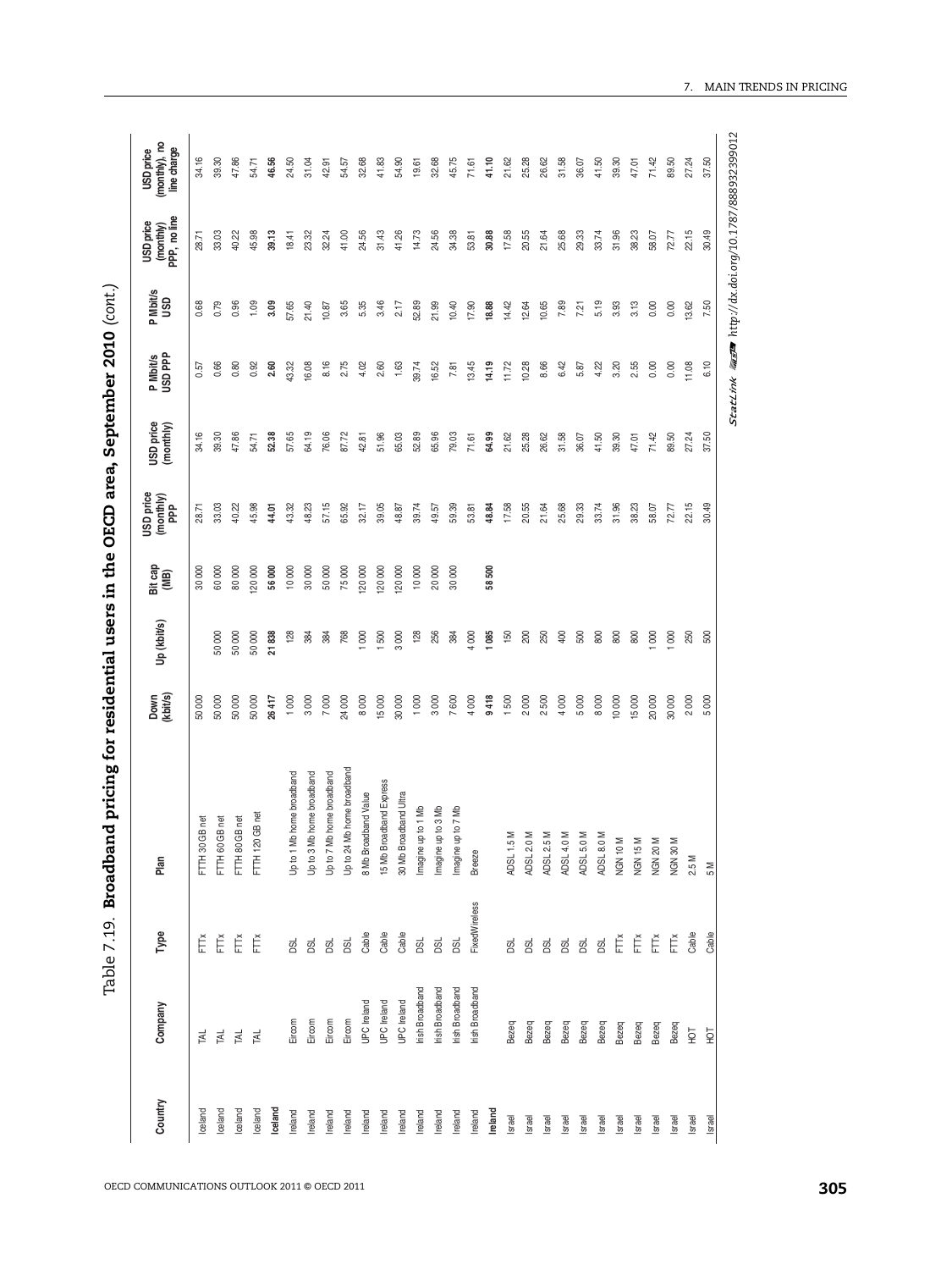| - 1<br>- 1<br>- 1      |
|------------------------|
|                        |
|                        |
|                        |
|                        |
|                        |
| <b>PCD area</b> S<br>ĺ |
|                        |
|                        |
| ) amp 2mm t            |
| י<br>י                 |
| ;<br>{                 |
| Ū                      |
|                        |
|                        |
|                        |
|                        |
| こうしょうしょう しょうこうこう       |
|                        |
|                        |
|                        |
|                        |
|                        |
|                        |
|                        |
| …<br>りい                |
|                        |

| 204.44<br>46.10<br>28.35<br>30.68<br>30.68<br>42.05<br>46.16<br>32.05<br>29.99<br>29.58<br>19.69<br>39.14<br>39.14<br>33.65<br>38.83<br>34.80<br>34.80<br>21.72<br>26.93<br>31.64<br>30.41<br>33.71<br>22.61<br>3.53<br>0.48<br>4.00<br>0.53<br>4.59<br>2.14<br>3.09<br>3.83<br>29.78<br>0.59<br>0.25<br>3.98<br>6.72<br>2.68<br>1.76<br>2.00<br>1.02<br>5.66<br>29.74<br>0.30<br>6.62<br>5.54<br>2.51<br>0.17<br>2.04<br>5.38<br>3.48<br>0.46<br>3.99<br>2.69<br>0.20<br>0.39<br>3.24<br>4.82<br>5.84<br>2.33<br>1.53<br>0.42<br>1.74<br>1.86<br>2.53<br>3.75<br>19.72<br>19.69<br>3.07<br>0.67<br>59.10<br>59.10<br>47.75<br>251.43<br>53.10<br>36.75<br>42.75<br>42.82<br>47.78<br>56.70<br>38.78<br>47.03<br>53.63<br>35.29<br>35.29<br>40.03<br>40.03<br>45.29<br>29.74<br>48.37<br>44.67<br>50.81<br>45.91<br>46.16<br>38.83<br>204.44<br>46.10<br>40.89<br>46.63<br>30.68<br>30.68<br>42.05<br>34.80<br>31.95<br>29.99<br>29.58<br>19.69<br>39.14<br>33.71<br>34.80<br>37.16<br>37.23<br>31.64<br>39.14<br>33.65<br>30.41<br>1000<br>10240<br>512<br>5000<br>1000<br>1000<br>512<br>512<br>100 000<br>2000<br>689<br>384<br>1 000<br>1000<br>10240<br>10240<br>10240<br>4 206<br>1000<br>384<br>1024<br>100 000<br>200 000<br>200 000<br>12000<br>100 000<br>7000<br>7000<br>20000<br>20000<br>10240<br>102400<br>20000<br>10240<br>102400<br>8000<br>29753<br>47000<br>12000<br>8000<br>1500<br>15500<br>20000<br>1000<br>100 000<br>ソ・ハイスピード<br>ミニ Apartment: Mini<br>Family high-speed type<br>ー・ミノム スパード<br>モアIII(47M)<br>$E \nabla$ (12M)<br>フレッツADSL 1.5 M<br>エンドリーパート - インストード アンストード ランサンディストード アイブラックストード Samply high-speed type<br>タイプ Family high-speed type<br>(home) ツチネクスト<br>ファッリータイプ<br>Masic type (forme)<br>マンション・ハイスピード<br>タインション・ハイスピード<br>チンション・ハイスピード<br>NavigaCasa + Fibra100ready<br>$\mathbb{N}$ 8<br>Internet Senza Limiti<br>Joy + Fibra100ready<br>NavigaCasa + Fibra<br><b>JSQVA</b><br>フレッツADSL<br>フレッツADSL<br>Mega<br>ADSL 8 Mega<br>NavigaCasa<br>$Joy + Filbra$<br><b>ADSL 201</b><br>20 Mega<br>レフッ<br>7 Mega<br>100 M<br>12 M<br>λğ<br>Cable<br>Cable<br>Cable<br>Cable<br>$\check{\mathsf{F}}$<br>Ě<br>Ĕ<br>Ĕ<br>FTTX<br>FTX<br>FTTX<br>g<br><b>BSL</b><br><b>BSL</b><br><b>BSL</b><br><b>DSL</b><br><b>DSL</b><br><b>DSL</b><br><b>DSL</b><br><b>DSL</b><br><b>DSL</b><br><b>NTT</b> East<br><b>NTT</b> East<br>NTT East<br>NTT East<br>NTT East<br>NTT East<br><b>NTT</b> East<br>NTT East<br>Fastweb<br>Fastweb<br>Fastweb<br>Fastweb<br>Fastweb<br>Fastweb<br>Tiscali<br>Tiscali<br>Alice<br>Alice<br>Alice<br>$\overline{5}$<br>Ìд<br>Japan<br>Japan<br>Japan<br>Japan<br>Japan<br>Japan<br>Japan<br>Japan<br>Israel<br>Israel<br>Israel<br>ltaly<br>ltaly<br>Italy<br>ltaly<br>ltaly<br>ltaly<br>ltaly<br>ltaly<br>ltaly<br>ltaly<br>ltaly<br>ltaly | Country | Company | Type | Plan | Down<br>(kbit/s) | Up (kbit/s) | Bit cap<br>(MB) | USD price<br>$(\text{menthy})$<br>PPP | USD price<br>(monthly) | P Mbit/s<br>USD PPP | P Mbit/s<br>USD | (monthly)<br>PPP, no line<br>USD price | (monthly), no<br>line charge<br>USD price |
|------------------------------------------------------------------------------------------------------------------------------------------------------------------------------------------------------------------------------------------------------------------------------------------------------------------------------------------------------------------------------------------------------------------------------------------------------------------------------------------------------------------------------------------------------------------------------------------------------------------------------------------------------------------------------------------------------------------------------------------------------------------------------------------------------------------------------------------------------------------------------------------------------------------------------------------------------------------------------------------------------------------------------------------------------------------------------------------------------------------------------------------------------------------------------------------------------------------------------------------------------------------------------------------------------------------------------------------------------------------------------------------------------------------------------------------------------------------------------------------------------------------------------------------------------------------------------------------------------------------------------------------------------------------------------------------------------------------------------------------------------------------------------------------------------------------------------------------------------------------------------------------------------------------------------------------------------------------------------------------------------------------------------------------------------------------------------------------------------------------------------------------------------------------------------------------------------------------------------------------------------------------------------------------------------------------------------------------------------------------------------------------------------------------------------------------------------------------------------------------------------------------------------------------------------------------------------------------------------------------------------------------------------------------------------------------------------------------------------------------------------------------------------------------------------|---------|---------|------|------|------------------|-------------|-----------------|---------------------------------------|------------------------|---------------------|-----------------|----------------------------------------|-------------------------------------------|
|                                                                                                                                                                                                                                                                                                                                                                                                                                                                                                                                                                                                                                                                                                                                                                                                                                                                                                                                                                                                                                                                                                                                                                                                                                                                                                                                                                                                                                                                                                                                                                                                                                                                                                                                                                                                                                                                                                                                                                                                                                                                                                                                                                                                                                                                                                                                                                                                                                                                                                                                                                                                                                                                                                                                                                                                      |         |         |      |      |                  |             |                 |                                       |                        |                     |                 |                                        | 47.75                                     |
|                                                                                                                                                                                                                                                                                                                                                                                                                                                                                                                                                                                                                                                                                                                                                                                                                                                                                                                                                                                                                                                                                                                                                                                                                                                                                                                                                                                                                                                                                                                                                                                                                                                                                                                                                                                                                                                                                                                                                                                                                                                                                                                                                                                                                                                                                                                                                                                                                                                                                                                                                                                                                                                                                                                                                                                                      |         |         |      |      |                  |             |                 |                                       |                        |                     |                 |                                        | 251.43                                    |
|                                                                                                                                                                                                                                                                                                                                                                                                                                                                                                                                                                                                                                                                                                                                                                                                                                                                                                                                                                                                                                                                                                                                                                                                                                                                                                                                                                                                                                                                                                                                                                                                                                                                                                                                                                                                                                                                                                                                                                                                                                                                                                                                                                                                                                                                                                                                                                                                                                                                                                                                                                                                                                                                                                                                                                                                      |         |         |      |      |                  |             |                 |                                       |                        |                     |                 |                                        | 56.70                                     |
|                                                                                                                                                                                                                                                                                                                                                                                                                                                                                                                                                                                                                                                                                                                                                                                                                                                                                                                                                                                                                                                                                                                                                                                                                                                                                                                                                                                                                                                                                                                                                                                                                                                                                                                                                                                                                                                                                                                                                                                                                                                                                                                                                                                                                                                                                                                                                                                                                                                                                                                                                                                                                                                                                                                                                                                                      |         |         |      |      |                  |             |                 |                                       |                        |                     |                 |                                        | 38.78                                     |
|                                                                                                                                                                                                                                                                                                                                                                                                                                                                                                                                                                                                                                                                                                                                                                                                                                                                                                                                                                                                                                                                                                                                                                                                                                                                                                                                                                                                                                                                                                                                                                                                                                                                                                                                                                                                                                                                                                                                                                                                                                                                                                                                                                                                                                                                                                                                                                                                                                                                                                                                                                                                                                                                                                                                                                                                      |         |         |      |      |                  |             |                 |                                       |                        |                     |                 |                                        | 26.01                                     |
|                                                                                                                                                                                                                                                                                                                                                                                                                                                                                                                                                                                                                                                                                                                                                                                                                                                                                                                                                                                                                                                                                                                                                                                                                                                                                                                                                                                                                                                                                                                                                                                                                                                                                                                                                                                                                                                                                                                                                                                                                                                                                                                                                                                                                                                                                                                                                                                                                                                                                                                                                                                                                                                                                                                                                                                                      |         |         |      |      |                  |             |                 |                                       |                        |                     |                 |                                        | 32.61                                     |
|                                                                                                                                                                                                                                                                                                                                                                                                                                                                                                                                                                                                                                                                                                                                                                                                                                                                                                                                                                                                                                                                                                                                                                                                                                                                                                                                                                                                                                                                                                                                                                                                                                                                                                                                                                                                                                                                                                                                                                                                                                                                                                                                                                                                                                                                                                                                                                                                                                                                                                                                                                                                                                                                                                                                                                                                      |         |         |      |      |                  |             |                 |                                       |                        |                     |                 |                                        | 35.29                                     |
|                                                                                                                                                                                                                                                                                                                                                                                                                                                                                                                                                                                                                                                                                                                                                                                                                                                                                                                                                                                                                                                                                                                                                                                                                                                                                                                                                                                                                                                                                                                                                                                                                                                                                                                                                                                                                                                                                                                                                                                                                                                                                                                                                                                                                                                                                                                                                                                                                                                                                                                                                                                                                                                                                                                                                                                                      |         |         |      |      |                  |             |                 |                                       |                        |                     |                 |                                        | 35.29                                     |
|                                                                                                                                                                                                                                                                                                                                                                                                                                                                                                                                                                                                                                                                                                                                                                                                                                                                                                                                                                                                                                                                                                                                                                                                                                                                                                                                                                                                                                                                                                                                                                                                                                                                                                                                                                                                                                                                                                                                                                                                                                                                                                                                                                                                                                                                                                                                                                                                                                                                                                                                                                                                                                                                                                                                                                                                      |         |         |      |      |                  |             |                 |                                       |                        |                     |                 |                                        | 48.37                                     |
|                                                                                                                                                                                                                                                                                                                                                                                                                                                                                                                                                                                                                                                                                                                                                                                                                                                                                                                                                                                                                                                                                                                                                                                                                                                                                                                                                                                                                                                                                                                                                                                                                                                                                                                                                                                                                                                                                                                                                                                                                                                                                                                                                                                                                                                                                                                                                                                                                                                                                                                                                                                                                                                                                                                                                                                                      |         |         |      |      |                  |             |                 |                                       |                        |                     |                 |                                        | 40.03                                     |
|                                                                                                                                                                                                                                                                                                                                                                                                                                                                                                                                                                                                                                                                                                                                                                                                                                                                                                                                                                                                                                                                                                                                                                                                                                                                                                                                                                                                                                                                                                                                                                                                                                                                                                                                                                                                                                                                                                                                                                                                                                                                                                                                                                                                                                                                                                                                                                                                                                                                                                                                                                                                                                                                                                                                                                                                      |         |         |      |      |                  |             |                 |                                       |                        |                     |                 |                                        | 40.03                                     |
|                                                                                                                                                                                                                                                                                                                                                                                                                                                                                                                                                                                                                                                                                                                                                                                                                                                                                                                                                                                                                                                                                                                                                                                                                                                                                                                                                                                                                                                                                                                                                                                                                                                                                                                                                                                                                                                                                                                                                                                                                                                                                                                                                                                                                                                                                                                                                                                                                                                                                                                                                                                                                                                                                                                                                                                                      |         |         |      |      |                  |             |                 |                                       |                        |                     |                 |                                        | 53.10                                     |
|                                                                                                                                                                                                                                                                                                                                                                                                                                                                                                                                                                                                                                                                                                                                                                                                                                                                                                                                                                                                                                                                                                                                                                                                                                                                                                                                                                                                                                                                                                                                                                                                                                                                                                                                                                                                                                                                                                                                                                                                                                                                                                                                                                                                                                                                                                                                                                                                                                                                                                                                                                                                                                                                                                                                                                                                      |         |         |      |      |                  |             |                 |                                       |                        |                     |                 |                                        | 24.99                                     |
|                                                                                                                                                                                                                                                                                                                                                                                                                                                                                                                                                                                                                                                                                                                                                                                                                                                                                                                                                                                                                                                                                                                                                                                                                                                                                                                                                                                                                                                                                                                                                                                                                                                                                                                                                                                                                                                                                                                                                                                                                                                                                                                                                                                                                                                                                                                                                                                                                                                                                                                                                                                                                                                                                                                                                                                                      |         |         |      |      |                  |             |                 |                                       |                        |                     |                 |                                        | 30.98                                     |
|                                                                                                                                                                                                                                                                                                                                                                                                                                                                                                                                                                                                                                                                                                                                                                                                                                                                                                                                                                                                                                                                                                                                                                                                                                                                                                                                                                                                                                                                                                                                                                                                                                                                                                                                                                                                                                                                                                                                                                                                                                                                                                                                                                                                                                                                                                                                                                                                                                                                                                                                                                                                                                                                                                                                                                                                      |         |         |      |      |                  |             |                 |                                       |                        |                     |                 |                                        | 36.86                                     |
|                                                                                                                                                                                                                                                                                                                                                                                                                                                                                                                                                                                                                                                                                                                                                                                                                                                                                                                                                                                                                                                                                                                                                                                                                                                                                                                                                                                                                                                                                                                                                                                                                                                                                                                                                                                                                                                                                                                                                                                                                                                                                                                                                                                                                                                                                                                                                                                                                                                                                                                                                                                                                                                                                                                                                                                                      |         |         |      |      |                  |             |                 |                                       |                        |                     |                 |                                        | 47.78                                     |
|                                                                                                                                                                                                                                                                                                                                                                                                                                                                                                                                                                                                                                                                                                                                                                                                                                                                                                                                                                                                                                                                                                                                                                                                                                                                                                                                                                                                                                                                                                                                                                                                                                                                                                                                                                                                                                                                                                                                                                                                                                                                                                                                                                                                                                                                                                                                                                                                                                                                                                                                                                                                                                                                                                                                                                                                      |         |         |      |      |                  |             |                 |                                       |                        |                     |                 |                                        | 45.91                                     |
|                                                                                                                                                                                                                                                                                                                                                                                                                                                                                                                                                                                                                                                                                                                                                                                                                                                                                                                                                                                                                                                                                                                                                                                                                                                                                                                                                                                                                                                                                                                                                                                                                                                                                                                                                                                                                                                                                                                                                                                                                                                                                                                                                                                                                                                                                                                                                                                                                                                                                                                                                                                                                                                                                                                                                                                                      |         |         |      |      |                  |             |                 |                                       |                        |                     |                 |                                        | 45.29                                     |
|                                                                                                                                                                                                                                                                                                                                                                                                                                                                                                                                                                                                                                                                                                                                                                                                                                                                                                                                                                                                                                                                                                                                                                                                                                                                                                                                                                                                                                                                                                                                                                                                                                                                                                                                                                                                                                                                                                                                                                                                                                                                                                                                                                                                                                                                                                                                                                                                                                                                                                                                                                                                                                                                                                                                                                                                      |         |         |      |      |                  |             |                 |                                       |                        |                     |                 |                                        | 44.67                                     |
|                                                                                                                                                                                                                                                                                                                                                                                                                                                                                                                                                                                                                                                                                                                                                                                                                                                                                                                                                                                                                                                                                                                                                                                                                                                                                                                                                                                                                                                                                                                                                                                                                                                                                                                                                                                                                                                                                                                                                                                                                                                                                                                                                                                                                                                                                                                                                                                                                                                                                                                                                                                                                                                                                                                                                                                                      |         |         |      |      |                  |             |                 |                                       |                        |                     |                 |                                        | 29.74                                     |
|                                                                                                                                                                                                                                                                                                                                                                                                                                                                                                                                                                                                                                                                                                                                                                                                                                                                                                                                                                                                                                                                                                                                                                                                                                                                                                                                                                                                                                                                                                                                                                                                                                                                                                                                                                                                                                                                                                                                                                                                                                                                                                                                                                                                                                                                                                                                                                                                                                                                                                                                                                                                                                                                                                                                                                                                      |         |         |      |      |                  |             |                 |                                       |                        |                     |                 |                                        | 59.10                                     |
|                                                                                                                                                                                                                                                                                                                                                                                                                                                                                                                                                                                                                                                                                                                                                                                                                                                                                                                                                                                                                                                                                                                                                                                                                                                                                                                                                                                                                                                                                                                                                                                                                                                                                                                                                                                                                                                                                                                                                                                                                                                                                                                                                                                                                                                                                                                                                                                                                                                                                                                                                                                                                                                                                                                                                                                                      |         |         |      |      |                  |             |                 |                                       |                        |                     |                 |                                        | 59.10                                     |
|                                                                                                                                                                                                                                                                                                                                                                                                                                                                                                                                                                                                                                                                                                                                                                                                                                                                                                                                                                                                                                                                                                                                                                                                                                                                                                                                                                                                                                                                                                                                                                                                                                                                                                                                                                                                                                                                                                                                                                                                                                                                                                                                                                                                                                                                                                                                                                                                                                                                                                                                                                                                                                                                                                                                                                                                      |         |         |      |      |                  |             |                 |                                       |                        |                     |                 |                                        | 50.81                                     |
|                                                                                                                                                                                                                                                                                                                                                                                                                                                                                                                                                                                                                                                                                                                                                                                                                                                                                                                                                                                                                                                                                                                                                                                                                                                                                                                                                                                                                                                                                                                                                                                                                                                                                                                                                                                                                                                                                                                                                                                                                                                                                                                                                                                                                                                                                                                                                                                                                                                                                                                                                                                                                                                                                                                                                                                                      |         |         |      |      |                  |             |                 |                                       |                        |                     |                 |                                        |                                           |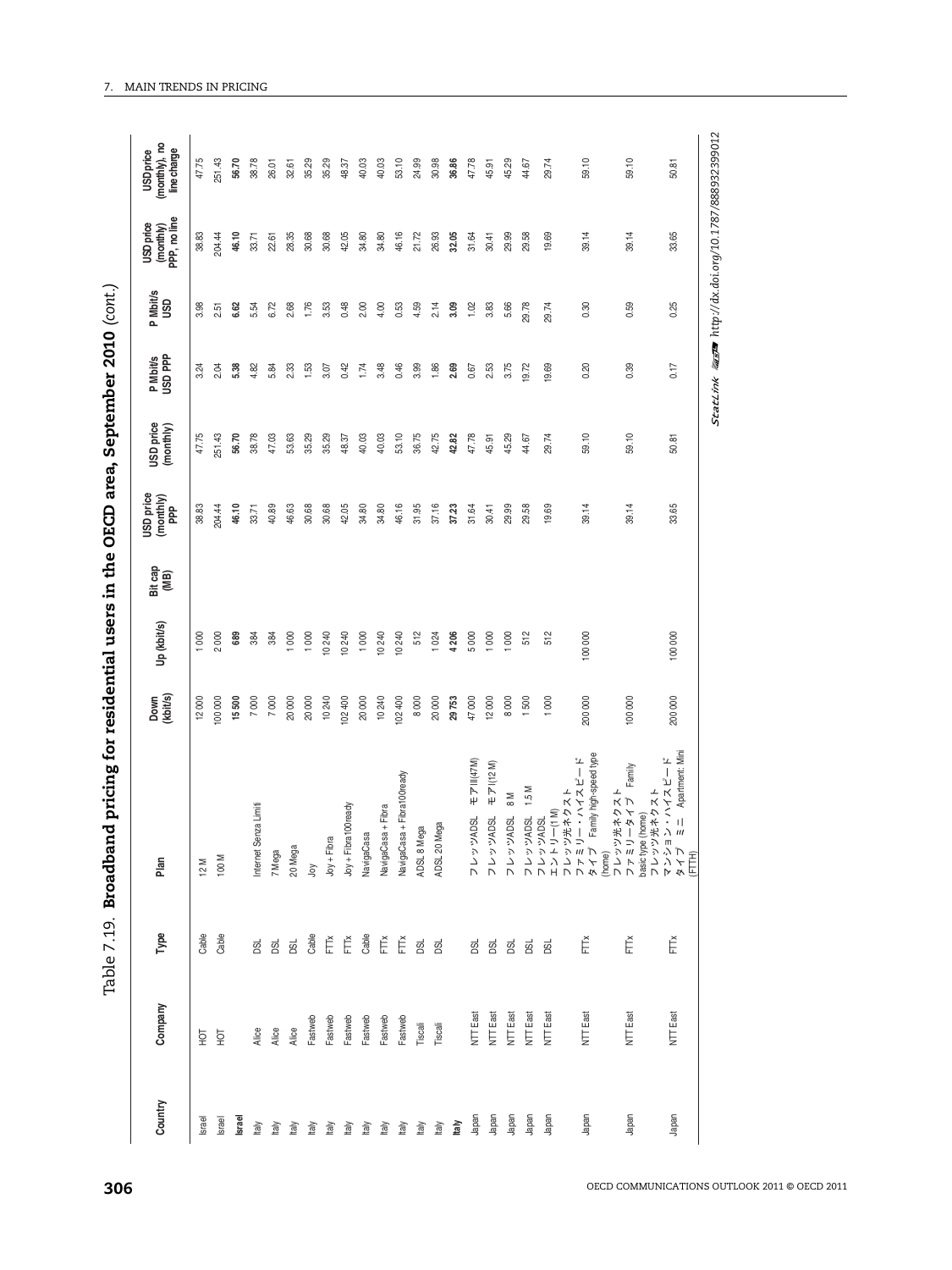| Country | Company  | Type | Plan                                                                                                                                                                                                                            | Down<br>(kbit/s) | Up (kbit/s) | Bit cap<br>(MB) | USD price<br>(monthy) | USD price<br>(monthly) | P Mbit/s<br>USD PPP | P Mbit/s<br>USD | (monthly)<br>PPP, no line<br>USD price | (monthly), no<br>line charge<br><b>USD</b> price |
|---------|----------|------|---------------------------------------------------------------------------------------------------------------------------------------------------------------------------------------------------------------------------------|------------------|-------------|-----------------|-----------------------|------------------------|---------------------|-----------------|----------------------------------------|--------------------------------------------------|
| Japan   | NTT East | Ě    |                                                                                                                                                                                                                                 | 200 000          | 100 000     |                 | 29.53                 | 44.59                  | 0.15                | 0.22            | 29.53                                  | 44.59                                            |
| Japan   | NTT East | Ě    |                                                                                                                                                                                                                                 | 200 000          | 100 000     |                 | 26.78                 | 40.44                  | 0.13                | 0.20            | 26.78                                  | 40.44                                            |
| Japan   | NTT East | FTTX | フレッツ光ネクストートリックスストートリックポネクストートリックポネクストートリングステートのインストートリングリードのインストートリックストートリックスタイプートリックスタイプートリックスタイプートリックスタイプーーを開発力は、Apatment Mini<br>アクセッサングリングストートリックストートートートートートートートートートリックスタイプーンデジタイプーンのMinistration Server Apatment Ministra | 100 000          |             |                 | 33.65                 | 50.81                  | 0.34                | 0.51            | 33.65                                  | 50.81                                            |
| Japan   | NTT East | FTTX |                                                                                                                                                                                                                                 | 100 000          |             |                 | 29.53                 | 44.59                  | 0.30                | 0.45            | 29.53                                  | 44.59                                            |
| Japan   | NTT East | FT   |                                                                                                                                                                                                                                 | 100 000          |             |                 | 26.78                 | 40.44                  | 0.27                | 0.40            | 26.78                                  | 40.44                                            |
| Japan   | NTT East | FTTX |                                                                                                                                                                                                                                 | 100 000          |             |                 | 29.87                 | 45.11                  | 0.30                | 0.45            | 29.87                                  | 45.11                                            |
| Japan   | NTT East | FTTX |                                                                                                                                                                                                                                 | 100 000          |             |                 | 25.75                 | 38.88                  | 0.26                | 0.39            | 25.75                                  | 38.88                                            |
| Japan   | NTT East | FTX  |                                                                                                                                                                                                                                 | 100 000          |             |                 | 23.00                 | 34.74                  | 0.23                | 0.35            | 23.00                                  | 34.74                                            |
| Japan   | NTT East | FTŘ  |                                                                                                                                                                                                                                 | 100 000          |             |                 | 27.47                 | 41.48                  | 0.27                | 0.41            | 27.47                                  | 41.48                                            |
| Japan   | NTT East | Ě    |                                                                                                                                                                                                                                 | 100 000          |             |                 | 23.35                 | 35.26                  | 0.23                | 0.35            | 23.35                                  | 35.26                                            |

7. MAIN TRENDS IN PRICING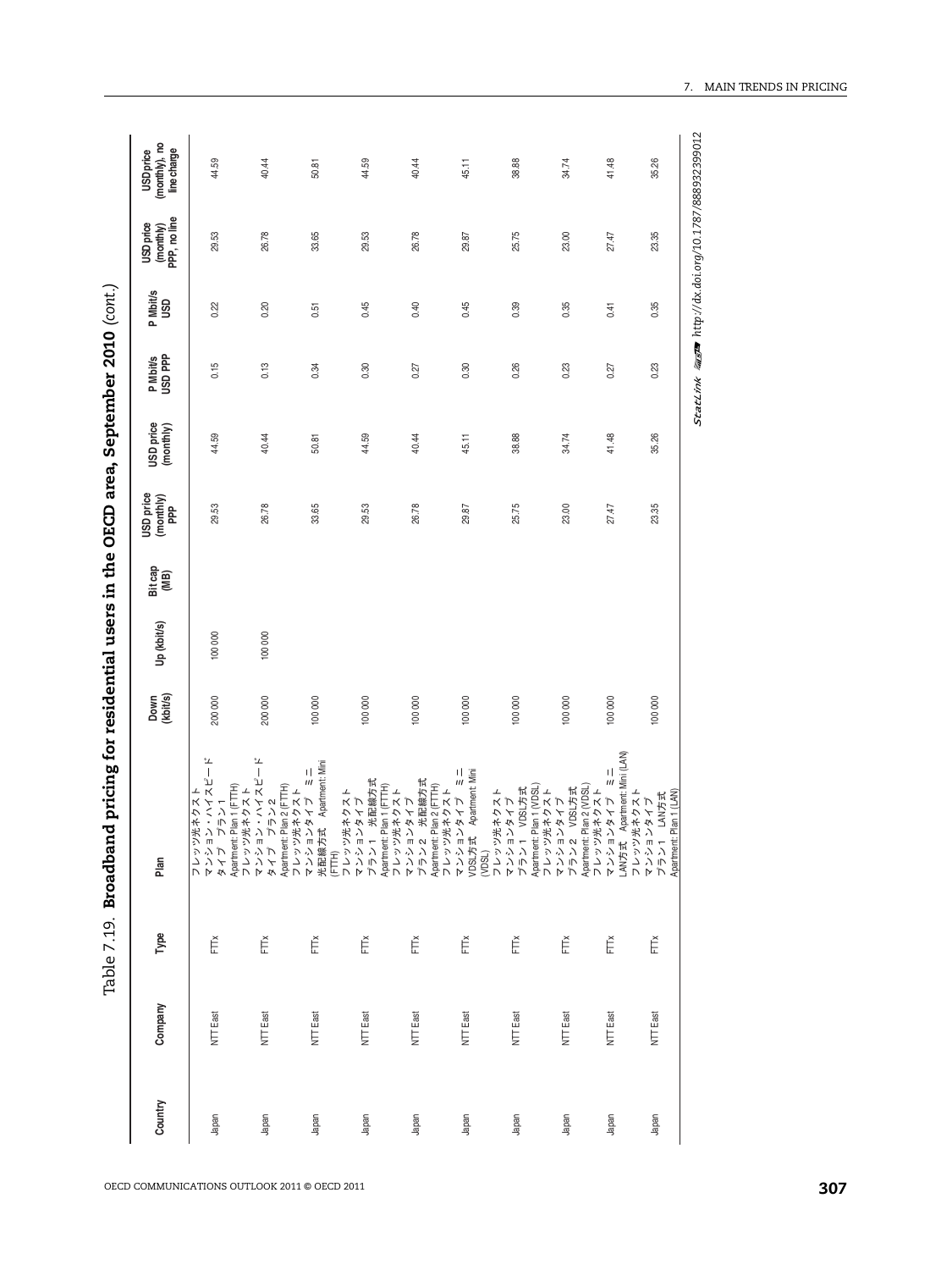| יג' האחר<br>)<br> }<br>                                                               |
|---------------------------------------------------------------------------------------|
|                                                                                       |
|                                                                                       |
|                                                                                       |
|                                                                                       |
|                                                                                       |
|                                                                                       |
|                                                                                       |
|                                                                                       |
|                                                                                       |
|                                                                                       |
|                                                                                       |
|                                                                                       |
|                                                                                       |
|                                                                                       |
|                                                                                       |
|                                                                                       |
|                                                                                       |
| <b>SECD area</b>                                                                      |
|                                                                                       |
|                                                                                       |
|                                                                                       |
|                                                                                       |
|                                                                                       |
|                                                                                       |
|                                                                                       |
|                                                                                       |
|                                                                                       |
|                                                                                       |
| -<br>-<br>-<br>-<br>-<br>-<br>-<br>-<br><br>-<br><br><br><br><br><br><br><br><br><br> |
|                                                                                       |
|                                                                                       |
|                                                                                       |
|                                                                                       |
|                                                                                       |
|                                                                                       |
|                                                                                       |
|                                                                                       |
|                                                                                       |
|                                                                                       |
|                                                                                       |
|                                                                                       |
|                                                                                       |
|                                                                                       |
|                                                                                       |
|                                                                                       |
|                                                                                       |
|                                                                                       |
|                                                                                       |
|                                                                                       |
|                                                                                       |
|                                                                                       |
|                                                                                       |
|                                                                                       |
|                                                                                       |
|                                                                                       |
|                                                                                       |
| - 220 アニシクド ようそ ちょうこうこく アミク                                                           |
|                                                                                       |
|                                                                                       |
|                                                                                       |
|                                                                                       |
|                                                                                       |
|                                                                                       |
|                                                                                       |
|                                                                                       |
|                                                                                       |
|                                                                                       |
|                                                                                       |
|                                                                                       |
|                                                                                       |
|                                                                                       |
|                                                                                       |
|                                                                                       |
|                                                                                       |
|                                                                                       |
|                                                                                       |
|                                                                                       |
|                                                                                       |
|                                                                                       |
|                                                                                       |
|                                                                                       |
|                                                                                       |
|                                                                                       |
|                                                                                       |
| le / 19. I<br>- - - -                                                                 |

| Country        | Company                   | Type         | Plan                                                                                                           | Down<br>(kbit/s) | Up (kbit/s)    | Bit cap<br>(MB) | USD price<br>$(monthly)$<br>PPP | USD price<br>(monthly) | P Mbit/s<br>USD PPP | P Mbit/s<br>USD | (monthly)<br>PPP, no line<br>USD price | (monthly), no<br>line charge<br><b>USD</b> price |
|----------------|---------------------------|--------------|----------------------------------------------------------------------------------------------------------------|------------------|----------------|-----------------|---------------------------------|------------------------|---------------------|-----------------|----------------------------------------|--------------------------------------------------|
| Japan          | NTT East                  | Ě            | Apartment: Plan 2 (LAN)<br>ノ光ネクスト<br>i ンタイプ<br>LAN方式<br>レフッシン<br>マンショ<br>マンショ                                  | 100 000          |                |                 | 20.60                           | 31.11                  | 0.21                | 0.31            | 20.60                                  | 31.11                                            |
| Japan          | <b>J:COM</b>              | Cable        | J:COM Net ウルトラ160M                                                                                             | 160 000          | 10 000         |                 | 49.44                           | 74.66                  | 0.31                | 0.47            | 49.44                                  | 74.66                                            |
| Japan          | <b>NOON</b>               | Cable        | J:COM Net 40 M                                                                                                 | 40000            | 2000           |                 | 45.32                           | 68.44                  | 1.13                | 1.71            | 45.32                                  | 68.44                                            |
| Japan          | <b>J:COM</b>              | Cable        | J:COM Net 12 M                                                                                                 | 12000            | 2000           |                 | 32.80                           | 49.52                  | 2.73                | 4.13            | 32.80                                  | 49.52                                            |
| Japan<br>Japan | Yahoo! BB<br><b>J:COM</b> | Cable<br>FTK | J:COM Net 1M<br>Yahoo!BB光withフレッツ                                                                              | 1000<br>100 000  | 512<br>100 000 |                 | 32.96<br>24.56                  | 37.08<br>49.77         | 24.56<br>0.33       | 37.08<br>0.50   | 24.56<br>32.96                         | 37.08<br>49.77                                   |
|                |                           |              | マンション VDSL方式<br>ミニ Mini (Apt)<br>YahoolBB光withフレッツ                                                             |                  |                |                 |                                 |                        |                     |                 |                                        |                                                  |
| Japan          | Yahoo! BB                 | FTTX         | VDSL Plan 1 (Apt)<br>ン VDSL方式<br>レンツョ<br>ブンショ                                                                  | 100 000          | 100 000        |                 | $\overline{8}$<br>ಙ             | 43.55                  | 0.29                | 0.44            | 28.84                                  | 43.55                                            |
| Japan          | Yahoo! BB                 | FTTx         | VDSL Plan 2 (Apt)<br>ン VDSL方式<br>YahoolB3先withフレッツ<br>マンション VDSL方式<br>プラン2 VDSL Plan 2 (A<br>YahoolBB光withフレッツ | 100 000          | 100 000        |                 | 26.09                           | 39.40                  | 0.26                | 0.39            | 26.09                                  | 39.40                                            |
| Japan          | Yahoo! BB                 | FTŇ          | Ē<br>光配線方式<br>マンション 光野線方式<br>ミニ/ミニハイパー FT<br>Mini hyper (Apt)<br>Yahoo!BB光withフレッツ                             | 100 000          | 100 000        |                 | 36.73                           | 55.47                  | 0.37                | 0.55            | 36.73                                  | 55.47                                            |
| Japan          | Yahoo! BB                 | FTŘ          | ノプラン 1 ハイパ<br>マンション 光配線方式<br>プラン 1 /プラン 1 ハイハ<br>一 FITH Plan 1 hyper (A,r)<br>Yahoo!BB光withフレッツ                | 100000           | 100 000        |                 | 32.61                           | 49.25                  | 0.33                | 0.49            | 32.61                                  | 49.25                                            |
| Japan          | Yahoo! BB                 | FTTX         | ノブラン2ハイパ<br>マンション 光配線方式<br>プラン2/プラン2ハイ/<br>一 FTTH Plan 2 hyper (Apt)                                           | 100 000          | 100 000        |                 | 29.87                           | 45.10                  | 0.30                | 0.45            | 29.87                                  | 45.10                                            |
| Japan          | Yahoo! BB                 | FTTx         | Yahoo BB Hikari with<br>Yahoo!BB光withフレッツ<br>ホーム Yah<br>Flets (home)                                           | 100 000          | 100 000        |                 | 43.95                           | 66.36                  | 0.44                | 0.66            | 43.95                                  | 66.36                                            |
| Japan          | Yahoo! BB                 | DSL          | Yahoo!BB ADSL 8 M                                                                                              | 8000             | 900            |                 | 23.70                           | 35.78                  | 2.96                | 4.47            | 23.70                                  | 35.78                                            |
| Japan          | Yahoo! BB                 | DSL          | Yahoo!BB ADSL 12 M                                                                                             | 12000            | 1000           |                 | 26.99                           | 40.76                  | 2.25                | 3.40            | 26.99                                  | 40.76                                            |
| Japan          | Yahoo! BB                 | <b>DSL</b>   | Yahoo!BB ADSL 26 M                                                                                             | 26000            | 1000           |                 | 29.47                           | 44.49                  | 1.13                | 1.71            | 29.47                                  | 44.49                                            |
| Japan          | Yahoo! BB                 | <b>DSL</b>   | ADSL 50 M<br>Yahoo!BB                                                                                          | 50000            | 3000           |                 | 30.29                           | 45.74                  | 0.61                | 0.91            | 30.29                                  | 45.74                                            |
| Japan          | Yahoo! BB                 | g            | ADSL 50 M Revo<br>Yahoo!BB                                                                                     | 50000            | 12500          |                 | 32.76                           | 49.47                  | 0.66                | 0.99            | 32.76                                  | 49.47                                            |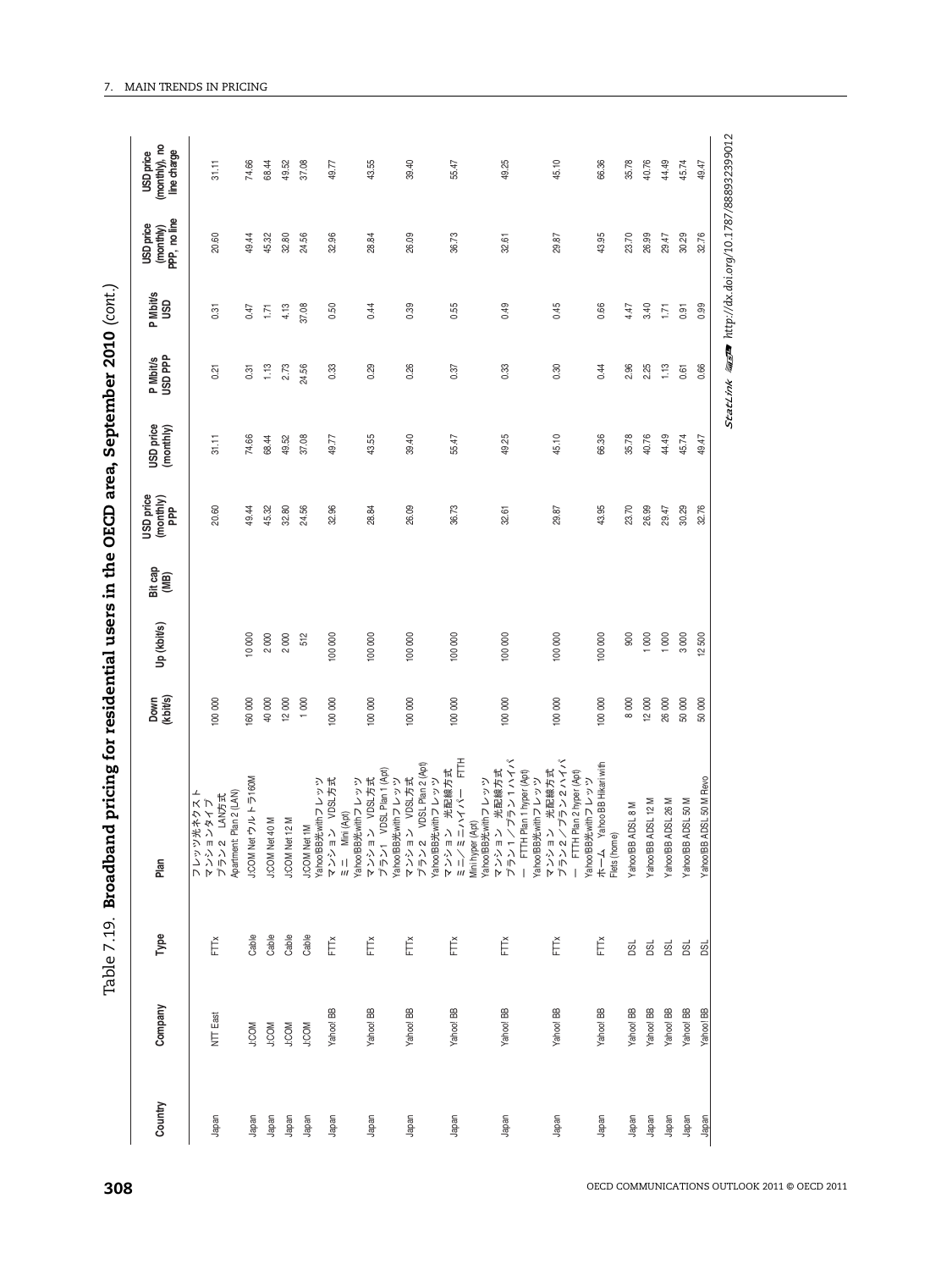| $\mathbf i$                                                                                                        |
|--------------------------------------------------------------------------------------------------------------------|
|                                                                                                                    |
|                                                                                                                    |
|                                                                                                                    |
|                                                                                                                    |
|                                                                                                                    |
|                                                                                                                    |
| l                                                                                                                  |
|                                                                                                                    |
|                                                                                                                    |
| i                                                                                                                  |
| ו<br>ו                                                                                                             |
|                                                                                                                    |
| o<br>Poro                                                                                                          |
| $\frac{1}{2}$<br>Ĕ                                                                                                 |
|                                                                                                                    |
|                                                                                                                    |
|                                                                                                                    |
|                                                                                                                    |
|                                                                                                                    |
| ;                                                                                                                  |
| .<br>I                                                                                                             |
|                                                                                                                    |
|                                                                                                                    |
|                                                                                                                    |
|                                                                                                                    |
|                                                                                                                    |
|                                                                                                                    |
|                                                                                                                    |
|                                                                                                                    |
|                                                                                                                    |
|                                                                                                                    |
|                                                                                                                    |
| ֖֖֖֧֧֧֧֧֧֧֚֚֚֡֬֓֓֓֝֬֓֓֝֬֓֓֬֓֝֬֓֓֬֓֬֓֓֬֓֓֬֓֓֬֓֓֬֓֓֬֟֬֓֩֓<br>֧֧֧֧֧֦֧֦֧֧֧֧֧֩֩֩֩֩֩֩֓֩֓֓֬֓֓֬֓֓֬֓֬֓֘֩֩֓֬֩֓֩֓֩֩֓֩֩֩֩֬֩֩֩֩ |
|                                                                                                                    |
| ֖֧֖֚֚֚֚֚֚֚֚֚֚֚֚֚֚֚֚֚֚֚֚֚֚֚֚֚֚֚֚֚֬֝֟֓֡֞֡֡֓֞                                                                         |
|                                                                                                                    |
|                                                                                                                    |
|                                                                                                                    |
|                                                                                                                    |
|                                                                                                                    |
|                                                                                                                    |
|                                                                                                                    |
|                                                                                                                    |
|                                                                                                                    |
|                                                                                                                    |
|                                                                                                                    |
|                                                                                                                    |
|                                                                                                                    |
| $\frac{1}{2}$                                                                                                      |
|                                                                                                                    |
| י<br>י<br>l<br>l                                                                                                   |
|                                                                                                                    |

| 23.70<br>43.63<br>43.63<br>36.18<br>36.18<br>34.29<br>51.79<br>54.35<br>14.82<br>37.24<br>37.24<br>43.63<br>36.18<br>41.80<br>41.80<br>41.80<br>39.02<br>46.11<br>35.94<br>21.11<br>29.88<br>37.24<br>41.57<br>50 000<br>100 000<br>960<br>1 000<br>3000<br>40925<br>640<br>50 000<br>50 000<br>20 000<br>5000<br>100 000<br>100 000<br>1000<br>1000<br>5000<br>1000<br>1000<br>10 000<br>100 000<br>100 000<br>100 000<br>100 000<br>100 000<br>50000<br>960<br>12000<br>8000<br>100000<br>50000<br>20000<br>100 000<br>100 000<br>100000<br>20000<br>100 000<br>10000<br>50000<br>78723<br>50000<br>50000<br>100000<br>100 000<br>20000<br>15000<br>10000<br>Pro)+인터넷전화(internet phone)<br>pro)+인터넷전화(internet phone)<br>로(Fiber LAN power<br>프리미엄(Fiber LAN<br>Premium)+인터넷전화(internet<br>power<br>premium)+인터넷전화(internet<br>털 프리미엄(digital<br>100M)+인터넷전화(internet<br><b>ADSL Reach DSL</b><br>digital cable<br>パリュープラン12 M<br>Yahoo!BB ADSL<br>パリュープラン50 M<br>파워 프리미엄(Power<br>광랜 (Fiber LAN)<br>파워 프로(Power<br>phone)<br>파워100M(Power<br>TV)+파워(Power)<br>광랜 (Fiber LAN)<br>광랜 (Fiber LAN)<br>스페셜(Special)<br>스페셜(Special)<br>스페셜(Special)<br><b>ADSL</b><br>$\angle \mathbb{II} \mathop{\boxdot} (\mathsf{Speed})$<br>$\angle \mathbb{II} \mathop{\boxdot} (\mathsf{Speed})$<br>$\angle \mathbb{I} \mathbb{I} \subseteq$ (Speed)<br>$\vert \exists \vert$<br>라이트(Lite)<br>라이트(Lite)<br>라이트(Lite)<br>phone)<br>광랜 파워<br>6百 百字<br>phone)<br>OI-OICI XI §<br>$0$ $\mid$ $0$ $\mid$ $\sqsubset$ $\mid$ $\overline{\lambda}$<br>Yahoo!BB A<br>Yahoo!BB A<br>Cable<br>Cable<br>Cable<br>Cable<br>Cable<br>Cable<br>VDSL<br>FTŘ<br>VDSL<br>VDSL<br>FT<br>FTTX<br>VDSL<br>FTŘ<br>$\leq$<br>M<br>$\leq$<br>$\leq$<br>g<br>g<br>g<br>g<br>SK Broadband<br>SK Broadband<br>SK Broadband<br>SK Broadband<br>SK Broadband<br>SK Broadband<br>Yahoo! BB<br>Yahoo! BB<br>Yahoo! BB<br>Tbroad<br>Tbroad<br>Tbroad<br>Tbroad<br>Tbroad<br>Tbroad<br>Tbroad<br><b>Z</b><br>$\overline{\mathbb{Z}}$<br>$\overline{\mathbf{z}}$<br>$\overline{\mathbb{Z}}$<br>$\overline{\mathbf{z}}$<br>호<br>Japan<br>Japan<br>Japan<br>Japan<br>Korea<br>Korea<br>Korea<br>Korea<br>Korea<br>Korea<br>Korea<br>Korea<br>Korea<br>Korea<br>Korea<br>Korea<br>Korea<br>Korea<br>Korea<br>Korea<br>Korea<br>Korea<br>Korea | 35.78<br>22.39<br>31.88<br>45.12<br>29.80<br>29.80<br>34.90<br>34.90<br>34.90<br>29.80 | 1.87<br>3.72<br>37.27<br>0.64<br>4.56<br>24.68<br>1.24<br>0.42<br>3.02<br>4.66 |       | line charge |
|-----------------------------------------------------------------------------------------------------------------------------------------------------------------------------------------------------------------------------------------------------------------------------------------------------------------------------------------------------------------------------------------------------------------------------------------------------------------------------------------------------------------------------------------------------------------------------------------------------------------------------------------------------------------------------------------------------------------------------------------------------------------------------------------------------------------------------------------------------------------------------------------------------------------------------------------------------------------------------------------------------------------------------------------------------------------------------------------------------------------------------------------------------------------------------------------------------------------------------------------------------------------------------------------------------------------------------------------------------------------------------------------------------------------------------------------------------------------------------------------------------------------------------------------------------------------------------------------------------------------------------------------------------------------------------------------------------------------------------------------------------------------------------------------------------------------------------------------------------------------------------------------------------------------------------------------------------------------------------------------------------------------------------------------------------------------------------------------------------------------------------------------------------------------------------------------------------------------------------------------------------------------------------------------------|----------------------------------------------------------------------------------------|--------------------------------------------------------------------------------|-------|-------------|
|                                                                                                                                                                                                                                                                                                                                                                                                                                                                                                                                                                                                                                                                                                                                                                                                                                                                                                                                                                                                                                                                                                                                                                                                                                                                                                                                                                                                                                                                                                                                                                                                                                                                                                                                                                                                                                                                                                                                                                                                                                                                                                                                                                                                                                                                                               |                                                                                        |                                                                                | 23.70 | 35.78       |
|                                                                                                                                                                                                                                                                                                                                                                                                                                                                                                                                                                                                                                                                                                                                                                                                                                                                                                                                                                                                                                                                                                                                                                                                                                                                                                                                                                                                                                                                                                                                                                                                                                                                                                                                                                                                                                                                                                                                                                                                                                                                                                                                                                                                                                                                                               |                                                                                        |                                                                                | 14.82 | 22.39       |
|                                                                                                                                                                                                                                                                                                                                                                                                                                                                                                                                                                                                                                                                                                                                                                                                                                                                                                                                                                                                                                                                                                                                                                                                                                                                                                                                                                                                                                                                                                                                                                                                                                                                                                                                                                                                                                                                                                                                                                                                                                                                                                                                                                                                                                                                                               |                                                                                        |                                                                                | 21.11 | 31.88       |
|                                                                                                                                                                                                                                                                                                                                                                                                                                                                                                                                                                                                                                                                                                                                                                                                                                                                                                                                                                                                                                                                                                                                                                                                                                                                                                                                                                                                                                                                                                                                                                                                                                                                                                                                                                                                                                                                                                                                                                                                                                                                                                                                                                                                                                                                                               |                                                                                        |                                                                                | 29.88 | 45.12       |
|                                                                                                                                                                                                                                                                                                                                                                                                                                                                                                                                                                                                                                                                                                                                                                                                                                                                                                                                                                                                                                                                                                                                                                                                                                                                                                                                                                                                                                                                                                                                                                                                                                                                                                                                                                                                                                                                                                                                                                                                                                                                                                                                                                                                                                                                                               |                                                                                        |                                                                                | 37.24 | 29.80       |
|                                                                                                                                                                                                                                                                                                                                                                                                                                                                                                                                                                                                                                                                                                                                                                                                                                                                                                                                                                                                                                                                                                                                                                                                                                                                                                                                                                                                                                                                                                                                                                                                                                                                                                                                                                                                                                                                                                                                                                                                                                                                                                                                                                                                                                                                                               |                                                                                        | 0.60<br>0.74                                                                   | 37.24 | 29.80       |
|                                                                                                                                                                                                                                                                                                                                                                                                                                                                                                                                                                                                                                                                                                                                                                                                                                                                                                                                                                                                                                                                                                                                                                                                                                                                                                                                                                                                                                                                                                                                                                                                                                                                                                                                                                                                                                                                                                                                                                                                                                                                                                                                                                                                                                                                                               |                                                                                        | 0.60<br>0.74                                                                   | 37.24 | 29.80       |
|                                                                                                                                                                                                                                                                                                                                                                                                                                                                                                                                                                                                                                                                                                                                                                                                                                                                                                                                                                                                                                                                                                                                                                                                                                                                                                                                                                                                                                                                                                                                                                                                                                                                                                                                                                                                                                                                                                                                                                                                                                                                                                                                                                                                                                                                                               |                                                                                        | 0.35<br>0.44                                                                   | 43.63 | 34.90       |
|                                                                                                                                                                                                                                                                                                                                                                                                                                                                                                                                                                                                                                                                                                                                                                                                                                                                                                                                                                                                                                                                                                                                                                                                                                                                                                                                                                                                                                                                                                                                                                                                                                                                                                                                                                                                                                                                                                                                                                                                                                                                                                                                                                                                                                                                                               |                                                                                        | 0.35<br>0.44                                                                   | 43.63 | 34.90       |
|                                                                                                                                                                                                                                                                                                                                                                                                                                                                                                                                                                                                                                                                                                                                                                                                                                                                                                                                                                                                                                                                                                                                                                                                                                                                                                                                                                                                                                                                                                                                                                                                                                                                                                                                                                                                                                                                                                                                                                                                                                                                                                                                                                                                                                                                                               |                                                                                        | 0.35<br>0.44                                                                   | 43.63 | 34.90       |
|                                                                                                                                                                                                                                                                                                                                                                                                                                                                                                                                                                                                                                                                                                                                                                                                                                                                                                                                                                                                                                                                                                                                                                                                                                                                                                                                                                                                                                                                                                                                                                                                                                                                                                                                                                                                                                                                                                                                                                                                                                                                                                                                                                                                                                                                                               | 28.94                                                                                  | 0.58<br>0.72                                                                   | 36.18 | 28.94       |
|                                                                                                                                                                                                                                                                                                                                                                                                                                                                                                                                                                                                                                                                                                                                                                                                                                                                                                                                                                                                                                                                                                                                                                                                                                                                                                                                                                                                                                                                                                                                                                                                                                                                                                                                                                                                                                                                                                                                                                                                                                                                                                                                                                                                                                                                                               | 28.94                                                                                  | 1.45<br>1.81                                                                   | 36.18 | 28.94       |
|                                                                                                                                                                                                                                                                                                                                                                                                                                                                                                                                                                                                                                                                                                                                                                                                                                                                                                                                                                                                                                                                                                                                                                                                                                                                                                                                                                                                                                                                                                                                                                                                                                                                                                                                                                                                                                                                                                                                                                                                                                                                                                                                                                                                                                                                                               | 28.94                                                                                  | 1.45<br>1.81                                                                   | 36.18 | 28.94       |
|                                                                                                                                                                                                                                                                                                                                                                                                                                                                                                                                                                                                                                                                                                                                                                                                                                                                                                                                                                                                                                                                                                                                                                                                                                                                                                                                                                                                                                                                                                                                                                                                                                                                                                                                                                                                                                                                                                                                                                                                                                                                                                                                                                                                                                                                                               | 33.44                                                                                  | 0.33<br>0.42                                                                   | 41.80 | 33.44       |
|                                                                                                                                                                                                                                                                                                                                                                                                                                                                                                                                                                                                                                                                                                                                                                                                                                                                                                                                                                                                                                                                                                                                                                                                                                                                                                                                                                                                                                                                                                                                                                                                                                                                                                                                                                                                                                                                                                                                                                                                                                                                                                                                                                                                                                                                                               | 33.44                                                                                  | 0.33<br>0.42                                                                   | 41.80 | 33.44       |
|                                                                                                                                                                                                                                                                                                                                                                                                                                                                                                                                                                                                                                                                                                                                                                                                                                                                                                                                                                                                                                                                                                                                                                                                                                                                                                                                                                                                                                                                                                                                                                                                                                                                                                                                                                                                                                                                                                                                                                                                                                                                                                                                                                                                                                                                                               | 33.44                                                                                  | 0.33<br>0.42                                                                   | 41.80 | 33.44       |
|                                                                                                                                                                                                                                                                                                                                                                                                                                                                                                                                                                                                                                                                                                                                                                                                                                                                                                                                                                                                                                                                                                                                                                                                                                                                                                                                                                                                                                                                                                                                                                                                                                                                                                                                                                                                                                                                                                                                                                                                                                                                                                                                                                                                                                                                                               | 31.21                                                                                  | 2.08<br>2.60                                                                   | 39.02 | 31.21       |
|                                                                                                                                                                                                                                                                                                                                                                                                                                                                                                                                                                                                                                                                                                                                                                                                                                                                                                                                                                                                                                                                                                                                                                                                                                                                                                                                                                                                                                                                                                                                                                                                                                                                                                                                                                                                                                                                                                                                                                                                                                                                                                                                                                                                                                                                                               | 36.89                                                                                  | 1.84<br>2.31                                                                   | 46.11 | 36.89       |
|                                                                                                                                                                                                                                                                                                                                                                                                                                                                                                                                                                                                                                                                                                                                                                                                                                                                                                                                                                                                                                                                                                                                                                                                                                                                                                                                                                                                                                                                                                                                                                                                                                                                                                                                                                                                                                                                                                                                                                                                                                                                                                                                                                                                                                                                                               | 33.26                                                                                  | 0.33<br>0.42                                                                   | 41.57 | 33.26       |
|                                                                                                                                                                                                                                                                                                                                                                                                                                                                                                                                                                                                                                                                                                                                                                                                                                                                                                                                                                                                                                                                                                                                                                                                                                                                                                                                                                                                                                                                                                                                                                                                                                                                                                                                                                                                                                                                                                                                                                                                                                                                                                                                                                                                                                                                                               |                                                                                        |                                                                                |       |             |
|                                                                                                                                                                                                                                                                                                                                                                                                                                                                                                                                                                                                                                                                                                                                                                                                                                                                                                                                                                                                                                                                                                                                                                                                                                                                                                                                                                                                                                                                                                                                                                                                                                                                                                                                                                                                                                                                                                                                                                                                                                                                                                                                                                                                                                                                                               | 27.43                                                                                  | 0.55<br>0.69                                                                   | 34.29 | 27.43       |
|                                                                                                                                                                                                                                                                                                                                                                                                                                                                                                                                                                                                                                                                                                                                                                                                                                                                                                                                                                                                                                                                                                                                                                                                                                                                                                                                                                                                                                                                                                                                                                                                                                                                                                                                                                                                                                                                                                                                                                                                                                                                                                                                                                                                                                                                                               | 28.75                                                                                  | 0.29<br>0.36                                                                   | 35.94 | 28.75       |
|                                                                                                                                                                                                                                                                                                                                                                                                                                                                                                                                                                                                                                                                                                                                                                                                                                                                                                                                                                                                                                                                                                                                                                                                                                                                                                                                                                                                                                                                                                                                                                                                                                                                                                                                                                                                                                                                                                                                                                                                                                                                                                                                                                                                                                                                                               | 41.43                                                                                  | 4.14<br>5.18                                                                   | 51.79 | 41.43       |
| 파워(Power<br>$Table TV +$                                                                                                                                                                                                                                                                                                                                                                                                                                                                                                                                                                                                                                                                                                                                                                                                                                                                                                                                                                                                                                                                                                                                                                                                                                                                                                                                                                                                                                                                                                                                                                                                                                                                                                                                                                                                                                                                                                                                                                                                                                                                                                                                                                                                                                                                      | 43.48                                                                                  | 4.35<br>5.43                                                                   | 54.35 | 43.48       |
|                                                                                                                                                                                                                                                                                                                                                                                                                                                                                                                                                                                                                                                                                                                                                                                                                                                                                                                                                                                                                                                                                                                                                                                                                                                                                                                                                                                                                                                                                                                                                                                                                                                                                                                                                                                                                                                                                                                                                                                                                                                                                                                                                                                                                                                                                               | <b>StatLink</b>                                                                        | <b>The ST http://dx.doi.org/10.1787/888932399012</b>                           |       |             |
|                                                                                                                                                                                                                                                                                                                                                                                                                                                                                                                                                                                                                                                                                                                                                                                                                                                                                                                                                                                                                                                                                                                                                                                                                                                                                                                                                                                                                                                                                                                                                                                                                                                                                                                                                                                                                                                                                                                                                                                                                                                                                                                                                                                                                                                                                               |                                                                                        |                                                                                |       |             |
|                                                                                                                                                                                                                                                                                                                                                                                                                                                                                                                                                                                                                                                                                                                                                                                                                                                                                                                                                                                                                                                                                                                                                                                                                                                                                                                                                                                                                                                                                                                                                                                                                                                                                                                                                                                                                                                                                                                                                                                                                                                                                                                                                                                                                                                                                               |                                                                                        |                                                                                |       |             |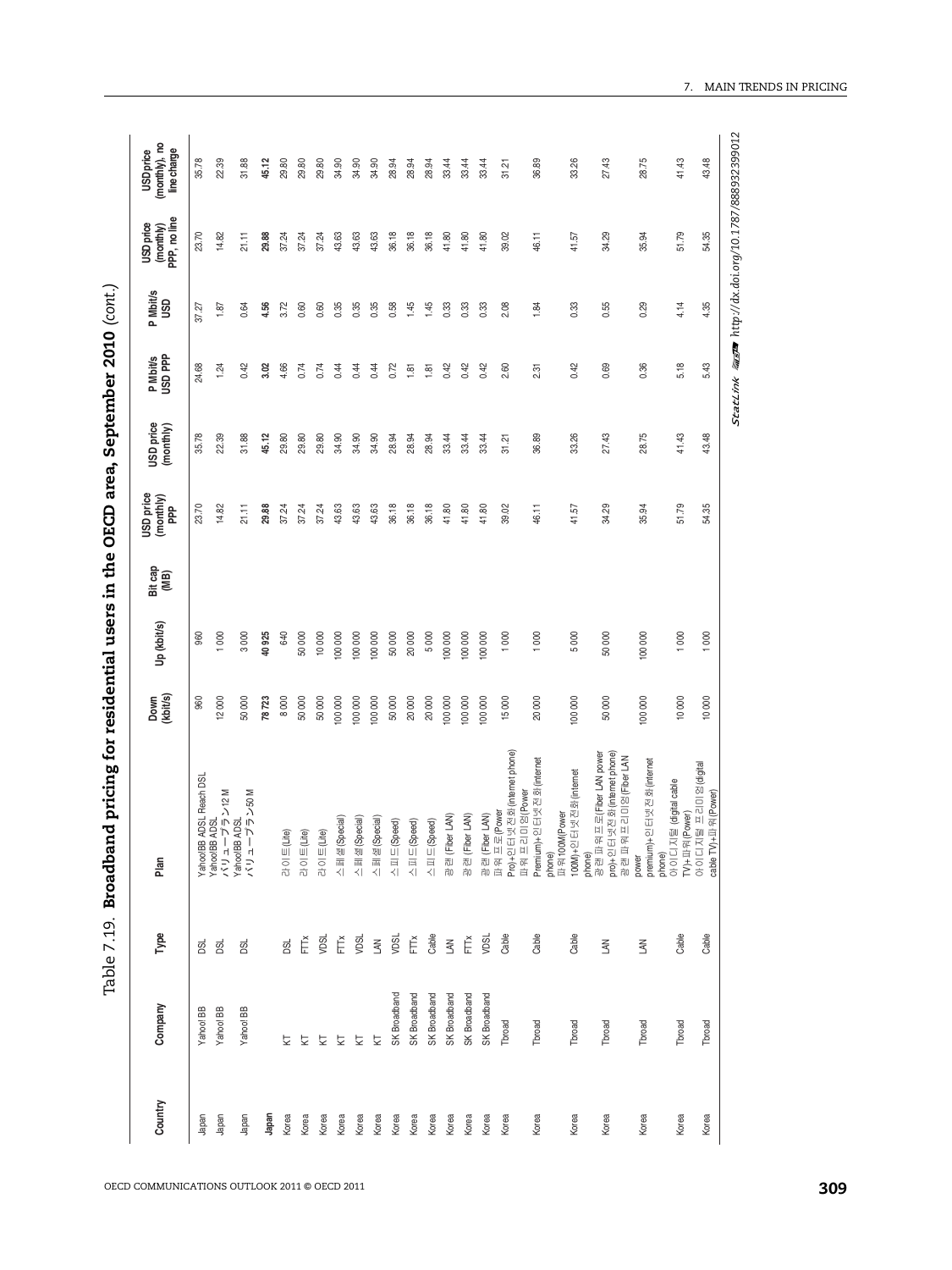| 10 000<br>10 000<br>탈HD 기본형(digita<br>+파워(Power)<br>(digital cable<br>(Power)<br>全面<br>OFOICIX<br>프리미엄<br>TV <sub>+파워</sub><br>아이디자<br>cable TV)<br>Cable<br>Cable<br>Throad<br>Tbroad<br>Korea<br>Korea | 1000         | 53.83    | 43.06  | 5.38  | 4.31  |       | 43.06  |
|----------------------------------------------------------------------------------------------------------------------------------------------------------------------------------------------------------|--------------|----------|--------|-------|-------|-------|--------|
|                                                                                                                                                                                                          |              |          |        |       |       | 53.83 |        |
|                                                                                                                                                                                                          | 1000         | 56.38    | 45.10  | 5.64  | 4.51  | 56.38 | 45.10  |
| 15 000<br>프로(Power Pro)<br>털 (digital cable<br>OFOICIXI<br>Cable<br>Tbroad<br>Korea                                                                                                                      | 1000         | 57.26    | 45.80  | 3.82  | 3.05  | 57.26 | 45.80  |
| 15 000<br>cable TV)+파워 프로(Power Pro)<br>탈 프리미엄(digital<br>Cable<br>Tbroad<br>Korea                                                                                                                       | 1000         | 59.81    | 47.85  | 3.99  | 3.19  | 59.81 | 47.85  |
| 15 000<br>cable TV)+파워 프로(Power Pro)<br>털 HD 기본형(digital<br>日置け<br>OFOICIXI<br>OFOICIXI<br>Cable<br>Tbroad<br>Korea                                                                                      | 1000         | 59.29    | 47.43  | 3.95  | 3.16  | 59.29 | 47.43  |
| 15000<br>프리미엄(digital cable TV)+파워<br>프로(Power Pro)<br>Cable<br>Tbroad<br>Korea                                                                                                                          | 1000         | 61.84    | 49.47  | 4.12  | 3.30  | 61.84 | 49.47  |
| 100 000<br>탈프리미엄(digital<br>100 M(Power 100 M)<br>달 (digital cable<br>OFOICIXI<br>$TV + II + R$<br>$O+O C X $<br>Cable<br>Tbroad<br>Korea                                                                | 5000         | 59.71    | 47.77  | 0.60  | 0.48  | 59.71 | 47.77  |
| 100 000<br>Cable<br>Tbroad<br>Korea                                                                                                                                                                      | 5000         | 62.27    | 49.81  | 0.62  | 0.50  | 62.27 | 49.81  |
| 100 000<br>탈HD 기본형(digital<br>cable TV)+파워100 M(Power<br>100 M)<br>아이디지털 HD 기본형(digita<br>Cable<br>Tbroad<br>Korea                                                                                       | 5000         | 61.75    | 49.40  | 0.62  | 0.49  | 61.75 | 49.40  |
| 100 000<br>100 M(Power 10 0M)<br>cable TV)+파워 100 M(Power<br>100 M)<br>아이디지털 HD<br>마리미엄(digital cable<br>$TVJ + \Pi \ncong$<br>Cable<br>Tbroad<br>Korea                                                  | 5000         | 64.30    | 51.44  | 0.64  | 0.51  | 64.30 | 51.44  |
| 50 000<br>탈 (digital cable<br>파워프로(Fiber LAN<br>OFOICIXI<br>TV)+광랜<br>LAN<br>Tbroad<br>Korea                                                                                                             | 50000        | 52.53    | 42.02  | 1.05  | 0.84  | 52.53 | 42.02  |
| 50 000<br>아이디지털 프리미엄(digital<br>cable TV)+광랜 파워프로(Fiber<br>LAN power pro)<br>power pro)<br>OFOI CI XI<br>LAN<br>Tbroad<br>Korea                                                                          | 50000        | 55.08    | 44.06  | 1.10  | 0.88  | 55.08 | 44.06  |
| 54 290<br>Korea                                                                                                                                                                                          | 32924        | 47.86    | 38.29  | 1.99  | 1.59  | 47.86 | 38.29  |
| 5000<br>LuxDSL Junior<br>DSL<br>둅<br>Luxembourg                                                                                                                                                          | 2000<br>512  | 53.46    | 66.81  | 10.69 | 13.36 | 34.21 | 42.76  |
| 10 000<br>LuxDSL Run<br>DSL<br>EPT<br>Luxembourg                                                                                                                                                         | 15000<br>640 | 72.29    | 90.34  | 7.23  | 9.03  | 53.04 | 66.29  |
| 20 000<br>LuxDSL Professional<br>DSL<br>EPT<br>Luxembourg                                                                                                                                                | 7689         | 105.76   | 132.17 | 5.29  | 6.61  | 86.51 | 108.12 |
| 3000<br>Internet 3 Mega<br>Cable<br>Numericable<br>Luxembourg                                                                                                                                            | 3000<br>256  | 33.37    | 41.70  | 11.12 | 13.90 | 33.37 | 41.70  |
| 30 000<br>Internet 30 Mega<br>Cable<br>Numericable<br>Luxembourg                                                                                                                                         | 1024         | 46.97    | 58.69  | 1.57  | 1.96  | 46.97 | 58.69  |
| 8<br>S<br>Surf<br>Vodsl Flat<br>DSL<br>Visual Online<br>Luxembourg                                                                                                                                       | 500          | ਨ੍<br>ജ് | 72.86  | 11.66 | 14.57 | 39.06 | 48.81  |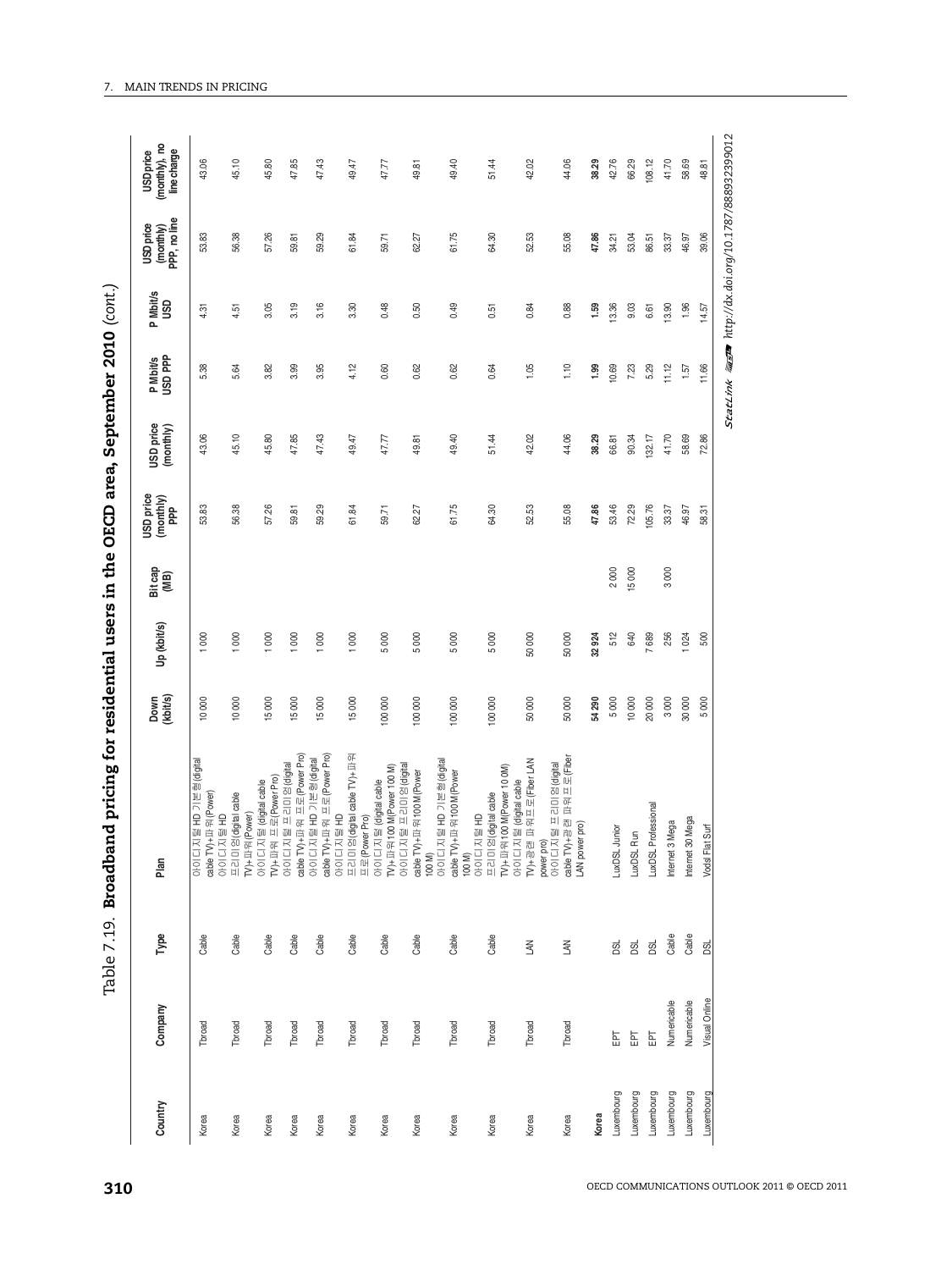| ׅ֘֒                               |
|-----------------------------------|
|                                   |
| $\sim$ TC area $\sim$<br>$\bf{r}$ |
| $\frac{1}{2}$                     |
|                                   |
|                                   |
| י<br>י                            |
|                                   |
|                                   |
|                                   |
|                                   |
|                                   |
|                                   |
|                                   |
|                                   |
|                                   |
| i<br>Search                       |
|                                   |
|                                   |
|                                   |
| <br>.<br>ו<br>י<br>י<br>1         |
|                                   |

| <b>看空 http://dx.doi.org/10.1787/888932399012</b><br>90.79<br>28.90<br>117.70<br>41.12<br>117.70<br>61.36<br>27.46<br>56.36<br>21.39<br>35.26<br>58.38<br>81.50<br>23.06<br>34.62<br>55.43<br>42.35<br>55.41<br>45.83<br>70.57<br>23.44<br>35.23<br>58.79<br>70.57<br>39.02<br>46.82<br>30.22<br>59.35<br>47.01<br>47.01<br>2.19<br>2.78<br>9.82<br>6.88<br>30.25<br>20.68<br>3.88<br>2.76<br>1.59<br>9.23<br>2.06<br>1.25<br>0.98<br>0.95<br>1.68<br>3.34<br>9.52<br>23.29<br>15.54<br>15.47<br>12.93<br>19.91<br>9.52<br>4.04<br>11.62<br>54.27<br>11.64<br>7.77<br>15.51<br>5.50<br>8.16<br>1.10<br>0.86<br>3.58<br>1.49<br>2.32<br>7.86<br>7.62<br>45.83<br>35.29<br>23.54<br>23.44<br>82.23<br>31.34<br>23.50<br>19.60<br>17.64<br>30.16<br>3.43<br>2.44<br>1.93<br>1.82<br>0.84<br>8.42<br>1.41<br>2.96<br>17.61<br>11.77<br><b>StatLink</b><br>84.18<br>40.50<br>31.05<br>44.12<br>46.14<br>61.83<br>74.90<br>114.12<br>47.58<br>66.73<br>87.29<br>30.25<br>77.68<br>27.14<br>31.02<br>31.02<br>38.80<br>46.57<br>77.68<br>63.73<br>54.64<br>87.97<br>60.65<br>64.24<br>98.22<br>46.57<br>15.47<br>23.25<br>137.51<br>61.36<br>27.46<br>74.45<br>10.03<br>69.85<br>45.83<br>35.23<br>41.12<br>58.79<br>117.70<br>39.02<br>56.36<br>48.32<br>54.68<br>66.24<br>$77.80$<br>100.92<br>42.08<br>53.64<br>56.82<br>55.63<br>78.60<br>70.57<br>117.70<br>23.44<br>70.57<br>40.81<br>47.01<br>47.01<br>3000<br>6667<br>768<br>512<br>640<br>504<br>1000<br>2000<br>3000<br>1500<br>3000<br>6000<br>10000<br>500<br>3418<br>6000<br>2500<br>5000<br>12875<br>1000<br>2000<br>5000<br>1000<br>512<br>1500<br>$2000$<br>4000<br>2910<br>8000<br>16 000<br>40 000<br>5000<br>25 000<br>30 000<br>60 000<br>90 000<br>5000<br>15000<br>50 000<br>20 000<br>2000<br>3000<br>10 000<br>120 000<br>38 667<br>24 000<br>10 000<br>Paquete conectes en Infinitum<br>Todo México sin Límites<br>TV conecta + Internet<br>TV conecta + Internet<br>TV conecta + Internet<br>TV conecta + Internet<br>TV conecta + Interne<br>TV conecta + Interne<br>Premium<br>Access 1000 Kbps<br>Paquete acerques<br>Internet Premium<br>Kbps<br>Office<br>Fiber Power 120<br>Fiber Power 60<br>Fiber Power 90<br>Fiber Power 30<br>Fiber Power 25<br>Internet Extra<br><b>Internet Basis</b><br>Ultra 2000<br>Internet 5<br>Internet Z1<br>Internet Z2<br>Internet Z3<br>Vodsl Flat (<br>Vodsl Flat F<br>යි<br>Cable<br>Cable<br>Cable<br>Cable<br>Cable<br>Cable<br>Cable<br>Cable<br>Cable<br>Cable<br>Cable<br>Cable<br>Cable<br>Cable<br>Cable<br>Cable<br>Cable<br>DSL<br><b>B</b><br>DSL<br>DSL<br><b>BSL</b><br><b>BSL</b><br><b>BSL</b><br><b>BSL</b><br>DSL<br>Visual Online<br>Visual Online<br>Cablevision<br>Cablevision<br>Megacable<br>Megacable<br>Megacable<br>Megacable<br>Megacable<br>Megacable<br>Telecom<br>Telmex<br>Telmex<br>Telmex<br>Ziggo<br>Ziggo<br>Ziggo<br>KPN<br>KPN<br>KPN<br><b>Dan</b><br><b>UPC</b><br><b>Dan</b><br>$\frac{C}{D}$<br><b>UPC</b><br>$\frac{1}{2}$<br>Luxembourg<br>New Zealand<br>Netherlands<br>Luxembourg<br>Luxembourg<br>Netherlands<br>Netherlands<br>Netherlands<br>Netherlands<br>Netherlands<br>Netherlands<br>Netherlands<br>Netherlands<br>Netherlands<br>Netherlands<br>Netherlands<br>Netherlands<br>Mexico<br>Mexico<br>Mexico<br>Mexico<br>Mexico<br>Mexico<br>Mexico<br>Mexico<br>Mexico<br>Mexico<br>Mexico<br>Mexico | Country | Company | Type | Plan | Down<br>(kbit/s) | Up (kbit/s) | Bit cap<br>(MB) | USD price<br>(monthly)<br>PPP | USD price<br>(monthly) | P Mbit/s<br>USD PPP | Mbit/s<br>USD<br>$\sim$ | (monthly)<br>PPP, no line<br><b>USD</b> price | USD price<br>(monthly), no<br>line charge |
|------------------------------------------------------------------------------------------------------------------------------------------------------------------------------------------------------------------------------------------------------------------------------------------------------------------------------------------------------------------------------------------------------------------------------------------------------------------------------------------------------------------------------------------------------------------------------------------------------------------------------------------------------------------------------------------------------------------------------------------------------------------------------------------------------------------------------------------------------------------------------------------------------------------------------------------------------------------------------------------------------------------------------------------------------------------------------------------------------------------------------------------------------------------------------------------------------------------------------------------------------------------------------------------------------------------------------------------------------------------------------------------------------------------------------------------------------------------------------------------------------------------------------------------------------------------------------------------------------------------------------------------------------------------------------------------------------------------------------------------------------------------------------------------------------------------------------------------------------------------------------------------------------------------------------------------------------------------------------------------------------------------------------------------------------------------------------------------------------------------------------------------------------------------------------------------------------------------------------------------------------------------------------------------------------------------------------------------------------------------------------------------------------------------------------------------------------------------------------------------------------------------------------------------------------------------------------------------------------------------------------------------------------------------------------------------------------------------------------------------------------------------------------------------------------------------------------------------------------------------------------------------------------------------------------------------------------------------------------------------------------------------------------------------------------------------------------------------------------------------------------------------------------------------------------------------------------------------------------------------------------------------------------------------------------------------------------------------------------------------|---------|---------|------|------|------------------|-------------|-----------------|-------------------------------|------------------------|---------------------|-------------------------|-----------------------------------------------|-------------------------------------------|
|                                                                                                                                                                                                                                                                                                                                                                                                                                                                                                                                                                                                                                                                                                                                                                                                                                                                                                                                                                                                                                                                                                                                                                                                                                                                                                                                                                                                                                                                                                                                                                                                                                                                                                                                                                                                                                                                                                                                                                                                                                                                                                                                                                                                                                                                                                                                                                                                                                                                                                                                                                                                                                                                                                                                                                                                                                                                                                                                                                                                                                                                                                                                                                                                                                                                                                                                                                  |         |         |      |      |                  |             |                 |                               |                        |                     |                         |                                               | 74.17                                     |
|                                                                                                                                                                                                                                                                                                                                                                                                                                                                                                                                                                                                                                                                                                                                                                                                                                                                                                                                                                                                                                                                                                                                                                                                                                                                                                                                                                                                                                                                                                                                                                                                                                                                                                                                                                                                                                                                                                                                                                                                                                                                                                                                                                                                                                                                                                                                                                                                                                                                                                                                                                                                                                                                                                                                                                                                                                                                                                                                                                                                                                                                                                                                                                                                                                                                                                                                                                  |         |         |      |      |                  |             |                 |                               |                        |                     |                         |                                               | 113.45                                    |
|                                                                                                                                                                                                                                                                                                                                                                                                                                                                                                                                                                                                                                                                                                                                                                                                                                                                                                                                                                                                                                                                                                                                                                                                                                                                                                                                                                                                                                                                                                                                                                                                                                                                                                                                                                                                                                                                                                                                                                                                                                                                                                                                                                                                                                                                                                                                                                                                                                                                                                                                                                                                                                                                                                                                                                                                                                                                                                                                                                                                                                                                                                                                                                                                                                                                                                                                                                  |         |         |      |      |                  |             |                 |                               |                        |                     |                         |                                               | 69.25                                     |
|                                                                                                                                                                                                                                                                                                                                                                                                                                                                                                                                                                                                                                                                                                                                                                                                                                                                                                                                                                                                                                                                                                                                                                                                                                                                                                                                                                                                                                                                                                                                                                                                                                                                                                                                                                                                                                                                                                                                                                                                                                                                                                                                                                                                                                                                                                                                                                                                                                                                                                                                                                                                                                                                                                                                                                                                                                                                                                                                                                                                                                                                                                                                                                                                                                                                                                                                                                  |         |         |      |      |                  |             |                 |                               |                        |                     |                         |                                               | 30.25                                     |
|                                                                                                                                                                                                                                                                                                                                                                                                                                                                                                                                                                                                                                                                                                                                                                                                                                                                                                                                                                                                                                                                                                                                                                                                                                                                                                                                                                                                                                                                                                                                                                                                                                                                                                                                                                                                                                                                                                                                                                                                                                                                                                                                                                                                                                                                                                                                                                                                                                                                                                                                                                                                                                                                                                                                                                                                                                                                                                                                                                                                                                                                                                                                                                                                                                                                                                                                                                  |         |         |      |      |                  |             |                 |                               |                        |                     |                         |                                               | 46.57                                     |
|                                                                                                                                                                                                                                                                                                                                                                                                                                                                                                                                                                                                                                                                                                                                                                                                                                                                                                                                                                                                                                                                                                                                                                                                                                                                                                                                                                                                                                                                                                                                                                                                                                                                                                                                                                                                                                                                                                                                                                                                                                                                                                                                                                                                                                                                                                                                                                                                                                                                                                                                                                                                                                                                                                                                                                                                                                                                                                                                                                                                                                                                                                                                                                                                                                                                                                                                                                  |         |         |      |      |                  |             |                 |                               |                        |                     |                         |                                               | 77.68                                     |
|                                                                                                                                                                                                                                                                                                                                                                                                                                                                                                                                                                                                                                                                                                                                                                                                                                                                                                                                                                                                                                                                                                                                                                                                                                                                                                                                                                                                                                                                                                                                                                                                                                                                                                                                                                                                                                                                                                                                                                                                                                                                                                                                                                                                                                                                                                                                                                                                                                                                                                                                                                                                                                                                                                                                                                                                                                                                                                                                                                                                                                                                                                                                                                                                                                                                                                                                                                  |         |         |      |      |                  |             |                 |                               |                        |                     |                         |                                               | 15.47                                     |
|                                                                                                                                                                                                                                                                                                                                                                                                                                                                                                                                                                                                                                                                                                                                                                                                                                                                                                                                                                                                                                                                                                                                                                                                                                                                                                                                                                                                                                                                                                                                                                                                                                                                                                                                                                                                                                                                                                                                                                                                                                                                                                                                                                                                                                                                                                                                                                                                                                                                                                                                                                                                                                                                                                                                                                                                                                                                                                                                                                                                                                                                                                                                                                                                                                                                                                                                                                  |         |         |      |      |                  |             |                 |                               |                        |                     |                         |                                               | 23.25                                     |
|                                                                                                                                                                                                                                                                                                                                                                                                                                                                                                                                                                                                                                                                                                                                                                                                                                                                                                                                                                                                                                                                                                                                                                                                                                                                                                                                                                                                                                                                                                                                                                                                                                                                                                                                                                                                                                                                                                                                                                                                                                                                                                                                                                                                                                                                                                                                                                                                                                                                                                                                                                                                                                                                                                                                                                                                                                                                                                                                                                                                                                                                                                                                                                                                                                                                                                                                                                  |         |         |      |      |                  |             |                 |                               |                        |                     |                         |                                               | 27.14                                     |
|                                                                                                                                                                                                                                                                                                                                                                                                                                                                                                                                                                                                                                                                                                                                                                                                                                                                                                                                                                                                                                                                                                                                                                                                                                                                                                                                                                                                                                                                                                                                                                                                                                                                                                                                                                                                                                                                                                                                                                                                                                                                                                                                                                                                                                                                                                                                                                                                                                                                                                                                                                                                                                                                                                                                                                                                                                                                                                                                                                                                                                                                                                                                                                                                                                                                                                                                                                  |         |         |      |      |                  |             |                 |                               |                        |                     |                         |                                               | 31.02                                     |
|                                                                                                                                                                                                                                                                                                                                                                                                                                                                                                                                                                                                                                                                                                                                                                                                                                                                                                                                                                                                                                                                                                                                                                                                                                                                                                                                                                                                                                                                                                                                                                                                                                                                                                                                                                                                                                                                                                                                                                                                                                                                                                                                                                                                                                                                                                                                                                                                                                                                                                                                                                                                                                                                                                                                                                                                                                                                                                                                                                                                                                                                                                                                                                                                                                                                                                                                                                  |         |         |      |      |                  |             |                 |                               |                        |                     |                         |                                               | 31.02                                     |
|                                                                                                                                                                                                                                                                                                                                                                                                                                                                                                                                                                                                                                                                                                                                                                                                                                                                                                                                                                                                                                                                                                                                                                                                                                                                                                                                                                                                                                                                                                                                                                                                                                                                                                                                                                                                                                                                                                                                                                                                                                                                                                                                                                                                                                                                                                                                                                                                                                                                                                                                                                                                                                                                                                                                                                                                                                                                                                                                                                                                                                                                                                                                                                                                                                                                                                                                                                  |         |         |      |      |                  |             |                 |                               |                        |                     |                         |                                               | 38.80                                     |
|                                                                                                                                                                                                                                                                                                                                                                                                                                                                                                                                                                                                                                                                                                                                                                                                                                                                                                                                                                                                                                                                                                                                                                                                                                                                                                                                                                                                                                                                                                                                                                                                                                                                                                                                                                                                                                                                                                                                                                                                                                                                                                                                                                                                                                                                                                                                                                                                                                                                                                                                                                                                                                                                                                                                                                                                                                                                                                                                                                                                                                                                                                                                                                                                                                                                                                                                                                  |         |         |      |      |                  |             |                 |                               |                        |                     |                         |                                               | 46.57                                     |
|                                                                                                                                                                                                                                                                                                                                                                                                                                                                                                                                                                                                                                                                                                                                                                                                                                                                                                                                                                                                                                                                                                                                                                                                                                                                                                                                                                                                                                                                                                                                                                                                                                                                                                                                                                                                                                                                                                                                                                                                                                                                                                                                                                                                                                                                                                                                                                                                                                                                                                                                                                                                                                                                                                                                                                                                                                                                                                                                                                                                                                                                                                                                                                                                                                                                                                                                                                  |         |         |      |      |                  |             |                 |                               |                        |                     |                         |                                               | $77.68$                                   |
|                                                                                                                                                                                                                                                                                                                                                                                                                                                                                                                                                                                                                                                                                                                                                                                                                                                                                                                                                                                                                                                                                                                                                                                                                                                                                                                                                                                                                                                                                                                                                                                                                                                                                                                                                                                                                                                                                                                                                                                                                                                                                                                                                                                                                                                                                                                                                                                                                                                                                                                                                                                                                                                                                                                                                                                                                                                                                                                                                                                                                                                                                                                                                                                                                                                                                                                                                                  |         |         |      |      |                  |             |                 |                               |                        |                     |                         |                                               | 40.50                                     |
|                                                                                                                                                                                                                                                                                                                                                                                                                                                                                                                                                                                                                                                                                                                                                                                                                                                                                                                                                                                                                                                                                                                                                                                                                                                                                                                                                                                                                                                                                                                                                                                                                                                                                                                                                                                                                                                                                                                                                                                                                                                                                                                                                                                                                                                                                                                                                                                                                                                                                                                                                                                                                                                                                                                                                                                                                                                                                                                                                                                                                                                                                                                                                                                                                                                                                                                                                                  |         |         |      |      |                  |             |                 |                               |                        |                     |                         |                                               | 31.05                                     |
|                                                                                                                                                                                                                                                                                                                                                                                                                                                                                                                                                                                                                                                                                                                                                                                                                                                                                                                                                                                                                                                                                                                                                                                                                                                                                                                                                                                                                                                                                                                                                                                                                                                                                                                                                                                                                                                                                                                                                                                                                                                                                                                                                                                                                                                                                                                                                                                                                                                                                                                                                                                                                                                                                                                                                                                                                                                                                                                                                                                                                                                                                                                                                                                                                                                                                                                                                                  |         |         |      |      |                  |             |                 |                               |                        |                     |                         |                                               | 44.12                                     |
|                                                                                                                                                                                                                                                                                                                                                                                                                                                                                                                                                                                                                                                                                                                                                                                                                                                                                                                                                                                                                                                                                                                                                                                                                                                                                                                                                                                                                                                                                                                                                                                                                                                                                                                                                                                                                                                                                                                                                                                                                                                                                                                                                                                                                                                                                                                                                                                                                                                                                                                                                                                                                                                                                                                                                                                                                                                                                                                                                                                                                                                                                                                                                                                                                                                                                                                                                                  |         |         |      |      |                  |             |                 |                               |                        |                     |                         |                                               | 63.73                                     |
|                                                                                                                                                                                                                                                                                                                                                                                                                                                                                                                                                                                                                                                                                                                                                                                                                                                                                                                                                                                                                                                                                                                                                                                                                                                                                                                                                                                                                                                                                                                                                                                                                                                                                                                                                                                                                                                                                                                                                                                                                                                                                                                                                                                                                                                                                                                                                                                                                                                                                                                                                                                                                                                                                                                                                                                                                                                                                                                                                                                                                                                                                                                                                                                                                                                                                                                                                                  |         |         |      |      |                  |             |                 |                               |                        |                     |                         |                                               | 24.18                                     |
|                                                                                                                                                                                                                                                                                                                                                                                                                                                                                                                                                                                                                                                                                                                                                                                                                                                                                                                                                                                                                                                                                                                                                                                                                                                                                                                                                                                                                                                                                                                                                                                                                                                                                                                                                                                                                                                                                                                                                                                                                                                                                                                                                                                                                                                                                                                                                                                                                                                                                                                                                                                                                                                                                                                                                                                                                                                                                                                                                                                                                                                                                                                                                                                                                                                                                                                                                                  |         |         |      |      |                  |             |                 |                               |                        |                     |                         |                                               | 32.68                                     |
|                                                                                                                                                                                                                                                                                                                                                                                                                                                                                                                                                                                                                                                                                                                                                                                                                                                                                                                                                                                                                                                                                                                                                                                                                                                                                                                                                                                                                                                                                                                                                                                                                                                                                                                                                                                                                                                                                                                                                                                                                                                                                                                                                                                                                                                                                                                                                                                                                                                                                                                                                                                                                                                                                                                                                                                                                                                                                                                                                                                                                                                                                                                                                                                                                                                                                                                                                                  |         |         |      |      |                  |             |                 |                               |                        |                     |                         |                                               | 39.87                                     |
|                                                                                                                                                                                                                                                                                                                                                                                                                                                                                                                                                                                                                                                                                                                                                                                                                                                                                                                                                                                                                                                                                                                                                                                                                                                                                                                                                                                                                                                                                                                                                                                                                                                                                                                                                                                                                                                                                                                                                                                                                                                                                                                                                                                                                                                                                                                                                                                                                                                                                                                                                                                                                                                                                                                                                                                                                                                                                                                                                                                                                                                                                                                                                                                                                                                                                                                                                                  |         |         |      |      |                  |             |                 |                               |                        |                     |                         |                                               | 52.94                                     |
|                                                                                                                                                                                                                                                                                                                                                                                                                                                                                                                                                                                                                                                                                                                                                                                                                                                                                                                                                                                                                                                                                                                                                                                                                                                                                                                                                                                                                                                                                                                                                                                                                                                                                                                                                                                                                                                                                                                                                                                                                                                                                                                                                                                                                                                                                                                                                                                                                                                                                                                                                                                                                                                                                                                                                                                                                                                                                                                                                                                                                                                                                                                                                                                                                                                                                                                                                                  |         |         |      |      |                  |             |                 |                               |                        |                     |                         |                                               | 66.01                                     |
|                                                                                                                                                                                                                                                                                                                                                                                                                                                                                                                                                                                                                                                                                                                                                                                                                                                                                                                                                                                                                                                                                                                                                                                                                                                                                                                                                                                                                                                                                                                                                                                                                                                                                                                                                                                                                                                                                                                                                                                                                                                                                                                                                                                                                                                                                                                                                                                                                                                                                                                                                                                                                                                                                                                                                                                                                                                                                                                                                                                                                                                                                                                                                                                                                                                                                                                                                                  |         |         |      |      |                  |             |                 |                               |                        |                     |                         |                                               | 92.16                                     |
|                                                                                                                                                                                                                                                                                                                                                                                                                                                                                                                                                                                                                                                                                                                                                                                                                                                                                                                                                                                                                                                                                                                                                                                                                                                                                                                                                                                                                                                                                                                                                                                                                                                                                                                                                                                                                                                                                                                                                                                                                                                                                                                                                                                                                                                                                                                                                                                                                                                                                                                                                                                                                                                                                                                                                                                                                                                                                                                                                                                                                                                                                                                                                                                                                                                                                                                                                                  |         |         |      |      |                  |             |                 |                               |                        |                     |                         |                                               | 26.08                                     |
|                                                                                                                                                                                                                                                                                                                                                                                                                                                                                                                                                                                                                                                                                                                                                                                                                                                                                                                                                                                                                                                                                                                                                                                                                                                                                                                                                                                                                                                                                                                                                                                                                                                                                                                                                                                                                                                                                                                                                                                                                                                                                                                                                                                                                                                                                                                                                                                                                                                                                                                                                                                                                                                                                                                                                                                                                                                                                                                                                                                                                                                                                                                                                                                                                                                                                                                                                                  |         |         |      |      |                  |             |                 |                               |                        |                     |                         |                                               | 39.15                                     |
|                                                                                                                                                                                                                                                                                                                                                                                                                                                                                                                                                                                                                                                                                                                                                                                                                                                                                                                                                                                                                                                                                                                                                                                                                                                                                                                                                                                                                                                                                                                                                                                                                                                                                                                                                                                                                                                                                                                                                                                                                                                                                                                                                                                                                                                                                                                                                                                                                                                                                                                                                                                                                                                                                                                                                                                                                                                                                                                                                                                                                                                                                                                                                                                                                                                                                                                                                                  |         |         |      |      |                  |             |                 |                               |                        |                     |                         |                                               | 62.68                                     |
|                                                                                                                                                                                                                                                                                                                                                                                                                                                                                                                                                                                                                                                                                                                                                                                                                                                                                                                                                                                                                                                                                                                                                                                                                                                                                                                                                                                                                                                                                                                                                                                                                                                                                                                                                                                                                                                                                                                                                                                                                                                                                                                                                                                                                                                                                                                                                                                                                                                                                                                                                                                                                                                                                                                                                                                                                                                                                                                                                                                                                                                                                                                                                                                                                                                                                                                                                                  |         |         |      |      |                  |             |                 |                               |                        |                     |                         |                                               | 47.89                                     |
|                                                                                                                                                                                                                                                                                                                                                                                                                                                                                                                                                                                                                                                                                                                                                                                                                                                                                                                                                                                                                                                                                                                                                                                                                                                                                                                                                                                                                                                                                                                                                                                                                                                                                                                                                                                                                                                                                                                                                                                                                                                                                                                                                                                                                                                                                                                                                                                                                                                                                                                                                                                                                                                                                                                                                                                                                                                                                                                                                                                                                                                                                                                                                                                                                                                                                                                                                                  |         |         |      |      |                  |             |                 |                               |                        |                     |                         |                                               | 36.25                                     |
|                                                                                                                                                                                                                                                                                                                                                                                                                                                                                                                                                                                                                                                                                                                                                                                                                                                                                                                                                                                                                                                                                                                                                                                                                                                                                                                                                                                                                                                                                                                                                                                                                                                                                                                                                                                                                                                                                                                                                                                                                                                                                                                                                                                                                                                                                                                                                                                                                                                                                                                                                                                                                                                                                                                                                                                                                                                                                                                                                                                                                                                                                                                                                                                                                                                                                                                                                                  |         |         |      |      |                  |             |                 |                               |                        |                     |                         |                                               |                                           |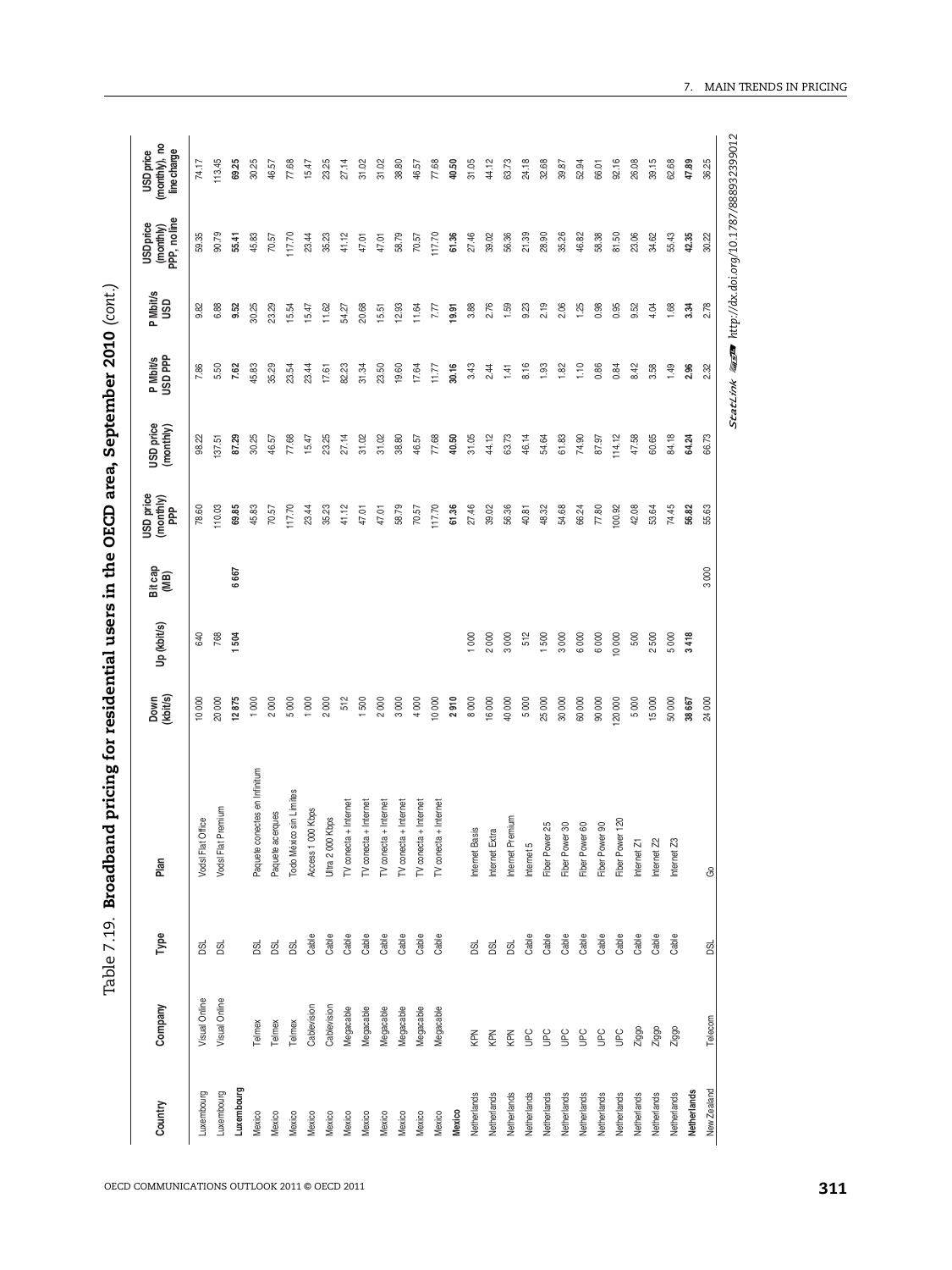| התחת לה <sub>הות</sub>                           |
|--------------------------------------------------|
| יי 27,75°                                        |
|                                                  |
|                                                  |
|                                                  |
|                                                  |
|                                                  |
|                                                  |
|                                                  |
|                                                  |
| une OECD area, September                         |
|                                                  |
|                                                  |
|                                                  |
|                                                  |
| - The are in the C                               |
|                                                  |
|                                                  |
|                                                  |
|                                                  |
|                                                  |
|                                                  |
|                                                  |
|                                                  |
|                                                  |
|                                                  |
|                                                  |
|                                                  |
|                                                  |
|                                                  |
|                                                  |
|                                                  |
| ミストスイマー                                          |
|                                                  |
|                                                  |
|                                                  |
|                                                  |
|                                                  |
|                                                  |
| ֦֧֖֧֧֦֧֧֧֧֧֧֧֚֚֝֝֝֝֝֬֝֬֝֬֝֓֝֬֝֬֝֬֝֬<br>֧֢ׅ֧֧֓֓֝֝ |

| 101.56<br>52.36<br>73.93<br>50.76<br>65.28<br>40.60<br>50.76<br>69.63<br>58.06<br>57.59<br>74.09<br>90.59<br>229.37<br>41.09<br>49.17<br>57.43<br>65.84<br>50.80<br>66.44<br>61.68<br>49.34<br>74.09<br>49.34<br>65.31<br>65.21<br>65.84<br>43.51<br>42.32<br>33.85<br>54.45<br>51.42<br>30.46<br>35.55<br>141.59<br>25.36<br>30.36<br>54.42<br>42.32<br>58.05<br>84.66<br>42.35<br>48.40<br>54.53<br>45.74<br>55.92<br>30.46<br>35.45<br>40.64<br>45.64<br>127.01<br>57.77<br>40.64<br>45.74<br>36.27<br>14.13<br>5.45<br>9.26<br>6.58<br>7.39<br>3.08<br>3.39<br>3.99<br>3.38<br>2.12<br>2.42<br>2.72<br>3.53<br>41.58<br>4.93<br>3.62<br>4.59<br>20.54<br>24.59<br>11.49<br>4.64<br>6.09<br>2.77<br>9.87<br>6.77<br>2.57<br>2.71<br>15.18<br>2.14<br>2.95<br>8.72<br>3.36<br>5.72<br>2.24<br>2.83<br>12.68<br>6.09<br>7.09<br>4.06<br>4.56<br>2.82<br>3.33<br>2.26<br>2.82<br>5.08<br>1.76<br>2.02<br>2.41<br>25.67<br>3.04<br>3.87<br>5.64<br>2.27<br>2.57<br>87.13<br>73.98<br>40.60<br>50.76<br>69.63<br>50.80<br>58.06<br>61.68<br>62.38<br>70.63<br>78.88<br>74.09<br>90.59<br>41.09<br>49.17<br>49.34<br>57.43<br>73.93<br>95.75<br>101.56<br>52.36<br>66.44<br>73.92<br>229.37<br>65.84<br>81.24<br>65.31<br>61.79<br>35.45<br>67.73<br>33.85<br>54.45<br>51.42<br>38.50<br>43.60<br>53.78<br>141.59<br>25.36<br>30.36<br>30.46<br>40.64<br>45.64<br>79.82<br>42.32<br>58.05<br>84.66<br>42.35<br>48.40<br>48.69<br>45.74<br>55.92<br>61.68<br>127.01<br>57.77<br>40000<br>60000<br>20000<br>5000<br>10000<br>40000<br>20000<br>90000<br>10000<br>30000<br>10000<br>20000<br>30000<br>34857<br>1000<br>2000<br>2000<br>2000<br>1000<br>1000<br>1000<br>400<br>500<br>800<br>800<br>50000<br>1000<br>2000<br>1000<br>2000<br>1000<br>4000<br>1000<br>1000<br>1000<br>1300<br>8000<br>25000<br>1500<br>5000<br>16000<br>25 000<br>2000<br>2000<br>5000<br>10 000<br>10 000<br>24 000<br>24 000<br>15000<br>15000<br>15000<br>15000<br>25 000<br>24 000<br>24 000<br>24 000<br>24 000<br>24 000<br>21500<br>16000<br>8000<br>50 000<br>5000<br>24 000<br>Premium (FTTH)<br>Bredbånd Premium (ADSL)<br>Medium (ADSL)<br>Medium (FTTH)<br>Bredbånd Turbo (ADSL)<br>Bredbånd Basis (ADSL)<br>Max (FTTH)<br>WarpSpeed 120 G<br>20 G<br>40 G<br>160G<br>190G<br><b>Ultimate Nacked</b><br>Ultimate Pack<br>Ideal Naked<br>LightSpeed<br>LightSpeed<br>LightSpeed<br>LightSpeed<br>Easy Pack<br>Ideal Pack<br>Adventure<br>Bredbånd N<br>Bredbånd<br>Bredbånd<br>Bredbånd<br>Explorer<br>Pro<br>$\geq$<br>S<br>ပာ<br>Σ<br>$\overline{\phantom{a}}$<br>$\rightarrow$<br>Cable<br>Cable<br>Cable<br>Cable<br>Cable<br>Cable<br>Cable<br>Cable<br>Cable<br>Cable<br>Cable<br>FTŇ<br>FTŘ<br>FTTx<br>D <sub>SL</sub><br><b>BSL</b><br><b>DSL</b><br><b>DSL</b><br>ø<br><b>DSL</b><br><b>BSL</b><br><b>BSL</b><br>DSL<br><b>DSL</b><br><b>DSL</b><br><b>BSL</b><br>TelstraClear<br>TelstraClear<br>TelstraClear<br>TelstraClear<br>TelstraClear<br>Vodafone<br>Vodafone<br>Vodafone<br>Vodafone<br>Vodafone<br>Telecom<br>Telecom<br>Telecom<br>Telenor<br>Telenor<br>Telenor<br>Telenor<br>Telenor<br>Telenor<br>Telenor<br>Ğ<br>Get<br>Get<br>Get<br>Get<br>Get<br>New Zealand<br>New Zealand<br>New Zealand<br>New Zealand<br>New Zealand<br>New Zealand<br>New Zealand<br>New Zealand<br>New Zealand<br>New Zealand<br>New Zealand<br>New Zealand<br>New Zealand<br>New Zealand<br>Norway<br>Norway<br>Norway<br>Norway<br>Norway<br>Norway<br>Norway<br>Norway<br>Norway<br>Norway<br>Norway<br>Norway<br>Norway |
|------------------------------------------------------------------------------------------------------------------------------------------------------------------------------------------------------------------------------------------------------------------------------------------------------------------------------------------------------------------------------------------------------------------------------------------------------------------------------------------------------------------------------------------------------------------------------------------------------------------------------------------------------------------------------------------------------------------------------------------------------------------------------------------------------------------------------------------------------------------------------------------------------------------------------------------------------------------------------------------------------------------------------------------------------------------------------------------------------------------------------------------------------------------------------------------------------------------------------------------------------------------------------------------------------------------------------------------------------------------------------------------------------------------------------------------------------------------------------------------------------------------------------------------------------------------------------------------------------------------------------------------------------------------------------------------------------------------------------------------------------------------------------------------------------------------------------------------------------------------------------------------------------------------------------------------------------------------------------------------------------------------------------------------------------------------------------------------------------------------------------------------------------------------------------------------------------------------------------------------------------------------------------------------------------------------------------------------------------------------------------------------------------------------------------------------------------------------------------------------------------------------------------------------------------------------------------------------------------------------------------------------------------------------------------------------------------------------------------------------------------------------------------------------------------------------------------------------------------------------------------------------------------------------------------------------------------------------------------------------------------------------------------------------------------------------------------------------------------------------------------------------------------------------------------------------------------------------------------------------------------------------------------------------------------------------------------------------------------------------------------------------------------------------------------------------------------------------------------------------------------------------|
|                                                                                                                                                                                                                                                                                                                                                                                                                                                                                                                                                                                                                                                                                                                                                                                                                                                                                                                                                                                                                                                                                                                                                                                                                                                                                                                                                                                                                                                                                                                                                                                                                                                                                                                                                                                                                                                                                                                                                                                                                                                                                                                                                                                                                                                                                                                                                                                                                                                                                                                                                                                                                                                                                                                                                                                                                                                                                                                                                                                                                                                                                                                                                                                                                                                                                                                                                                                                                                                                                                                  |
|                                                                                                                                                                                                                                                                                                                                                                                                                                                                                                                                                                                                                                                                                                                                                                                                                                                                                                                                                                                                                                                                                                                                                                                                                                                                                                                                                                                                                                                                                                                                                                                                                                                                                                                                                                                                                                                                                                                                                                                                                                                                                                                                                                                                                                                                                                                                                                                                                                                                                                                                                                                                                                                                                                                                                                                                                                                                                                                                                                                                                                                                                                                                                                                                                                                                                                                                                                                                                                                                                                                  |
|                                                                                                                                                                                                                                                                                                                                                                                                                                                                                                                                                                                                                                                                                                                                                                                                                                                                                                                                                                                                                                                                                                                                                                                                                                                                                                                                                                                                                                                                                                                                                                                                                                                                                                                                                                                                                                                                                                                                                                                                                                                                                                                                                                                                                                                                                                                                                                                                                                                                                                                                                                                                                                                                                                                                                                                                                                                                                                                                                                                                                                                                                                                                                                                                                                                                                                                                                                                                                                                                                                                  |
|                                                                                                                                                                                                                                                                                                                                                                                                                                                                                                                                                                                                                                                                                                                                                                                                                                                                                                                                                                                                                                                                                                                                                                                                                                                                                                                                                                                                                                                                                                                                                                                                                                                                                                                                                                                                                                                                                                                                                                                                                                                                                                                                                                                                                                                                                                                                                                                                                                                                                                                                                                                                                                                                                                                                                                                                                                                                                                                                                                                                                                                                                                                                                                                                                                                                                                                                                                                                                                                                                                                  |
|                                                                                                                                                                                                                                                                                                                                                                                                                                                                                                                                                                                                                                                                                                                                                                                                                                                                                                                                                                                                                                                                                                                                                                                                                                                                                                                                                                                                                                                                                                                                                                                                                                                                                                                                                                                                                                                                                                                                                                                                                                                                                                                                                                                                                                                                                                                                                                                                                                                                                                                                                                                                                                                                                                                                                                                                                                                                                                                                                                                                                                                                                                                                                                                                                                                                                                                                                                                                                                                                                                                  |
|                                                                                                                                                                                                                                                                                                                                                                                                                                                                                                                                                                                                                                                                                                                                                                                                                                                                                                                                                                                                                                                                                                                                                                                                                                                                                                                                                                                                                                                                                                                                                                                                                                                                                                                                                                                                                                                                                                                                                                                                                                                                                                                                                                                                                                                                                                                                                                                                                                                                                                                                                                                                                                                                                                                                                                                                                                                                                                                                                                                                                                                                                                                                                                                                                                                                                                                                                                                                                                                                                                                  |
|                                                                                                                                                                                                                                                                                                                                                                                                                                                                                                                                                                                                                                                                                                                                                                                                                                                                                                                                                                                                                                                                                                                                                                                                                                                                                                                                                                                                                                                                                                                                                                                                                                                                                                                                                                                                                                                                                                                                                                                                                                                                                                                                                                                                                                                                                                                                                                                                                                                                                                                                                                                                                                                                                                                                                                                                                                                                                                                                                                                                                                                                                                                                                                                                                                                                                                                                                                                                                                                                                                                  |
|                                                                                                                                                                                                                                                                                                                                                                                                                                                                                                                                                                                                                                                                                                                                                                                                                                                                                                                                                                                                                                                                                                                                                                                                                                                                                                                                                                                                                                                                                                                                                                                                                                                                                                                                                                                                                                                                                                                                                                                                                                                                                                                                                                                                                                                                                                                                                                                                                                                                                                                                                                                                                                                                                                                                                                                                                                                                                                                                                                                                                                                                                                                                                                                                                                                                                                                                                                                                                                                                                                                  |
|                                                                                                                                                                                                                                                                                                                                                                                                                                                                                                                                                                                                                                                                                                                                                                                                                                                                                                                                                                                                                                                                                                                                                                                                                                                                                                                                                                                                                                                                                                                                                                                                                                                                                                                                                                                                                                                                                                                                                                                                                                                                                                                                                                                                                                                                                                                                                                                                                                                                                                                                                                                                                                                                                                                                                                                                                                                                                                                                                                                                                                                                                                                                                                                                                                                                                                                                                                                                                                                                                                                  |
|                                                                                                                                                                                                                                                                                                                                                                                                                                                                                                                                                                                                                                                                                                                                                                                                                                                                                                                                                                                                                                                                                                                                                                                                                                                                                                                                                                                                                                                                                                                                                                                                                                                                                                                                                                                                                                                                                                                                                                                                                                                                                                                                                                                                                                                                                                                                                                                                                                                                                                                                                                                                                                                                                                                                                                                                                                                                                                                                                                                                                                                                                                                                                                                                                                                                                                                                                                                                                                                                                                                  |
|                                                                                                                                                                                                                                                                                                                                                                                                                                                                                                                                                                                                                                                                                                                                                                                                                                                                                                                                                                                                                                                                                                                                                                                                                                                                                                                                                                                                                                                                                                                                                                                                                                                                                                                                                                                                                                                                                                                                                                                                                                                                                                                                                                                                                                                                                                                                                                                                                                                                                                                                                                                                                                                                                                                                                                                                                                                                                                                                                                                                                                                                                                                                                                                                                                                                                                                                                                                                                                                                                                                  |
|                                                                                                                                                                                                                                                                                                                                                                                                                                                                                                                                                                                                                                                                                                                                                                                                                                                                                                                                                                                                                                                                                                                                                                                                                                                                                                                                                                                                                                                                                                                                                                                                                                                                                                                                                                                                                                                                                                                                                                                                                                                                                                                                                                                                                                                                                                                                                                                                                                                                                                                                                                                                                                                                                                                                                                                                                                                                                                                                                                                                                                                                                                                                                                                                                                                                                                                                                                                                                                                                                                                  |
|                                                                                                                                                                                                                                                                                                                                                                                                                                                                                                                                                                                                                                                                                                                                                                                                                                                                                                                                                                                                                                                                                                                                                                                                                                                                                                                                                                                                                                                                                                                                                                                                                                                                                                                                                                                                                                                                                                                                                                                                                                                                                                                                                                                                                                                                                                                                                                                                                                                                                                                                                                                                                                                                                                                                                                                                                                                                                                                                                                                                                                                                                                                                                                                                                                                                                                                                                                                                                                                                                                                  |
|                                                                                                                                                                                                                                                                                                                                                                                                                                                                                                                                                                                                                                                                                                                                                                                                                                                                                                                                                                                                                                                                                                                                                                                                                                                                                                                                                                                                                                                                                                                                                                                                                                                                                                                                                                                                                                                                                                                                                                                                                                                                                                                                                                                                                                                                                                                                                                                                                                                                                                                                                                                                                                                                                                                                                                                                                                                                                                                                                                                                                                                                                                                                                                                                                                                                                                                                                                                                                                                                                                                  |
|                                                                                                                                                                                                                                                                                                                                                                                                                                                                                                                                                                                                                                                                                                                                                                                                                                                                                                                                                                                                                                                                                                                                                                                                                                                                                                                                                                                                                                                                                                                                                                                                                                                                                                                                                                                                                                                                                                                                                                                                                                                                                                                                                                                                                                                                                                                                                                                                                                                                                                                                                                                                                                                                                                                                                                                                                                                                                                                                                                                                                                                                                                                                                                                                                                                                                                                                                                                                                                                                                                                  |
|                                                                                                                                                                                                                                                                                                                                                                                                                                                                                                                                                                                                                                                                                                                                                                                                                                                                                                                                                                                                                                                                                                                                                                                                                                                                                                                                                                                                                                                                                                                                                                                                                                                                                                                                                                                                                                                                                                                                                                                                                                                                                                                                                                                                                                                                                                                                                                                                                                                                                                                                                                                                                                                                                                                                                                                                                                                                                                                                                                                                                                                                                                                                                                                                                                                                                                                                                                                                                                                                                                                  |
|                                                                                                                                                                                                                                                                                                                                                                                                                                                                                                                                                                                                                                                                                                                                                                                                                                                                                                                                                                                                                                                                                                                                                                                                                                                                                                                                                                                                                                                                                                                                                                                                                                                                                                                                                                                                                                                                                                                                                                                                                                                                                                                                                                                                                                                                                                                                                                                                                                                                                                                                                                                                                                                                                                                                                                                                                                                                                                                                                                                                                                                                                                                                                                                                                                                                                                                                                                                                                                                                                                                  |
|                                                                                                                                                                                                                                                                                                                                                                                                                                                                                                                                                                                                                                                                                                                                                                                                                                                                                                                                                                                                                                                                                                                                                                                                                                                                                                                                                                                                                                                                                                                                                                                                                                                                                                                                                                                                                                                                                                                                                                                                                                                                                                                                                                                                                                                                                                                                                                                                                                                                                                                                                                                                                                                                                                                                                                                                                                                                                                                                                                                                                                                                                                                                                                                                                                                                                                                                                                                                                                                                                                                  |
|                                                                                                                                                                                                                                                                                                                                                                                                                                                                                                                                                                                                                                                                                                                                                                                                                                                                                                                                                                                                                                                                                                                                                                                                                                                                                                                                                                                                                                                                                                                                                                                                                                                                                                                                                                                                                                                                                                                                                                                                                                                                                                                                                                                                                                                                                                                                                                                                                                                                                                                                                                                                                                                                                                                                                                                                                                                                                                                                                                                                                                                                                                                                                                                                                                                                                                                                                                                                                                                                                                                  |
|                                                                                                                                                                                                                                                                                                                                                                                                                                                                                                                                                                                                                                                                                                                                                                                                                                                                                                                                                                                                                                                                                                                                                                                                                                                                                                                                                                                                                                                                                                                                                                                                                                                                                                                                                                                                                                                                                                                                                                                                                                                                                                                                                                                                                                                                                                                                                                                                                                                                                                                                                                                                                                                                                                                                                                                                                                                                                                                                                                                                                                                                                                                                                                                                                                                                                                                                                                                                                                                                                                                  |
|                                                                                                                                                                                                                                                                                                                                                                                                                                                                                                                                                                                                                                                                                                                                                                                                                                                                                                                                                                                                                                                                                                                                                                                                                                                                                                                                                                                                                                                                                                                                                                                                                                                                                                                                                                                                                                                                                                                                                                                                                                                                                                                                                                                                                                                                                                                                                                                                                                                                                                                                                                                                                                                                                                                                                                                                                                                                                                                                                                                                                                                                                                                                                                                                                                                                                                                                                                                                                                                                                                                  |
|                                                                                                                                                                                                                                                                                                                                                                                                                                                                                                                                                                                                                                                                                                                                                                                                                                                                                                                                                                                                                                                                                                                                                                                                                                                                                                                                                                                                                                                                                                                                                                                                                                                                                                                                                                                                                                                                                                                                                                                                                                                                                                                                                                                                                                                                                                                                                                                                                                                                                                                                                                                                                                                                                                                                                                                                                                                                                                                                                                                                                                                                                                                                                                                                                                                                                                                                                                                                                                                                                                                  |
|                                                                                                                                                                                                                                                                                                                                                                                                                                                                                                                                                                                                                                                                                                                                                                                                                                                                                                                                                                                                                                                                                                                                                                                                                                                                                                                                                                                                                                                                                                                                                                                                                                                                                                                                                                                                                                                                                                                                                                                                                                                                                                                                                                                                                                                                                                                                                                                                                                                                                                                                                                                                                                                                                                                                                                                                                                                                                                                                                                                                                                                                                                                                                                                                                                                                                                                                                                                                                                                                                                                  |
|                                                                                                                                                                                                                                                                                                                                                                                                                                                                                                                                                                                                                                                                                                                                                                                                                                                                                                                                                                                                                                                                                                                                                                                                                                                                                                                                                                                                                                                                                                                                                                                                                                                                                                                                                                                                                                                                                                                                                                                                                                                                                                                                                                                                                                                                                                                                                                                                                                                                                                                                                                                                                                                                                                                                                                                                                                                                                                                                                                                                                                                                                                                                                                                                                                                                                                                                                                                                                                                                                                                  |
|                                                                                                                                                                                                                                                                                                                                                                                                                                                                                                                                                                                                                                                                                                                                                                                                                                                                                                                                                                                                                                                                                                                                                                                                                                                                                                                                                                                                                                                                                                                                                                                                                                                                                                                                                                                                                                                                                                                                                                                                                                                                                                                                                                                                                                                                                                                                                                                                                                                                                                                                                                                                                                                                                                                                                                                                                                                                                                                                                                                                                                                                                                                                                                                                                                                                                                                                                                                                                                                                                                                  |
|                                                                                                                                                                                                                                                                                                                                                                                                                                                                                                                                                                                                                                                                                                                                                                                                                                                                                                                                                                                                                                                                                                                                                                                                                                                                                                                                                                                                                                                                                                                                                                                                                                                                                                                                                                                                                                                                                                                                                                                                                                                                                                                                                                                                                                                                                                                                                                                                                                                                                                                                                                                                                                                                                                                                                                                                                                                                                                                                                                                                                                                                                                                                                                                                                                                                                                                                                                                                                                                                                                                  |
|                                                                                                                                                                                                                                                                                                                                                                                                                                                                                                                                                                                                                                                                                                                                                                                                                                                                                                                                                                                                                                                                                                                                                                                                                                                                                                                                                                                                                                                                                                                                                                                                                                                                                                                                                                                                                                                                                                                                                                                                                                                                                                                                                                                                                                                                                                                                                                                                                                                                                                                                                                                                                                                                                                                                                                                                                                                                                                                                                                                                                                                                                                                                                                                                                                                                                                                                                                                                                                                                                                                  |
| 82.34<br>50.83<br>4.57<br>2.82<br>82.34<br>50.83<br>2000<br>18000<br>਼ਟ<br>Cable<br>Get<br>Norway                                                                                                                                                                                                                                                                                                                                                                                                                                                                                                                                                                                                                                                                                                                                                                                                                                                                                                                                                                                                                                                                                                                                                                                                                                                                                                                                                                                                                                                                                                                                                                                                                                                                                                                                                                                                                                                                                                                                                                                                                                                                                                                                                                                                                                                                                                                                                                                                                                                                                                                                                                                                                                                                                                                                                                                                                                                                                                                                                                                                                                                                                                                                                                                                                                                                                                                                                                                                                |
| 90.43<br>55.82<br>5.02<br>3.10<br>90.43<br>ಜ್ಜ<br>ಜ<br>4000<br>80<br>$\overline{8}$<br>≍<br>Cable<br>Ğ<br>Norway                                                                                                                                                                                                                                                                                                                                                                                                                                                                                                                                                                                                                                                                                                                                                                                                                                                                                                                                                                                                                                                                                                                                                                                                                                                                                                                                                                                                                                                                                                                                                                                                                                                                                                                                                                                                                                                                                                                                                                                                                                                                                                                                                                                                                                                                                                                                                                                                                                                                                                                                                                                                                                                                                                                                                                                                                                                                                                                                                                                                                                                                                                                                                                                                                                                                                                                                                                                                 |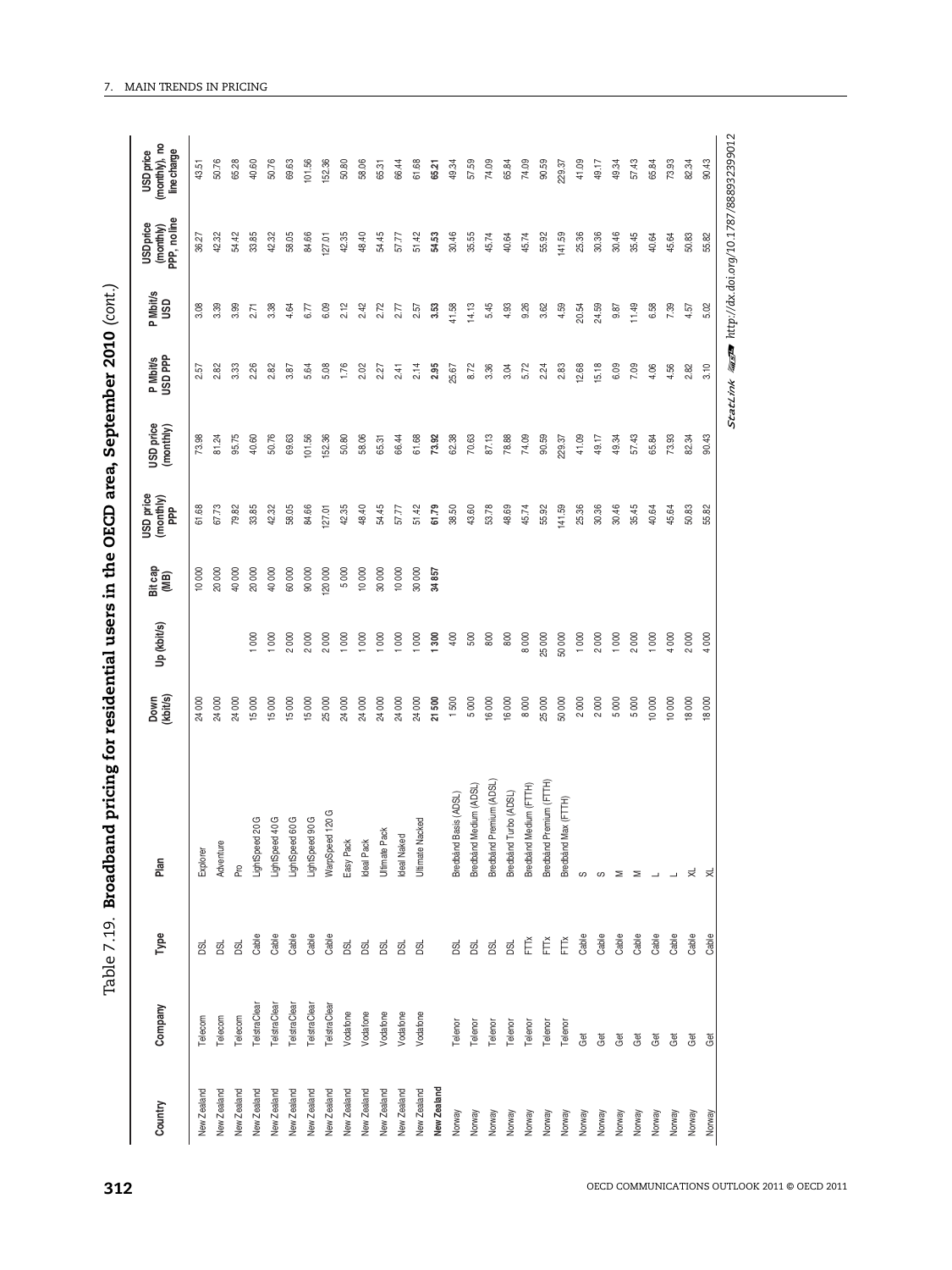| Lyse<br>esk<br>Lyse<br>Lyse<br>yse<br>Lyse<br>Get<br>Ğ<br>ළි<br>$\mathsf{P}$<br>$\mathsf{P}$<br>은<br>Norway<br>Norway<br>Norway<br>Norway<br>Norway<br>Norway<br>Norway<br>Norway<br>Norway<br>Norway<br>Poland<br>Poland<br>Poland | Cable               |                                                                                                                                                                                |         |         | Bit cap<br>(MB) | $(monthy)$<br>PPP | USD price<br>(monthly) | P Mbit/s<br>USD PPP | P Mbit/s<br>USD | (monthly)<br>PPP, no line<br>USD price | (monthly), no<br>line charge |
|-------------------------------------------------------------------------------------------------------------------------------------------------------------------------------------------------------------------------------------|---------------------|--------------------------------------------------------------------------------------------------------------------------------------------------------------------------------|---------|---------|-----------------|-------------------|------------------------|---------------------|-----------------|----------------------------------------|------------------------------|
|                                                                                                                                                                                                                                     |                     | Xtreme                                                                                                                                                                         | 25000   | 2000    |                 | 61.02             | 98.84                  | 2.44                | 3.95            | 61.02                                  | 98.84                        |
|                                                                                                                                                                                                                                     | Cable               | Xtreme                                                                                                                                                                         | 25000   | 4000    |                 | 66.01             | 106.93                 | 2.64                | 4.28            | 66.01                                  | 106.93                       |
|                                                                                                                                                                                                                                     | Cable               | Xtreme 50                                                                                                                                                                      | 50000   | 5000    |                 | <b>22.14</b>      | 197.85                 | 2.44                | 3.96            | 22.14                                  | 197.85                       |
|                                                                                                                                                                                                                                     | Ě                   | amilie 10/10 Mbit/s<br>Internett F                                                                                                                                             | 10000   | 10000   |                 | 45.74             | 74.09                  | 4.57                | 7.41            | 45.74                                  | 74.09                        |
|                                                                                                                                                                                                                                     | Ě                   | Internett Ekspress 30/30 Mbit/s                                                                                                                                                | 30000   | 30 000  |                 | 71.20             | 115.35                 | 2.37                | 3.84            | 71.20                                  | 115.35                       |
|                                                                                                                                                                                                                                     | Ě                   | Internett Super 50/50 Mbit/s                                                                                                                                                   | 50000   | 50000   |                 | 147.70            | 239.27                 | 2.95                | 4.79            | 147.70                                 | 239.27                       |
|                                                                                                                                                                                                                                     | Ě                   | Internett 100/100 Mbit/s                                                                                                                                                       | 100000  | 000 001 |                 | 202.71            | 328.38                 | 2.03                | 3.28            | 202.71                                 | 328.38                       |
|                                                                                                                                                                                                                                     | Ĕ                   | Internett 200/200 Mbit/s                                                                                                                                                       | 200 000 | 200 000 |                 | 355.51            | 575.91                 | 1.78                | 2.88            | 355.51                                 | 575.91                       |
|                                                                                                                                                                                                                                     | Ě                   | Internett 400/400 Mbit/s                                                                                                                                                       | 400 000 | 400 000 |                 | 610.17            | 988.45                 | 1.53                | 2.47            | 610.17                                 | 988.45                       |
|                                                                                                                                                                                                                                     |                     |                                                                                                                                                                                | 45063   | 37646   |                 | 101.02            | 163.66                 | 5.41                | 5.77            | 99.68                                  | 161.48                       |
|                                                                                                                                                                                                                                     | g                   | 512 kb/s                                                                                                                                                                       | 512     | 128     |                 | 34.87             | 25.45                  | 69.74               | 50.90           | 21.76                                  | 15.88                        |
|                                                                                                                                                                                                                                     | g                   | 1 Mb/s                                                                                                                                                                         | 1000    | 256     |                 | 37.35             | 27.26                  | 37.35               | 27.26           | 24.24                                  | 17.69                        |
|                                                                                                                                                                                                                                     | <b>BSL</b>          | $2$ Mb/s                                                                                                                                                                       | 2000    | 256     |                 | 42.43             | 30.97                  | 21.22               | 15.48           | 29.33                                  | 21.41                        |
| $\mathsf{P}$<br>Poland                                                                                                                                                                                                              | <b>DSL</b>          | 6 Mb/s                                                                                                                                                                         | 6000    | 512     |                 | 47.07             | 34.36                  | 7.85                | 5.73            | 33.97                                  | 24.79                        |
| 욘<br>Poland                                                                                                                                                                                                                         | <b>BC</b>           | 10 Mb/s                                                                                                                                                                        | 10000   | 1000    |                 | 57.24             | 41.78                  | 5.72                | 4.18            | 44.14                                  | 32.21                        |
| $\mathsf{P}$<br>Poland                                                                                                                                                                                                              | <b>Bd</b>           | 20 Mb/s                                                                                                                                                                        | 20000   | 1000    |                 | 64.02             | 46.73                  | 3.20                | 2.34            | 50.92                                  | 37.16                        |
| <b>Dan</b><br>Poland                                                                                                                                                                                                                | Cable               | ber Power 5<br>Internet Fi                                                                                                                                                     | 5000    | 512     |                 | 22.78             | 16.63                  | 4.56                | 3.33            | 22.78                                  | 16.63                        |
| $\frac{C}{D}$<br>Poland                                                                                                                                                                                                             | Cable               | ber Power 10<br>Internet Fi                                                                                                                                                    | 10000   | 1 000   |                 | 26.92             | 19.65                  | 2.69                | 1.97            | 26.92                                  | 19.65                        |
| <b>UPC</b><br>Poland                                                                                                                                                                                                                | Cable               | iber Power 25<br>Internet Fi                                                                                                                                                   | 25000   | 1500    |                 | 32.72             | 23.88                  | 1.31                | 0.96            | 32.72                                  | 23.88                        |
|                                                                                                                                                                                                                                     |                     |                                                                                                                                                                                | 50000   | 5000    |                 | 41.42             | 30.23                  | 0.83                | 0.60            | 41.42                                  | 30.23                        |
|                                                                                                                                                                                                                                     |                     | iber Power 120                                                                                                                                                                 | 120000  | 10000   |                 | 62.13             | 45.35                  | 0.52                | 0.38            | 62.13                                  | 45.35                        |
| Poland                                                                                                                                                                                                                              | <b>DSL</b>          |                                                                                                                                                                                | 1000    | 256     |                 | 20.33             | 14.84                  | 40.66               | 29.68           | 20.33                                  | 14.84                        |
| Dialog<br>Poland                                                                                                                                                                                                                    | <b>DSL</b>          | DialNet Mega 2                                                                                                                                                                 | 2000    | 512     |                 | 20.33             | 14.84                  | 10.16               | 7.42            | 20.33                                  | 14.84                        |
| Poland                                                                                                                                                                                                                              | <b>DSL</b>          |                                                                                                                                                                                | 4000    | 512     |                 | 28.92             | 21.11                  | 7.23                | 5.28            | 28.92                                  | 21.11                        |
| Dialog<br>Poland                                                                                                                                                                                                                    | <b>DSL</b>          |                                                                                                                                                                                | 6000    | 512     |                 | 33.43             | 24.40                  | 5.57                | 4.07            | 33.43                                  | 24.40                        |
| Poland                                                                                                                                                                                                                              |                     |                                                                                                                                                                                | 10000   | 640     |                 | 37.96             | 27.70                  | 3.80                | 2.77            | 37.96                                  | 27.70                        |
| Poland                                                                                                                                                                                                                              | g                   |                                                                                                                                                                                | 20000   | 1000    |                 | 42.48             | 31.00                  | 2.12                | 1.55            | 42.48                                  | 31.00                        |
| Poland                                                                                                                                                                                                                              | g                   |                                                                                                                                                                                | 50000   | 2000    |                 | 51.51             | 37.60                  | 1.03                | 0.75            | 51.51                                  | 37.60                        |
| Dialog<br>Poland                                                                                                                                                                                                                    | <b>BS</b>           |                                                                                                                                                                                | 100000  | 4000    |                 | 65.07             | 47.49                  | 0.65                | 0.47            | 65.07                                  | 47.49                        |
| Dialog<br>Dialog<br>Dialog<br>Dialog<br>Dialog<br>$\overline{5}$<br><b>Dan</b><br>Poland<br>Poland                                                                                                                                  | Cable<br>Cable<br>g | ber Power 50<br>DialNet Mega 100<br>DialNet Mega 10<br>DialNet Mega 50<br>DialNet Mega 20<br>DialNet Mega 6<br>DialNet Mega 1<br>DialNet Mega 4<br>Internet Fil<br>Internet Fi |         |         |                 |                   |                        |                     |                 |                                        |                              |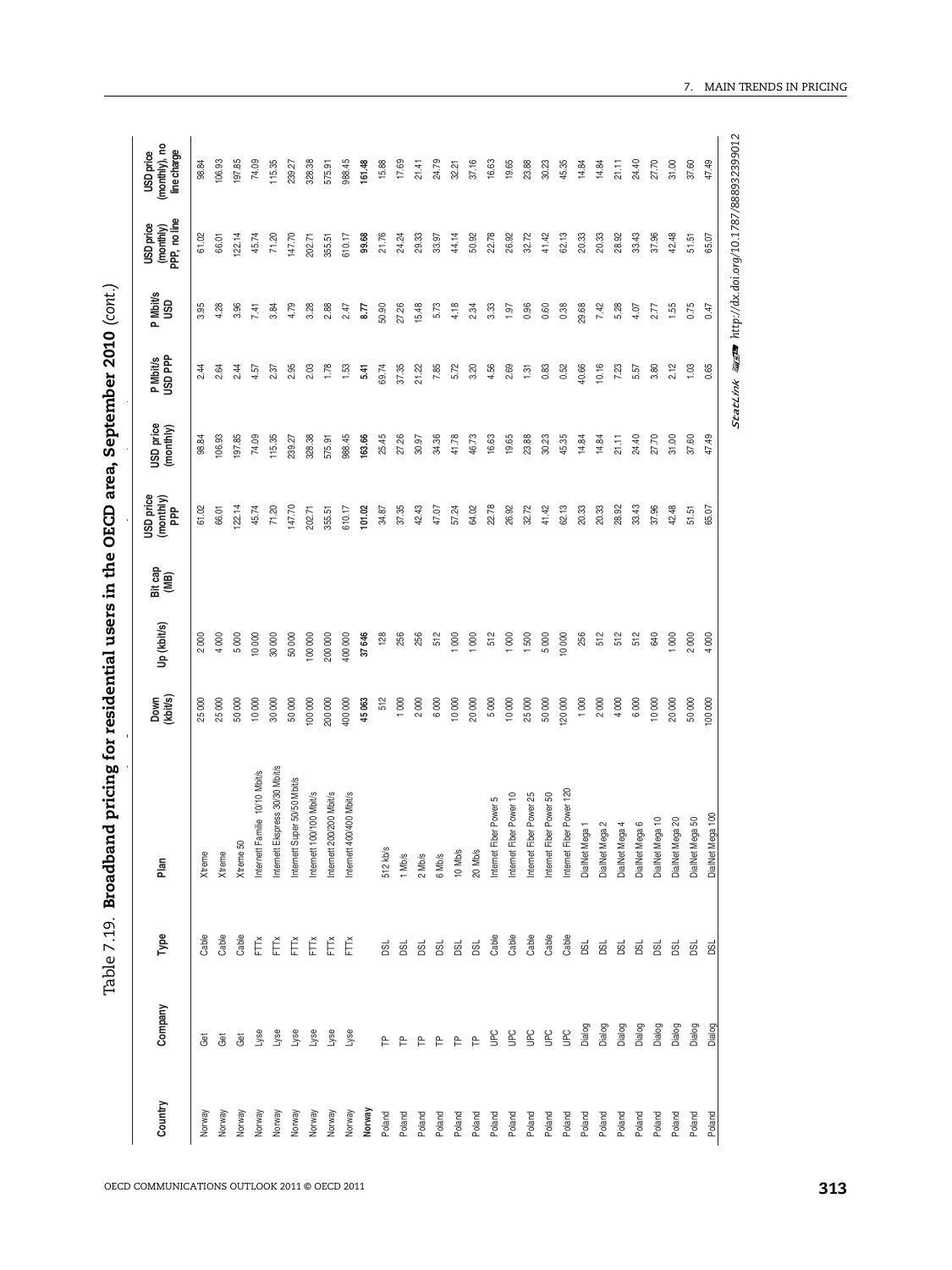| i                |
|------------------|
|                  |
|                  |
|                  |
|                  |
| )<br>!           |
| יינס במים במיני  |
|                  |
|                  |
|                  |
|                  |
| :<br>1           |
|                  |
|                  |
|                  |
|                  |
|                  |
|                  |
|                  |
| י<br>-<br>¢<br>ı |

|          |                  | Type       | Plan                                                                                           | Down<br>(kbit/s) | Up (kbit/s) | Bit cap<br>(MB) | USD price<br>(monthly)<br>PPP | USD price<br>(monthly) | P Mbit/s<br>USD PPP | P Mbit/s<br>USD | (monthly)<br>PPP, no line<br>USD price | (monthly), no<br>line charge<br>USD price |
|----------|------------------|------------|------------------------------------------------------------------------------------------------|------------------|-------------|-----------------|-------------------------------|------------------------|---------------------|-----------------|----------------------------------------|-------------------------------------------|
| Poland   |                  |            |                                                                                                | 23290            | 1610        |                 | 40.47                         | 29.54                  | 11.91               | 8.69            | 36.34                                  | 26.52                                     |
| Portugal | Portugal Telecom | g          | Sapo ADSL 12 Mb                                                                                | 12000            | 1024        |                 | 49.59                         | 46.16                  | 4.13                | 3.85            | 28.08                                  | 26.13                                     |
| Portugal | Portugal Telecom | DSL        | Sapo ADSL 24 Mb                                                                                | 24000            | 1024        |                 | 56.62                         | 52.69                  | 2.36                | 2.20            | 35.10                                  | 32.67                                     |
| Portugal | Portugal Telecom | <b>BSL</b> | Sapo ADSL 4 Mb                                                                                 | 4096             | 1024        |                 | 49.59                         | 46.16                  | 12.40               | 11.54           | 28.08                                  | 26.13                                     |
| Portugal | Portugal Telecom | <b>BSL</b> | Sapo ADSL 8 Mb                                                                                 | 8 124            | 1024        |                 | 55.39                         | 51.55                  | 6.98                | 6.50            | 33.87                                  | 31.52                                     |
| Portugal | Portugal Telecom | <b>BSL</b> | Sapo ADSL 12 Mb                                                                                | 12000            | 1024        |                 | 61.88                         | 57.59                  | 5.16                | 4.80            | 40.37                                  | 37.57                                     |
| Portugal | Portugal Telecom | <b>Bd</b>  | Sapo ADSL 24 Mb                                                                                | 24000            | 1024        |                 | 70.31                         | 65.44                  | 2.93                | 2.73            | 48.79                                  | 45.41                                     |
| Portugal | Portugal Telecom | Ě          | 130 Mb<br>Sapo Fibra                                                                           | 30000            | 3000        |                 | 40.37                         | 37.57                  | 1.35                | 1.25            | 40.37                                  | 37.57                                     |
| Portugal | Portugal Telecom | Ě          | Sapo Fibra 100 Mb                                                                              | 100 000          | 10 000      |                 | 52.65                         | 49.01                  | 0.53                | 0.49            | 52.65                                  | 49.01                                     |
| Portugal | Portugal Telecom | FT         | 200 Mb<br>Sapo Fibra                                                                           | 200 000          | 20 000      |                 | 122.88                        | 114.37                 | 0.61                | 0.57            | 122.88                                 | 114.37                                    |
| Portugal | Portugal Telecom | DSL        | 10(3Play)<br>Meo Total                                                                         | 10000            | 1024        |                 | 53.88                         | 50.15                  | 5.39                | 5.02            | 53.88                                  | 50.15                                     |
| Portugal | Portugal Telecom | DSL        | Meo Surf 20 (TV+net)                                                                           | 20000            | 1024        |                 | 54.41                         | 50.64                  | 2.72                | 2.53            | 54.41                                  | 50.64                                     |
| Portugal | Portugal Telecom | FTX        | 20 (3Play)<br>Meo Total                                                                        | 20000            | 2048        |                 | 60.87                         | 56.66                  | 3.04                | 2.83            | 60.87                                  | 56.66                                     |
| Portugal | Portugal Telecom | FTX        | 50 (3Play)<br>Meo Total                                                                        | 50000            | 5000        |                 | 74.07                         | 68.94                  | 1.48                | 1.38            | 74.07                                  | 68.94                                     |
| Portugal | Portugal Telecom | FTX        | 200 (3Play)<br>Meo Total                                                                       | 200 000          | 20 000      |                 | 132.18                        | 123.03                 | 0.66                | 0.62            | 132.18                                 | 123.03                                    |
| Portugal | Portugal Telecom | Ĕ          | Meo Surf 30 (TV+Net)                                                                           | 30000            | 3000        |                 | 53.88                         | 50.15                  | 1.80                | 1.67            | 53.88                                  | 50.15                                     |
| Portugal | Portugal Telecom | FTTX       | Meo Surf 100 (TV+Net)                                                                          | 100 000          | 10 000      |                 | 73.72                         | 68.61                  | 0.74                | 0.69            | 73.72                                  | 68.61                                     |
| Portugal | Zon              | Cable      | Zon Net SD Net                                                                                 | 5000             | 256         | 10000           | 35.38                         | 32.93                  | 7.08                | 6.59            | 35.38                                  | 32.93                                     |
| Portugal | Zon              | Cable      | Zon Net Light Plus                                                                             | 10000            | 512         |                 | 52.65                         | 49.01                  | 5.27                | 4.90            | 52.65                                  | 49.01                                     |
| Portugal | Zon              | Cable      | Zon Net Surf Plus                                                                              | 20000            | 1000        |                 | 60.87                         | 56.66                  | 3.04                | 2.83            | 60.87                                  | 56.66                                     |
| Portugal | Zon              | Cable      | Zon Fibra 30                                                                                   | 30000            | 2000        |                 | 58.42                         | 54.37                  | 1.95                | 1.81            | 58.42                                  | 54.37                                     |
| Portugal | Zon              | Cable      | 50<br>Zon Fibra!                                                                               | 50000            | 3000        |                 | 76.71                         | 71.39                  | 1.53                | 1.43            | 76.71                                  | 71.39                                     |
| Portugal | Zon              | Cable      | 100<br>Zon Fibra 1                                                                             | 100000           | 6000        |                 | 88.64                         | 82.50                  | 0.89                | 0.83            | 88.64                                  | 82.50                                     |
| Portugal | Zon              | Cable      | Zon Fibra 200                                                                                  | 200 000          | 10 000      |                 | 134.82                        | 125.48                 | 0.67                | 0.63            | 134.82                                 | 125.48                                    |
| Portugal | Zon              | FTŘ        | Zon Fibra 1GB<br>Pack ADSL Net + Telefone Sem                                                  | 000 000          | 000 000     |                 | 357.42                        | 332.65                 | 0.36                | 0.33            | 357.42                                 | 332.65                                    |
| Portugal | $\tilde{d}$      | <b>DSL</b> |                                                                                                | 24000            | 1024        | 60000           | 26.91                         | 25.04                  | 1.12                | 1.04            | 26.91                                  | 25.04                                     |
| Portugal | ä                | <b>BSL</b> |                                                                                                | 1024             | 128         | 12000           | 56.62                         | 89<br>S.               | 56.62               | 52.69           | 35.10                                  | 32.67                                     |
| Portugal | ă                | <b>DSL</b> |                                                                                                | 8000             | 512         | 50000           | 71.94                         | 66.95                  | 9.07                | 8.44            | 50.42                                  | 46.93                                     |
|          |                  |            | assinatura<br>Pack ADSL Net Outras Zonas<br>Telefone<br>Pack ADSL Net Outras Zonas<br>Telefone |                  |             |                 |                               |                        |                     |                 |                                        |                                           |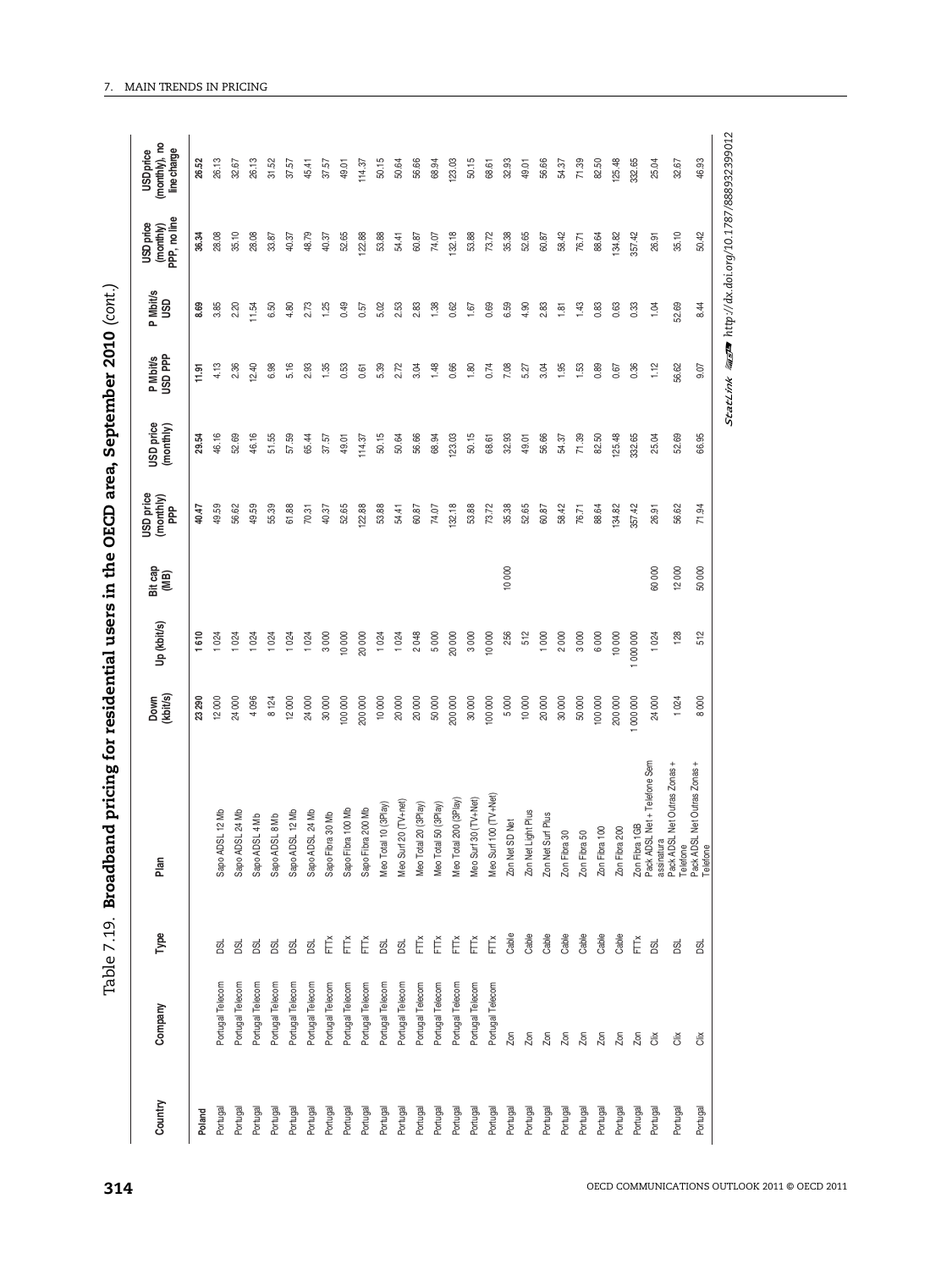| <b>POTO</b>                   |
|-------------------------------|
|                               |
|                               |
| .<br>Protein                  |
|                               |
|                               |
|                               |
|                               |
|                               |
| J area.                       |
| )<br>2月27日<br>י<br>ק          |
|                               |
|                               |
|                               |
| $\frac{1}{2}$                 |
|                               |
|                               |
| <br> <br> <br> <br> <br> <br> |
|                               |
| -<br>-<br>-<br>-<br>-<br>-    |
|                               |
|                               |
| こうそうしょう ちょうこう                 |
|                               |
|                               |
|                               |
|                               |
|                               |
|                               |
|                               |
| $\frac{1}{2}$<br>י<br>:<br>;  |
|                               |
|                               |

| Company<br>Country                        | Type       | Plan                                   | Down<br>(kbit/s) | Up (kbit/s) | Bit cap<br>(MB) | USD price<br>(monthly)<br>PPP | USD price<br>(monthly) | P Mbit/s<br>USD PPP | P Mbit/s<br>USD | (monthly)<br>PPP, no line<br><b>USD</b> price | (monthly), no<br>line charge<br><b>USD</b> price |
|-------------------------------------------|------------|----------------------------------------|------------------|-------------|-----------------|-------------------------------|------------------------|---------------------|-----------------|-----------------------------------------------|--------------------------------------------------|
| ä<br>Portugal                             | <b>DSL</b> | Pack ADSL Net Outras Zonas<br>Telefone | 24 000           | 1024        | 100 000         | 98.06                         | 91.27                  | 4.09                | 3.80            | 76.54                                         | 71.24                                            |
| $\tilde{\tilde{\Xi}}$<br>Portugal         | FTX        | Net + Telefone<br>Pack Fibra           | 30000            | 3000        | 60 000          | 40.37                         | 37.57                  | 1.35                | 1.25            | 40.37                                         | 37.57                                            |
| $\tilde{\overline{\text{d}}}$<br>Portugal | FTŘ        | Net + Telefone<br>Pack Fibra           | 100 000          | 10000       | 200 000         | 53.83                         | 50.10                  | 0.00                | 0.00            | 53.83                                         | 50.10                                            |
| $\ddot{\tilde{\sigma}}$<br>Portugal       | FT         | Net + Telefone<br>Pack Fibra           | 100 000          | 10000       | 200 000         | 67.29                         | 62.62                  | 0.00                | 0.00            | 67.29                                         | 62.62                                            |
| Portugal                                  |            |                                        | 82 137           | 36442       | 86 500          | 77.51                         | 72.14                  | 4.82                | 4.48            | 71.26                                         | 66.32                                            |
| T-Com<br>Slovak Republic                  | <b>BSL</b> | Turbo 2 Mini                           | 2048             | 256         | 2000            | 19.34                         | 15.67                  | 9.67                | 7.84            | 19.34                                         | 15.67                                            |
| T-Com<br>Slovak Republic                  | <b>DSL</b> | Turbo 2 Mini Solo + (faster upload)    | 2048             | 512         | 2000            | 19.34                         | 15.67                  | 9.67                | 7.84            | 19.34                                         | 15.67                                            |
| T-Com<br>Slovak Republic                  | <b>DSL</b> | Turbo 2 Solo                           | 2048             | 256         | 120 000         | 27.81                         | 22.54                  | 13.90               | 11.27           | 27.81                                         | 22.54                                            |
| T-Com<br>Slovak Republic                  | <b>BSL</b> | Turbo 2 Solo + (faster upload)         | 2048             | 512         | 120 000         | 27.81                         | 22.54                  | 13.90               | 11.27           | 27.81                                         | 22.54                                            |
| T-Com<br>Slovak Republic                  | <b>BSL</b> | Turbo 3 Solo                           | 3584             | 256         | 120 000         | 37.48                         | 30.38                  | 10.71               | 8.68            | 37.48                                         | 30.38                                            |
| T-Com<br>Slovak Republic                  | <b>DSL</b> | Turbo 3 Solo + (faster upload)         | 3584             | 512         | 120 000         | 37.48                         | 30.38                  | 10.71               | 8.68            | 37.48                                         | 30.38                                            |
| T-Com<br>Slovak Republic                  | <b>DSL</b> | Turbo 4 Solo                           | 12 288           | 512         | 240 000         | 48.37                         | 39.20                  | 4.03                | 3.27            | 48.37                                         | 39.20                                            |
| T-Com<br>Slovak Republic                  | <b>DSL</b> | Turbo 2 Mini                           | 2048             | 256         | 2000            | 14.50                         | 11.75                  | 7.25                | 5.88            | 14.50                                         | 11.75                                            |
| T-Com<br>Slovak Republic                  | <b>DSL</b> | Turbo 2 Mini + (faster upload)         | 2048             | 512         | 2000            | 14.50                         | 11.75                  | 7.25                | 5.88            | 14.50                                         | 11.75                                            |
| T-Com<br>Slovak Republic                  | <b>DSL</b> | Turbo <sub>2</sub>                     | 2048             | 256         | 120 000         | 25.39                         | 20.58                  | 12.69               | 10.29           | 25.39                                         | 20.58                                            |
| T-Com<br>Slovak Republic                  | <b>DSL</b> | (faster upload)<br>Turbo 2+            | 2048             | 512         | 120 000         | 25.39                         | 20.58                  | 12.69               | 10.29           | 25.39                                         | 20.58                                            |
| T-Com<br>Slovak Republic                  | <b>DSL</b> | Turbo 3                                | 3584             | 256         | 120 000         | 35.06                         | 28.42                  | 10.02               | 8.12            | 35.06                                         | 28.42                                            |
| T-Com<br>Slovak Republic                  | <b>DSL</b> | faster upload)<br>Turbo 3+             | 3584             | 512         | 120 000         | 35.06                         | 28.42                  | 10.02               | 8.12            | 35.06                                         | 28.42                                            |
| T-Com<br>Slovak Republic                  | <b>BSL</b> | Turbo 4                                | 12 288           | 512         | 240 000         | 45.95                         | 37.24                  | 3.83                | 3.10            | 45.95                                         | 37.24                                            |
| T-Com<br>Slovak Republic                  | FTTx       | Optik 1                                | 10000            | 512         | 2000            | 14.50                         | 11.75                  | 1.45                | 1.18            | 14.50                                         | 11.75                                            |
| T-Com<br>Slovak Republic                  | FTŇ        | Optik 2                                | 20 000           | 1000        | 120 000         | 25.39                         | 20.58                  | 1.27                | 1.03            | 25.39                                         | 20.58                                            |
| T-Com<br>Slovak Republic                  | FTTX       | Optik 3                                | 40 000           | 2000        | 240 000         | 36.27                         | 29.40                  | 0.91                | 0.73            | 36.27                                         | 29.40                                            |
| T-Com<br>Slovak Republic                  | FTK        | Optik 4                                | 80 000           | 4000        | 240 000         | 45.95                         | 37.24                  | 0.57                | 0.47            | 45.95                                         | 37.24                                            |
| <b>UPC</b><br>Slovak Republic             | Cable      | Power 2<br><b>UPC</b> Fiber            | 2048             | 512         |                 | 17.74                         | 14.38                  | 8.87                | 7.19            | 17.74                                         | 14.38                                            |
| <b>Dan</b><br>Slovak Republic             | Cable      | UPC Fiber Power 2 + (faster upload)    | 2048             | 1024        |                 | 24.93                         | 20.20                  | 12.46               | 10.10           | 24.93                                         | 20.20                                            |
| UPC<br>Slovak Republic                    | Cable      | Power 10<br><b>UPC Fiber</b>           | 10240            | 1024        |                 | 21.37                         | 17.32                  | 2.14                | 1.73            | 21.37                                         | 17.32                                            |
| <b>UPC</b><br>Slovak Republic             | Cable      | UPC Fiber Power 10 + (faster upload)   | 10 240           | 2048        |                 | 28.56                         | 23.14                  | 2.86                | 2.31            | 28.56                                         | 23.14                                            |
| <b>Del</b><br>Slovak Republic             | Cable      | Power 30<br><b>UPC</b> Fiber           | 30720            | 3072        |                 | 29.84                         | 24.18                  | 0.99                | 0.81            | 29.84                                         | 24.18                                            |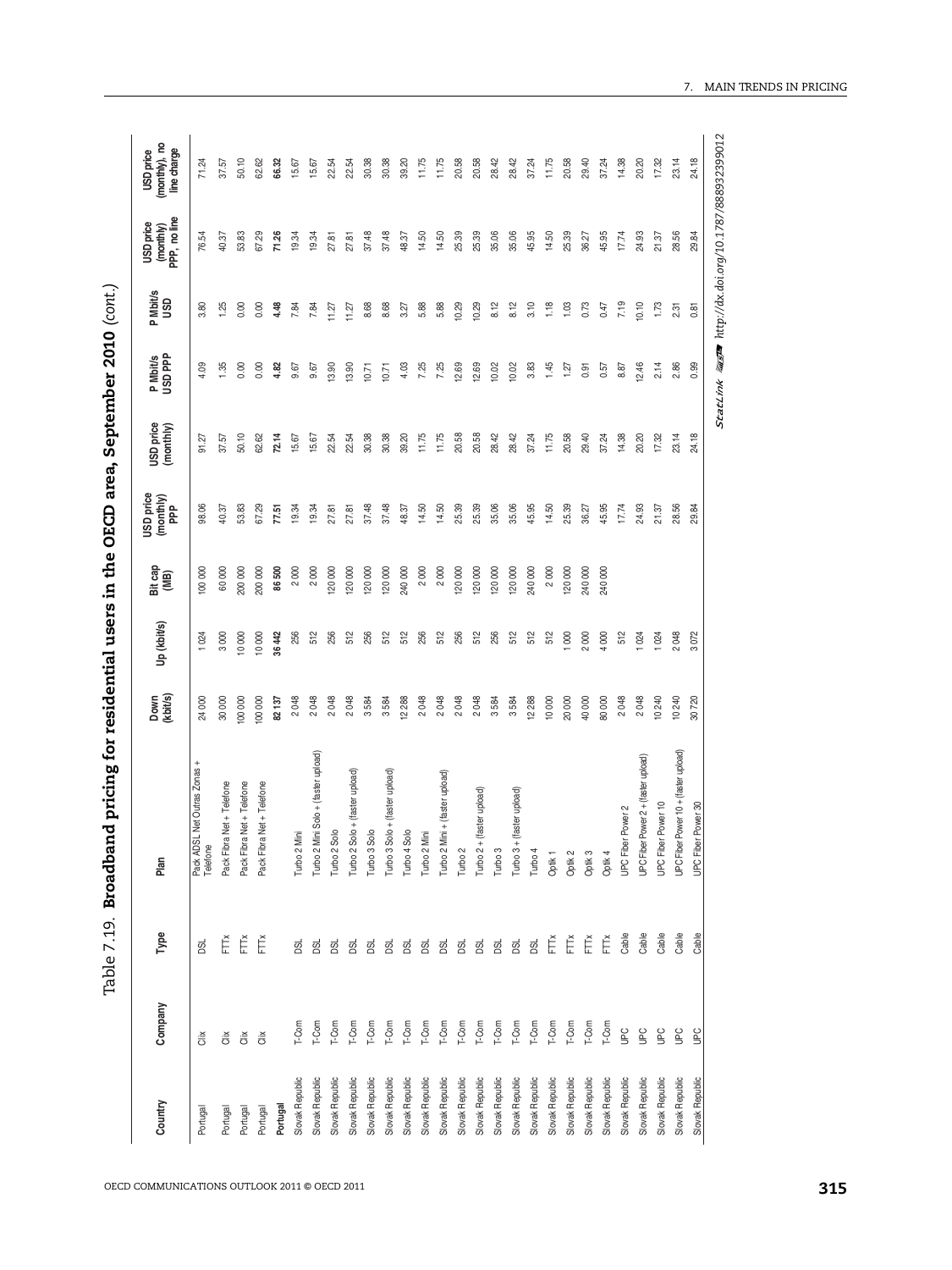| ו<br>נ                  |
|-------------------------|
|                         |
|                         |
| $\frac{1}{2}$           |
|                         |
|                         |
|                         |
| l                       |
|                         |
|                         |
|                         |
| $\bf{r}$<br>ì           |
|                         |
|                         |
| .<br>נו<br>!<br>֓׆<br>׆ |
|                         |
|                         |
|                         |
|                         |
|                         |
|                         |
|                         |
|                         |
|                         |
|                         |
|                         |
|                         |
|                         |
| i<br>S                  |
|                         |
|                         |
|                         |
|                         |
|                         |
|                         |
|                         |
|                         |
|                         |
|                         |
|                         |
|                         |
|                         |
|                         |
|                         |
|                         |
|                         |
|                         |
|                         |
|                         |
|                         |
|                         |
|                         |
|                         |
|                         |
| ì                       |
|                         |
| $\vdots$<br>י<br>י      |
|                         |
|                         |

| Country                        | Company                                                                                                                    | Type                 | Plan                                                             | Down<br>(kbit/s) | Up (kbit/s) | Bit cap<br>(MB) | <b>USD</b> price<br>$(\text{multiply})$<br>PPP | USD price<br>(monthly) | P Mbit/s<br>USD PPP | P Mbit/s<br>USD | (monthly)<br>PPP, no line<br>USD price | (monthly), no<br>line charge<br><b>USD</b> price |
|--------------------------------|----------------------------------------------------------------------------------------------------------------------------|----------------------|------------------------------------------------------------------|------------------|-------------|-----------------|------------------------------------------------|------------------------|---------------------|-----------------|----------------------------------------|--------------------------------------------------|
| <b>Dero</b><br>Slovak Republic |                                                                                                                            | Cable                | Power 60<br><b>UPC</b> Fiber                                     | 60000            | 6000        |                 | 38.31                                          | 31.05                  | 0.64                | 0.52            | 38.31                                  | 31.05                                            |
| Slovak Republic                | UPC<br>Swan / Max                                                                                                          | Cable                | Power 120<br>UPC Fiber H                                         | 120000           | 10000       |                 | 50.40                                          | 40.85                  | 0.42                | 0.34            | 50.40                                  | 40.85                                            |
| Slovak Republic                |                                                                                                                            | Ĕ                    | Štart 1.5/1.5 Mbit/s                                             | 1500             | 1500        |                 | 15.97                                          | 12.94                  | 10.65               | 8.63            | 15.97                                  | 12.94                                            |
| Slovak Republic                | Multimedia<br>Swan / Max<br>Multimedia                                                                                     | Ě                    | Mini 3/3 Mbit/s                                                  | 3000             | 3000        |                 | 20.81                                          | 16.86                  | 6.94                | 5.62            | 20.81                                  | 16.86                                            |
| Slovak Republic                | Swan / Max<br>Multimedia<br>Multimedia<br>Swan / Max<br>Multimedia<br>Swan / Max<br>Swan / Max<br>Swan / Max<br>Swan / Max | Ě                    | Mini 10/1 Mbit/s                                                 | 10000            | 1 000       |                 | 20.81                                          | 16.86                  | 2.08                | 1.69            | 20.81                                  | 16.86                                            |
| Slovak Republic                |                                                                                                                            | Ĕ                    | Mbit/s<br>Klasik 20/1                                            | 20000            | 1 000       |                 | 24.03                                          | 19.48                  | 1.20                | 0.97            | 24.03                                  | 19.48                                            |
| Slovak Republic                |                                                                                                                            | Ě                    | Klasik 10/10 Mbit/s                                              | 10000            | 10000       |                 | 24.03                                          | 19.48                  | 2.40                | 1.95            | 24.03                                  | 19.48                                            |
| Slovak Republic                |                                                                                                                            | Ě                    | Mbit/s<br>Plus 15/15                                             | 15000            | 15000       |                 | 36.94                                          | 29.93                  | 2.46                | 2.00            | 36.94                                  | 29.93                                            |
| Slovak Republic                |                                                                                                                            | Ě                    | Mbit/s<br>Plus 40/40                                             | 40000            | 40000       |                 | 36.94                                          | 29.93                  | 0.92                | 0.75            | 36.94                                  | 29.93                                            |
| Slovak Republic                |                                                                                                                            | Ě                    | Plus 40/2 Mbit/s                                                 | 40000            | 2000        |                 | 36.94                                          | 29.93                  | 0.92                | 0.75            | 36.94                                  | 29.93                                            |
| Slovak Republic                | Multimedia                                                                                                                 | Ě                    | Premium 30/30 Mbit/s                                             | 30000            | 30 000      |                 | 48.23                                          | 39.08                  | 1.61                | 1.30            | 48.23                                  | 39.08                                            |
| Slovak Republic                | Swan / Max                                                                                                                 | Ě                    | Premium 80/4 Mbit/s                                              | 80000            | 4 000       |                 | 48.23                                          | 39.08                  | 0.60                | 0.49            | 48.23                                  | 39.08                                            |
| Slovak Republic                | Multimedia<br>Swan / Max<br>Multimedia                                                                                     | $\check{\mathsf{E}}$ | Max Giga 1/1 Gbit/s                                              | 1000000          | 1000 000    |                 | 575.81                                         | 466.67                 | 0.58                | 0.47            | 575.81                                 | 466.67                                           |
| Slovak Republic                |                                                                                                                            |                      |                                                                  | 46947            | 31787       | 113889          | 45.43                                          | 36.82                  | 5.54                | 4.49            | 45.43                                  | 36.82                                            |
| Slovenia                       | Telekom Slovenije                                                                                                          | <b>ADSL</b>          | SiOL Začetek 1 M / 256 kbit/s                                    | 1000             | 256         |                 | 32.49                                          | 32.19                  | 32.49               | 32.19           | 32.49                                  | 32.19                                            |
| Slovenia                       | Telekom Slovenije                                                                                                          | VDSL                 | SiOL Začetek 1 M / 1 M                                           | 1000             | 1000        |                 | 32.49                                          | 32.19                  | 32.49               | 32.19           | 32.49                                  | 32.19                                            |
| Slovenia                       | Telekom Slovenije                                                                                                          | Ě                    | SiOL Začetek 20 M / 20 M                                         | 20000            | 20 000      |                 | 41.72                                          | 41.34                  | 2.09                | 2.07            | 41.72                                  | 41.34                                            |
| Slovenia                       | Telekom Slovenije                                                                                                          | <b>ADSL</b>          | SiOL Začetek 2 M / 384 kbit/s                                    | 2000             | 384         |                 | 42.22                                          | 41.83                  | 21.11               | 20.92           | 42.22                                  | 41.83                                            |
| Slovenia                       | Telekom Slovenije                                                                                                          | DSL                  | SiOL Začetek 4 M / 512 kbit/s                                    | 4000             | 512         |                 | 50.13                                          | 49.67                  | 12.53               | 12.42           | 50.13                                  | 49.67                                            |
| Slovenia                       | Telekom Slovenije                                                                                                          | DSL                  | SiOL Začetek 10 M / 768 kbit/s                                   | 10000            | 768         |                 | 58.05                                          | 57.52                  | 5.80                | 5.75            | 58.05                                  | 57.52                                            |
| Slovenia                       | Telekom Slovenije                                                                                                          | VDSL                 | SiOL Začetek 5 M / 5 M                                           | 5000             | 5000        |                 | 47.49                                          | 47.06                  | 9.50                | 9.41            | 47.49                                  | 47.06                                            |
| Slovenia                       | Telekom Slovenije                                                                                                          | <b>NDSL</b>          | SiOL Začetek 10M / 10M                                           | 10000            | 10000       |                 | 87.07                                          | 86.27                  | 8.71                | 8.63            | 87.07                                  | 86.27                                            |
| Slovenia                       | Telekom Slovenije                                                                                                          | Ě                    | SiOL Začetek 60 M / 60 M                                         | 60000            | 60000       |                 | 105.54                                         | 104.58                 | 1.76                | 1.74            | 105.54                                 | 104.58                                           |
| Slovenia                       | Telekom Slovenije                                                                                                          | Ĕ                    |                                                                  | 100 000          | 100 000     |                 | 184.70                                         | 183.01                 | 1.85                | 1.83            | 184.70                                 | 183.01                                           |
| Amis<br>Slovenia               |                                                                                                                            | g                    | SiOL Začetek 100 M / 100 M<br>Amis DSL Omrezje Amis Enka<br>Maxi | 10000            | 768         |                 | 30.21                                          | S,<br>ஜ்               | 3.02                | 2.99            | 30.21                                  | 29.93                                            |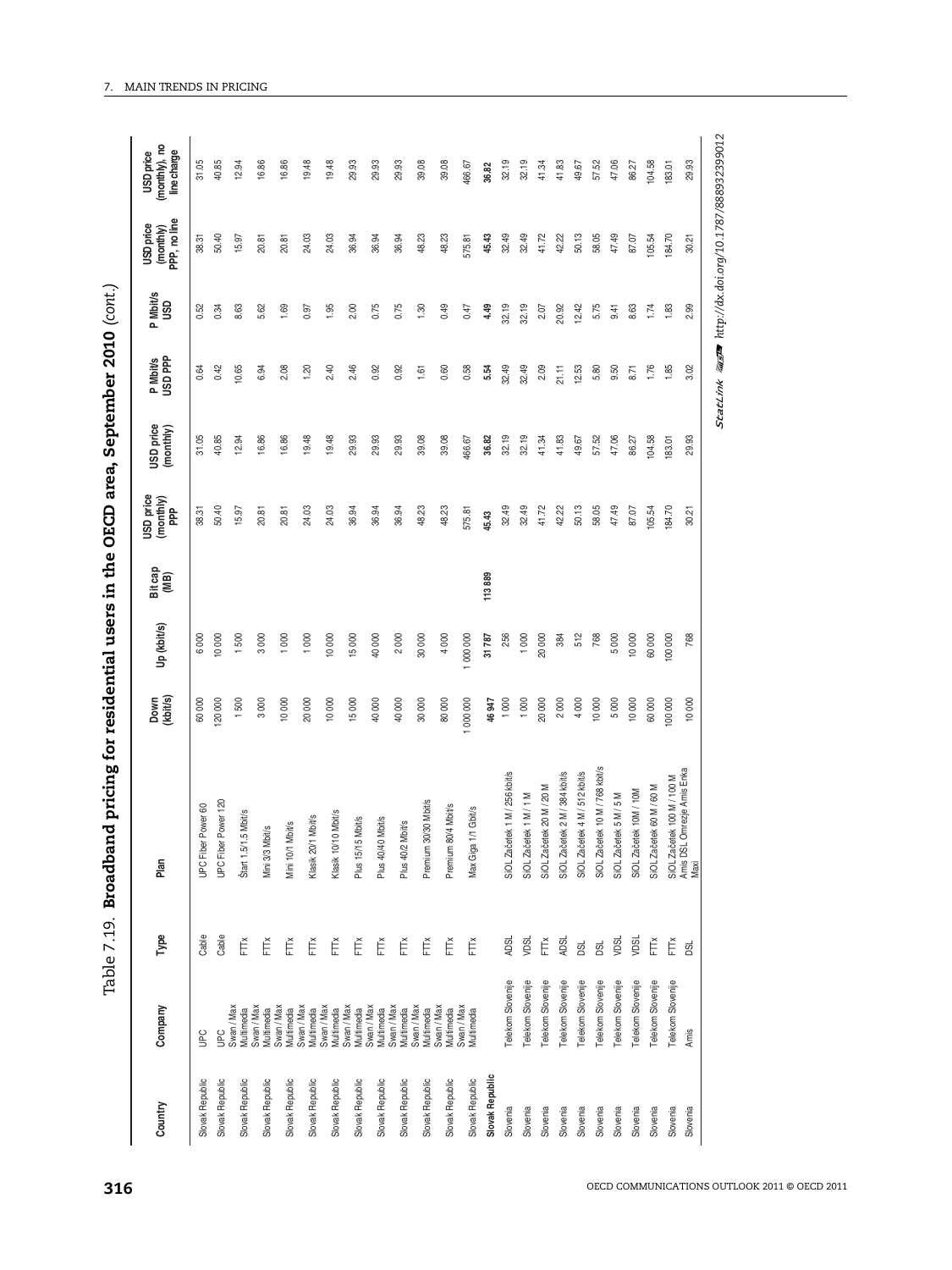| Country  | Company               | Type         | Plan                                                                                                                                                                                                                                                        | Down<br>(khit/s) | Up (kbit/s) | Bit cap<br>(MB) | USD price<br>(monthy) | USD price<br>(monthly) | P Mbit/s<br>USD PPP | P Mbit/s<br>USD | (monthly)<br>PPP, no line<br><b>USD</b> price | (monthly), no<br>line charge<br><b>USD</b> price |
|----------|-----------------------|--------------|-------------------------------------------------------------------------------------------------------------------------------------------------------------------------------------------------------------------------------------------------------------|------------------|-------------|-----------------|-----------------------|------------------------|---------------------|-----------------|-----------------------------------------------|--------------------------------------------------|
| Slovenia | Amis                  | g            | L Omrezje Amis Enka<br>Amis DSI<br>Classic                                                                                                                                                                                                                  | 4000             | 512         |                 | 31.66                 | 31.37                  | 7.92                | 7.84            | 31.66                                         | 31.37                                            |
| Slovenia | Amis                  | g            | Amis DSL Omrezje Amis Enka Mini                                                                                                                                                                                                                             | 1000             | 256         |                 | 29.02                 | 28.76                  | 29.02               | 28.76           | 29.02                                         | 28.76                                            |
| Slovenia | Amis                  | Ě            | Amis Optika 15/15                                                                                                                                                                                                                                           | 15000            | 15000       |                 | 21.46                 | 21.27                  | 1.43                | 1.42            | 21.46                                         | 21.27                                            |
| Slovenia | Amis                  | Ě            | Amis Optika 20/20                                                                                                                                                                                                                                           | 20000            | 20 000      |                 | 26.39                 | 26.14                  | 1.32                | 1.31            | 26.39                                         | 26.14                                            |
| Slovenia | Amis                  | Ě            | Amis Optika 25/25                                                                                                                                                                                                                                           | 25000            | 25 000      |                 | 32.98                 | 32.68                  | 1.32                | 1.31            | 32.98                                         | 32.68                                            |
| Slovenia | Amis                  | Ĕ            | Amis Optika 50/50                                                                                                                                                                                                                                           | 50000            | 50 000      |                 | 63.32                 | 62.75                  | 1.27                | 1.25            | 63.32                                         | 62.75                                            |
| Slovenia | Amis                  | Cable        | dostop K1<br>Kabelski                                                                                                                                                                                                                                       | 1024             | 256         |                 | 21.46                 | 21.27                  | 21.46               | 21.27           | 21.46                                         | 21.27                                            |
| Slovenia | Amis                  | Cable        | dostop K2<br>Kabelski                                                                                                                                                                                                                                       | 1536             | 256         |                 | 24.78                 | 24.55                  | 16.52               | 16.37           | 24.78                                         | 24.55                                            |
| Slovenia | Amis                  | Cable        | dostop K3<br>Kabelski                                                                                                                                                                                                                                       | 2048             | 384         |                 | 25.42                 | 25.19                  | 12.71               | 12.59           | 25.42                                         | 25.19                                            |
| Slovenia | Amis                  | Cable        | i dostop K4<br>Kabelski                                                                                                                                                                                                                                     | 4096             | 512         |                 | 29.38                 | 29.11                  | 7.34                | 7.28            | 29.38                                         | 29.11                                            |
| Slovenia | Amis                  | Gable        |                                                                                                                                                                                                                                                             | 4096             | 768         |                 | 25.07                 | 24.84                  | 6.27                | 6.21            | 25.07                                         | 24.84                                            |
| Slovenia | $\tilde{L}^2$         | Ę            |                                                                                                                                                                                                                                                             | 10000            | 10000       |                 | 25.07                 | 24.84                  | 2.51                | 2.48            | 25.07                                         | 24.84                                            |
| Slovenia | $\Gamma$ 2            | Ě            |                                                                                                                                                                                                                                                             | 100000           | 10 000      |                 | 32.98                 | 32.68                  | 0.33                | 0.33            | 32.98                                         | 32.68                                            |
| Slovenia | $\Gamma$ 2            | $E_{\rm{N}}$ |                                                                                                                                                                                                                                                             | 20000            | 20 000      |                 | 36.94                 | 36.60                  | 1.85                | 1.83            | 36.94                                         | 36.60                                            |
| Slovenia | $T-2$                 | Ĕ            |                                                                                                                                                                                                                                                             | 50000            | 50 000      |                 | 51.45                 | 50.98                  | 1.03                | 1.02            | 51.45                                         | 50.98                                            |
| Slovenia | $T-2$                 | Ě            |                                                                                                                                                                                                                                                             | 100 000          | 100 000     |                 | 64.64                 | 64.05                  | 0.65                | 0.64            | 64.64                                         | 64.05                                            |
| Slovenia | $T-2$                 | Ě            |                                                                                                                                                                                                                                                             | 200 000          | 200 000     |                 | 263.85                | 261.44                 | 1.32                | 1.31            | 263.85                                        | 261.44                                           |
| Slovenia | $T-2$                 | Ě            |                                                                                                                                                                                                                                                             | 300 000          | 300 000     |                 | 395.78                | 392.16                 | 1.32                | 1.31            | 395.78                                        | 392.16                                           |
| Slovenia | $\Gamma$ <sup>2</sup> | Ĕ            | Kabelski dostop K5<br>Dostop prek oplike (FTTH)<br>Dostop prek oplike (FTTH)<br>Dostop prek oplike (FTTH)<br>TOOM/TOM<br>Dostop prek oplike (FTTH)<br>Dostop prek oplike (FTTH)<br>TOOM/TOM<br>Dostop prek oplike (FTTH)<br>Dostop prek oplike (FTTH)<br>Do | 500 000          | 500 000     |                 | 659.63                | 653.59                 | 1.32                | 1.31            | 659.63                                        | 653.59                                           |
| Slovenia | <b>7-2</b>            | Ě            | Dostop prek optike (FTTH) 1G/1G                                                                                                                                                                                                                             | 1 000 000        | 1000000     |                 | 1319.26               | 1307.19                | 1.32                | 1.31            | 319.26                                        | 1307.19                                          |
| Slovenia | $T-2$                 | ypsu         | Dostop prek VDSL 1M/256kbps                                                                                                                                                                                                                                 | 1000             | 256         |                 | 29.02                 | 28.76                  | 29.02               | 28.76           | 21.11                                         | 20.92                                            |
| Slovenia | $T-2$                 | vpsu         | Dostop prek VDSL 1 M / 1 M                                                                                                                                                                                                                                  | 1000             | 1000        |                 | 31.66                 | 31.37                  | 31.66               | 31.37           | 23.75                                         | 23.53                                            |
| Slovenia | $T-2$                 | NDSL         | Dostop prek VDSL 2 M / 2 M                                                                                                                                                                                                                                  | 2000             | 2000        |                 | 38.26                 | 37.91                  | 19.13               | 18.95           | 30.34                                         | 30.07                                            |
| Slovenia | $T-2$                 | yosu         | Dostop prek VDSL 4 M / 512 kbps                                                                                                                                                                                                                             | 4000             | 512         |                 | 34.30                 | 33.99                  | 8.58                | 8.50            | 26.39                                         | 26.14                                            |
| Slovenia | $T-2$                 | VDSL         | Dostop prek VDSL 4 M/1 M                                                                                                                                                                                                                                    | 4000             | 1000        |                 | 35.62                 | 35.29                  | 8.91                | 8.82            | 27.70                                         | 27.45                                            |
| Slovenia | F <sub>2</sub>        | VDSL         | rek VDSL 8 M / 1 M<br>Dostop pr                                                                                                                                                                                                                             | 8000             | 1000        |                 | 36.94                 | 36.60                  | 4.62                | 4.58            | 29.02                                         | 28.76                                            |

7. MAIN TRENDS IN PRICING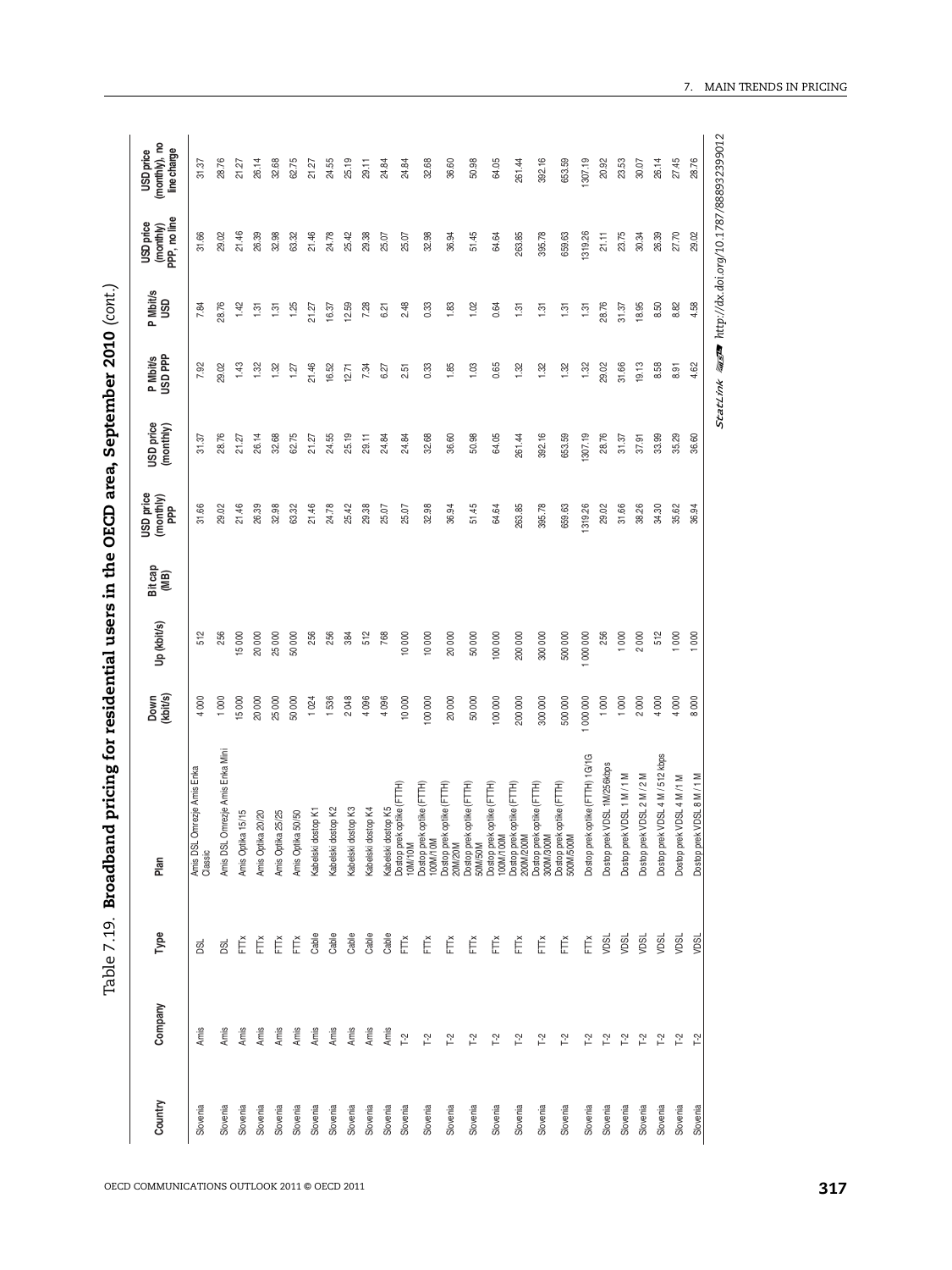| ;<br>)<br>!<br>$\frac{1}{2}$                                                                                         |
|----------------------------------------------------------------------------------------------------------------------|
| ֘֒                                                                                                                   |
|                                                                                                                      |
| ֺ֚֚֚֚֚֚֚֚֚֚֚֚֚֚֓֕֓׆֧֧֧֧֜<br>֧֧֧֧֧֧֧֧֧֧֧֧֧֧֧֦֧֦֧֦֧֦֧֦֧֧֧֧֧֧֧֚֚֚֚֚֚֚֚֚֚֚֚֚֚֚֚֚֚֚֚֚֚֚֚֚֚֚֚֚֚֚֚֚֚֚֓֓֓֓֓֓֓֓֓֓֡֓<br>.<br>. |
|                                                                                                                      |
|                                                                                                                      |
|                                                                                                                      |
|                                                                                                                      |
|                                                                                                                      |
|                                                                                                                      |
|                                                                                                                      |
| ֖֦֦֧֦֧֦֧֦֧֦֧֦֧֦֧֦֚֚֚֚֚֚֚֚֚֚֚֚֚֚֚֚֚֬֡֡֡֡֡֬<br> <br> <br> <br> <br> <br>ׇ֚֘֡                                           |
|                                                                                                                      |
|                                                                                                                      |
| $\vdots$                                                                                                             |
| i<br>.                                                                                                               |

| Plan<br>Type<br>Company<br>Country                                             | Down<br>(kbit/s)        | Up (kbit/s) | Bit cap<br>(MB) | USD price<br>(monthly)<br>PPP | USD price<br>(monthly) | P Mbit/s<br>USD PPP | P Mbit/s<br>USD | (monthly)<br>PPP, no line<br><b>USD</b> price | (monthly), no<br>line charge<br><b>USD</b> price |
|--------------------------------------------------------------------------------|-------------------------|-------------|-----------------|-------------------------------|------------------------|---------------------|-----------------|-----------------------------------------------|--------------------------------------------------|
| VDSL 5 M/ 5 M<br>Dostop prek<br>v <sub>DSL</sub><br>T <sub>2</sub><br>Slovenia | 5 000                   | 5000        |                 | 48.81                         | 48.37                  | 9.76                | 9.67            | 40.90                                         | ္သ<br>₽                                          |
| VDSL 10 M/1 M<br>Dostop prek<br>VDSL<br>Γ <sup>2</sup><br>Slovenia             | 10000                   | 1000        |                 | 38.26                         | 37.91                  | 3.83                | 3.79            | 30.34                                         | 30.07                                            |
| VDSL 10 M / 2 M<br>Dostop prek<br>VDSL<br>72<br>Slovenia                       | 10000                   | 2000        |                 | 40.90                         | 40.52                  | 4.09                | 4.05            | 32.98                                         | æ.<br>ജ്                                         |
| VDSL 10 M/4 M<br>Dostop prek<br>VDSL<br><b>7-2</b><br>Slovenia                 | 10000                   | 4 000       |                 | 43.54                         | 43.14                  | 4.35                | 4.31            | 35.62                                         | 35.29                                            |
| VDSL 10 M / 10 M<br>Dostop prek<br>VDSL<br>Γ <sup>2</sup><br>Slovenia          | 10000                   | 10 000      |                 | 77.84                         | 77.12                  | 7.78                | 7.71            | 69.92                                         | 69.28                                            |
| Dostop prek VDSL 20 M/1 M<br>VDSL<br>T <sub>2</sub><br>Slovenia                | 20000                   | 1000        |                 | 46.17                         | 45.75                  | 2.31                | 2.29            | 38.26                                         | 37.91                                            |
| VDSL 20 M / 4 M<br>Dostop prek<br>VDSL<br>$\Gamma^2$<br>Slovenia               | 20000                   | 4 000       |                 | 48.81                         | 48.37                  | 2.44                | 2.42            | 40.90                                         | 40.52                                            |
| VDSL 20 M / 10 M<br>Dostop prek<br>VDSL<br>T <sup>2</sup><br>Slovenia          | 20000                   | 10 000      |                 | 80.47                         | 79.74                  | 4.02                | 3.99            | 72.56                                         | 71.90                                            |
| VDSL 40 M/8 M<br>Dostop prek<br>VDSL<br>7.2<br>Slovenia                        | 40 000                  | 8000        |                 | 80.47                         | 79.74                  | 2.01                | 1.99            | 72.56                                         | 71.90                                            |
| Dostop prek VDSL 40 M / 15 M<br>VDSL<br>$\Gamma_{\!2}^2$<br>Slovenia           | 40 000                  | 15000       |                 | 91.03                         | 90.20                  | 2.28                | 2.25            | 83.11                                         | 82.35                                            |
| VDSL 60 M / 25 M<br>Dostop prek<br>VDSL<br>$\Gamma^2$<br>Slovenia              | 60000                   | 25 000      |                 | 104.22                        | 103.27                 | 1.74                | 1.72            | 96.31                                         | 95.42                                            |
| Slovenia                                                                       | 60329                   | 54 008      |                 | 99.98                         | 99.06                  | 8.25                | 8.18            | 97.18                                         | 96.29                                            |
| ADSL 10 Mb<br>Movistar kit<br>DSL<br>Telefonica<br>Spain                       | 10000                   | 800         |                 | 65.99                         | 67.28                  | 6.60                | 6.73            | 44.86                                         | 45.73                                            |
| ADSL 6 Mb<br>Movistar kit<br><b>DSL</b><br>Telefonica<br>Spain                 | 6 000                   | 640         |                 | 65.23                         | 66.51                  | 10.87               | 11.09           | 44.10                                         | 44.96                                            |
| Movistar kit ADSL 1 Mb<br><b>DSL</b><br>Telefonica<br>Spain                    | 1000                    | 256         | 20000           | 66.37                         | 67.67                  | 66.37               | 67.67           | 45.23                                         | 46.12                                            |
| Movistar kit ADSL Mini<br><b>DSL</b><br>Telefonica<br>Spain                    | 1000                    | 320         | 2000            | 51.24                         | 52.24                  | 51.24               | 52.24           | 30.11                                         | 30.70                                            |
| Movistar ADSL Libre 3 Mb<br><b>BSL</b><br>Telefonica<br>Spain                  | 3000                    | 320         |                 | 44.48                         | 45.35                  | 14.83               | 15.12           | 44.48                                         | 45.35                                            |
| Movistar Linea Internet 25 Mb<br>ø<br>Telefonica<br>Spain                      | 25 000                  | 000         |                 | 77.71                         | 79.24                  | 3.11                | 3.17            | 56.58                                         | 57.69                                            |
| Teléfono + Internet 6 Mb<br>Cable<br>Ono<br>Spain                              | 6 000                   | $300\,$     |                 | 52.80                         | 53.83                  | 8.80                | 8.97            | 52.80                                         | 53.83                                            |
| Teléfono + Internet 12 Mb<br>Cable<br>Ono<br>Spain                             | 12000                   | 500         |                 | 67.93                         | 69.26                  | 5.66                | 5.77            | 67.93                                         | 69.26                                            |
| Teléfono + Internet 30 Mb<br>Cable<br>Ono<br>Spain                             | 30 000                  | 80          |                 | 83.05                         | 84.68                  | 2.77                | 2.82            | 83.05                                         | 84.68                                            |
| Teléfono + Internet 50 Mb<br>Cable<br>Ono<br>Spain                             | 50000                   | 3000        |                 | 83.05                         | 84.68                  | 1.66                | 1.69            | 83.05                                         | 84.68                                            |
| ADSL TDI<br>DSL<br>Orange<br>Spain                                             | 20 000                  | 1000        |                 | 49.47                         | 50.44                  | 2.47                | 2.52            | 28.29                                         | 28.84                                            |
| llamadas nacionales<br>ADSL 6Mb +<br><b>DSL</b><br>Orange<br>Spain             | 6000                    | 512         |                 | 56.05                         | 57.15                  | 9.34                | 9.53            | 34.92                                         | 35.60                                            |
| Spain                                                                          | 14 167                  | 804         | 11000           | 63.61                         | 64.86                  | 15.31               | 15.61           | 51.28                                         | 52.29                                            |
| 0 20-0 25 Mbit/s<br><b>DSL</b><br>Telia<br>Sweden                              | 256                     | 128         |                 | 34.11                         | 45.02                  | 136.42              | 180.07          | 24.56                                         | 32.42                                            |
| 0 20-0 25 Mbit/s<br>FTTX<br>Telia<br>Sweden                                    | 256                     | 256         |                 | 34.11                         | 45.02                  | 136.42              | 180.07          | 24.56                                         | 32.42                                            |
| 15-2 Mbit/s<br><b>BSL</b><br>Telia<br>Sweden                                   | 2000                    | 400         |                 | 34.96                         | 46.15                  | 17.48               | 23.07           | 25.42                                         | 33.55                                            |
| 6-8 Mbit/s<br>g<br>Telia<br>Sweden                                             | $8^{\circ}$<br>$\infty$ | 800         |                 | 41.08                         | 54.22                  | 5.13                | 6.78            | 31.53                                         | 41.62                                            |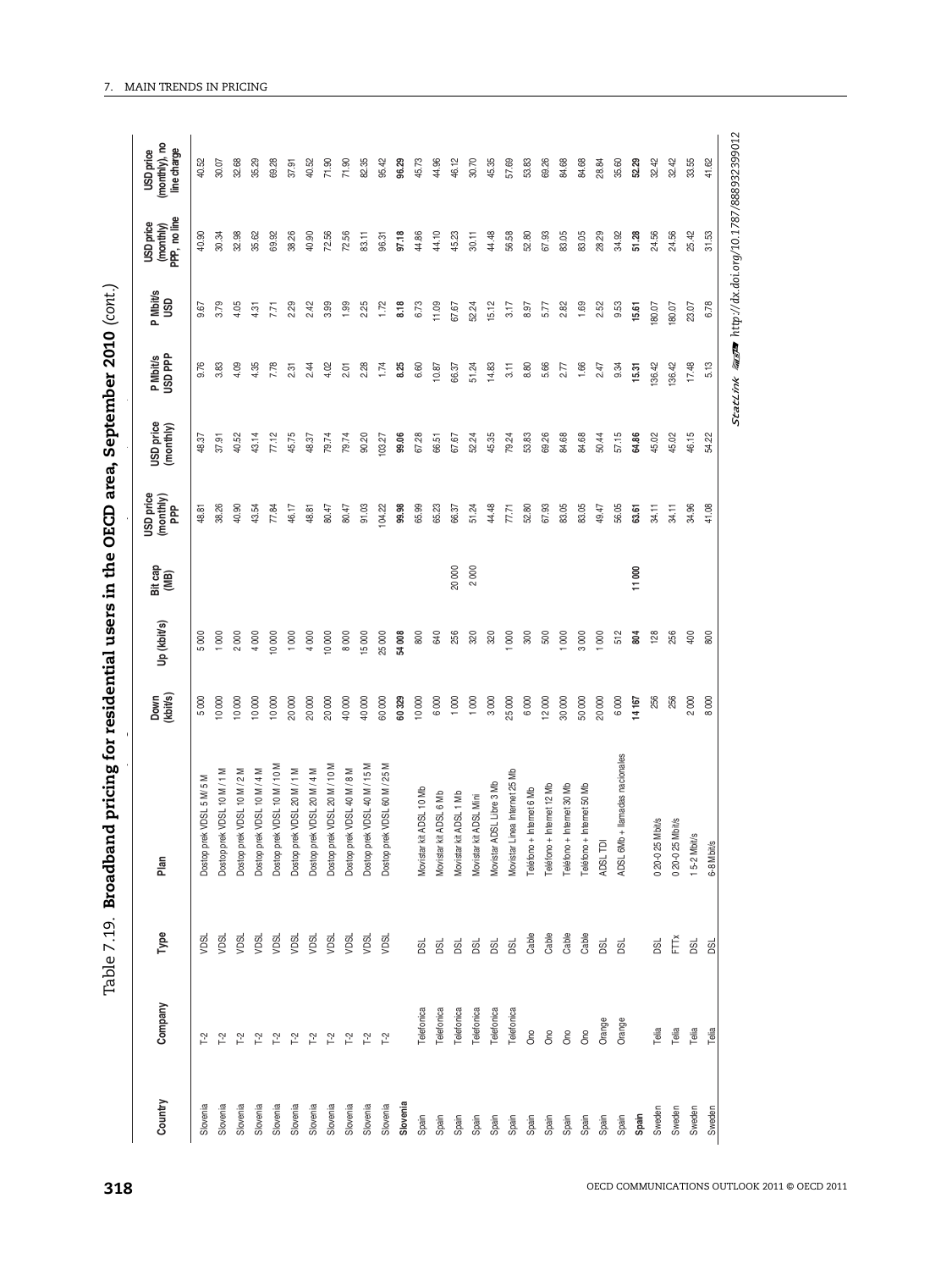| l                           |
|-----------------------------|
| <b>COLORATION</b><br>i<br>į |
| $\frac{1}{2}$               |
| ;<br>;<br>;                 |
| i<br>Islamic                |
|                             |
|                             |
|                             |
| $\vdots$<br>.<br>-<br>-     |
| l                           |

| 07.14<br>27.78<br>37.43<br>34.75<br>35.65<br>19.72<br>28.42<br>40.02<br>2.90<br>19.72<br>29.00<br>34.80<br>49.30<br>45.82<br>40.02<br>31.17<br>36.89<br>35.29<br>29.39<br>24.56<br>30.51<br>34.22<br>66.71<br>34.22<br>62.01<br>21.34<br>26.71<br>32.07<br>34.21<br>0.15<br>0.76<br>0.40<br>59.13<br>1.10<br>7.65<br>6.89<br>1.55<br>0.49<br>3.76<br>1.76<br>23.14<br>4.70<br>89.72<br>29.42<br>3.74<br>1.70<br>11.78<br>5.26<br>19.66<br>2.55<br>0.59<br>0.94<br>5.63<br>5.87<br>14.82<br>5.37<br>3.67<br>16.21<br>0.99<br>4.45<br>0.45<br>0.12<br>1.18<br>4.45<br>2.85<br>0.58<br>2.73<br>52.15<br>17.10<br>0.64<br>6.84<br>3.05<br>4.00<br>11.43<br>1.93<br>0.72<br>2.78<br>0.37<br>12.28<br>1.34<br>0.31<br>17.53<br>34.37<br>8.61<br>2.17<br>4.07<br>4.27<br>59.13<br>74.10<br>53.75<br>94.45<br>45.16<br>53.02<br>94.06<br>44.86<br>58.83<br>74.80<br>84.78<br>109.73<br>58.88<br>68.86<br>76.80<br>59.17<br>54.02<br>28.17<br>38.79<br>32.42<br>35.25<br>42.33<br>45.87<br>78.84<br>114.77<br>61.30<br>36.66<br>49.41<br>40.27<br>37.43<br>34.75<br>34.19<br>63.78<br>45.82<br>40.72<br>46.44<br>44.83<br>71.55<br>116.69<br>27.78<br>29.39<br>24.56<br>40.17<br>43.47<br>34.22<br>40.02<br>32.07<br>34.37<br>43.07<br>54.67<br>26.07<br>49.27<br>66.71<br>44.64<br>21.34<br>26.71<br>34.21<br>30.51<br>2000<br>10000<br>$\approx$<br>500<br>200<br>2000<br>5000<br>7000<br>500<br>1000<br>1000<br>1000<br>10000<br>2500<br>1000<br>3000<br>20000<br>14504<br>800<br>100<br>1000<br>1000<br>10000<br>2500<br>10000<br>100 000<br>100 000<br>1000<br>617<br>60000<br>83606<br>500<br>2000<br>5000<br>15000<br>10000<br>24000<br>000 000<br>25000<br>24000<br>100000<br>1000<br>5000<br>20000<br>20000<br>50000<br>100 000<br>15000<br>10000<br>100000<br>100000<br>5000<br>10000<br>100000<br>2000<br>6000<br>12000<br>20292<br>Sunrise click&call 15 000+<br>Sunrise click&call 5 000+<br>Fiber Power internet 100<br>Sunrise click&call relax+<br>Fiber Power internet 20<br>Fiber Power internet 50<br>Bredband Medium 10<br>500-1 000/100 Mbit/s<br>Sunrise click 10 000+<br>Bredband Large 25<br>50/8-100/10 Mbit/s<br>Bredband XXL 100<br>Bredband Small 5<br>50-100 Mbit/s<br>Bredband 100<br>DSL standard<br>hispeed 2000<br>Bredband 60<br>Bredband 24<br>12-24 Mbit/s<br>hispeed 500<br>80-10 Mbit/s<br>Bredband 8<br>Bredband 2<br>Bredband <sub>2</sub><br>DSL mini<br>Infinity<br>Cable<br>Cable<br>Cable<br>Cable<br>Cable<br>Cable<br>Cable<br>Cable<br>Cable<br>$\check{\mathsf{FT}}$<br>$\check{\mathsf{E}}$<br>$\check{\mathsf{E}}$<br>Ě<br>Ĕ<br>Ě<br><b>DSL</b><br><b>DSL</b><br>ø<br>DSL<br>g<br>DSL<br><b>BSL</b><br><b>BSL</b><br>DSL<br><b>DSL</b><br><b>BSL</b><br><b>Bd</b><br>Bredbandsbolaget<br>Bredbandsbolaget<br>Bredbandsbolaget<br>Bredbandsbolaget<br>Bredbandsbolaget<br>Bredbandsbolaget<br>Com Hem AB<br>Com Hem AB<br>Com Hem AB<br>Com Hem AB<br>Swisscom<br>Swisscom<br>Swisscom<br>Cablecom<br>Cablecom<br>Cablecom<br>Cablecom<br>Cablecom<br>Sunrise<br>Sunrise<br>Sunrise<br>Sunrise<br>Telia<br>Telia<br>Telia<br>Telia<br>Telia<br>Switzerland<br>Switzerland<br>Switzerland<br>Switzerland<br>Switzerland<br>Switzerland<br>Switzerland<br>Switzerland<br>Switzerland<br>Switzerland<br>Switzerland<br>Switzerland<br>Switzerland<br>Sweden<br>Sweden<br>Sweden<br>Sweden<br>Sweden<br>Sweden<br>Sweden<br>Sweden<br>Sweden<br>Sweden<br>Sweden<br>Sweden<br>Sweden<br>Sweden<br>Sweden<br>Sweden | Country | Company | Type | Plan | Down<br>(kbit/s) | Up (kbit/s) | Bit cap<br>(MB) | USD price<br>(monthly)<br>PPP | USD price<br>(monthly) | P Mbit/s<br>USD PPP | P Mbit/s<br>USD | (monthly)<br>PPP, no line<br>USD price | USD price<br>(monthly), no<br>line charge |
|--------------------------------------------------------------------------------------------------------------------------------------------------------------------------------------------------------------------------------------------------------------------------------------------------------------------------------------------------------------------------------------------------------------------------------------------------------------------------------------------------------------------------------------------------------------------------------------------------------------------------------------------------------------------------------------------------------------------------------------------------------------------------------------------------------------------------------------------------------------------------------------------------------------------------------------------------------------------------------------------------------------------------------------------------------------------------------------------------------------------------------------------------------------------------------------------------------------------------------------------------------------------------------------------------------------------------------------------------------------------------------------------------------------------------------------------------------------------------------------------------------------------------------------------------------------------------------------------------------------------------------------------------------------------------------------------------------------------------------------------------------------------------------------------------------------------------------------------------------------------------------------------------------------------------------------------------------------------------------------------------------------------------------------------------------------------------------------------------------------------------------------------------------------------------------------------------------------------------------------------------------------------------------------------------------------------------------------------------------------------------------------------------------------------------------------------------------------------------------------------------------------------------------------------------------------------------------------------------------------------------------------------------------------------------------------------------------------------------------------------------------------------------------------------------------------------------------------------------------------------------------------------------------------------------------------------------------------------------------------------------------------------------------------------------------------------------------------------------------------------------------------------------------------------------------------------------------------------------------------------------------------------------------------------------------------------------------------------------------------------------------------------------------------------------------------------------------|---------|---------|------|------|------------------|-------------|-----------------|-------------------------------|------------------------|---------------------|-----------------|----------------------------------------|-------------------------------------------|
|                                                                                                                                                                                                                                                                                                                                                                                                                                                                                                                                                                                                                                                                                                                                                                                                                                                                                                                                                                                                                                                                                                                                                                                                                                                                                                                                                                                                                                                                                                                                                                                                                                                                                                                                                                                                                                                                                                                                                                                                                                                                                                                                                                                                                                                                                                                                                                                                                                                                                                                                                                                                                                                                                                                                                                                                                                                                                                                                                                                                                                                                                                                                                                                                                                                                                                                                                                                                                                                        |         |         |      |      |                  |             |                 |                               |                        |                     |                 |                                        | 41.15                                     |
|                                                                                                                                                                                                                                                                                                                                                                                                                                                                                                                                                                                                                                                                                                                                                                                                                                                                                                                                                                                                                                                                                                                                                                                                                                                                                                                                                                                                                                                                                                                                                                                                                                                                                                                                                                                                                                                                                                                                                                                                                                                                                                                                                                                                                                                                                                                                                                                                                                                                                                                                                                                                                                                                                                                                                                                                                                                                                                                                                                                                                                                                                                                                                                                                                                                                                                                                                                                                                                                        |         |         |      |      |                  |             |                 |                               |                        |                     |                 |                                        | 48.70                                     |
|                                                                                                                                                                                                                                                                                                                                                                                                                                                                                                                                                                                                                                                                                                                                                                                                                                                                                                                                                                                                                                                                                                                                                                                                                                                                                                                                                                                                                                                                                                                                                                                                                                                                                                                                                                                                                                                                                                                                                                                                                                                                                                                                                                                                                                                                                                                                                                                                                                                                                                                                                                                                                                                                                                                                                                                                                                                                                                                                                                                                                                                                                                                                                                                                                                                                                                                                                                                                                                                        |         |         |      |      |                  |             |                 |                               |                        |                     |                 |                                        | 46.57                                     |
|                                                                                                                                                                                                                                                                                                                                                                                                                                                                                                                                                                                                                                                                                                                                                                                                                                                                                                                                                                                                                                                                                                                                                                                                                                                                                                                                                                                                                                                                                                                                                                                                                                                                                                                                                                                                                                                                                                                                                                                                                                                                                                                                                                                                                                                                                                                                                                                                                                                                                                                                                                                                                                                                                                                                                                                                                                                                                                                                                                                                                                                                                                                                                                                                                                                                                                                                                                                                                                                        |         |         |      |      |                  |             |                 |                               |                        |                     |                 |                                        | 81.85                                     |
|                                                                                                                                                                                                                                                                                                                                                                                                                                                                                                                                                                                                                                                                                                                                                                                                                                                                                                                                                                                                                                                                                                                                                                                                                                                                                                                                                                                                                                                                                                                                                                                                                                                                                                                                                                                                                                                                                                                                                                                                                                                                                                                                                                                                                                                                                                                                                                                                                                                                                                                                                                                                                                                                                                                                                                                                                                                                                                                                                                                                                                                                                                                                                                                                                                                                                                                                                                                                                                                        |         |         |      |      |                  |             |                 |                               |                        |                     |                 |                                        | 41.42                                     |
|                                                                                                                                                                                                                                                                                                                                                                                                                                                                                                                                                                                                                                                                                                                                                                                                                                                                                                                                                                                                                                                                                                                                                                                                                                                                                                                                                                                                                                                                                                                                                                                                                                                                                                                                                                                                                                                                                                                                                                                                                                                                                                                                                                                                                                                                                                                                                                                                                                                                                                                                                                                                                                                                                                                                                                                                                                                                                                                                                                                                                                                                                                                                                                                                                                                                                                                                                                                                                                                        |         |         |      |      |                  |             |                 |                               |                        |                     |                 |                                        | 28.17                                     |
|                                                                                                                                                                                                                                                                                                                                                                                                                                                                                                                                                                                                                                                                                                                                                                                                                                                                                                                                                                                                                                                                                                                                                                                                                                                                                                                                                                                                                                                                                                                                                                                                                                                                                                                                                                                                                                                                                                                                                                                                                                                                                                                                                                                                                                                                                                                                                                                                                                                                                                                                                                                                                                                                                                                                                                                                                                                                                                                                                                                                                                                                                                                                                                                                                                                                                                                                                                                                                                                        |         |         |      |      |                  |             |                 |                               |                        |                     |                 |                                        | 36.66                                     |
|                                                                                                                                                                                                                                                                                                                                                                                                                                                                                                                                                                                                                                                                                                                                                                                                                                                                                                                                                                                                                                                                                                                                                                                                                                                                                                                                                                                                                                                                                                                                                                                                                                                                                                                                                                                                                                                                                                                                                                                                                                                                                                                                                                                                                                                                                                                                                                                                                                                                                                                                                                                                                                                                                                                                                                                                                                                                                                                                                                                                                                                                                                                                                                                                                                                                                                                                                                                                                                                        |         |         |      |      |                  |             |                 |                               |                        |                     |                 |                                        | 38.79                                     |
|                                                                                                                                                                                                                                                                                                                                                                                                                                                                                                                                                                                                                                                                                                                                                                                                                                                                                                                                                                                                                                                                                                                                                                                                                                                                                                                                                                                                                                                                                                                                                                                                                                                                                                                                                                                                                                                                                                                                                                                                                                                                                                                                                                                                                                                                                                                                                                                                                                                                                                                                                                                                                                                                                                                                                                                                                                                                                                                                                                                                                                                                                                                                                                                                                                                                                                                                                                                                                                                        |         |         |      |      |                  |             |                 |                               |                        |                     |                 |                                        | 49.41                                     |
|                                                                                                                                                                                                                                                                                                                                                                                                                                                                                                                                                                                                                                                                                                                                                                                                                                                                                                                                                                                                                                                                                                                                                                                                                                                                                                                                                                                                                                                                                                                                                                                                                                                                                                                                                                                                                                                                                                                                                                                                                                                                                                                                                                                                                                                                                                                                                                                                                                                                                                                                                                                                                                                                                                                                                                                                                                                                                                                                                                                                                                                                                                                                                                                                                                                                                                                                                                                                                                                        |         |         |      |      |                  |             |                 |                               |                        |                     |                 |                                        | 32.42                                     |
|                                                                                                                                                                                                                                                                                                                                                                                                                                                                                                                                                                                                                                                                                                                                                                                                                                                                                                                                                                                                                                                                                                                                                                                                                                                                                                                                                                                                                                                                                                                                                                                                                                                                                                                                                                                                                                                                                                                                                                                                                                                                                                                                                                                                                                                                                                                                                                                                                                                                                                                                                                                                                                                                                                                                                                                                                                                                                                                                                                                                                                                                                                                                                                                                                                                                                                                                                                                                                                                        |         |         |      |      |                  |             |                 |                               |                        |                     |                 |                                        | 35.25                                     |
|                                                                                                                                                                                                                                                                                                                                                                                                                                                                                                                                                                                                                                                                                                                                                                                                                                                                                                                                                                                                                                                                                                                                                                                                                                                                                                                                                                                                                                                                                                                                                                                                                                                                                                                                                                                                                                                                                                                                                                                                                                                                                                                                                                                                                                                                                                                                                                                                                                                                                                                                                                                                                                                                                                                                                                                                                                                                                                                                                                                                                                                                                                                                                                                                                                                                                                                                                                                                                                                        |         |         |      |      |                  |             |                 |                               |                        |                     |                 |                                        | 45.16                                     |
|                                                                                                                                                                                                                                                                                                                                                                                                                                                                                                                                                                                                                                                                                                                                                                                                                                                                                                                                                                                                                                                                                                                                                                                                                                                                                                                                                                                                                                                                                                                                                                                                                                                                                                                                                                                                                                                                                                                                                                                                                                                                                                                                                                                                                                                                                                                                                                                                                                                                                                                                                                                                                                                                                                                                                                                                                                                                                                                                                                                                                                                                                                                                                                                                                                                                                                                                                                                                                                                        |         |         |      |      |                  |             |                 |                               |                        |                     |                 |                                        | 42.33                                     |
|                                                                                                                                                                                                                                                                                                                                                                                                                                                                                                                                                                                                                                                                                                                                                                                                                                                                                                                                                                                                                                                                                                                                                                                                                                                                                                                                                                                                                                                                                                                                                                                                                                                                                                                                                                                                                                                                                                                                                                                                                                                                                                                                                                                                                                                                                                                                                                                                                                                                                                                                                                                                                                                                                                                                                                                                                                                                                                                                                                                                                                                                                                                                                                                                                                                                                                                                                                                                                                                        |         |         |      |      |                  |             |                 |                               |                        |                     |                 |                                        | 45.87                                     |
|                                                                                                                                                                                                                                                                                                                                                                                                                                                                                                                                                                                                                                                                                                                                                                                                                                                                                                                                                                                                                                                                                                                                                                                                                                                                                                                                                                                                                                                                                                                                                                                                                                                                                                                                                                                                                                                                                                                                                                                                                                                                                                                                                                                                                                                                                                                                                                                                                                                                                                                                                                                                                                                                                                                                                                                                                                                                                                                                                                                                                                                                                                                                                                                                                                                                                                                                                                                                                                                        |         |         |      |      |                  |             |                 |                               |                        |                     |                 |                                        | 40.27                                     |
|                                                                                                                                                                                                                                                                                                                                                                                                                                                                                                                                                                                                                                                                                                                                                                                                                                                                                                                                                                                                                                                                                                                                                                                                                                                                                                                                                                                                                                                                                                                                                                                                                                                                                                                                                                                                                                                                                                                                                                                                                                                                                                                                                                                                                                                                                                                                                                                                                                                                                                                                                                                                                                                                                                                                                                                                                                                                                                                                                                                                                                                                                                                                                                                                                                                                                                                                                                                                                                                        |         |         |      |      |                  |             |                 |                               |                        |                     |                 |                                        | 47.05                                     |
|                                                                                                                                                                                                                                                                                                                                                                                                                                                                                                                                                                                                                                                                                                                                                                                                                                                                                                                                                                                                                                                                                                                                                                                                                                                                                                                                                                                                                                                                                                                                                                                                                                                                                                                                                                                                                                                                                                                                                                                                                                                                                                                                                                                                                                                                                                                                                                                                                                                                                                                                                                                                                                                                                                                                                                                                                                                                                                                                                                                                                                                                                                                                                                                                                                                                                                                                                                                                                                                        |         |         |      |      |                  |             |                 |                               |                        |                     |                 |                                        | 33.93                                     |
|                                                                                                                                                                                                                                                                                                                                                                                                                                                                                                                                                                                                                                                                                                                                                                                                                                                                                                                                                                                                                                                                                                                                                                                                                                                                                                                                                                                                                                                                                                                                                                                                                                                                                                                                                                                                                                                                                                                                                                                                                                                                                                                                                                                                                                                                                                                                                                                                                                                                                                                                                                                                                                                                                                                                                                                                                                                                                                                                                                                                                                                                                                                                                                                                                                                                                                                                                                                                                                                        |         |         |      |      |                  |             |                 |                               |                        |                     |                 |                                        | 48.90                                     |
|                                                                                                                                                                                                                                                                                                                                                                                                                                                                                                                                                                                                                                                                                                                                                                                                                                                                                                                                                                                                                                                                                                                                                                                                                                                                                                                                                                                                                                                                                                                                                                                                                                                                                                                                                                                                                                                                                                                                                                                                                                                                                                                                                                                                                                                                                                                                                                                                                                                                                                                                                                                                                                                                                                                                                                                                                                                                                                                                                                                                                                                                                                                                                                                                                                                                                                                                                                                                                                                        |         |         |      |      |                  |             |                 |                               |                        |                     |                 |                                        | 68.86                                     |
|                                                                                                                                                                                                                                                                                                                                                                                                                                                                                                                                                                                                                                                                                                                                                                                                                                                                                                                                                                                                                                                                                                                                                                                                                                                                                                                                                                                                                                                                                                                                                                                                                                                                                                                                                                                                                                                                                                                                                                                                                                                                                                                                                                                                                                                                                                                                                                                                                                                                                                                                                                                                                                                                                                                                                                                                                                                                                                                                                                                                                                                                                                                                                                                                                                                                                                                                                                                                                                                        |         |         |      |      |                  |             |                 |                               |                        |                     |                 |                                        | 4.99                                      |
|                                                                                                                                                                                                                                                                                                                                                                                                                                                                                                                                                                                                                                                                                                                                                                                                                                                                                                                                                                                                                                                                                                                                                                                                                                                                                                                                                                                                                                                                                                                                                                                                                                                                                                                                                                                                                                                                                                                                                                                                                                                                                                                                                                                                                                                                                                                                                                                                                                                                                                                                                                                                                                                                                                                                                                                                                                                                                                                                                                                                                                                                                                                                                                                                                                                                                                                                                                                                                                                        |         |         |      |      |                  |             |                 |                               |                        |                     |                 |                                        | 33.93                                     |
|                                                                                                                                                                                                                                                                                                                                                                                                                                                                                                                                                                                                                                                                                                                                                                                                                                                                                                                                                                                                                                                                                                                                                                                                                                                                                                                                                                                                                                                                                                                                                                                                                                                                                                                                                                                                                                                                                                                                                                                                                                                                                                                                                                                                                                                                                                                                                                                                                                                                                                                                                                                                                                                                                                                                                                                                                                                                                                                                                                                                                                                                                                                                                                                                                                                                                                                                                                                                                                                        |         |         |      |      |                  |             |                 |                               |                        |                     |                 |                                        | 49.90                                     |
|                                                                                                                                                                                                                                                                                                                                                                                                                                                                                                                                                                                                                                                                                                                                                                                                                                                                                                                                                                                                                                                                                                                                                                                                                                                                                                                                                                                                                                                                                                                                                                                                                                                                                                                                                                                                                                                                                                                                                                                                                                                                                                                                                                                                                                                                                                                                                                                                                                                                                                                                                                                                                                                                                                                                                                                                                                                                                                                                                                                                                                                                                                                                                                                                                                                                                                                                                                                                                                                        |         |         |      |      |                  |             |                 |                               |                        |                     |                 |                                        | 59.88                                     |
|                                                                                                                                                                                                                                                                                                                                                                                                                                                                                                                                                                                                                                                                                                                                                                                                                                                                                                                                                                                                                                                                                                                                                                                                                                                                                                                                                                                                                                                                                                                                                                                                                                                                                                                                                                                                                                                                                                                                                                                                                                                                                                                                                                                                                                                                                                                                                                                                                                                                                                                                                                                                                                                                                                                                                                                                                                                                                                                                                                                                                                                                                                                                                                                                                                                                                                                                                                                                                                                        |         |         |      |      |                  |             |                 |                               |                        |                     |                 |                                        | 84.83                                     |
|                                                                                                                                                                                                                                                                                                                                                                                                                                                                                                                                                                                                                                                                                                                                                                                                                                                                                                                                                                                                                                                                                                                                                                                                                                                                                                                                                                                                                                                                                                                                                                                                                                                                                                                                                                                                                                                                                                                                                                                                                                                                                                                                                                                                                                                                                                                                                                                                                                                                                                                                                                                                                                                                                                                                                                                                                                                                                                                                                                                                                                                                                                                                                                                                                                                                                                                                                                                                                                                        |         |         |      |      |                  |             |                 |                               |                        |                     |                 |                                        | 58.88                                     |
|                                                                                                                                                                                                                                                                                                                                                                                                                                                                                                                                                                                                                                                                                                                                                                                                                                                                                                                                                                                                                                                                                                                                                                                                                                                                                                                                                                                                                                                                                                                                                                                                                                                                                                                                                                                                                                                                                                                                                                                                                                                                                                                                                                                                                                                                                                                                                                                                                                                                                                                                                                                                                                                                                                                                                                                                                                                                                                                                                                                                                                                                                                                                                                                                                                                                                                                                                                                                                                                        |         |         |      |      |                  |             |                 |                               |                        |                     |                 |                                        | 78.84                                     |
|                                                                                                                                                                                                                                                                                                                                                                                                                                                                                                                                                                                                                                                                                                                                                                                                                                                                                                                                                                                                                                                                                                                                                                                                                                                                                                                                                                                                                                                                                                                                                                                                                                                                                                                                                                                                                                                                                                                                                                                                                                                                                                                                                                                                                                                                                                                                                                                                                                                                                                                                                                                                                                                                                                                                                                                                                                                                                                                                                                                                                                                                                                                                                                                                                                                                                                                                                                                                                                                        |         |         |      |      |                  |             |                 |                               |                        |                     |                 |                                        | 114.77                                    |
|                                                                                                                                                                                                                                                                                                                                                                                                                                                                                                                                                                                                                                                                                                                                                                                                                                                                                                                                                                                                                                                                                                                                                                                                                                                                                                                                                                                                                                                                                                                                                                                                                                                                                                                                                                                                                                                                                                                                                                                                                                                                                                                                                                                                                                                                                                                                                                                                                                                                                                                                                                                                                                                                                                                                                                                                                                                                                                                                                                                                                                                                                                                                                                                                                                                                                                                                                                                                                                                        |         |         |      |      |                  |             |                 |                               |                        |                     |                 |                                        | 68.86                                     |
|                                                                                                                                                                                                                                                                                                                                                                                                                                                                                                                                                                                                                                                                                                                                                                                                                                                                                                                                                                                                                                                                                                                                                                                                                                                                                                                                                                                                                                                                                                                                                                                                                                                                                                                                                                                                                                                                                                                                                                                                                                                                                                                                                                                                                                                                                                                                                                                                                                                                                                                                                                                                                                                                                                                                                                                                                                                                                                                                                                                                                                                                                                                                                                                                                                                                                                                                                                                                                                                        |         |         |      |      |                  |             |                 |                               |                        |                     |                 |                                        | 58.88                                     |
|                                                                                                                                                                                                                                                                                                                                                                                                                                                                                                                                                                                                                                                                                                                                                                                                                                                                                                                                                                                                                                                                                                                                                                                                                                                                                                                                                                                                                                                                                                                                                                                                                                                                                                                                                                                                                                                                                                                                                                                                                                                                                                                                                                                                                                                                                                                                                                                                                                                                                                                                                                                                                                                                                                                                                                                                                                                                                                                                                                                                                                                                                                                                                                                                                                                                                                                                                                                                                                                        |         |         |      |      |                  |             |                 |                               |                        |                     |                 |                                        |                                           |
|                                                                                                                                                                                                                                                                                                                                                                                                                                                                                                                                                                                                                                                                                                                                                                                                                                                                                                                                                                                                                                                                                                                                                                                                                                                                                                                                                                                                                                                                                                                                                                                                                                                                                                                                                                                                                                                                                                                                                                                                                                                                                                                                                                                                                                                                                                                                                                                                                                                                                                                                                                                                                                                                                                                                                                                                                                                                                                                                                                                                                                                                                                                                                                                                                                                                                                                                                                                                                                                        |         |         |      |      |                  |             |                 |                               |                        |                     |                 |                                        |                                           |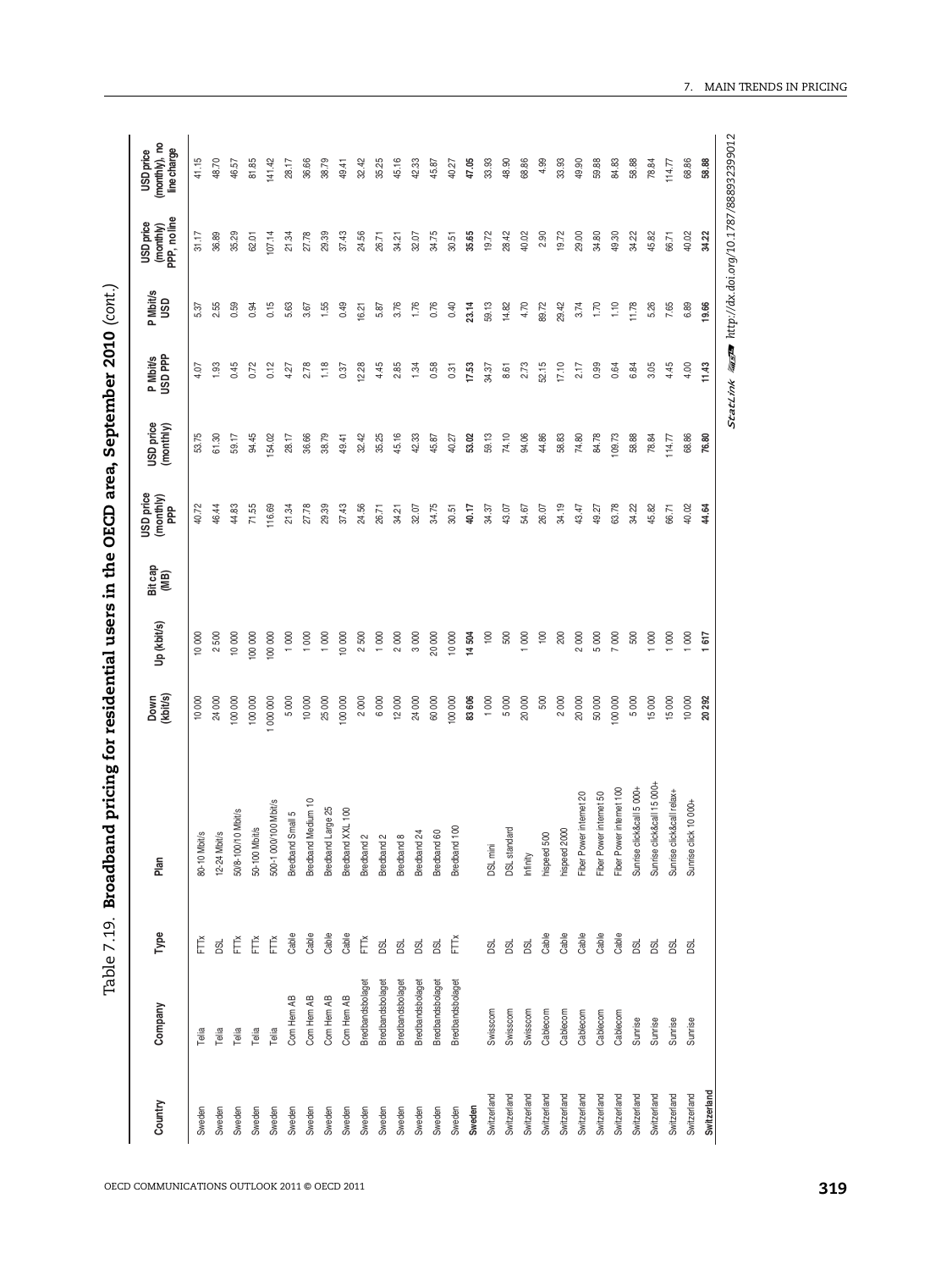| こうりょう                     |
|---------------------------|
|                           |
|                           |
|                           |
|                           |
| AS EALE CLO<br>さしこ        |
| <b>、ampains - 1</b>       |
| i<br>!                    |
|                           |
| ;<br>{<br>j               |
|                           |
| ;<br>;<br>;               |
|                           |
|                           |
| いりい こうほうこう プランジャント リミラミン  |
|                           |
|                           |
|                           |
|                           |
| ו<br>;<br>;<br>;<br>- - - |
| l                         |

| Country | Company                                                                                                                                                                                                                                                                                                                                                                                                                                                                 | Type        | Plan                        | Down<br>(kbit/s) | Up (kbit/s)      | Bit cap<br>(MB) | USD price<br>(monthly)<br>PPP | USD price<br>(monthly) | P Mbit/s<br>USD PPP | P Mbit/s<br>USD | (monthly)<br>PPP, no line<br><b>USD</b> price | USD price<br>(monthly), no<br>line charge |
|---------|-------------------------------------------------------------------------------------------------------------------------------------------------------------------------------------------------------------------------------------------------------------------------------------------------------------------------------------------------------------------------------------------------------------------------------------------------------------------------|-------------|-----------------------------|------------------|------------------|-----------------|-------------------------------|------------------------|---------------------|-----------------|-----------------------------------------------|-------------------------------------------|
| Turkey  | Superonline                                                                                                                                                                                                                                                                                                                                                                                                                                                             | g           | 1 Mbps Limitsiz             | 1000             | 250              | 15000           | 44.70                         | 39.78                  | 44.70               | 39.78           | 33.53                                         | 29.85                                     |
| Turkey  | Superonline                                                                                                                                                                                                                                                                                                                                                                                                                                                             | <b>BSL</b>  | 2 Mbps Limitsiz             | 2000             | 512              | 15000           | 58.76                         | 52.30                  | 29.38               | 26.15           | 47.60                                         | 42.36                                     |
| Turkey  | Superonline                                                                                                                                                                                                                                                                                                                                                                                                                                                             | <b>BC</b>   | 4 Mbps Limitsiz             | 4000             | 000              | 15000           | 72.84                         | 64.83                  | 18.21               | 16.21           | 61.67                                         | 54.89                                     |
| Turkey  | Superonline                                                                                                                                                                                                                                                                                                                                                                                                                                                             | <b>BSL</b>  | 8 Mbps Limitsiz             | 8000             | 000              | 15000           | 84.77                         | 75.45                  | 10.60               | 9.43            | 73.61                                         | 65.52                                     |
| Turkey  | Superonline                                                                                                                                                                                                                                                                                                                                                                                                                                                             | <b>DSL</b>  | 8 Mbps'e kadar 4 GB         | 8000             | 000              | 4000            | 31.69                         | 28.20                  | 3.96                | 3.53            | 20.52                                         | 18.26                                     |
| Turkey  | Superonline                                                                                                                                                                                                                                                                                                                                                                                                                                                             | <b>DSL</b>  | 8 Mbps'e kadar 6 GB         | 8000             | $\frac{8}{2}$    | 6000            | 38.27                         | 34.07                  | 4.78                | 4.26            | 27.11                                         | 24.13                                     |
| Turkey  | Superonline                                                                                                                                                                                                                                                                                                                                                                                                                                                             | <b>BSL</b>  | 8 Mbps'e kadar Limitsiz     | 8000             | 000              | 15000           | 44.86                         | 39.93                  | 5.61                | 4.99            | 33.70                                         | 29.99                                     |
| Turkey  | Superonline                                                                                                                                                                                                                                                                                                                                                                                                                                                             | È           | 1994 adc<br>Hizli 10 Mb     | 10 000           | 000              | 4000            | 20.64                         | 18.38                  | 2.06                | 1.84            | 20.64                                         | 18.38                                     |
| Turkey  | Superonline                                                                                                                                                                                                                                                                                                                                                                                                                                                             | FŤ          | pps Limitsiz<br>Hizli 10 Mb | 10 000           | 1000             | 50000           | 34.45                         | 30.66                  | 3.44                | 3.07            | 34.45                                         | 30.66                                     |
| Turkey  | Superonline                                                                                                                                                                                                                                                                                                                                                                                                                                                             | FTx         | 20 Mbps 8 GB<br>Daha Hızlı  | 20 000           | 5000             | 8000            | 27.55                         | 24.52                  | 1.38                | 1.23            | 27.55                                         | 24.52                                     |
| Turkey  | Superonline                                                                                                                                                                                                                                                                                                                                                                                                                                                             | FTX         | Daha Hızlı 20 Mbps Limitsiz | 20 000           | 5000             | 100 000         | 48.25                         | 42.95                  | 2.41                | 2.15            | 48.25                                         | 42.95                                     |
| Turkey  | Superonline                                                                                                                                                                                                                                                                                                                                                                                                                                                             | FTŘ         | Çok Hızlı 50 Mbps 12 GB     | 50 000           | 5000             | 12000           | 41.35                         | 36.81                  | 0.84                | 0.75            | 41.35                                         | 36.81                                     |
| Turkey  | Superonline                                                                                                                                                                                                                                                                                                                                                                                                                                                             | FTŘ         | Çok Hızlı 50 Mbps Limitsiz  | 50 000           | 5000             | 250000          | 68.96                         | 61.38                  | 1.40                | 1.25            | 68.96                                         | 61.38                                     |
| Turkey  | Superonline                                                                                                                                                                                                                                                                                                                                                                                                                                                             | FTX         | En Hizli 100 Mbps 16 GB     | 100 000          | 5000             | 16000           | 62.06                         | 55.24                  | 0.62                | 0.55            | 62.06                                         | 55.24                                     |
| Turkey  |                                                                                                                                                                                                                                                                                                                                                                                                                                                                         | FTX         | En Hızlı 100 Mbps Limitsiz  | 100 000          | 5000             | 500 000         | 137.99                        | 122.82                 | 1.38                | 1.23            | 137.99                                        | 122.82                                    |
| Turkey  |                                                                                                                                                                                                                                                                                                                                                                                                                                                                         | <b>DSL</b>  | NET4                        | 8000             | 1000             | 4000            | 21.84                         | 19.44                  | 2.73                | 2.43            | 21.84                                         | 19.44                                     |
| Turkey  |                                                                                                                                                                                                                                                                                                                                                                                                                                                                         | <b>BSL</b>  | NET4 (Plus)*                | 8000             | 000              | 4000            | 23.34                         | 20.78                  | 2.92                | 2.60            | 23.34                                         | 20.78                                     |
| Turkey  |                                                                                                                                                                                                                                                                                                                                                                                                                                                                         | <b>DSL</b>  | NET6                        | 8000             | $\overline{0}00$ | 6000            | 29.37                         | 26.14                  | 3.67                | 3.27            | 29.37                                         | 26.14                                     |
| Turkey  |                                                                                                                                                                                                                                                                                                                                                                                                                                                                         | <b>DSL</b>  | NETLİMİTSİZ                 | 8000             | 1000             | 15000           | 36.90                         | 32.84                  | 4.61                | 4.11            | 36.90                                         | 32.84                                     |
| Turkey  |                                                                                                                                                                                                                                                                                                                                                                                                                                                                         | <b>DSL</b>  | 1LİMİTSİZ                   | 1024             | 250              |                 | 34.12                         | 30.37                  | 34.12               | 30.37           | 34.12                                         | 30.37                                     |
| Turkey  |                                                                                                                                                                                                                                                                                                                                                                                                                                                                         | <b>DSL</b>  | 2LIMITSIZ                   | 2048             | 500              |                 | 48.05                         | 42.77                  | 24.02               | 21.38           | 48.05                                         | 42.77                                     |
| Turkey  |                                                                                                                                                                                                                                                                                                                                                                                                                                                                         | <b>DSL</b>  | 4LİMİTSİZ                   | 4 096            | $\rm 60$         |                 | 61.99                         | 55.17                  | 15.50               | 13.79           | 61.99                                         | 55.17                                     |
| Turkey  | $\begin{tabular}{l c c c} \hline Spec 1 & \hline \multicolumn{3}{c}{\textbf{Suppoint}}\\ \hline \multicolumn{3}{c}{\textbf{LWt}} & \hline \multicolumn{3}{c}{\textbf{H0}} & \hline \multicolumn{3}{c}{\textbf{LWt}}\\ \hline \multicolumn{3}{c}{\textbf{LWt}} & \hline \multicolumn{3}{c}{\textbf{H0}} & \hline \multicolumn{3}{c}{\textbf{H0}}\\ \hline \multicolumn{3}{c}{\textbf{LWt}} & \hline \multicolumn{3}{c}{\textbf{H0}} & \hline \multicolumn{3}{c}{\textbf$ | <b>B</b>    | <b>8LIMITSIZ</b>            | 8 192            | 000              |                 | 74.55                         | 66.35                  | 9.32                | 8.29            | 74.55                                         | 66.35                                     |
| Turkey  |                                                                                                                                                                                                                                                                                                                                                                                                                                                                         | <b>NOSL</b> | 16 Mbps                     | 16000            | 2000             |                 | 82.86                         | 73.75                  | 5.18                | 4.61            | 82.86                                         | 73.75                                     |
| Turkey  | TTNet                                                                                                                                                                                                                                                                                                                                                                                                                                                                   | VDSL        | 32 Mbps                     | 32 000           | 2000             |                 | 103.77                        | 92.36                  | 3.46                | 3.08            | 103.77                                        | 92.36                                     |
| Turkey  | Turksat/Uydunet                                                                                                                                                                                                                                                                                                                                                                                                                                                         | Cable       | 1 Mbps'e kadar limitl       | 1024             |                  | 1000            | 14.31                         | 12.73                  | 14.31               | 12.73           | 9.04                                          | 8.04                                      |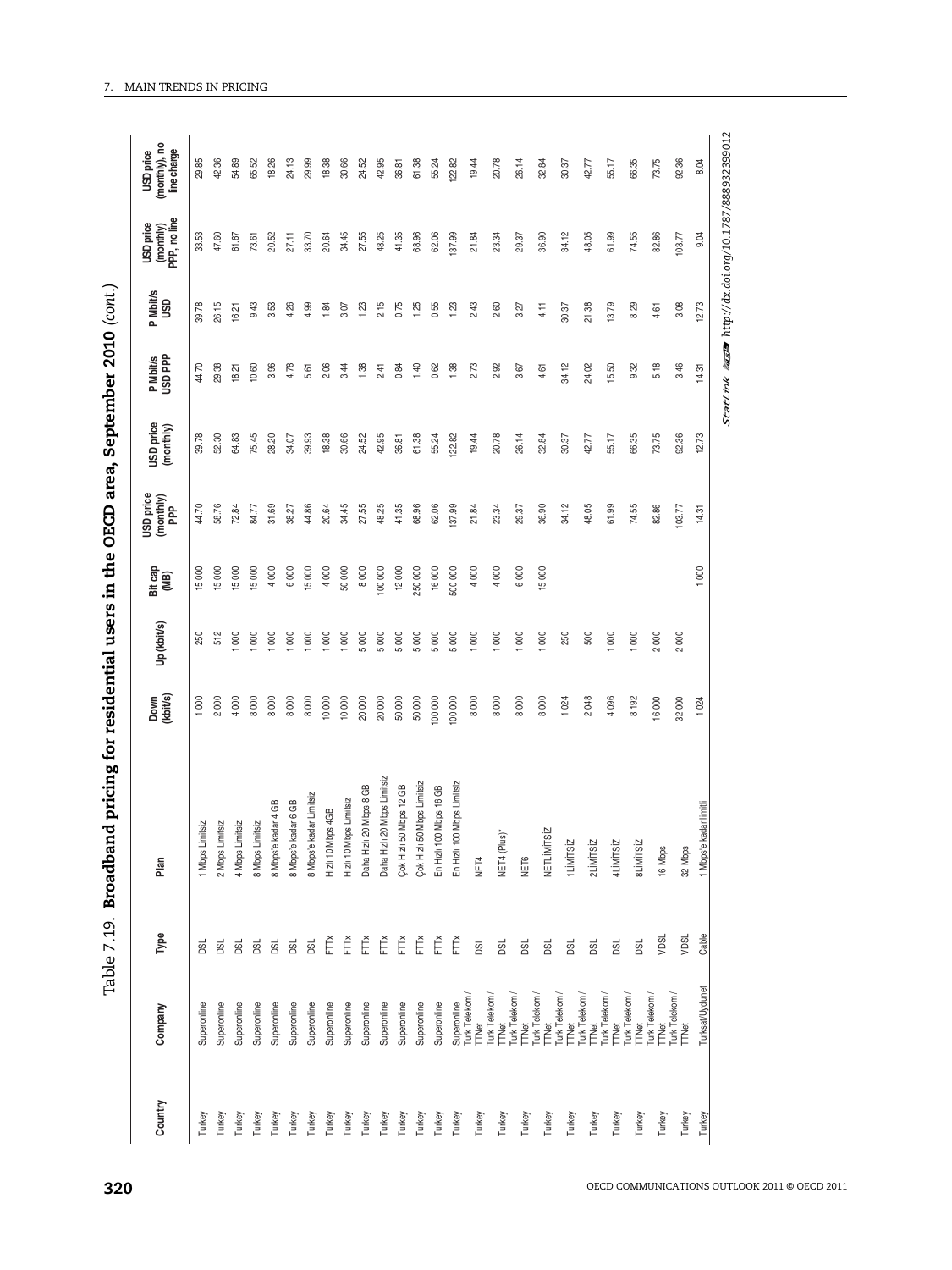| Type<br>Company<br>Country                        | Plan                                                                                                             | Down<br>(kbit/s) | Up (kbit/s) | Bit cap<br>(MB) | USD price<br>(monthly)<br>PPP | USD price<br>(monthly) | P Mbit/s<br>USD PPP | P Mbit/s<br>USD | (monthly)<br>PPP, no line<br><b>USD</b> price | (monthly), no<br>line charge<br><b>USD</b> price |
|---------------------------------------------------|------------------------------------------------------------------------------------------------------------------|------------------|-------------|-----------------|-------------------------------|------------------------|---------------------|-----------------|-----------------------------------------------|--------------------------------------------------|
| Cable<br>Turksat/Uydunet<br>Turkey                | kadar limitli<br>5 Mbps'e                                                                                        | 5120             |             | 1000            | 0.00                          | 0.00                   | 0.00                | 0.00            | 12.05                                         | 10.72                                            |
| Cable<br>Turksat/Uydunet<br>Turkey                | 10 Mbps'e kadar limitli                                                                                          | 10240            |             | 1000            | 20.33                         | 18.10                  | 2.03                | 1.81            | 15.06                                         | 13.40                                            |
| Cable<br>Turksat/Uydunet<br>Turkey                | kadar sınırsız<br>1 Mbps'e                                                                                       | 1024             |             |                 | 27.11                         | 24.13                  | 27.11               | 24.13           | 21.84                                         | 19.44                                            |
| Cable<br>Turksat/Uydunet<br>Turkey                | kadar sınırsız<br>5 Mbps'e                                                                                       | 5120             |             |                 | 57.23                         | 50.94                  | 11.45               | 10.19           | 51.96                                         | 46.25                                            |
| Cable<br>Turksat/Uydunet<br>Turkey                | 10 Mbps'e kadar sınırsız                                                                                         | 10240            |             |                 | 79.82                         | 71.05                  | 7.98                | 7.10            | 74.55                                         | 66.35                                            |
| Cable<br>Turksat/Uydunet<br>Turkey                | 15 Mbps'e kadar son sürat                                                                                        | 15 360           |             |                 | 117.47                        | 104.56                 | 7.83                | 6.97            | 12.20                                         | 99.87                                            |
| Cable<br>Turksat/Uydunet<br>Turkey                | 20 Mbps'e kadar son sürat                                                                                        | 20480            |             |                 | 155.12                        | 138.07                 | 7.76                | 6.90            | 149.85                                        | 133.38                                           |
| Turkey                                            |                                                                                                                  | 17060            | 1940        | 48045           | 54.71                         | 48.69                  | 9.54                | 8.49            | 51.58                                         | 45.91                                            |
| <b>BSL</b><br>눕<br>United Kingdom                 | Option 1                                                                                                         | 20 000           |             | 10 000          | 38.14                         | 39.69                  | 1.91                | 1.98            | 23.94                                         | 24.91                                            |
| DSL<br>$\overline{a}$<br>United Kingdom           | Option 2                                                                                                         | 20 000           |             | 40 000          | 45.63                         | 47.48                  | 2.28                | 2.37            | 31.42                                         | 32.69                                            |
| <b>DSL</b><br>БT<br>United Kingdom                | (Option 3)<br>Unlimited                                                                                          | 20 000           |             |                 | 51.62                         | 53.71                  | 2.58                | 2.69            | 37.41                                         | 38.93                                            |
| <b>VDSL</b><br>$\overline{a}$<br>United Kingdom   | / Option 1<br>BT Infinity                                                                                        | 40 000           | 2000        | 40 000          | 44.13                         | 45.92                  | 1.10                | 1.15            | 29.93                                         | 31.14                                            |
| VDSL<br>$\overline{\mathbf{b}}$<br>United Kingdom |                                                                                                                  | 40 000           | 10000       |                 | 51.62                         | 53.71                  | 1.29                | 1.34            | 37.41                                         | 38.93                                            |
| ø<br>Sky<br>United Kingdom                        |                                                                                                                  | 20 000           | 1300        | 40000           | 31.44                         | 32.71                  | 1.57                | 1.64            | 14.97                                         | 15.58                                            |
| <b>DSL</b><br>Sky<br>United Kingdom               | BT Infinity Option 2<br>Sky Broadband Unlimited with Sky<br>Talk.<br>Sky Teakedand Unlimited without<br>Sky Talk | 20 000           | 1300        | 40000           | 22.46                         | 23.36                  | 1.12                | 1.17            | 22.46                                         | 23.36                                            |
| Cable<br>Virgin<br>United Kingdom                 | $\overline{a}$                                                                                                   | 10000            | 512         |                 | 29.00                         | 30.18                  | 2.90                | 3.02            | 29.00                                         | 30.18                                            |
| Cable<br>Virgin<br>United Kingdom                 | $\asymp$                                                                                                         | 20 000           | 768         |                 | 43.04                         | 44.78                  | 2.15                | 2.24            | 43.04                                         | 44.78                                            |
| Cable<br>Virgin<br>United Kingdom                 | XXL                                                                                                              | 50000            | 1500        |                 | 55.95                         | 58.22                  | 1.12                | 1.16            | 55.95                                         | 58.22                                            |
| United Kingdom                                    |                                                                                                                  | 26 000           | 2483        | 34 000          | 41.30                         | 42.98                  | 1.80                | 1.88            | 32.55                                         | 33.87                                            |
| Cable<br>Comcast<br><b>United States</b>          | Performance                                                                                                      | 15000            | 3000        |                 | 39.46                         | 39.46                  | 2.63                | 2.63            | 39.46                                         | 39.46                                            |
| Cable<br>Comcast<br><b>United States</b>          | Internet Service<br>Economy                                                                                      | 1500             | 384         |                 | 26.95                         | 26.95                  | 17.97               | 17.97           | 26.95                                         | 26.95                                            |
| Cable<br>Comcast<br><b>United States</b>          | Blast                                                                                                            | 20 000           | 4000        |                 | 54.95                         | 54.95                  | 2.75                | 2.75            | 54.95                                         | 54.95                                            |
| Cable<br>Comcast<br><b>United States</b>          | Ultra                                                                                                            | 30 000           | 7000        |                 | 62.95                         | 62.95                  | 2.10                | 2.10            | 62.95                                         | 62.95                                            |
| Cable<br>Comcast<br>United States                 | Extreme 50                                                                                                       | $5000$           | 10000       |                 | 99.95                         | 99.95                  | 2.00                | 2.00            | 99.95                                         | 99.95                                            |
| DSL<br>Verizon<br>United States                   | Fast (DSL)                                                                                                       | 1000             | 384         |                 | 29.99                         | 29.99                  | 29.99               | 29.99           | 29.99                                         | 29.99                                            |
| DSL<br>Verizon<br><b>United States</b>            | Faster (DSL)                                                                                                     | 3000             | 768         |                 | 34.99                         | 34.99                  | 11.66               | 11.66           | 34.99                                         | 34.99                                            |
| <b>DSL</b><br>Verizon<br><b>United States</b>     | Fastest (DSL)                                                                                                    | 7 100            | 768         |                 | 38.99                         | 38.99                  | 5.57                | 5.57            | 38.99                                         | 38.99                                            |
| g<br>Verizon<br><b>United States</b>              | Ultimate                                                                                                         | 15000            | 768         |                 | 54.99                         | 54.99                  | 3.67                | 3.67            | 54.99                                         | 54.99                                            |